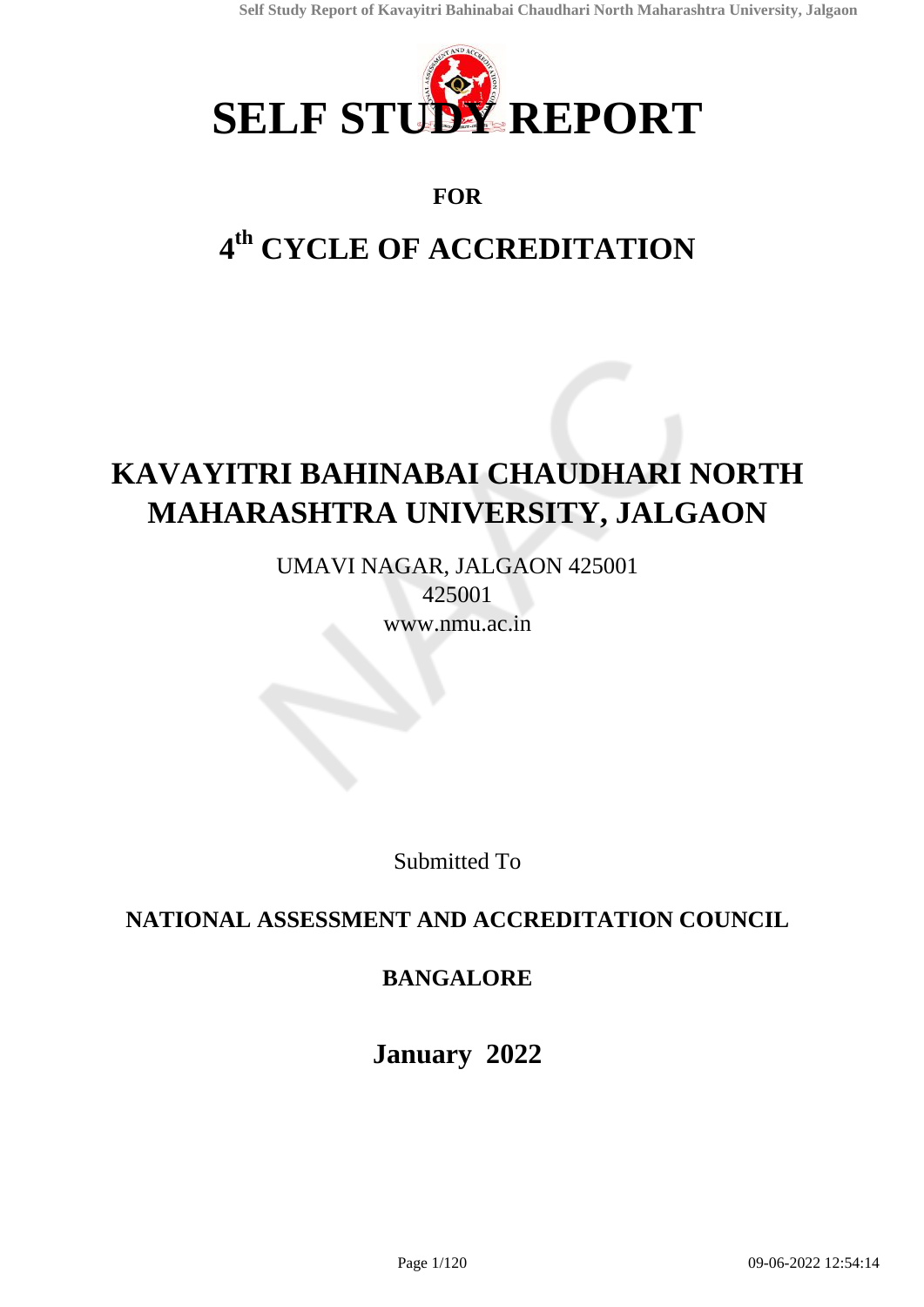# **1. EXECUTIVE SUMMARY**

## **1.1 INTRODUCTION**

The Kavayitri Bahinabai Chaudhari North Maharashtra University, Jalgaon was established on 15th August 1990. Formerly it was known as North Maharashtra University, Jalgaon. The jurisdiction of the University is extended over three districts, namely, Jalgaon, Dhule and Nandurbar, a pre-dominantly tribal and rural area of Khandesh region. Access, equity and academic excellence have been the 'Trisutri' of the educational endeavor of the University so far. The University has accredited three times by NAAC and was awarded with **FOUR STAR** (2001), **B grade** with **2.88 CGPA (**2009) and **'A' grade** with **3.11 CGPA (**2015).

The main campus of the University is spread over an area of **660 acres** on a hilly terrain. The campus has been beautified with a massive plantation drive of more than **2 lakhs** trees which fetched it **'Vanshree Award – 2000'** by Government of Maharashtra and **"Indira Priyadarshini Vrikshmitra Award-2002"** by Ministry of Environment and Forest, Government of India, New Delhi.

As per the Maharashtra Public Universities Act, 2016, the university has four faculties, namely, Science and Technology, Commerce and Management, Humanities and Interdisciplinary Studies covering various UG/PG/Ph.D. programmes on the University Campus as well as in the affiliated colleges. The University has successfully adopted the **'School Concept'** with academic flexibility for optimal use of infrastructure and resources. There are **13** Schools and **01** Institute imparting education in **07-UG, 41-PG** and **31-Ph.D.** and **11 Value Added Certificate Programs.** However, at present School of Thoughts and School of Law do not offer any degree programmes. There are **219** affiliated colleges and **04** University recognized Research Institutes/Centres, out of which **04 (CE-01, CPE -03)** colleges are recognized as **College of Excellence and College with Potential of Excellence** and **05** colleges have been granted autonomous status by the UGC, New Delhi and Government of Maharashtra, respectively. There are four satellite campuses, namely, Pratap Regional Post-Graduate Philosophy Center, Amalner, Mahatma Gandhi Tatwadnyan Kendra, Dhule, Eklavya Training Center and Triable Academy, Nandurbar.

The University has successfully implemented the revised Choice Based Credit System according to the guidelines of UGC, New Delhi for UG as well as PG programs from 2017-18 onwards.

#### **Vision**

The Vision Statement of university is –

#### **"The University strives to seek a balance between access, equity and academic excellence through educational leadership to promote innovation, research, dynamic transformation of community to keep pace with the global scenario."**

The university was carved out of erstwhile Pune University, Pune to fulfill the large standing demand of the people of this relatively underprivileged part of the State. Since then, it is serving as a catalyst in the socioeconomic development of the region by providing.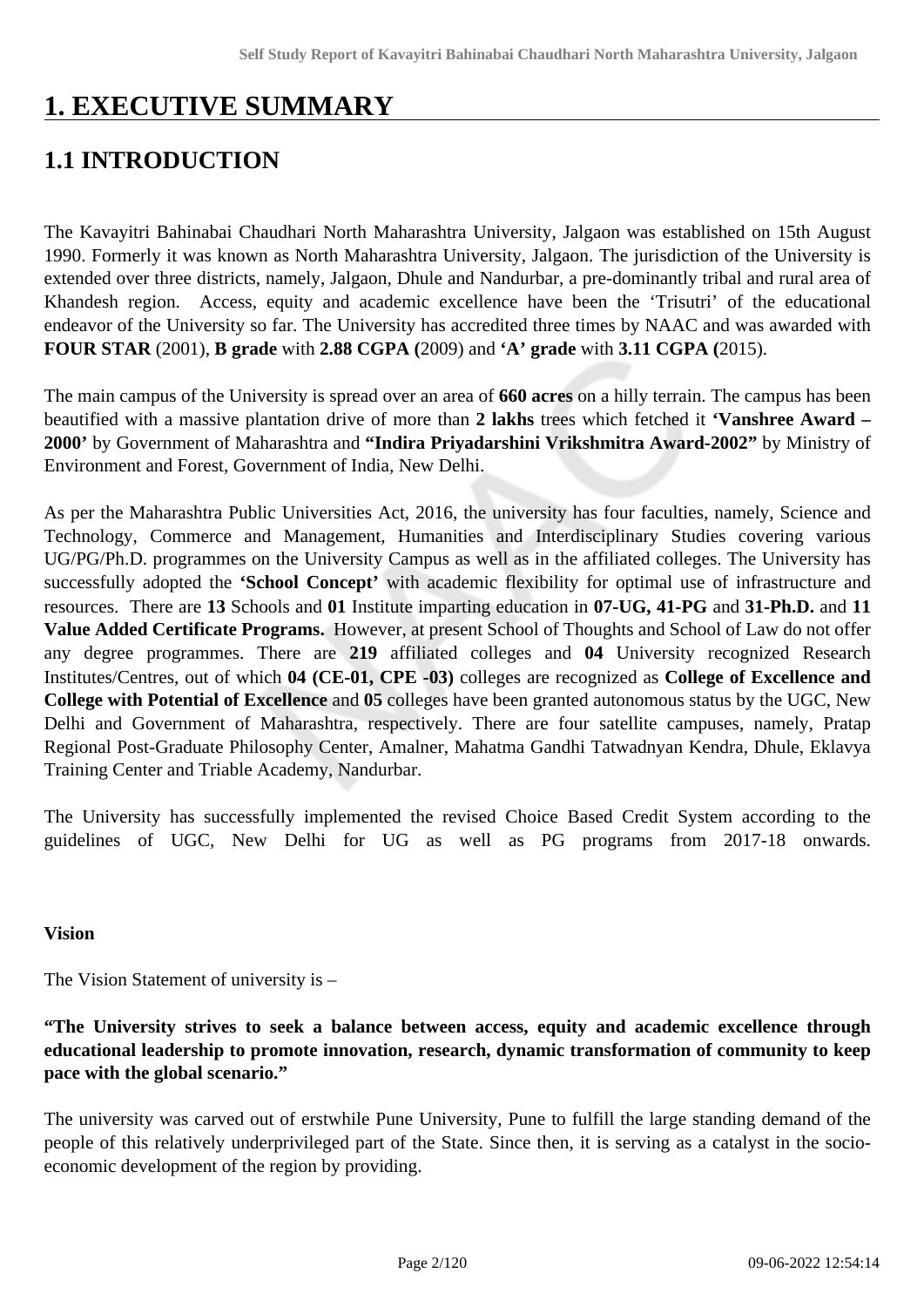(i) affordable & relevant higher education to the students of the region, majority of them being first generation learners.

- (ii) skilled manpower to industry in the region.
- (iii) responsible citizens for the society and
- (iv) direct or indirect employment to the scores of people.

Nandurbar – one of the districts in its jurisdiction has one of the highest tribal populations in the country. The university has taken a number of initiatives like  $-$  (i) establishment of tribal academy, (ii) RGSTC, Mumbai sponsored Cillage Area Development Program (CADP), (iii) opening a conducted college etc. to bring them to national mainstream.

In a short span of time, the university has made a place for itself in area of research and innovations. Close to 800 research publications, 11 Patents, UGC SAP/DIST-FIST recognition to 50% schools on campus, sizable revenue through consultancy etc. are some of the indicators of research activities on campus.

Recently, the university has established KCIIL - KBCNMU Centre for Innovation, Incubation and Linkages- a Technology Business Incubator (TBI) supported by Department of Skill Development and Entrepreneurship, Govt. of Maharashtra under Maharashtra State Innovation Society Incubator Scheme (MSInS) with a vision to nurture the North Maharashtra Region by catalysing the growth of an innovation-driven entrepreneurial ecosystem to achieve wholesome and inclusive socio-economic development and create employment opportunities.

#### **Mission**

The mission statement of the university is –

#### **"To impart relevant quality higher education to the students, to groom them to be conscious researchers, technologists, professionals and citizens, bearing the torch for disseminating knowledge in masses for suitable socio-economic development of the society."**

The University has excellent physical infrastructural facilities which include spacious and aesthetically designed administrative, examination, academic and library buildings, adequate classrooms, well-equipped laboratories and facilities for teaching, learning and research.

University has 3-Boys; 4-Girls hostels on campus and a well-equipped Health Care Center (with ambulance) for the benefit of stakeholders. The university also has excellent sports infrastructure comprising both outdoor and indoor sports facilities, an international standard swimming pool and well-equipped gymnasium. The Inclusive Education Center is equipped with state of the art hardware and software for differently abled students.

The University campus is covered by Campus Area Networking using optical fibre cable and Wi-fi facility with internet backbone under National Knowledge Network. The campus network is supported by four rack servers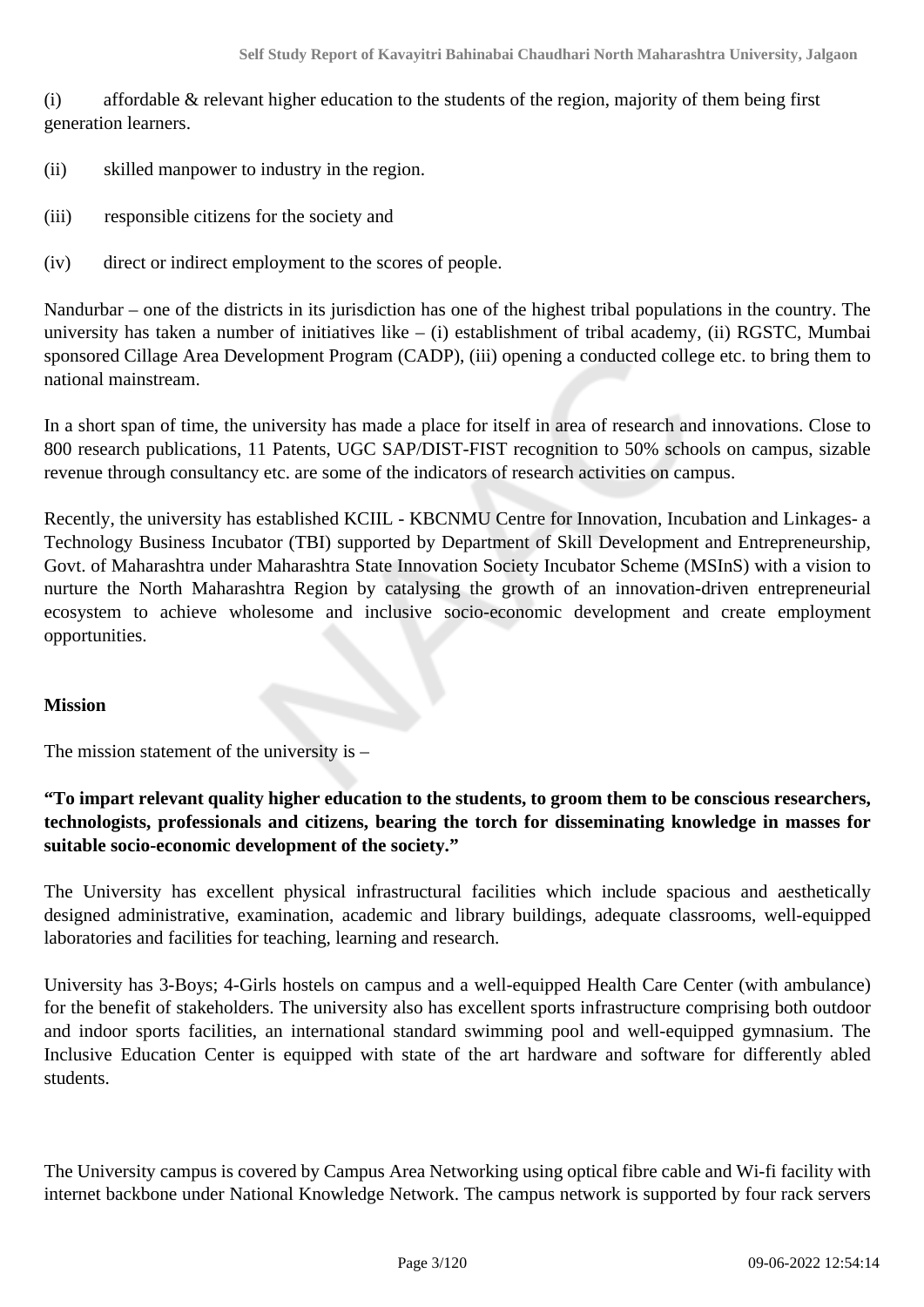of 64 core xeon processors, whereas, there is another dedicated server for university LMS. Besides use of SAP-ERP and BI software for smooth functioning of finance and administration, INFLIBNET for knowledge resource centre, a model examination system, e-suvidha and students facilitation center for students and researchers.

The innovative practices such as financial assistance under Vice Chancellors Research and Patent Motivation Schemes for budding researchers and innovators, issuing Ph. D. Notification on same day of Viva-voce, felicitation of teaching and non-teaching staff with various awards and digi locker facility for academic records of the students have positively influenced the research environment. The learning options on campus are a good mix of applied and job-oriented programs. Introduction of audit courses, such as Yoga, Sports, Music, GST, Cyber security, IPR, etc. have further added values to each program option. The school of thoughts and Mahatma Gandhi Tatwdnyan Kendra, Dhule work towards instilling value education among the students. Similarly, more than 100 courses spread across most programs cover gender, environmental susceptibility, human value and professional ethics issues.

Cumulatively, the university has established a conducive eco-system to fulfill its mission objectives.

## **1.2 Strength, Weakness, Opportunity and Challenges(SWOC)**

#### **Institutional Strength**

- 1. A legacy of visionary and dynamic leadership and motivated and committed staff.
- 2. Sincere and hardworking students, mostly coming from tribal and rural areas.
- 3. Innovative, applied, need based and job oriented academic programmes.
- 4. Vast (660 acres), peaceful and pollution free pleasantly green campus.
- 5. Use of ICT tools to bring in efficiency, transparency and credibility in examinations, administration and finance.
- 6. A model examination system comprising question bank based question paper setting, "Open Day" and end-to-end online examination system.
- 7. Availability of digi-locker system of Govt. of India which facilitates the authorization of academic documents for students and employers.
- 8. Well-equipped and modern laboratories and independent computing facilities for the academic schools.
- 9. Qualified and committed teaching faculty.
- 10. Good digital infrastructure.

The present-day status of the University is mainly because of forward looking and dynamic leadership, prudent financial management, committed and hardworking staff it is blessed with. The core strength of the university is students' populations which primary comes from rural and tribal background and majority of them are first generation learners. The university right from its inception had taken a bold step of starting unconventional, innovative and job oriented academic programs which are still relevant and accepted by the market.

The university campus is located about 10 km. away from the city centre, on a vast undulating expanse of around 700 acres of land. More than 200000 trees, landscaping, rich biodiversity and pollution free environment provide just the right kind of ambiance for teaching, learning and academic pursuits. The university has meaningfully utilized the ICT tools to bring in efficiency, transparency and credibility in its various operations.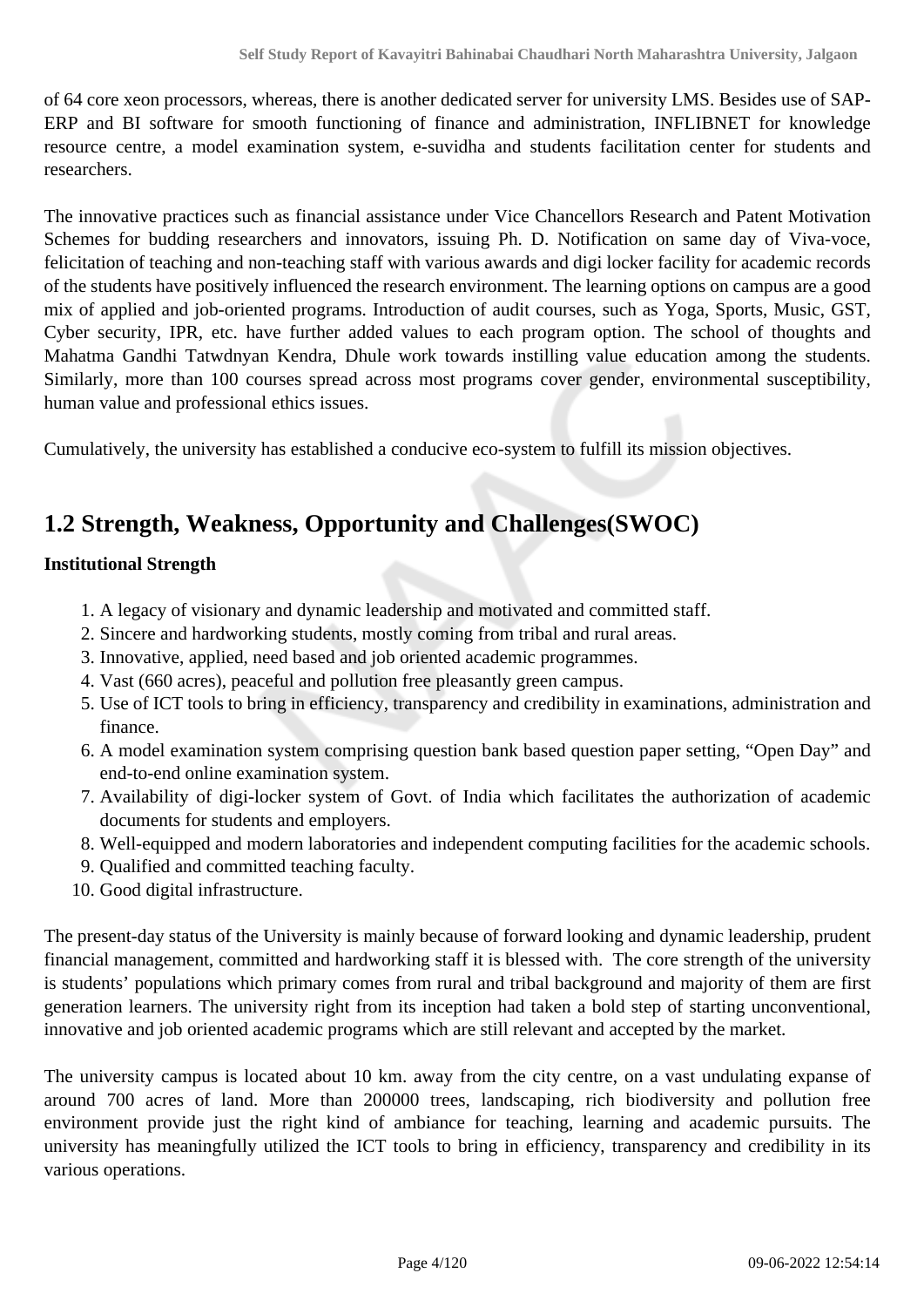#### **Institutional Weakness**

- 1. Shy students with poor communication skills and lack of adequate exposure.
- 2. Acute shortage of staff (both teaching and non-teaching) and thereby reliance on contract and contributory staff.
- 3. Insufficient employability opportunities at the local level.

Being a public funded university, it is dependent on Govt. funds for its developmental needs and human resources. Inadequate support over a period of time and recruitment related Govt. policies have resulted in vacancies/requirements in teaching, non-teaching and technical cadres. The North Maharashtra region of the state is relatively underprivileged and underdeveloped in terms of infrastructure, connectivity and industrialization cumulatively affecting the local employment opportunities for the students. It is also worth mention that the students coming from rural and tribal background are sincere and hardworking on one end but they are shy, poor in communication skills and lack exposure as compared to their peers from metro and developed areas of the state.

#### **Institutional Opportunity**

- 1. Promotion of inclusive growth and development being rural location with predominantly tribal population.
- 2. Adoption of new technologies and academic courses to keep pace with changing global trends.
- 3. Successful online teaching, learning and evaluation, conferences, seminars, workshops during COVID 19 crisis a step forward towards blended learning regime.

The university jurisdiction offers good opportunities for inclusive growth which is being addressed by annual and five year perspective plans wherein the need of colleges is carefully assessed and incorporated in them. Adoption of new technologies in its operations, both teaching and administration, will not only help it keep pace with the changing global trends but will also allow it to overcome human resource shortfalls. The Covid-19 enforced lockdown has offered an opportunity to the university to establish a robust infrastructure for online teaching, learning, examination and evaluation which can be taken forward and prepare it for future blended learning regimes.

#### **Institutional Challenge**

- 1. To break bureaucratic red-tape and traditional mindset of the stakeholders.
- 2. Elevation of the University at par with global standards of learning.
- 3. Online teaching/examinations in tribal and remote areas.
- 4. Grants for research and fellowships to boost the research activities.
- 5. Faculty, fund shortages and inability of system to retain qualified human resource.
- 6. High student to faculty ratio.

Improving and maintaining the quality of education at par with national and international standards is by far the most important challenge. This requires seamless support of the government and stakeholders.Increasing the fund allotments for research and fellowships is another challenge to boost the research activities. Alternative and sustainable avenues of fundings will be needed for this purpose. Being in the rural set-up, it is important to have a robust IT infrastructure and Internet connectivity for blended learning envisaged by the regulatory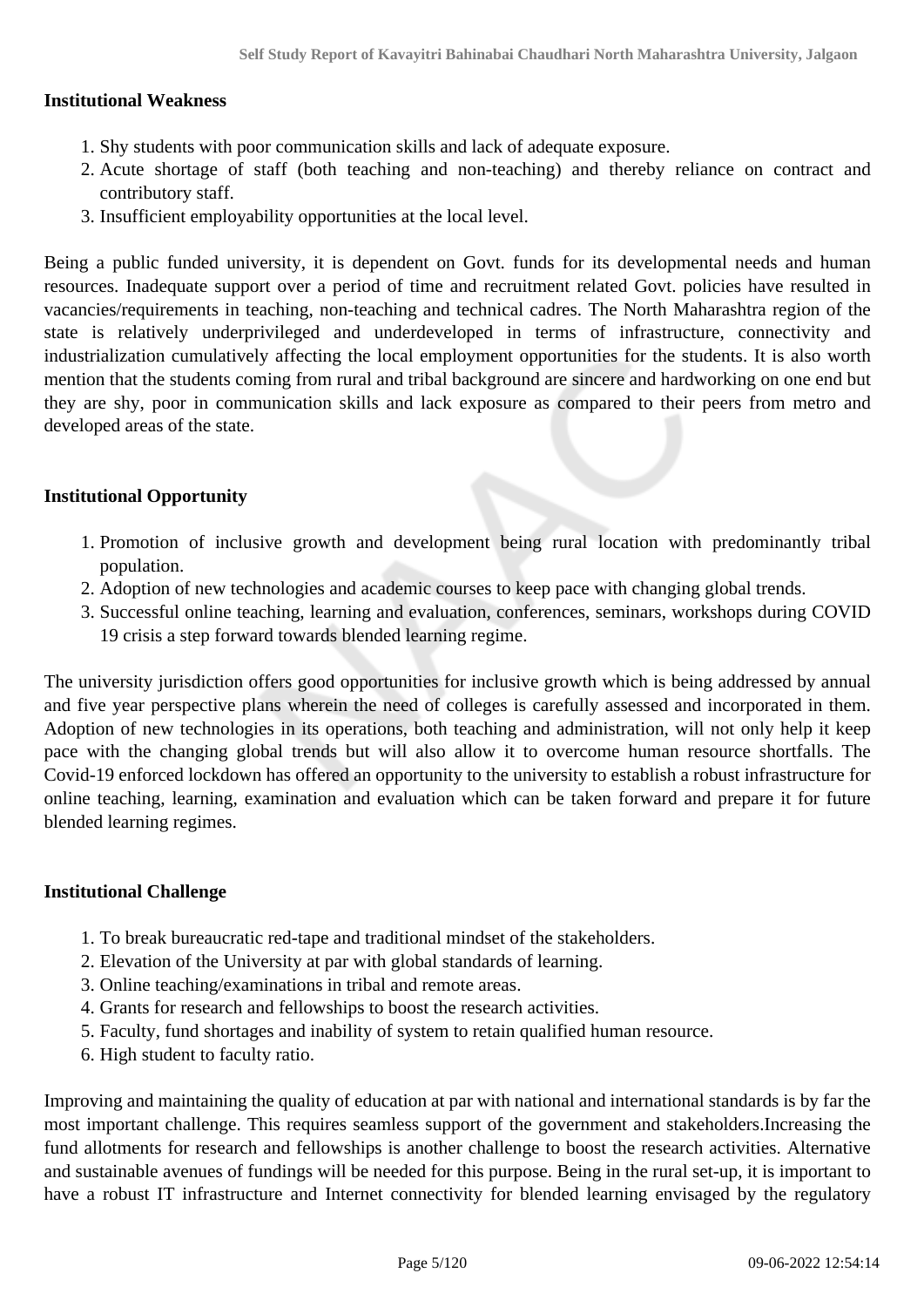bodies.

## **1.3 CRITERIA WISE SUMMARY**

#### **Curricular Aspects**

To realize its vision and mission, the University offers 92 (7-UG, 41-PG, 31 Ph.D. and 11 Certificate) program options in diverse spheres of knowledge through 04 faculties, 11 Schools and 01 Institute. Program offered on campus comprise a fine-mix of time-honored, contemporary, and cutting-edge knowledge which are need-based and evolved after adequate inquest of the academic, business, community, employment, entrepreneurship, and futurist developmental requirements at Global-National-Regional- Local archetypes involving multiple stakeholders. Introduction of audit courses, such as Yoga, Sports, Music, GST, Cyber security, IPR, etc. have further added values to each program option. The School of Social Sciences, Arts and Humanities and Thoughts; Department of Ambedkar Thoughts, Khandesh Archives and Gandhi Museums have been established for instilling value education, heritage consciousness and national pride amongst the students. The Lifelong Learning & Extension Department is engaged in the various activities and programmes for all stakeholders particularly, for senior citizens.

The curricula developed and adopted on campus have relevance to the local, national, regional and global developmental needs, with well-defined and informed learning objectives and outcomes at programme and course level. The University policy focuses on achieving excellence with relevance to contemporary needs in accordance with the guidelines of UGC, MPUA 2016, NSQF and NEP 2020. Time tested Basic / Social Science programs are also being offered on Campus.

The university has successfully adopted the 'School Concept' with academic flexibility for the optimal use of infrastructure and resources. It has successfully implemented the revised Choice Based Credit System according to the guidelines of UGC, New Delhi for the all the programs on campus from the academic year 2017-18 onwards. The CBCS emphasizes that all programs have well defined Program, Program-Specific and Course outcomes, all in sync so that the graduates demonstratively possess the requisite knowledge and exhibit skills-attitude that start-up, entrepreneurship/business incubation/ industrial/public services need from time to time. The courses under CBCS are identified as per the local job opportunities, market needs and skill requirements.

More than 100 courses spread across most programs cover Gender Issues, Environment and Sustainability, Human Values and Professional Ethics in accordance with NEP 2020.

#### **Teaching-learning and Evaluation**

The University encourages interdisciplinarity, creativity and innovation in its teaching-learning processes, with stress on associating theoretical knowledge and practical training for problem solving. The university adopt conventional as well as modern teaching methodologies to make the learning process student centric. Teachers support the conventional lecture methods by other modern teaching methodologies to make the learning process more interesting and enriching to the students.

Pedagogical practices include diverse methods such as use of case studies, group discussions, class-based seminars, internships and presentations, laboratory-based learning for science courses; use of audio-visual;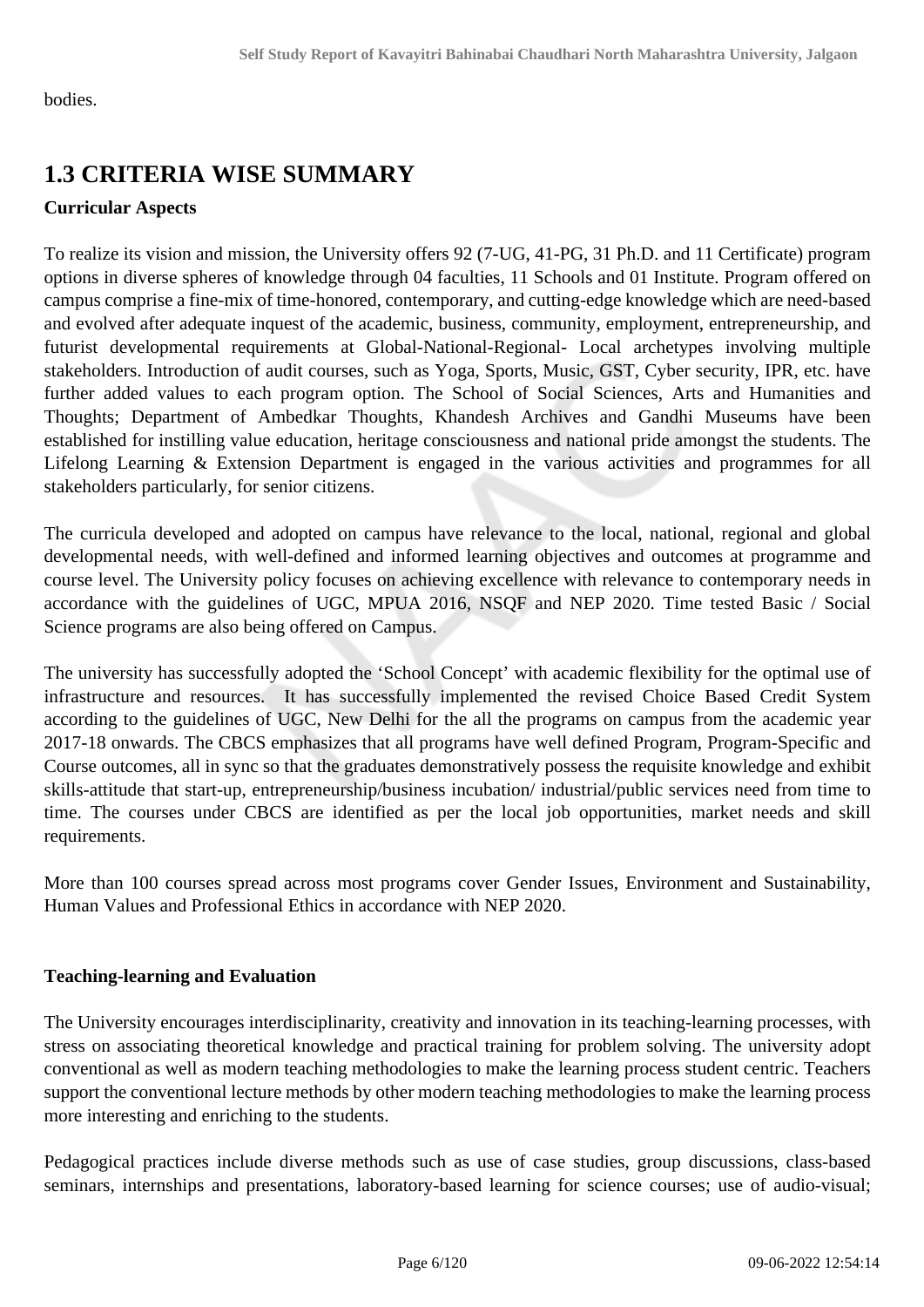project-based training/field studies; ICT enabled classrooms/ laboratories etc. Student-centric education encourages extensive use of dialogue and discussion to facilitate interactive learning.

Another innovative methodology is the use of learning management systems (LMS), which provides a blended learning experience. This approach is not only helping the teachers to enrich their quality of teaching with multimedia objects on the screen making the students to understand the concepts and applications better.

Program Objectives, Outcomes, Program Specific Objectives, Specific Outcomes and Course Objectives, Outcomes for all programs offered by the University are clearly stated, displayed on the KBCNMU website and communicated to teachers and students. All the students are invited for Open-Day wherein their assessed answer sheets are handed over to them for analysis. Attainment of program, program specific and course outcomes are evaluated by the institution based on the performance of the students in their course examinations, competitive examinations, campus placement interview and the feedback given by the students and their employers.

The Board of Examinations & Evaluation has implemented end-to-end online examination system and the degrees, since 1993-94, are kept in digi-locker system of Govt. of India which facilitates the authorization of documents for students and employers. The University motivates and encourages students who have achieved academic excellence in examination by awarding Gold Medals instituted through endowment fund in the annual convocation of the university. An amount worth Rs. 96 lakhs have been received from society/people/organizations for instituting 99 Gold Medals for academic toppers. Of these, 16 Gold Medals and endowment fund of Rs. 30 lakhs have been received during the years 2016-2021.

#### **Research, Innovations and Extension**

University facilitates quality research through establishment of well-equipped modern laboratories, computational infrastructure, Central and departmental Instrumentation facilities and allied services. With over 700 publications (SCOPUS+ Web of Science +UGC CARE List); 153 books/chapters, research grant worth Rs. 750 Lakhs in last five years and 50% schools getting recognition under SAP/FIST/DRS/TEQIP schemes of UGC/DST/World Bank, 16 functional MoUs and 240 Ph.Ds awarded is certainly a commendable achievement. The University has widened the research opportunities through academic collaborations with national and international institutions. The faculty on campus have generated revenue from consultancy by providing analytical services to the industries to the tune of Rs. 40 lakhs approx in last five years.

KBCNMU has been selected to set up an Innovation Facilitation Centre with the support of National Research Development Corporation to encourage entrepreneurship and employment. KCIIL/ Incubation Centre has been approved and established in KBCNMU with the support of Maharashtra State Society for Innovation (MSInS), Govt. of Maharashtra with funding of Rs. 5 Cr over the period of 5 years. In the period under review, as many as 05 start-ups have been incubated in the centre with another 15 in pipeline. This will certainly help to realize the vision of the university to nurture this region by catalysing the growth of an innovation driven entrepreneurial eco-system to achieve wholesome and inclusive socio-economic development and create employment opportunities for the youth.

An Intellectual Property Rights Cell and provision of Patent Fund help in filing patents: During assessment period 12 patents have been filed/published. The University also provides monetary support to faculty for organizing conferences / workshops and participation in international/national conferences. The university has well defined policy for consultancy including revenue sharing between the institution and individual.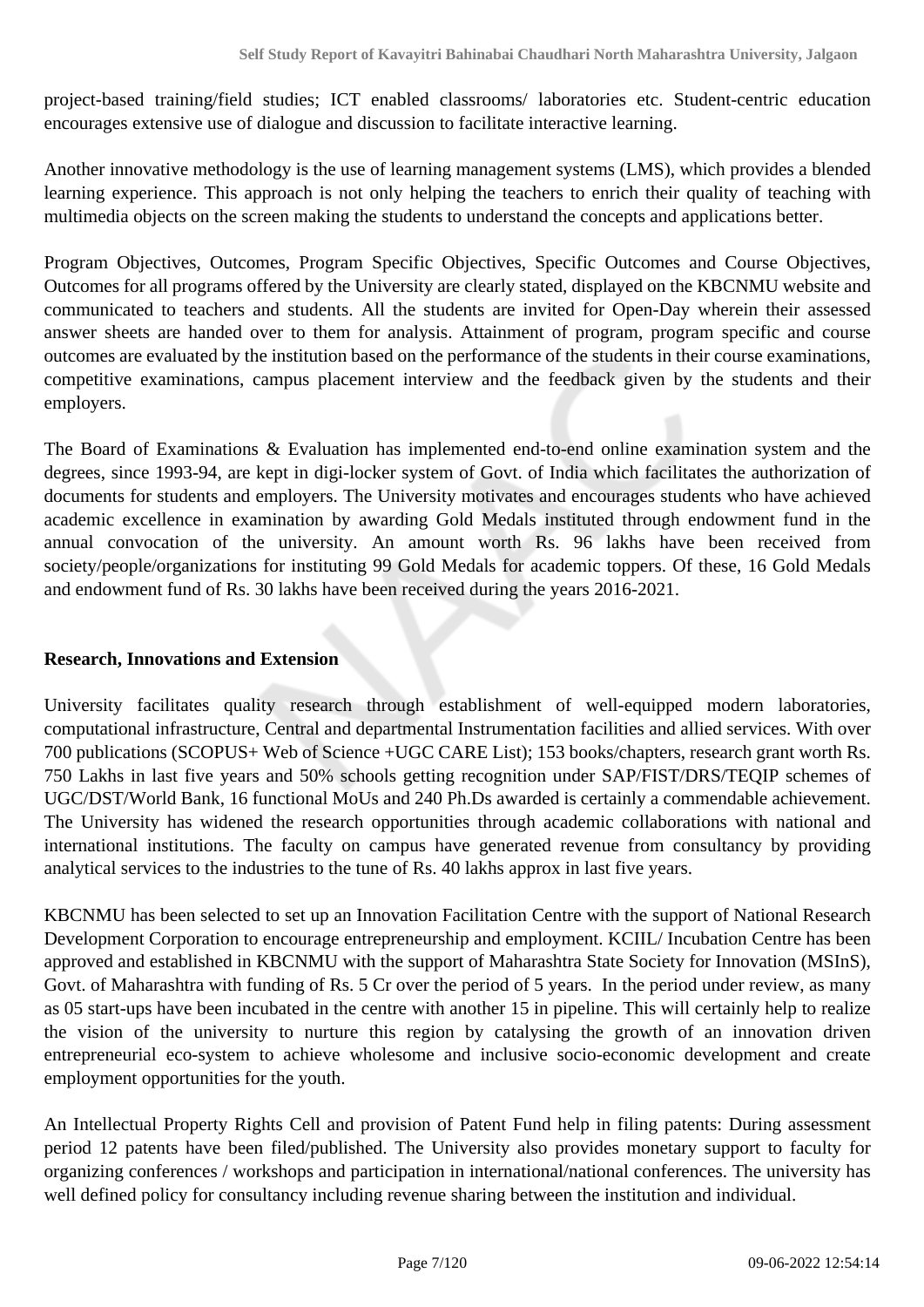The University also focuses on social outreach for community development in the vicinity and neighbourhood. It has established Women's Studies Center; Lab to Land Programme Equal Opportunity Cell; Departments of Students Welfare and Adult and Continuing Education and Extension Services; Tribal Academy, School of Thoughts; Dr. Babasaheb Ambedkar Competitive Examinations Training Centre, etc. ensuring social justice and empowering the underprivileged and vulnerable sections of the society.

#### **Infrastructure and Learning Resources**

The University main campus is spread over 660 acres of land. The University has planted and maintained over 200000 trees since its establishment. The University has good infrastructural facilities for the efficient conduct of its educational programmes on the campus which are augmented based on requirements, strategic and perspective development plans.

Every school on the campus is housed in separate spacious buildings with facilities such as – well-furnished classrooms, seminar halls, PG/Research laboratories, Computer Laboratory with Internet connectivity to cater to the course requirements and research pursuits. Some of these have been further strengthened with sophisticated equipment under funding from sponsored research projects, UGC-SAP and DST-FIST. The Sophisticated Analytical Instrumentation Facilities equipped with – FESEM-EDX, XRD, AFM, DMA, LCMS, AAS, MPAES, Particle size Analyzer, DSC-TGA, GC, GPC, HPLC, FTIR, HPTLC, Potentiostat, etc. for the use by the researchers.

IT infrastructure comprises of 1 GBPS dedicated line under National Knowledge Network (NKN) Project of MHRD. A LAN of 1200 nodes, 13 Servers and Wi-Fi enabled campus is backbone for ICT enabled education and administrative infrastructure. The Knowledge Resource Centre (KRC) has over 1.0 lakhs books, 25000+ ejournals and CD ROMS besides a spacious reading room for the benefit of users. It is a member of e-Shodhganga and UGC INFLIBNET Centre. Anti-plagiarism software is mandatorily used for screening the research outputs of the students and researchers.

A well-equipped Health Centre provides medical; pathology; psychological counselling facilities to the stakeholders and villagers around the campus. The university sports complex has Athletics, Hockey, Football, Kho-Kho, Basketball, Volleyball, Cricket, Tennis Court (clay), Ball Badminton, Rifle Shooting grounds (outdoor), Multipurpose Hall for Badminton, Table tennis and Kabbadi (indoor). The infrastructure is maintained as per well defined manual for it.

The supportive physical infrastructural facilities include, separate hostels for boys and girls, Gymnasium, Senate Hall, Convocation auditorium, Guest houses, Staff quarters, Library, Post office, Bank, Shopping complex, Canteens, ATMs, Yoga Center, etc. along with a Central School for the benefit of stakeholders. A novel idea of Open Gym will be in practice after installation of a variety of work-out equipment at various places in campus for student and staff.

#### **Student Support and Progression**

University extends all possible support to students in academic guidance and progression to higher studies and career. Students have active representation on academic and administrative bodies and committees of the Institute. University has University Departments Students' Council, Students' Council for affiliated colleges/institutes. The students have representation in different committees like - Senate, Anti-Ragging,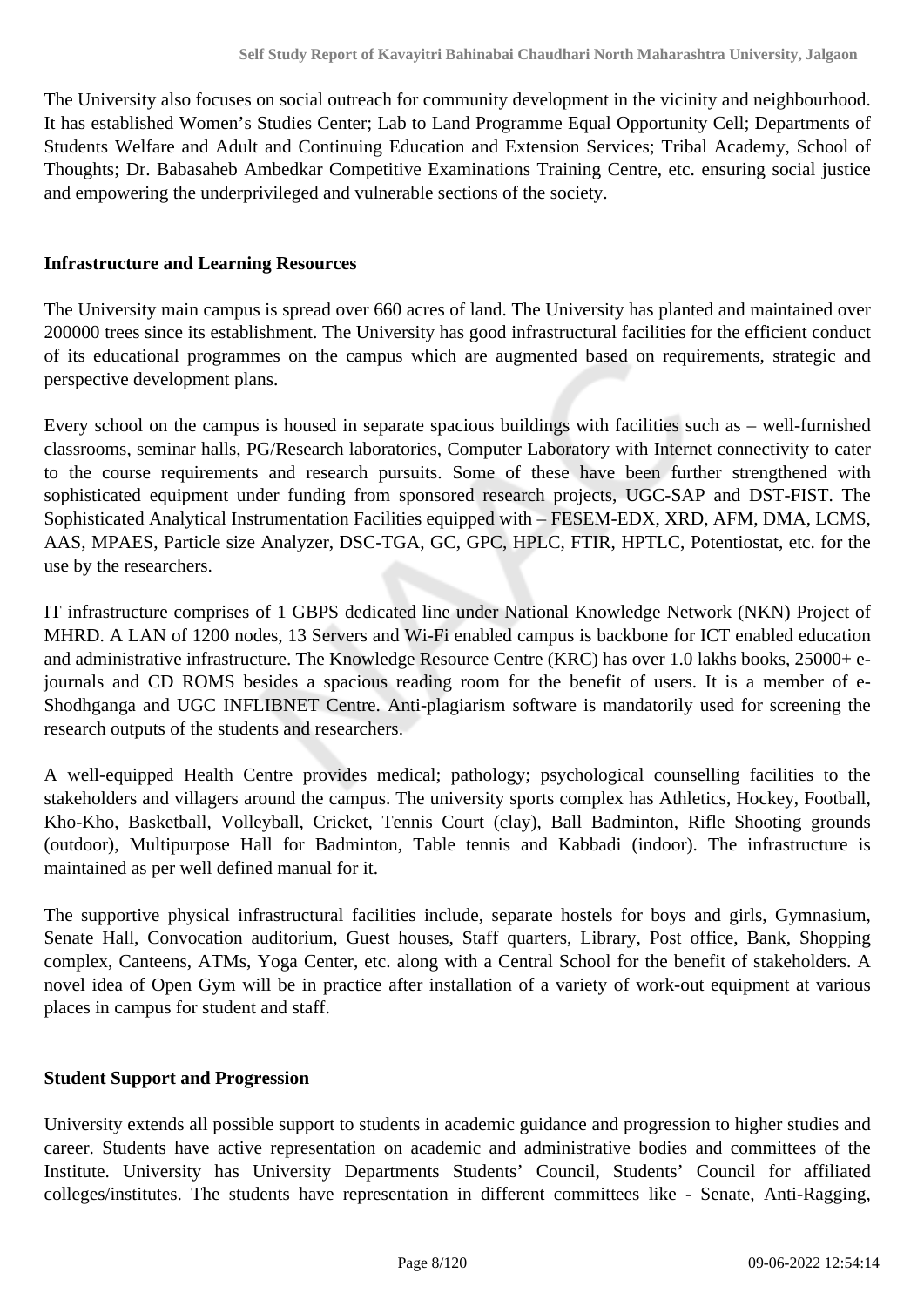Students Grievances Redressal, Giranangan Magazine Publication, Training and Placement, Knowledge Resource Centre Committees, Board of Studies and Internal Quality Assurance Cell (IQAC).

Requisite information regarding administration; departments; offices; admissions; programmes with outcomes; examinations; infrastructures; and amenities are provided on university website and schools notice-boards. Orientation programmes are arranged to acquaint new students with information of courses, faculty, curricular/co-curricular activities and career opportunities and e-resources. Besides classroom interactions, tutorial, audit courses, term papers, field studies/projects, workshops, seminars and internships are integral components of curricula.

Grievance Committee responds to complaints of sexual harassment according to relevant Acts. There exists a Grievance Redressal and student feedback system. The Central Placement Cell assist students in career identification /employment. The university offers opportunities for academic progression from undergraduate to doctorate studies.

The Department of Students' Development provides guidance and support in all matters and frequently conducts counselling sessions for students from marginalized and economically weaker backgrounds. It disburses University scholarships/free-ships to meritorious students; supports students for state-national sports/cultural events and participation in Yuvarang, Avhan and Avishkar.

Dr. Babasaheb Ambedkar Competitive Examinations Training Center provides coaching to the students belonging to SC/ST/OBC, minorities and economically weaker sections for national competitive examinations. Another noteworthy facility established on the campus is Inclusive Education Center for differently-abled students equipped with state of the art hardware and software for them.

The students have shown their talent in different sports activities at university, state and national events and obtained 4 Gold, 6 Silver and 7 Bronze medals at All India Inter University events in last five years, as well as one gold, silver and bronze medal each in Khelo India event of 2019-2020. The NSS volunteers, coordinators and programme officers have received a number of individual and team awards at university, state and national levels.

#### **Governance, Leadership and Management**

The University has dynamic and participative administrative structure with a strong leadership drive geared to accomplish excellence in academics, research and social outreach. The Vision and Mission of the University reflect the ethos of shared governance in its functioning as per Maharashtra Public Universities Act, 2016. The University has 17 Statutory authorities governed by Section 26 of Act, 10 Committees, Councils as per Section 92 of Act and administrative setup for effective and smooth operations. Internal and external audit of annual account and balance sheets of the university are conducted and approved by Management Council prior to presenting to the Auditor General.

The University Schools and Departments function independently under academic flexibility within the aegis of academic council. They conduct curricular/co-curricular activities, determine core areas of research and social outreach and design/revise curricula.

The University has automated a number of administrative activities using indigenized ERP-SAP, BI and other software. Digitized Library, online admissions/examination systems, e-Suvidha and Students' Facilitation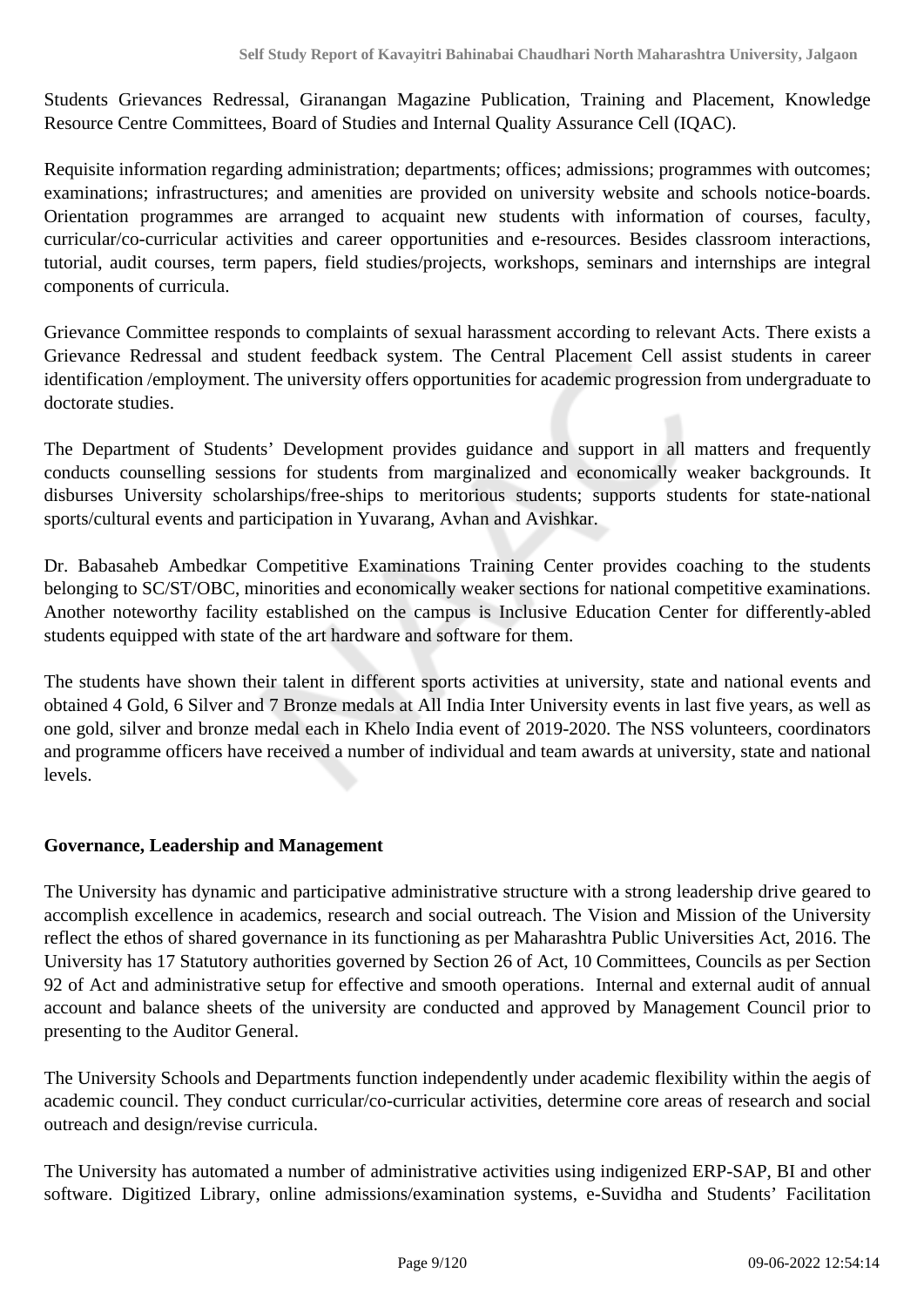Center have helped in smooth and transparent functioning and quick response to the needs of stakeholders. For promotion of quality and excellence in higher education the university is working on examination reforms like "Question Bank" and "Open Day" mechanism.

University has prepared Perspective Plan, Plan–2019-2024, VISION-2020 and VISION-2040 documents based on its geographic location, local resources, needs, feedback of the stakeholders and set objectives as well as broad-based goals aligned with the Vision and Mission statements. These and other quality initiatives are catalysed and monitored by IQAC.

The university has a performance appraisal mechanism, promotional avenues and effective welfare measures for teaching and non-teaching staff.

The innovative practices such as financial assistance under Vice Chancellors Research Motivation Scheme (VCRMS) and Vice Chancellors Patent Motivation Scheme (VCPMS) for budding researchers and innovators, issuing Ph. D. Notification on the same day of Viva-voce, felicitation of teaching and non-teaching staff with various awards and digi locker facility for academic records of the students have positively influenced the research environment with constructive outcomes.

#### **Institutional Values and Best Practices**

University maintains the culture of best practices and innovations in its academic and administrative endeavors. Key practices include - Adaptation of advancement in teaching-learning pedagogy and research; advancing knowledge through research, innovation, corporate social responsibilities. Emphasis on inter/multi-disciplinary and applied research; Annual Academic Audit of Departments/units; establishment of Centre for Innovation and Entrepreneurship etc. Some of the best administrative practices includes implementation of e-governance, Gender parity, Communal harmony National integrity, Clean and green Campus drive, Environmental care through practices and offering courses, Honesty and inclusiveness, Birth anniversary celebrations of national leaders, Oath taking ceremonies on national values, Implementation, and promotion of digital India initiatives etc.

The university has implemented a novel 'Lab to Land Program'. It provides training and hands on practice on biofertilizer/biopesticides production technologies using locally available resources. A fully furnished residential facility is established at its satellite centre at Amalner for this purpose. The farmers are compensated for the lost wages while attending the workshops. In a one of its kind of initiative, the university has incentivised blood donation by its students by awarding two additional marks. Close to 1000 students have voluntarily donated blood and taken advantage of marks in the last 5 years. Another positive initiative to reach the unreached and serve as a sustainable knowledge repository primarily at local level is through Tribal Academy being established at Nandurbar on 25 acres of land, given by the state government. This district of Maharashtra has close to 69% of Adivasi (ST) population.

Under the Cillage Area Development Project at Nandurbar, sanctioned by RGS&TC, Government of Maharashtra, Mumbai, the university will set up Science and Technology Entrepreneurship Resource Node in partnership with KVK, Nandurbar; BAIF and MKCLKF, Pune so as to enable skill-based education and training, technology demonstration hub to targeted ST population and create a sustainable techno-socioeconomic development program

From almost the beginning, the university has adopted 'School Concept' which has helped optimal utilization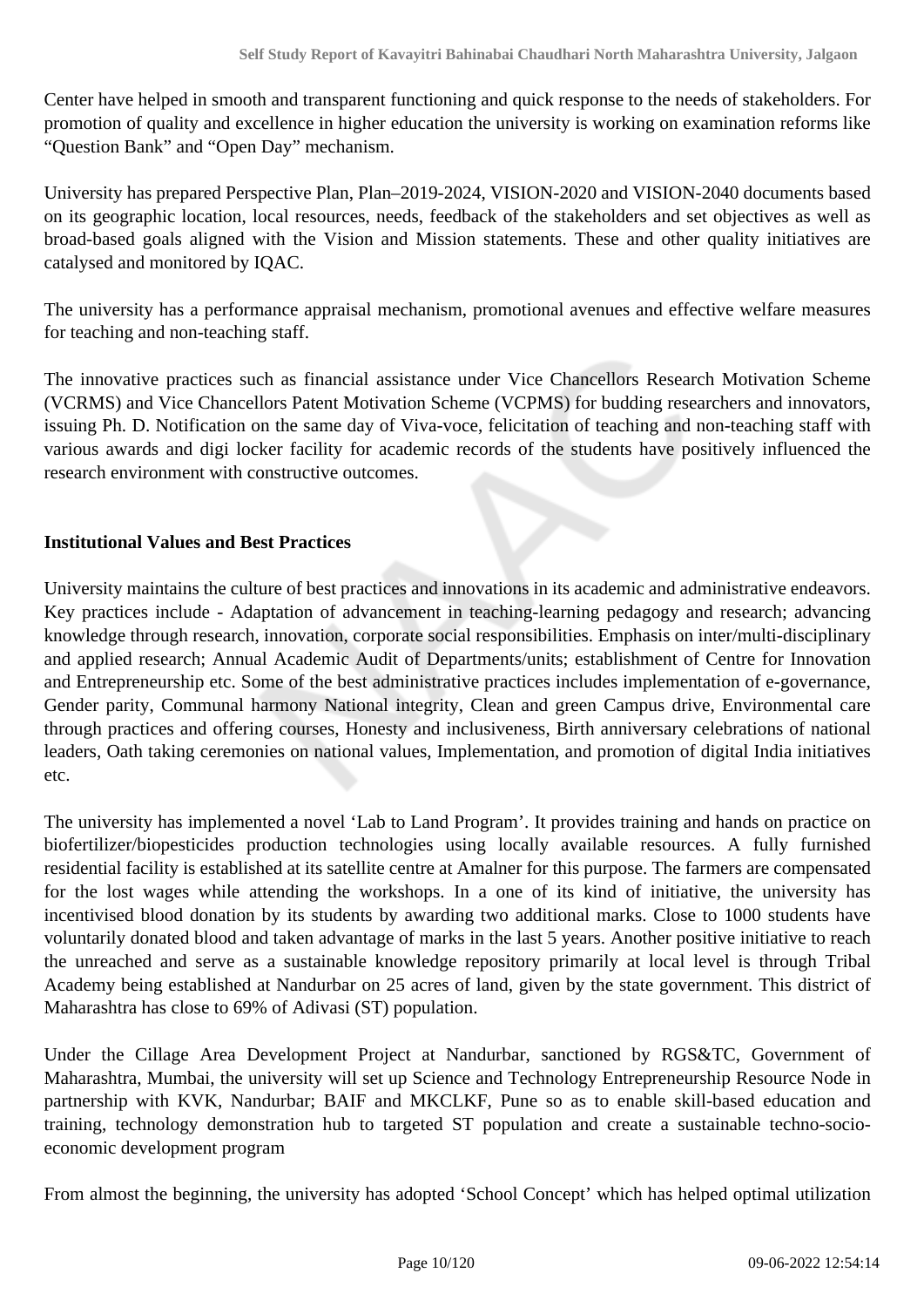of its resources. The concept has promoted interdisciplinary research and enhanced interactions among students and teachers. It has also helped the schools get recognition under UGC-SAP and DST-FIST programs.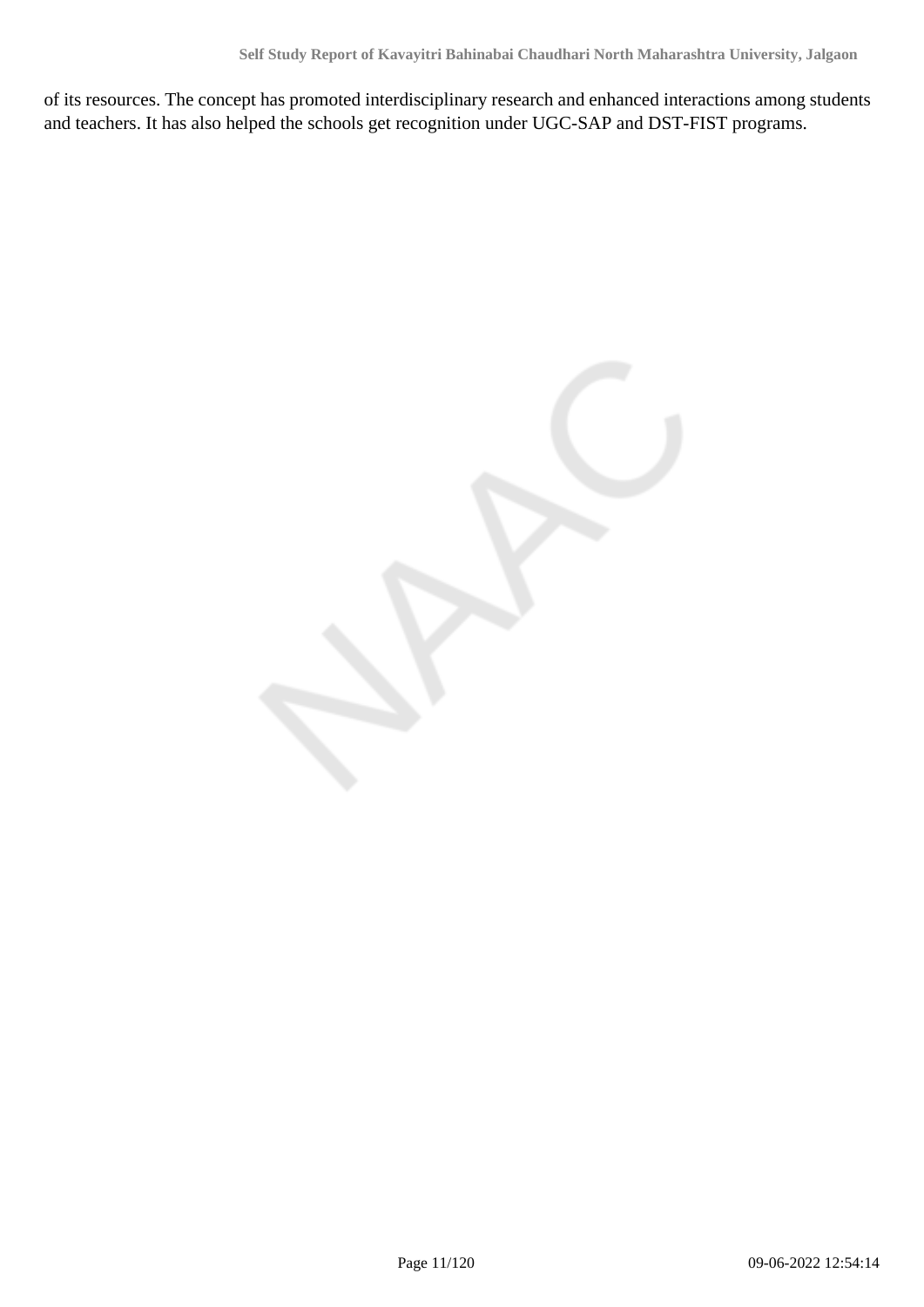## **2. PROFILE**

## **2.1 BASIC INFORMATION**

| Name and Address of the University |                                                                        |  |  |  |  |
|------------------------------------|------------------------------------------------------------------------|--|--|--|--|
| Name                               | Kavayitri Bahinabai Chaudhari North Maharashtra<br>University, Jalgaon |  |  |  |  |
| Address                            | Umavi Nagar, Jalgaon 425001                                            |  |  |  |  |
| City                               | Jalgaon                                                                |  |  |  |  |
| <b>State</b>                       | Maharashtra                                                            |  |  |  |  |
| Pin                                | 425001                                                                 |  |  |  |  |
| Website                            | www.nmu.ac.in                                                          |  |  |  |  |

| <b>Contacts for Communication</b>                                             |                  |               |            |                          |                            |  |  |  |
|-------------------------------------------------------------------------------|------------------|---------------|------------|--------------------------|----------------------------|--|--|--|
| <b>Designation</b><br><b>Telephone with</b><br><b>Name</b><br><b>STD Code</b> |                  | <b>Mobile</b> | Fax        | Email                    |                            |  |  |  |
| Vice Chancel<br>$lor(in-charge)$                                              | E.<br>Vayunandan | 0257-2258401  | 9421566793 | 0257-225840              | directoriqac@nmu.<br>ac.in |  |  |  |
| IQAC / CIQA<br>coordinator                                                    | S.t. Ingle       | 0257-2257422  | 9421566793 | $\overline{\phantom{a}}$ | iqac@nmu.ac.in             |  |  |  |

| <b>Nature of University</b> |                         |
|-----------------------------|-------------------------|
| Nature of University        | <b>State University</b> |

## **Type of University**

| Type of University |  |
|--------------------|--|
|                    |  |

| <b>Establishment Details</b>                 |            |  |  |  |  |  |
|----------------------------------------------|------------|--|--|--|--|--|
| Establishment Date of the University         | 15-08-1990 |  |  |  |  |  |
| Status Prior to Establishment, If applicable |            |  |  |  |  |  |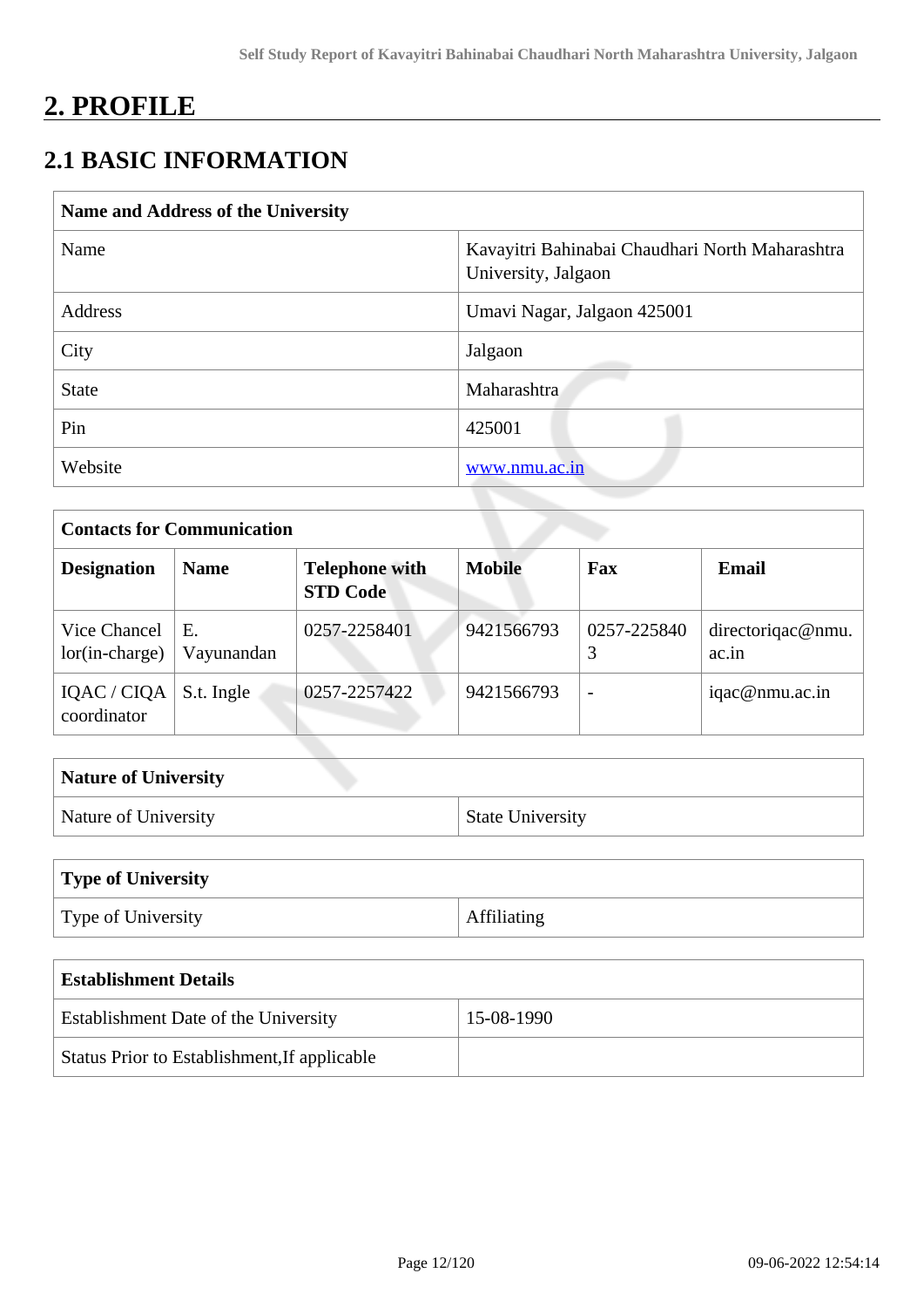| <b>Recognition Details</b>                                                |            |                      |  |  |  |  |  |  |
|---------------------------------------------------------------------------|------------|----------------------|--|--|--|--|--|--|
| Date of Recognition as a University by UGC or Any Other National Agency : |            |                      |  |  |  |  |  |  |
| <b>Under Section</b><br><b>View Document</b><br>Date                      |            |                      |  |  |  |  |  |  |
| 2f of UGC                                                                 | 07-06-1994 | <b>View Document</b> |  |  |  |  |  |  |
| 12B of UGC                                                                | 07-06-1994 | <b>View Document</b> |  |  |  |  |  |  |

| University with Potential for Excellence                                                        |    |  |  |  |  |  |  |  |
|-------------------------------------------------------------------------------------------------|----|--|--|--|--|--|--|--|
| Is the University Recognised as a University with<br>Potential for Excellence (UPE) by the UGC? | No |  |  |  |  |  |  |  |

| <b>Location, Area and Activity of Campus</b> |                                      |           |                            |                                       |                                         |                                 |                                                        |  |  |
|----------------------------------------------|--------------------------------------|-----------|----------------------------|---------------------------------------|-----------------------------------------|---------------------------------|--------------------------------------------------------|--|--|
| Campus<br><b>Type</b>                        | <b>Address</b>                       | Location* | Campus<br>Area in<br>Acres | <b>Built up</b><br>Area in<br>sq.mts. | <b>Program</b><br>mes<br><b>Offered</b> | Date of<br><b>Establishment</b> | Date of<br><b>Recognition</b><br>by<br><b>UGC/MHRD</b> |  |  |
| Main<br>campus                               | Umavi<br>Nagar,<br>Jalgaon<br>425001 | Rural     | 659.71                     | 173710.7                              | Fourty<br>Eight                         |                                 |                                                        |  |  |

## **2.2 ACADEMIC INFORMATION**

#### **Affiliated Institutions to the University**

| <b>Type of Colleges</b>                                        | <b>Permanent</b> | <b>Temporary</b> | <b>Total</b> |
|----------------------------------------------------------------|------------------|------------------|--------------|
| <b>Education/Teachers Training</b>                             |                  | 32               | 40           |
| <b>Business Administration/Commerce/Ma</b><br>nagement/Finance | 0                | 22               | 22           |
| Universal/Common to All Disciplines                            | 60               | 97               | 157          |

#### **Furnish the Details of Colleges of University**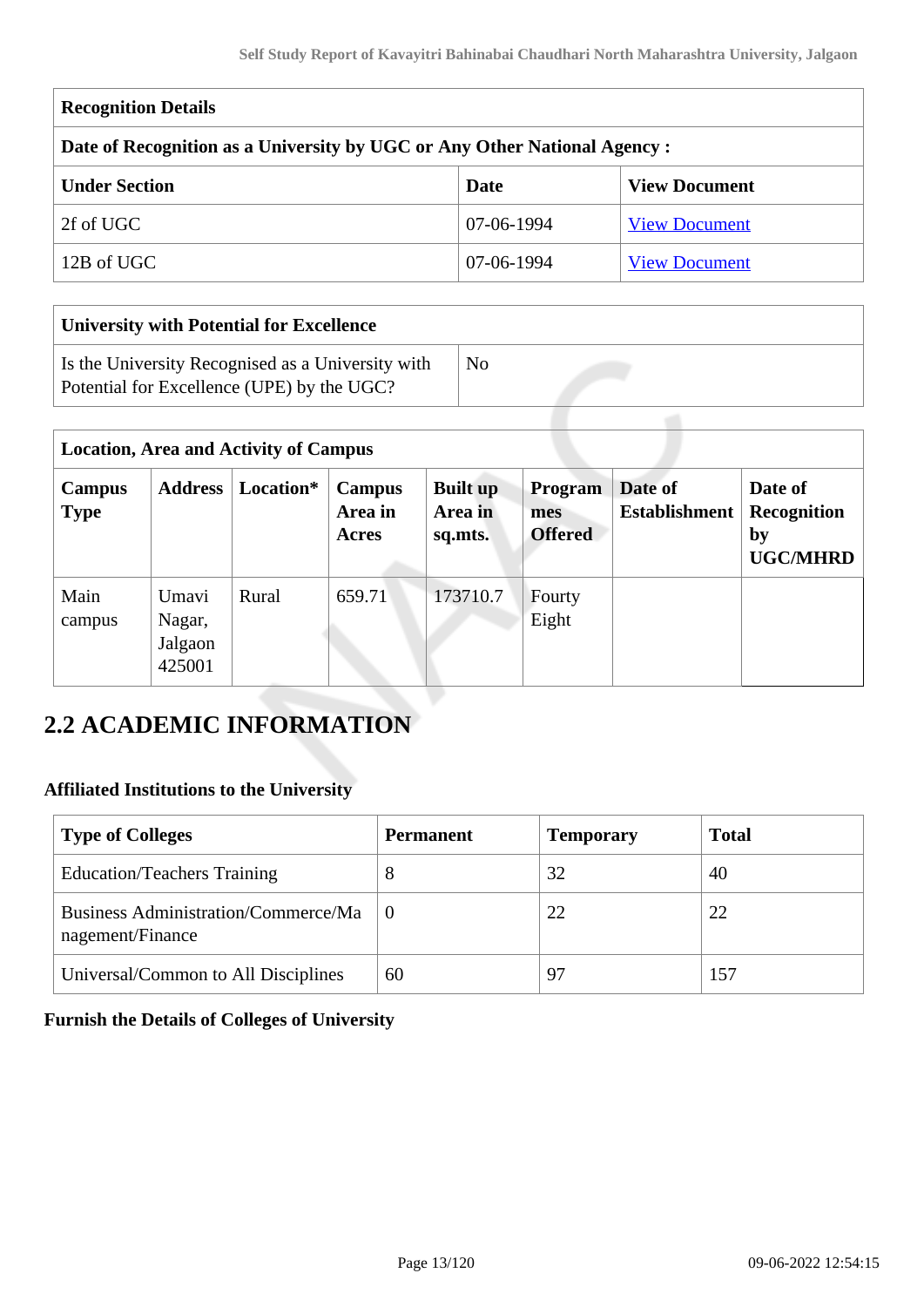| <b>Type Of Colleges</b>                           | <b>Numbers</b> |
|---------------------------------------------------|----------------|
| <b>Constituent Colleges</b>                       | $\overline{0}$ |
| <b>Affiliated Colleges</b>                        | 219            |
| Colleges Under $2(f)$                             | 76             |
| Colleges Under 2(f) and 12B                       | 54             |
| <b>NAAC</b> Accredited Colleges                   | 107            |
| Colleges with Potential for Excellence (UGC)      | $\overline{4}$ |
| <b>Autonomous Colleges</b>                        | 5              |
| Colleges with Postgraduate Departments            | 88             |
| <b>Colleges with Research Departments</b>         | 28             |
| University Recognized Research Institutes/Centers | 17             |

| Is the University Offering any Programmes Recognised by any Statutory<br><b>Regulatory Authority (SRA)</b> | : Yes                       |  |
|------------------------------------------------------------------------------------------------------------|-----------------------------|--|
| SRA program                                                                                                | Document                    |  |
| <b>AICTE</b>                                                                                               | 106543 7131 1 1631775884.pd |  |
| <b>NCTE</b>                                                                                                | 106543_7131_4_1631775898.pd |  |

### **Details Of Teaching & Non-Teaching Staff Of University**

| <b>Teaching Faculty</b> |                |                  |                |              |              |                            |                |                |                            |                |                |       |
|-------------------------|----------------|------------------|----------------|--------------|--------------|----------------------------|----------------|----------------|----------------------------|----------------|----------------|-------|
|                         |                | <b>Professor</b> |                |              |              | <b>Associate Professor</b> |                |                | <b>Assistant Professor</b> |                |                |       |
|                         | Male           | Female           | Others         | Total        | Male         | Female                     | Others         | Total          | Male                       | Female         | Others         | Total |
| Sanctioned              |                |                  |                | 13           |              |                            |                | 27             |                            |                |                | 61    |
| Recruited               | $\overline{7}$ | $\overline{0}$   | $\overline{0}$ | 7            | 19           | 3                          | $\overline{0}$ | 22             | 45                         | $\overline{7}$ | $\overline{0}$ | 52    |
| <b>Yet to Recruit</b>   |                |                  |                | 6            |              |                            |                | 5              |                            |                |                | 9     |
| <b>On Contract</b>      | $\overline{0}$ | $\overline{0}$   | $\overline{0}$ | $\mathbf{0}$ | $\mathbf{0}$ | $\theta$                   | $\overline{0}$ | $\overline{0}$ | 4                          | 6              | $\overline{0}$ | 10    |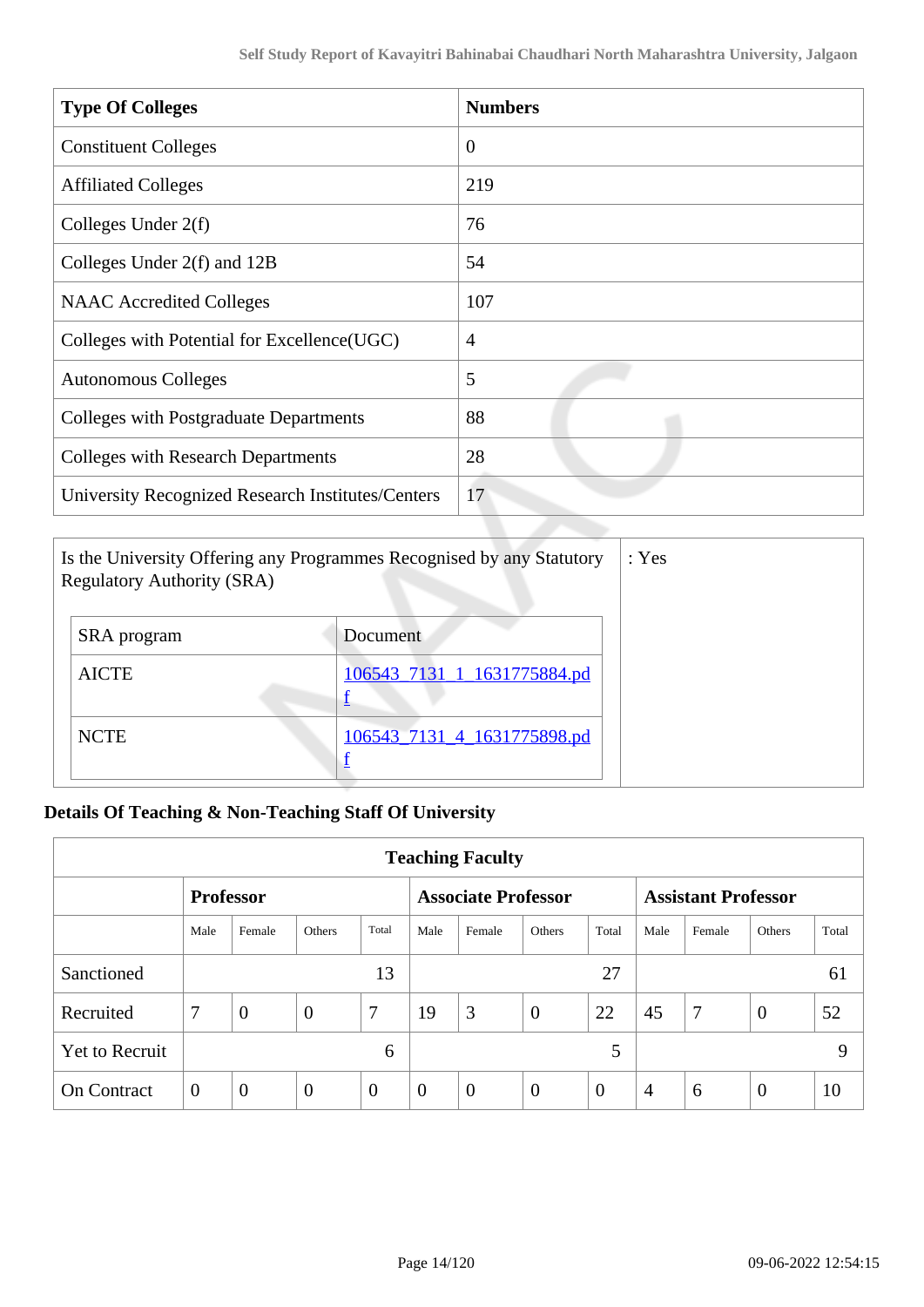| <b>Non-Teaching Staff</b> |             |        |               |              |  |  |  |
|---------------------------|-------------|--------|---------------|--------------|--|--|--|
|                           | <b>Male</b> | Female | <b>Others</b> | <b>Total</b> |  |  |  |
| Sanctioned                |             |        |               | 332          |  |  |  |
| Recruited                 | 214         | 38     | $\theta$      | 252          |  |  |  |
| Yet to Recruit            |             |        |               | 80           |  |  |  |
| <b>On Contract</b>        | 79          | 10     | $\theta$      | 89           |  |  |  |

| <b>Technical Staff</b> |             |               |               |              |  |  |  |  |
|------------------------|-------------|---------------|---------------|--------------|--|--|--|--|
|                        | <b>Male</b> | <b>Female</b> | <b>Others</b> | <b>Total</b> |  |  |  |  |
| Sanctioned             |             |               |               | 138          |  |  |  |  |
| Recruited              | 105         | 10            | $\theta$      | 115          |  |  |  |  |
| <b>Yet to Recruit</b>  |             |               |               | 23           |  |  |  |  |
| On Contract            | 8           | 3             | $\theta$      | 11           |  |  |  |  |

## **Qualification Details of the Teaching Staff**

| <b>Permanent Teachers</b>           |                  |                  |                            |                |                            |                  |                |                  |                |          |
|-------------------------------------|------------------|------------------|----------------------------|----------------|----------------------------|------------------|----------------|------------------|----------------|----------|
| <b>Highest</b><br>Qualificatio<br>n | <b>Professor</b> |                  | <b>Associate Professor</b> |                | <b>Assistant Professor</b> |                  |                |                  |                |          |
|                                     | Male             | Female           | Others                     | Male           | Female                     | Others           | Male           | Female           | Others         | Total    |
| D.sc/D.Litt/<br><b>LLD</b>          | $\boldsymbol{0}$ | $\mathbf{0}$     | $\overline{0}$             | $\overline{0}$ | $\boldsymbol{0}$           | $\overline{0}$   | $\overline{0}$ | $\boldsymbol{0}$ | $\theta$       | $\theta$ |
| Ph.D.                               | 7                | $\overline{0}$   | $\overline{0}$             | 18             | 3                          | $\boldsymbol{0}$ | 40             | 7                | $\overline{0}$ | 75       |
| M.Phil.                             | $\mathbf{0}$     | $\overline{0}$   | $\overline{0}$             | $\overline{0}$ | $\overline{0}$             | $\overline{0}$   | $\overline{0}$ | $\overline{0}$   | $\overline{0}$ | $\theta$ |
| PG                                  | $\theta$         | $\boldsymbol{0}$ | $\theta$                   | 1              | $\boldsymbol{0}$           | $\overline{0}$   | 5              | $\overline{0}$   | $\overline{0}$ | 6        |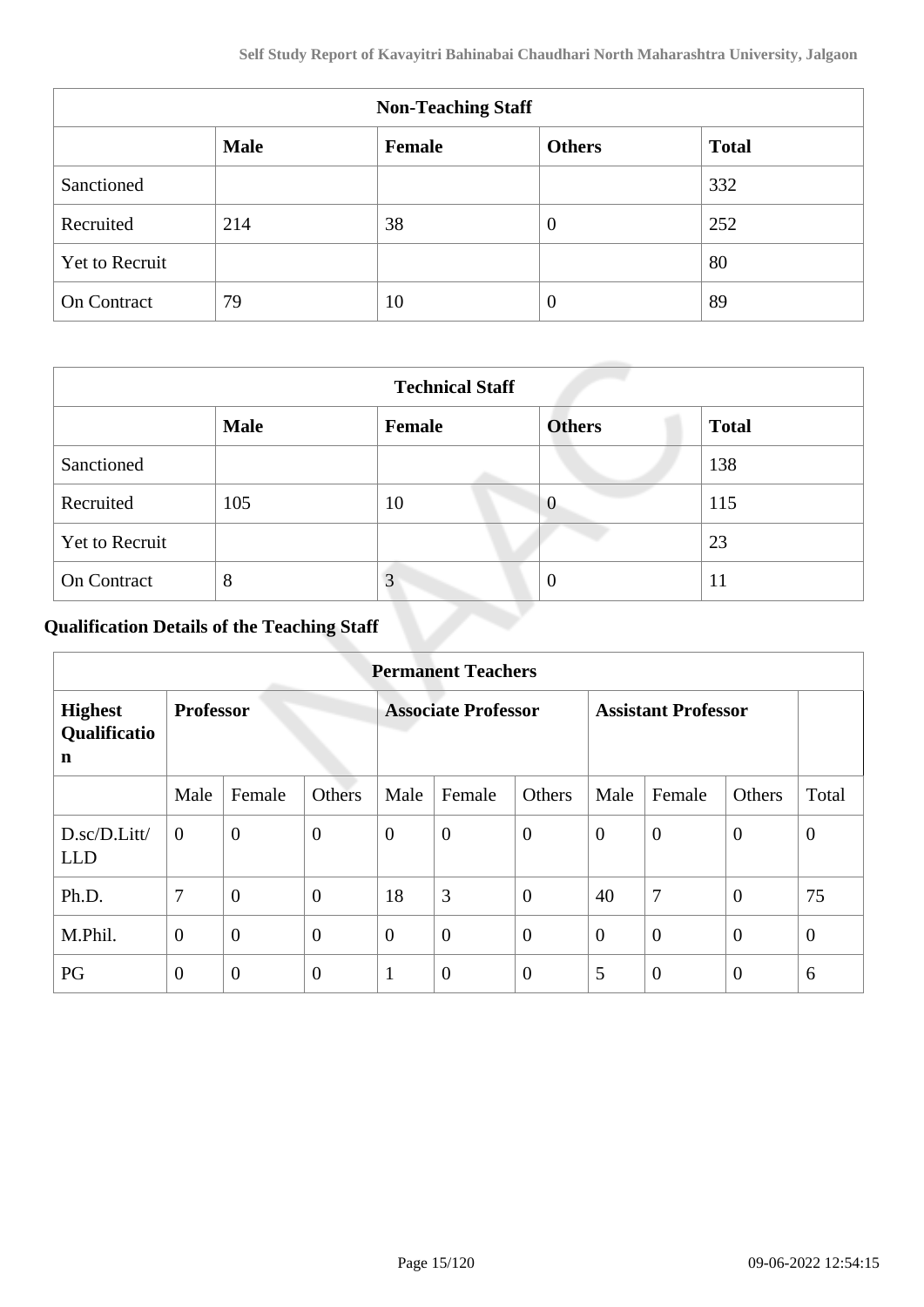| <b>Temporary Teachers</b>                     |                  |                  |                            |                |                            |                |                  |                  |                  |                  |
|-----------------------------------------------|------------------|------------------|----------------------------|----------------|----------------------------|----------------|------------------|------------------|------------------|------------------|
| <b>Highest</b><br>Qualificatio<br>$\mathbf n$ | <b>Professor</b> |                  | <b>Associate Professor</b> |                | <b>Assistant Professor</b> |                |                  |                  |                  |                  |
|                                               | Male             | Female           | Others                     | Male           | Female                     | Others         | Male             | Female           | Others           | Total            |
| D.sc/D.Litt/<br><b>LLD</b>                    | $\mathbf{0}$     | $\boldsymbol{0}$ | $\boldsymbol{0}$           | $\overline{0}$ | $\boldsymbol{0}$           | $\overline{0}$ | $\boldsymbol{0}$ | $\mathbf{0}$     | $\boldsymbol{0}$ | $\boldsymbol{0}$ |
| Ph.D.                                         | $\boldsymbol{0}$ | $\overline{0}$   | $\boldsymbol{0}$           | $\mathbf{0}$   | $\mathbf{0}$               | $\mathbf{0}$   | $\overline{2}$   | 3                | $\mathbf{0}$     | 5                |
| M.Phil.                                       | $\boldsymbol{0}$ | $\boldsymbol{0}$ | $\boldsymbol{0}$           | $\mathbf{0}$   | $\theta$                   | $\overline{0}$ | $\overline{0}$   | $\boldsymbol{0}$ | $\boldsymbol{0}$ | $\mathbf{0}$     |
| PG                                            | $\overline{0}$   | $\boldsymbol{0}$ | $\boldsymbol{0}$           | $\overline{0}$ | $\boldsymbol{0}$           | $\mathbf{0}$   | $\overline{2}$   | 3                | $\boldsymbol{0}$ | 5                |
|                                               |                  |                  |                            |                |                            |                |                  |                  |                  |                  |

|                                     | <b>Part Time Teachers</b> |                |                  |                            |                  |                  |                            |                |                |                |  |
|-------------------------------------|---------------------------|----------------|------------------|----------------------------|------------------|------------------|----------------------------|----------------|----------------|----------------|--|
| <b>Highest</b><br>Qualificatio<br>n | <b>Professor</b>          |                |                  | <b>Associate Professor</b> |                  |                  | <b>Assistant Professor</b> |                |                |                |  |
|                                     | Male                      | Female         | Others           | Male                       | Female           | Others           | Male                       | Female         | Others         | Total          |  |
| D.sc/D.Litt/<br><b>LLD</b>          | $\mathbf{0}$              | $\overline{0}$ | $\boldsymbol{0}$ | $\boldsymbol{0}$           | $\overline{0}$   | $\boldsymbol{0}$ | $\overline{0}$             | $\overline{0}$ | $\theta$       | $\theta$       |  |
| Ph.D.                               | $\boldsymbol{0}$          | $\mathbf{0}$   | $\overline{0}$   | $\overline{0}$             | $\overline{0}$   | $\overline{0}$   | $\overline{0}$             | $\overline{0}$ | $\overline{0}$ | $\theta$       |  |
| M.Phil.                             | $\theta$                  | $\overline{0}$ | $\overline{0}$   | $\overline{0}$             | $\boldsymbol{0}$ | $\overline{0}$   | $\overline{0}$             | $\overline{0}$ | $\theta$       | $\theta$       |  |
| PG                                  | $\mathbf{0}$              | $\mathbf{0}$   | $\boldsymbol{0}$ | $\theta$                   | $\boldsymbol{0}$ | $\overline{0}$   | $\theta$                   | $\overline{0}$ | $\overline{0}$ | $\overline{0}$ |  |

#### **Distinguished Academicians Appointed As**

|                                      | <b>Male</b> | Female | <b>Others</b> | <b>Total</b> |
|--------------------------------------|-------------|--------|---------------|--------------|
| Emeritus Professor $\vert 0 \rangle$ |             |        | U             | U            |
| <b>Adjunct Professor</b>             | $\vert 0$   |        | U             | U            |
| <b>Visiting Professor</b>            |             |        | U             |              |

#### **Chairs Instituted by the University**

| Sl.No | Name of the<br><b>Department</b> | Name of the Chair                   | <b>Name of the Sponsor</b><br><b>Organisation/Agency</b> |
|-------|----------------------------------|-------------------------------------|----------------------------------------------------------|
|       | School of Thoughts               | Pandit Deendayal<br>Upadhyaya Chair | <b>UGC New Delhi</b>                                     |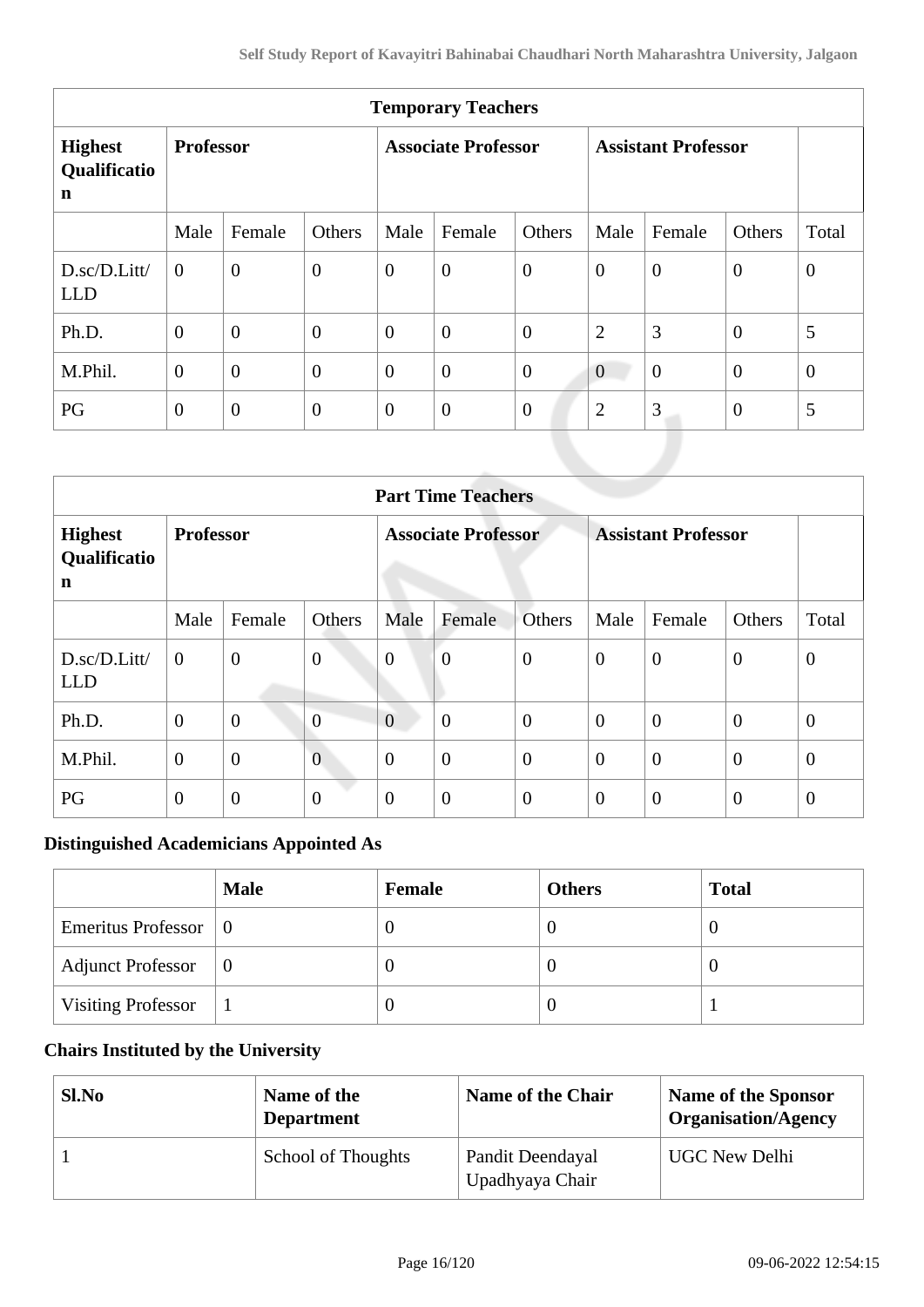| Programme       |        | <b>From the State</b><br><b>Where</b><br><b>University is</b><br><b>Located</b> | <b>From Other</b><br><b>States of India</b> | <b>NRI Students</b> | Foreign<br><b>Students</b> | <b>Total</b>     |
|-----------------|--------|---------------------------------------------------------------------------------|---------------------------------------------|---------------------|----------------------------|------------------|
| <b>UG</b>       | Male   | 566                                                                             | 6                                           | $\overline{0}$      | $\mathbf{0}$               | 572              |
|                 | Female | 273                                                                             | $\mathbf{1}$                                | $\overline{0}$      | $\mathbf{0}$               | 274              |
|                 | Others | $\boldsymbol{0}$                                                                | $\overline{0}$                              | $\overline{0}$      | $\boldsymbol{0}$           | $\mathbf{0}$     |
| PG              | Male   | 847                                                                             | 5                                           | $\overline{0}$      | $\overline{0}$             | 852              |
|                 | Female | 1082                                                                            | 5                                           | $\overline{0}$      | $\boldsymbol{0}$           | 1087             |
|                 | Others | $\boldsymbol{0}$                                                                | $\overline{0}$                              | $\mathbf{0}$        | $\overline{0}$             | $\mathbf{0}$     |
| Doctoral (Ph.D) | Male   | $\boldsymbol{0}$                                                                | $\boldsymbol{0}$                            | $\boldsymbol{0}$    | $\boldsymbol{0}$           | $\boldsymbol{0}$ |
|                 | Female | $\boldsymbol{0}$                                                                | $\theta$                                    | $\overline{0}$      | $\overline{0}$             | $\mathbf{0}$     |
|                 | Others | $\boldsymbol{0}$                                                                | $\boldsymbol{0}$                            | $\overline{0}$      | $\mathbf{0}$               | $\boldsymbol{0}$ |
| Certificate /   | Male   | $\overline{0}$                                                                  | $\overline{0}$                              | $\overline{0}$      | $\mathbf{0}$               | $\overline{0}$   |
| Awareness       | Female | $\overline{0}$                                                                  | $\overline{0}$                              | $\theta$            | $\mathbf{0}$               | $\overline{0}$   |
|                 | Others | $\boldsymbol{0}$                                                                | $\overline{0}$                              | $\overline{0}$      | $\boldsymbol{0}$           | $\overline{0}$   |

#### **Provide the Following Details of Students Enrolled in the University During the Current Academic Year**

#### **Does the University offer any Integrated Programmes?** No

#### **Details of UGC Human Resource Development Centre, If applicable**

| Year of Establishment                                      | <b>Nill</b> |
|------------------------------------------------------------|-------------|
| Number of UGC Orientation Programmes                       | $\theta$    |
| Number of UGC Refresher Course                             | $\theta$    |
| Number of University's own Programmes                      | $\theta$    |
| Total Number of Programmes Conducted (last five)<br>years) | -0          |

#### **Accreditation Details**

| Cycle Info | Accreditation | <b>Trade</b> | 7GD A | Upload Peer Team |
|------------|---------------|--------------|-------|------------------|
|            |               |              |       |                  |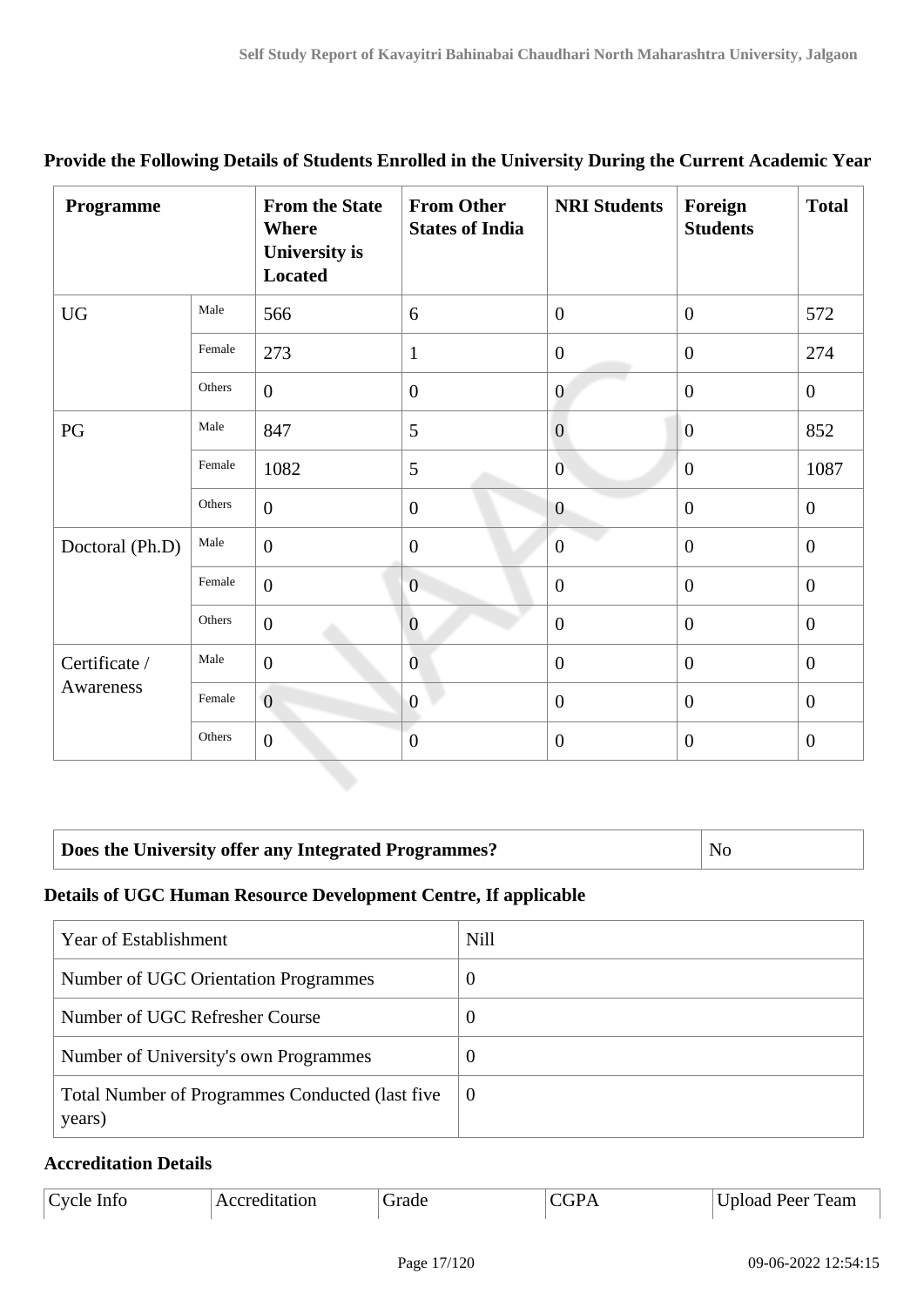|         |               |           |      | Report                 |
|---------|---------------|-----------|------|------------------------|
| Cycle 1 | Accreditation | Four Star | 70.1 |                        |
|         |               |           |      | <b>KBCNMUUCycle1.</b>  |
|         |               |           |      | pdf                    |
| Cycle 2 | Accreditation | B         | 2.88 |                        |
|         |               |           |      | <b>KBCNMUCycle2.pd</b> |
|         |               |           |      | Ī                      |
| Cycle 3 | Accreditation | A         | 3.05 |                        |
|         |               |           |      | <b>KBCNMU Peer</b>     |
|         |               |           |      | <b>Team Report 3rd</b> |
|         |               |           |      | Cycle 0001.pdf         |

## **2.3 EVALUATIVE REPORT OF THE DEPARTMENTS**

| <b>Department Name</b>                                | <b>Upload Report</b> |
|-------------------------------------------------------|----------------------|
| <b>School Of Arts And Humanities</b>                  | <b>View Document</b> |
| <b>School Of Chemical Sciences</b>                    | <b>View Document</b> |
| <b>School Of Computer Sciences</b>                    | <b>View Document</b> |
| <b>School Of Education</b>                            | <b>View Document</b> |
| <b>School Of Environmental And Earth Sciences</b>     | <b>View Document</b> |
| <b>School Of Language Studies And Research Centre</b> | <b>View Document</b> |
| <b>School Of Life Sciences</b>                        | <b>View Document</b> |
| <b>School Of Management Studies</b>                   | <b>View Document</b> |
| <b>School Of Mathematical Sciences</b>                | <b>View Document</b> |
| <b>School Of Physical Sciences</b>                    | <b>View Document</b> |
| <b>School Of Social Sciences</b>                      | <b>View Document</b> |
| University Institute Of Chemical Technology           | <b>View Document</b> |

#### **Institutional preparedness for NEP**

| 1. Multidisciplinary/interdisciplinary: | National Education Policy (NEP 2020) envisions an<br>education system rooted in Indian ethos that<br>contributes directly to transforming India, that is<br>Bharat, sustainably into an equitable and vibrant<br>knowledge society. The KBCNMU, Jalgaon has also<br>already taken appropriate steps and constituted a core |
|-----------------------------------------|----------------------------------------------------------------------------------------------------------------------------------------------------------------------------------------------------------------------------------------------------------------------------------------------------------------------------|
|                                         | committee headed by the Vice Chancellor of the                                                                                                                                                                                                                                                                             |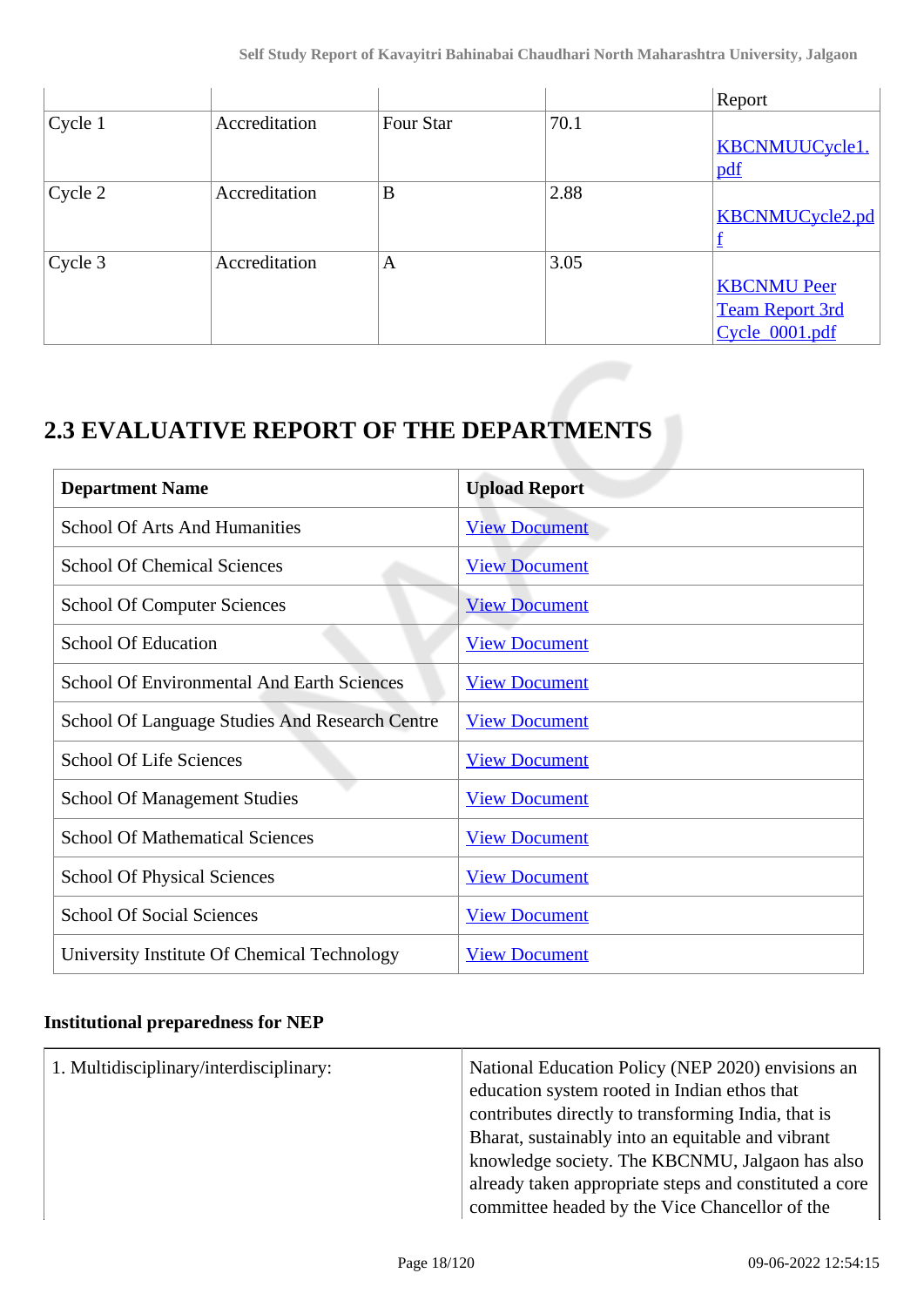University for effective implementation of National Education Policy-2020. The committee has been given the task to formulate a detailed road map for phased implementation of NEP and to work with all the schools on the campus to put together new programs and corresponding structure wherever necessary. A few programs/webinars on road map of NEP education have also been organized by the university. The KCBNMU is already a holistic and multi-disciplinary institution offering a fine mix of programs belonging to Science, Technology, Commerce and Management, Social Science and Arts & Humanities through its 11 academic schools and one institute on campus. Programs offered on campus comprise a fine-mix of time-honoured, contemporary, and cutting-edge knowledge which are need-based and evolved after adequate inquest of the academic, business, community, employment, entrepreneurship, and futurist developmental requirements at Global-National-Regional-Local archetypes involving multiple stakeholders. Introduction of audit courses, such as Yoga, Sports, Music, GST, Cyber security, IPR, etc. have further added values to each program option. The School of Social Sciences, Arts and Humanities and Thoughts; Department of Ambedkar Thoughts, Khandesh Archives and Gandhi Museums have been established for instilling value education, heritage consciousness and national pride amongst the students. KBCNMU has successfully implemented the Choice Based Credit System (CBCS) at PG levels in the campus since 2009-2010 and further revised in 2018 as per the UGC guidelines.The university has also successfully implemented the CBCS pattern at UG level in all affiliated colleges under its jurisdiction from 2018-2019. The CBCS emphasizes that all programs have well defined Program, Program-Specific and Course outcomes, all in sync so that the graduates demonstratively possess the requisite knowledge and exhibit skills-attitude that start-up, entrepreneurship/business incubation/ industrial/public services need from time to time. The courses under CBCS are identified as per the local job opportunities, market needs and skill requirements. The university will prepare a road map to develop multi-disciplinary programs which enables multiple entry & exits. Already some of the affiliated colleges have started such programs with the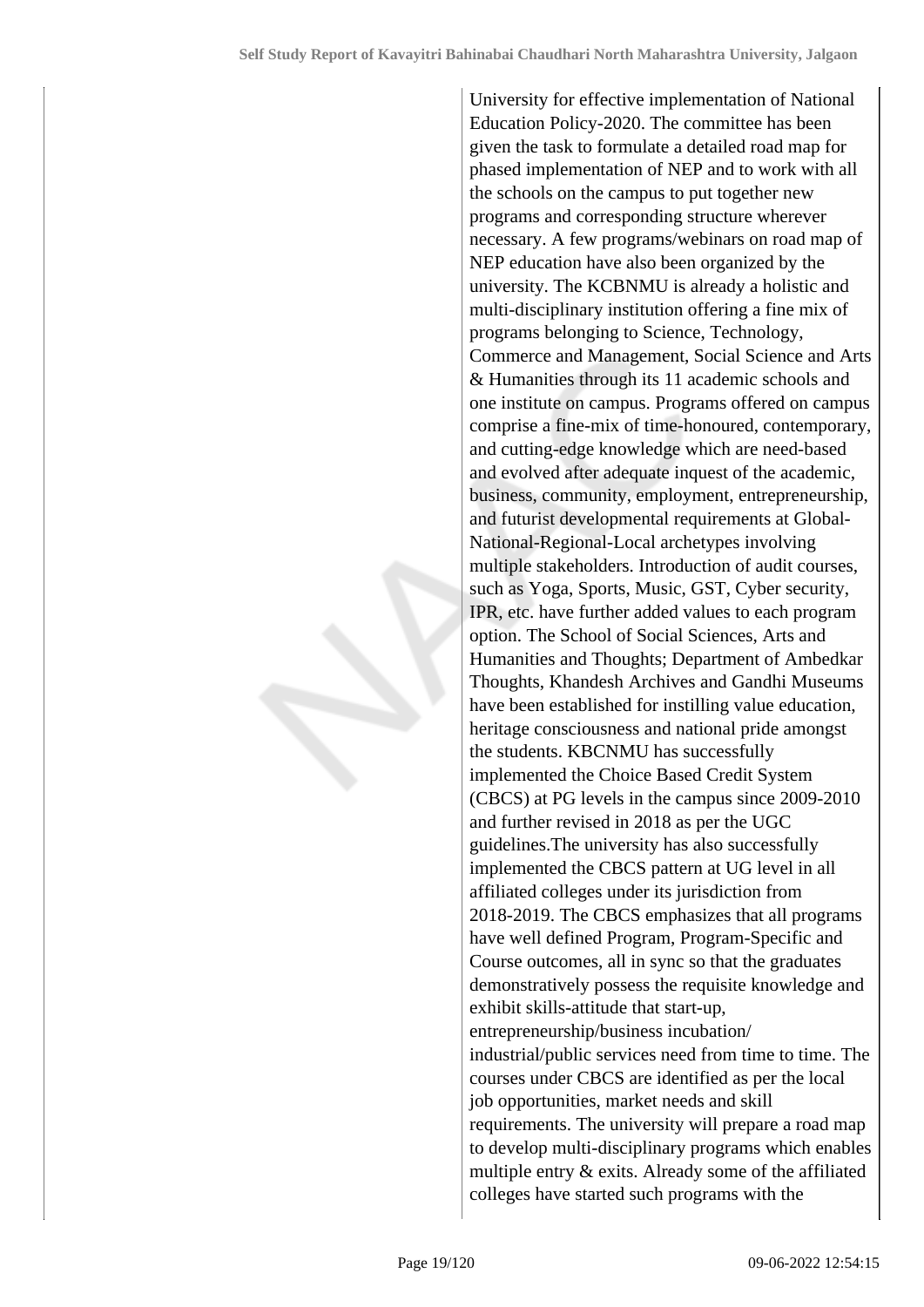|                                    | financial support of UGC. The university is well<br>placed on this aspect of<br>interdisciplinary/multidisciplinary research approach<br>because of the school concept which inherently<br>promotes them. The university also serves as a nodal<br>agency for funding by RGSTC, Mumbai to small<br>problem/society-oriented research projects.                                                                                                                                                                                                                                                                                                                                                                                                                                                                                                                                                                                                                                                                                                                                                                                                                                                                                                                                                                                                                                                                                                                                                                                                                                                                                                                                                                                                                                                                                                                                                                                                                                                                                                                                                                                                                                                                            |
|------------------------------------|---------------------------------------------------------------------------------------------------------------------------------------------------------------------------------------------------------------------------------------------------------------------------------------------------------------------------------------------------------------------------------------------------------------------------------------------------------------------------------------------------------------------------------------------------------------------------------------------------------------------------------------------------------------------------------------------------------------------------------------------------------------------------------------------------------------------------------------------------------------------------------------------------------------------------------------------------------------------------------------------------------------------------------------------------------------------------------------------------------------------------------------------------------------------------------------------------------------------------------------------------------------------------------------------------------------------------------------------------------------------------------------------------------------------------------------------------------------------------------------------------------------------------------------------------------------------------------------------------------------------------------------------------------------------------------------------------------------------------------------------------------------------------------------------------------------------------------------------------------------------------------------------------------------------------------------------------------------------------------------------------------------------------------------------------------------------------------------------------------------------------------------------------------------------------------------------------------------------------|
| 2. Academic bank of credits (ABC): | The Academic Bank of Credits (ABC) will be of<br>great help to the students. The ABC will digitally<br>store the academic credits earned from various<br>Higher Education Institutions so that degrees can be<br>awarded, considering the credits earned by the<br>students. It will allow students to take courses as per<br>their vocational, professional, or intellectual<br>requirements. It will also allow them for suitable exit<br>and re-entry points. This will enable students to select<br>the best courses or combinations that suit their<br>aptitude and quest for knowledge. Such choices will<br>be more friendly to students considering associated<br>logistics and cost of the course opted. The ABC can<br>allow students to tailor their degrees or make specific<br>modifications and specifications rather than<br>undergoing the rigid, regularly prescribed degree or<br>courses of a single university or autonomous college.<br>It can be achieved through multiple entries and exits<br>for the students to complete their degree to suit their<br>time preferences by providing mobility across<br>various higher education institutions. With freedom<br>of mobility, the ABC will help decrease dropouts and<br>increase the Gross Enrolment Ratio (GER) in higher<br>education. The Academic Bank of Credit concept is<br>yet to be implemented by the university. For this<br>purpose, the university has constituted a committee to<br>prepare a path for effective integration of ABC in its<br>academic programs. Moreover, the university has<br>taken following initiatives for effective<br>implementation of $ABC - 1$ . The university has<br>already registered on DigiLocker System of<br>Government of India and deposited the degree<br>certificates awarded till date. 2. Mark statement<br>structure and result processing systems would be<br>upgraded to make them compatible with the ABC<br>structure after appropriate approval from authorities.<br>3. Affiliated colleges and institutes will be<br>encouraged for registration on DigiLocker system. 4.<br>The courses would be registered on ABC along with<br>completion certificates and credits assigned for |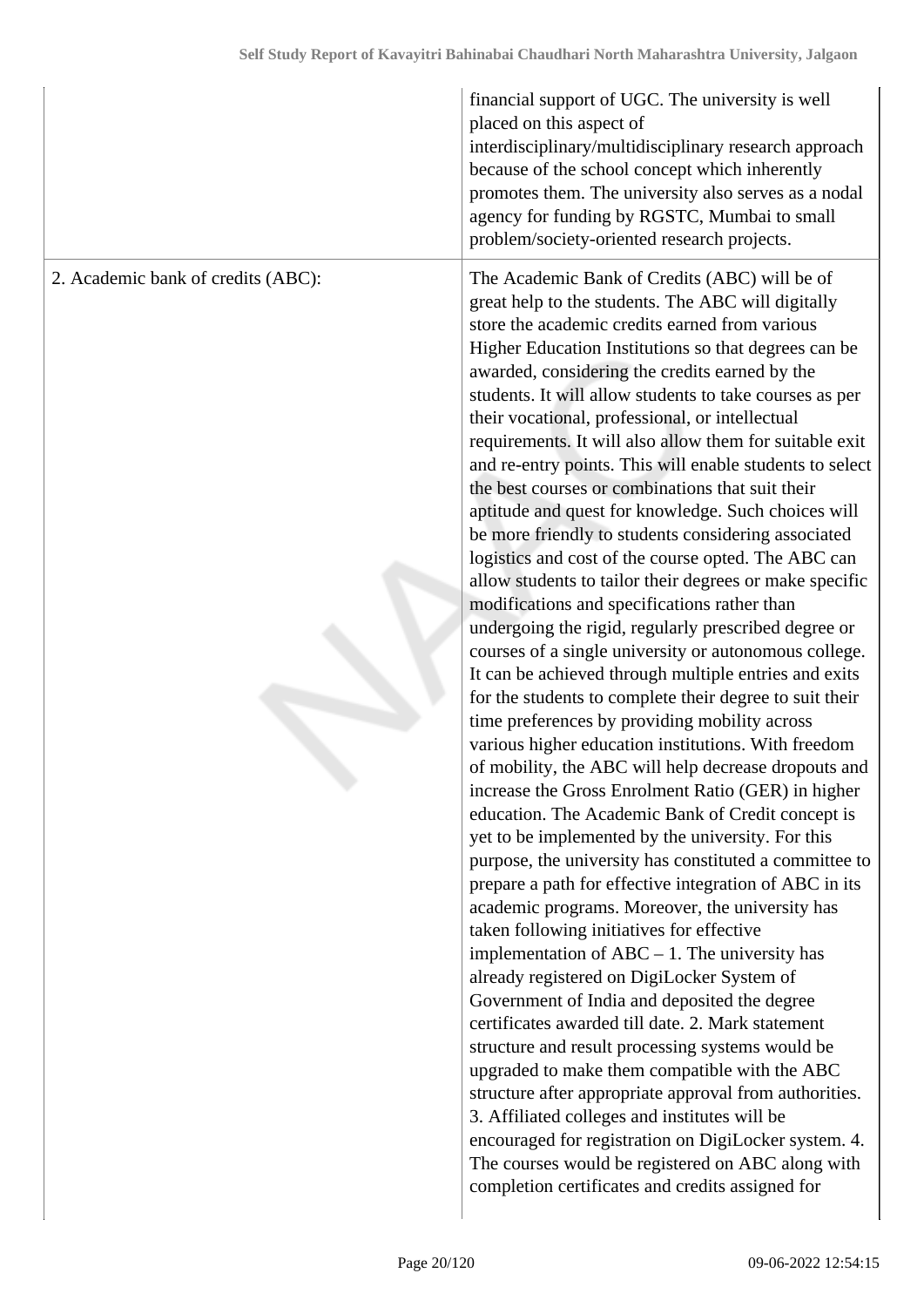|                       | respective course. 5. The deposited academic credits<br>would be redeemed at student's host university after<br>verification for result preparation and mark<br>statement. 6. The workshops for stakeholders like -<br>Principals, Teachers, Students, Staff of university and<br>colleges and parents, for sensitizing, usage, and<br>benefits of Academic Bank of Credits.                                                                                                                                                                                                                                                                                                                                                                                                                                                                                                                                                                                                                                                                                                                                                                                                                                                                                                                                                                                                                                                                                                                                                                                                                                                                                                                                                                                                                                                                                                                                                                                                                                                                                                                                                                                                                                     |
|-----------------------|------------------------------------------------------------------------------------------------------------------------------------------------------------------------------------------------------------------------------------------------------------------------------------------------------------------------------------------------------------------------------------------------------------------------------------------------------------------------------------------------------------------------------------------------------------------------------------------------------------------------------------------------------------------------------------------------------------------------------------------------------------------------------------------------------------------------------------------------------------------------------------------------------------------------------------------------------------------------------------------------------------------------------------------------------------------------------------------------------------------------------------------------------------------------------------------------------------------------------------------------------------------------------------------------------------------------------------------------------------------------------------------------------------------------------------------------------------------------------------------------------------------------------------------------------------------------------------------------------------------------------------------------------------------------------------------------------------------------------------------------------------------------------------------------------------------------------------------------------------------------------------------------------------------------------------------------------------------------------------------------------------------------------------------------------------------------------------------------------------------------------------------------------------------------------------------------------------------|
| 3. Skill development: | NEP-2020 emphasizes on the Vocational and<br>Technical Education which is aimed at making<br>individuals that will be well armed with skills and<br>knowledge to enable them secure employment either<br>by establishing a small-scale outfit, or by being<br>gainfully employed. The university has successfully<br>implemented the revised CBCS pattern at both UG<br>and PG levels. It includes - skill-based courses in<br>each semester for more exposure to the theory and<br>practical aspects and to train the students for better<br>job opportunity, start-ups and entrepreneurships.<br>Moreover, various academic schools on campus are<br>now offering short-duration certificate courses to add<br>value to the degree. These can be pursued<br>simultaneously and students are encouraged to enrol<br>in them. A good number of programs/workshops are<br>organized for improving the soft skills of the students<br>with particular emphasis on spoken English. The<br>university is yet to finalize its strategy for vocational<br>education. However, it is working on modalities to<br>offer vocational education and its integration into the<br>mainstream education and feasibility of offering it<br>through ODL/blended/on campus mode. The<br>university is making sincere efforts for providing<br>value-based education to the learners and make them<br>responsible citizens and ensuring social justice and<br>empowering the underprivileged and vulnerable<br>sections of the society. Following initiatives have<br>been taken. - Establishment of a state-of-the-art<br>RUSA Resource Centre for Inclusive Education for<br>differently abled persons. - School of Thoughts for<br>studying, researching and propagating the work of<br>epoch-making thinkers, saints, social reformers,<br>freedom fighters etc. - Eklavya Tribal Academy for<br>providing skill-based education to tribals in the<br>Nandurbar district in its jurisdiction and to bring<br>them to national mainstream. - The Mahatma Gandhi<br>Tatvadnyan Kendra at Dhule is dedicated to promote<br>and propagate the ideology/philosophy of father of<br>nation - Mahatma Gandhi. - More than 100 courses |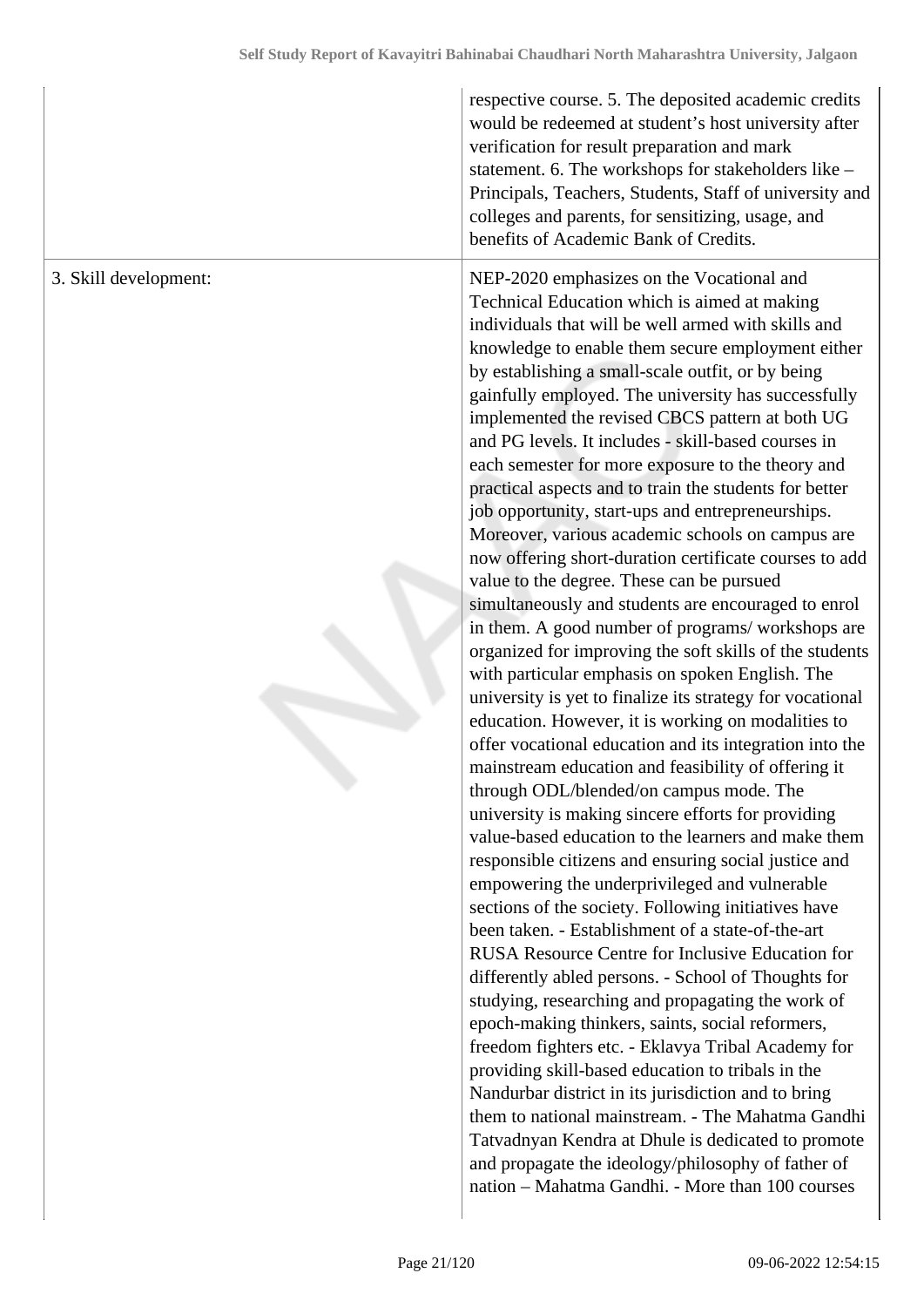|                                                                                                                          | spread across most programs cover Gender Issues,<br>Environment and Sustainability, Human Values and<br>Professional Ethics in accordance with NEP 2020. -<br>Recently, the university has established KCIIL -<br>KBCNMU Centre for Innovation, Incubation and<br>Linkages- a Technology Business Incubator (TBI)<br>supported by Department of Skill Development and<br>Entrepreneurship, Govt. of Maharashtra under<br>Maharashtra State Innovation Society Incubator<br>Scheme (MSInS) with a vision to nurture the North<br>Maharashtra Region by catalysing the growth of an<br>innovation-driven entrepreneurial ecosystem to<br>achieve wholesome and inclusive socio-economic<br>development and create employment opportunities. -<br>Under the Cillage Area Development Project (CADP)<br>at Nandurbar, sanctioned by Rajiv Gandhi Science<br>and Technology Commission, Government of<br>Maharashtra, Mumbai, the university will set up<br>Science and Technology Entrepreneurship Resource<br>Node (STERN) in partnership with KVK, Nandurbar;<br>BAIF, Pune and MKCLKF, Pune so as to enable skill-<br>based education and training, technology<br>demonstration hub to targeted ST population and<br>create a sustainable techno-socio-economic<br>development program. The university is providing<br>hands on training and guidance to villagers/marginal<br>farmers/tribal youths on bio-based agro inputs under<br>its Lab to Land Program. |
|--------------------------------------------------------------------------------------------------------------------------|----------------------------------------------------------------------------------------------------------------------------------------------------------------------------------------------------------------------------------------------------------------------------------------------------------------------------------------------------------------------------------------------------------------------------------------------------------------------------------------------------------------------------------------------------------------------------------------------------------------------------------------------------------------------------------------------------------------------------------------------------------------------------------------------------------------------------------------------------------------------------------------------------------------------------------------------------------------------------------------------------------------------------------------------------------------------------------------------------------------------------------------------------------------------------------------------------------------------------------------------------------------------------------------------------------------------------------------------------------------------------------------------------------------------------------------------------------------|
| 4. Appropriate integration of Indian Knowledge<br>system (teaching in Indian Language, culture, using<br>online course): | A good education institution is one in which every<br>student feels welcomed and cared for, where a safe<br>and stimulating learning environment exists, where a<br>wide range of learning experiences with multiple<br>subjects and courses are offered, in local language as<br>well, and where good physical infrastructure and<br>appropriate resources conducive to learning are<br>available to all students. NEP 2020 also emphasizes<br>on the importance, relevance, and beauty of the<br>classical languages and literature of India that cannot<br>be overlooked. In addition to Sanskrit, other classical<br>languages and literatures of India, should be included<br>in curriculum. Equally more efforts should be put for<br>local languages having rich oral and written<br>literatures, cultural traditions, and knowledge. The<br>university has established special study centres in the<br>name of great worriers, poets, saints of the<br>Maharashtra, namely, Chhatrapati Shivaji Maharaj<br>Study and Research Centre and Kavayitri Bahinabai                                                                                                                                                                                                                                                                                                                                                                                           |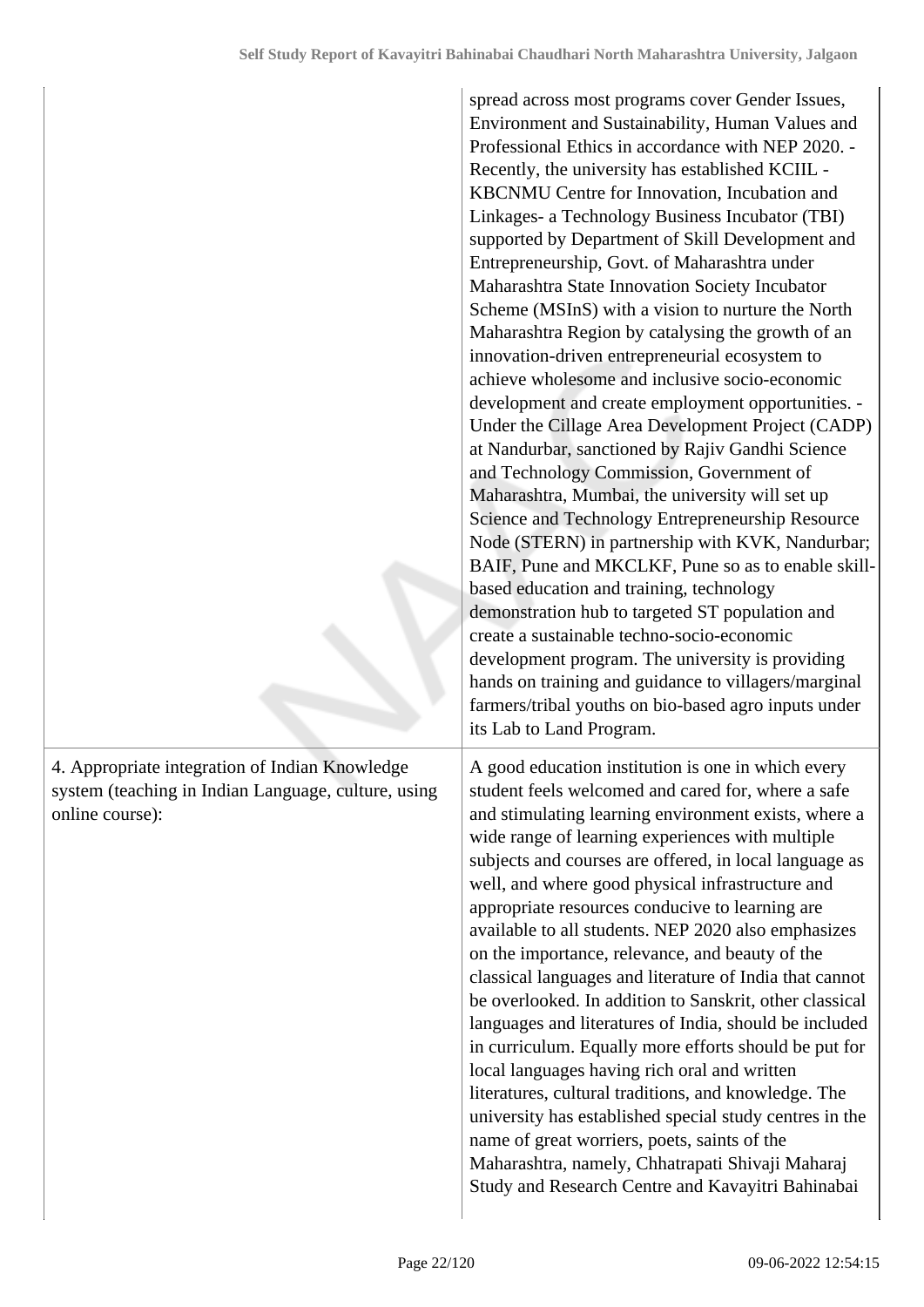|                                            | Chaudhari Study and Research Centre, Jalgaon,<br>Gandhi Tatwadnyan Kendra, Dhule and Tribal<br>Academy, Nandurbar etc. for holistic education on<br>our culture and heritage The BOS members and<br>faculty of Marathi, Hindi, English, History subjects<br>have been enlightened and encouraged in the<br>workshop on NEP 2020 to incorporate the aspects of<br>Indian Knowledge System in curriculum, giving<br>more emphasis on local and regional languages. To<br>achieve the expected goal, the university has planned<br>to establish "Kala Academy" to develop the scope of<br>local languages, culture, traditions, etc. In response to<br>the letter from Ministry directing to all Universities<br>to work in line with the initiatives taken by the Govt.<br>of India to implement NEP-2020, KBCNMU,<br>Jalgaon decided to explore teaching in regional<br>language (Marathi) for Engineering students. The<br>University has set-up a committee and involved BoS<br>members of Engineering Faculty to explore teaching<br>in Marathi for first year students from the academic<br>year 2022-23.                                                                                                                                                                                                                                                      |
|--------------------------------------------|-------------------------------------------------------------------------------------------------------------------------------------------------------------------------------------------------------------------------------------------------------------------------------------------------------------------------------------------------------------------------------------------------------------------------------------------------------------------------------------------------------------------------------------------------------------------------------------------------------------------------------------------------------------------------------------------------------------------------------------------------------------------------------------------------------------------------------------------------------------------------------------------------------------------------------------------------------------------------------------------------------------------------------------------------------------------------------------------------------------------------------------------------------------------------------------------------------------------------------------------------------------------------------------------------------------------------------------------------------------------|
| 5. Focus on Outcome based education (OBE): | The university has successfully adopted the 'School<br>Concept' with academic flexibility for the optimal<br>use of infrastructure and resources. It has successfully<br>implemented the revised Choice Based Credit System<br>according to the guidelines of UGC, New Delhi for<br>the all the programs on campus from the academic<br>year 2009-10 and revised in 2017-18. The CBCS<br>emphasizes that all programs have well defined<br>Program, Program-Specific and Course outcomes<br>(Learning Outcome based Curriculum Framework,<br>LOCF), all in sync so that the graduates<br>demonstratively possess the requisite knowledge and<br>exhibit skills-attitude that start-up,<br>entrepreneurship/business incubation/<br>industrial/public services need from time to time. The<br>courses under CBCS are identified as per the local<br>job opportunities, market needs and skill<br>requirements. About 30% of the UG and PG<br>Programs have been embedded with the experiential<br>learning components. The University encourages<br>interdisciplinarity, creativity and innovation in its<br>teaching-learning processes, with stress on<br>associating theoretical knowledge and practical<br>training for problem solving. The university adopt<br>conventional as well as modern teaching<br>methodologies to make the learning process student |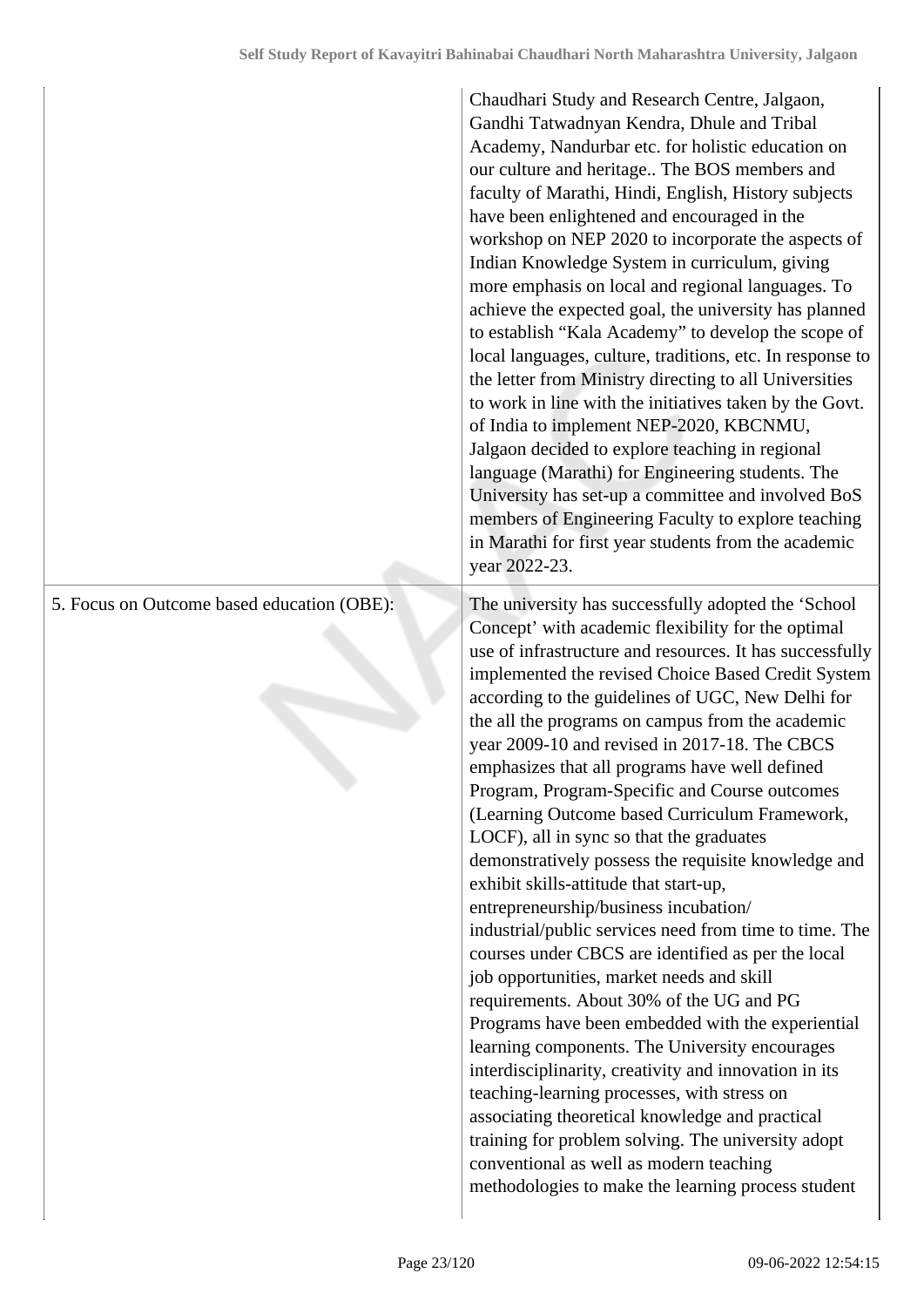|                                         | centric. Teachers support the conventional lecture<br>methods by other modern teaching methodologies to<br>make the learning process more interesting and<br>enriching to the students. The introduction of CBCS<br>pattern, regular revision of curriculum, introduction<br>of credit courses, industrial visits, training,<br>internship, apprenticeship, and establishment of<br>KCIIL and CADP are the best initiatives of the<br>university towards the outcome-based education for<br>better opportunities to the students. The university<br>has adopted the credit transfer of SWAYAM courses<br>in revised curriculum of UG and PG programs and<br>upto 20% of total credits earned through SWAYAM<br>courses can be imported by the student. This scheme<br>shall be implemented from the academic year<br>2021-22. Besides this, a bachelor degree program on<br>Cillage civilization with multiple entry and exist<br>system, in line with UGC guidelines is under<br>preparation and shall be implementation from the<br>academic year 2022-23.                                                                                                                                                                                                                       |
|-----------------------------------------|------------------------------------------------------------------------------------------------------------------------------------------------------------------------------------------------------------------------------------------------------------------------------------------------------------------------------------------------------------------------------------------------------------------------------------------------------------------------------------------------------------------------------------------------------------------------------------------------------------------------------------------------------------------------------------------------------------------------------------------------------------------------------------------------------------------------------------------------------------------------------------------------------------------------------------------------------------------------------------------------------------------------------------------------------------------------------------------------------------------------------------------------------------------------------------------------------------------------------------------------------------------------------------|
| 6. Distance education/online education: | The UGC has now made mandatory 40% online<br>teaching learning process in higher education. Due to<br>COVID 19 crisis, since March 2020, the university<br>has continued all aspects of teaching, practicals,<br>projects in online mode. However, at present the<br>university is not offering any program in<br>distance/online mode. The university has initiated<br>steps to cover 25% of existing curriculum course<br>component to be taught online on blended learning<br>mode for all the UG and PG programs. For its<br>effective implementation, the university has<br>established three technology enabled class-rooms<br>with state of the arts facilities for recording and<br>editing videos of lectures. The university has a<br>dedicated Learning Management System (LMS)<br>where the faculty members are encouraged to upload<br>video of lectures. Besides, it offers study material,<br>practice test etc. also. A good number of teachers<br>have used Open Source MOOC Platform like You<br>Tube to reach to students during Pandemic period.<br>The university has a robust IT Infra-structure, Wi-Fi<br>enabled campus, Computer Labs and Classrooms<br>with Internet connectivity- all supportive for a<br>blended learning experience for the students. |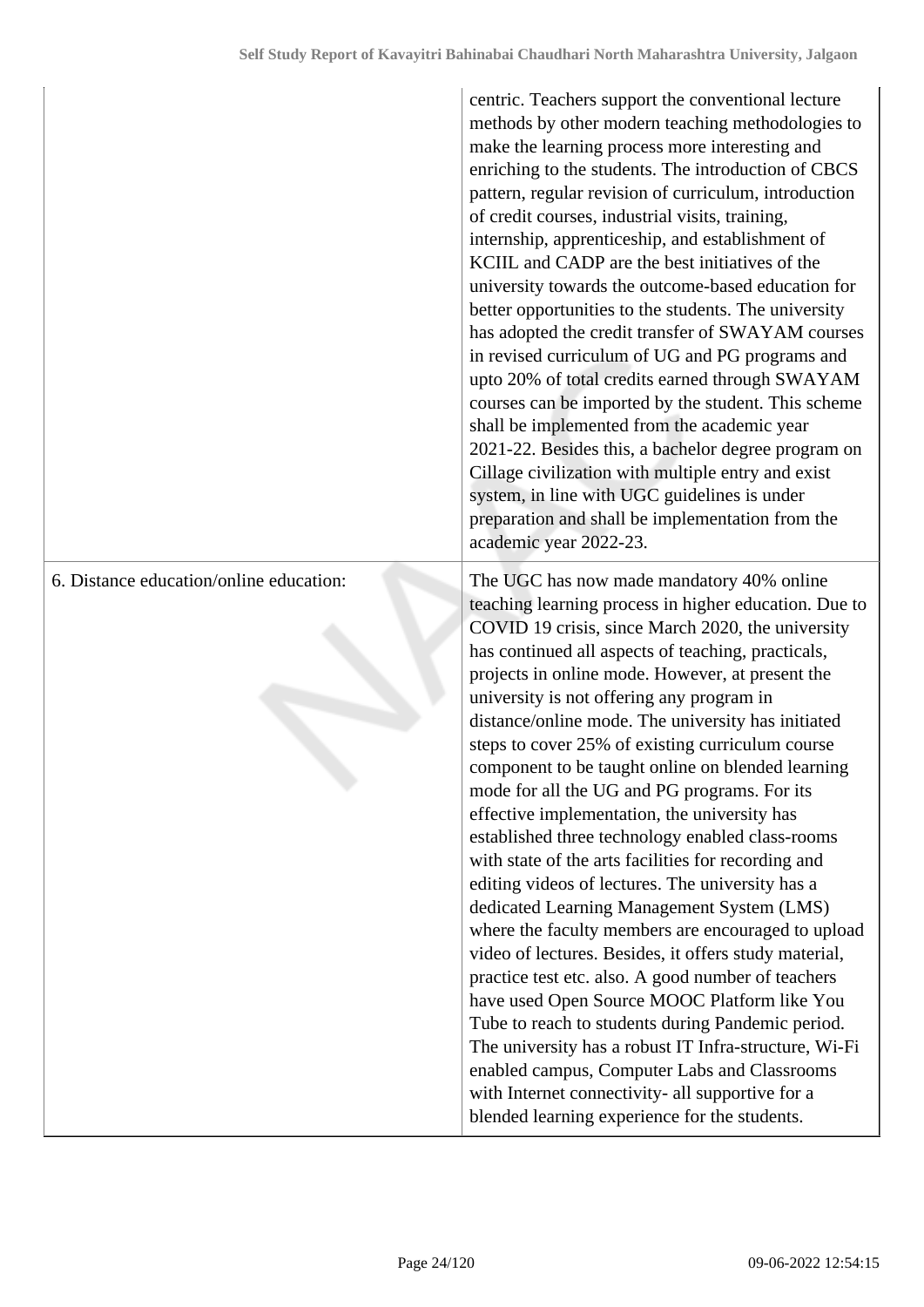## **Extended Profile**

## **1 Program**

#### **1.1**

#### **Number of programs offered year-wise for last five years**

| 2020-21                                 | 2019-20 | 2018-19              |  | 2017-18 | 2016-17 |  |
|-----------------------------------------|---------|----------------------|--|---------|---------|--|
| 49                                      | 49      | 52                   |  | 53      | 54      |  |
| <b>File Description</b>                 |         | Document             |  |         |         |  |
| Institutional data in prescribed format |         | <b>View Document</b> |  |         |         |  |

#### **1.2**

#### **Number of departments offering academic programmes**

#### **Response: 12**

## **2 Students**

#### **2.1**

#### **Number of students year-wise during last five years**

| 2020-21                                 | 2019-20 | 2018-19              |  | 2017-18 |      | 2016-17 |  |
|-----------------------------------------|---------|----------------------|--|---------|------|---------|--|
| 2785                                    | 2538    | 2627                 |  | 2732    | 2809 |         |  |
| <b>File Description</b>                 |         | Document             |  |         |      |         |  |
| Institutional data in prescribed format |         | <b>View Document</b> |  |         |      |         |  |

#### **2.2**

#### **Number of outgoing / final year students year-wise during last five years**

| 2020-21                                 | 2019-20 | 2018-19              |  | 2017-18 | 2016-17 |  |
|-----------------------------------------|---------|----------------------|--|---------|---------|--|
| 1047                                    | 983     | 905                  |  | 848     | 980     |  |
| <b>File Description</b>                 |         | Document             |  |         |         |  |
| Institutional data in prescribed format |         | <b>View Document</b> |  |         |         |  |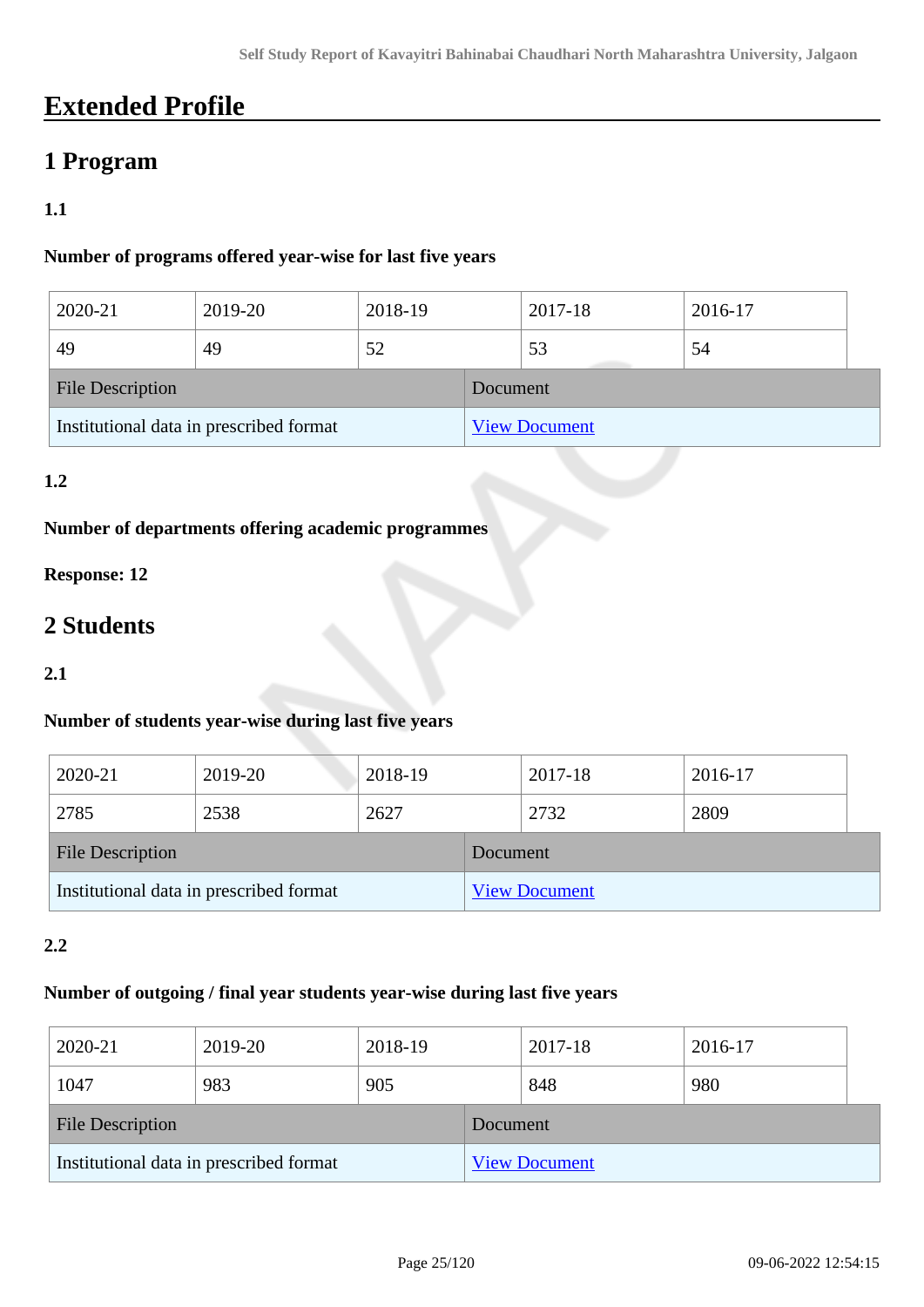#### **2.3**

#### **Number of students appeared in the University examination year-wise during the last five years**

| 2020-21                                 | 2019-20 | 2018-19  |                      | 2017-18 |  | 2016-17 |  |
|-----------------------------------------|---------|----------|----------------------|---------|--|---------|--|
| 2785                                    | 2538    | 2627     |                      | 2732    |  | 2809    |  |
| <b>File Description</b>                 |         | Document |                      |         |  |         |  |
| Institutional data in prescribed format |         |          | <b>View Document</b> |         |  |         |  |

#### **2.4**

#### **Number of revaluation applications year-wise during the last 5 years**

| 2020-21 | 2019-20     | 2018-19 | 2017-18                        | 2016-17 |
|---------|-------------|---------|--------------------------------|---------|
| 00      | $\sim$<br>◡ | 109     | $\overline{ }$<br>$\mathbf{r}$ | 02      |

### **3 Teachers**

#### **3.1**

### **Number of courses in all programs year-wise during last five years**

| 2020-21                                 | 2019-20 | 2018-19  |                      | 2017-18 | 2016-17 |
|-----------------------------------------|---------|----------|----------------------|---------|---------|
| 1200                                    | 1195    | 1181     |                      | 1222    | 1255    |
| <b>File Description</b>                 |         | Document |                      |         |         |
| Institutional data in prescribed format |         |          | <b>View Document</b> |         |         |

#### **3.2**

#### **Number of full time teachers year-wise during the last five years**

| 2020-21                                 | 2019-20 | 2018-19 |          | 2017-18              | 2016-17 |  |
|-----------------------------------------|---------|---------|----------|----------------------|---------|--|
| 91                                      | 94      | 96      |          | 104                  | 102     |  |
| <b>File Description</b>                 |         |         | Document |                      |         |  |
| Institutional data in prescribed format |         |         |          | <b>View Document</b> |         |  |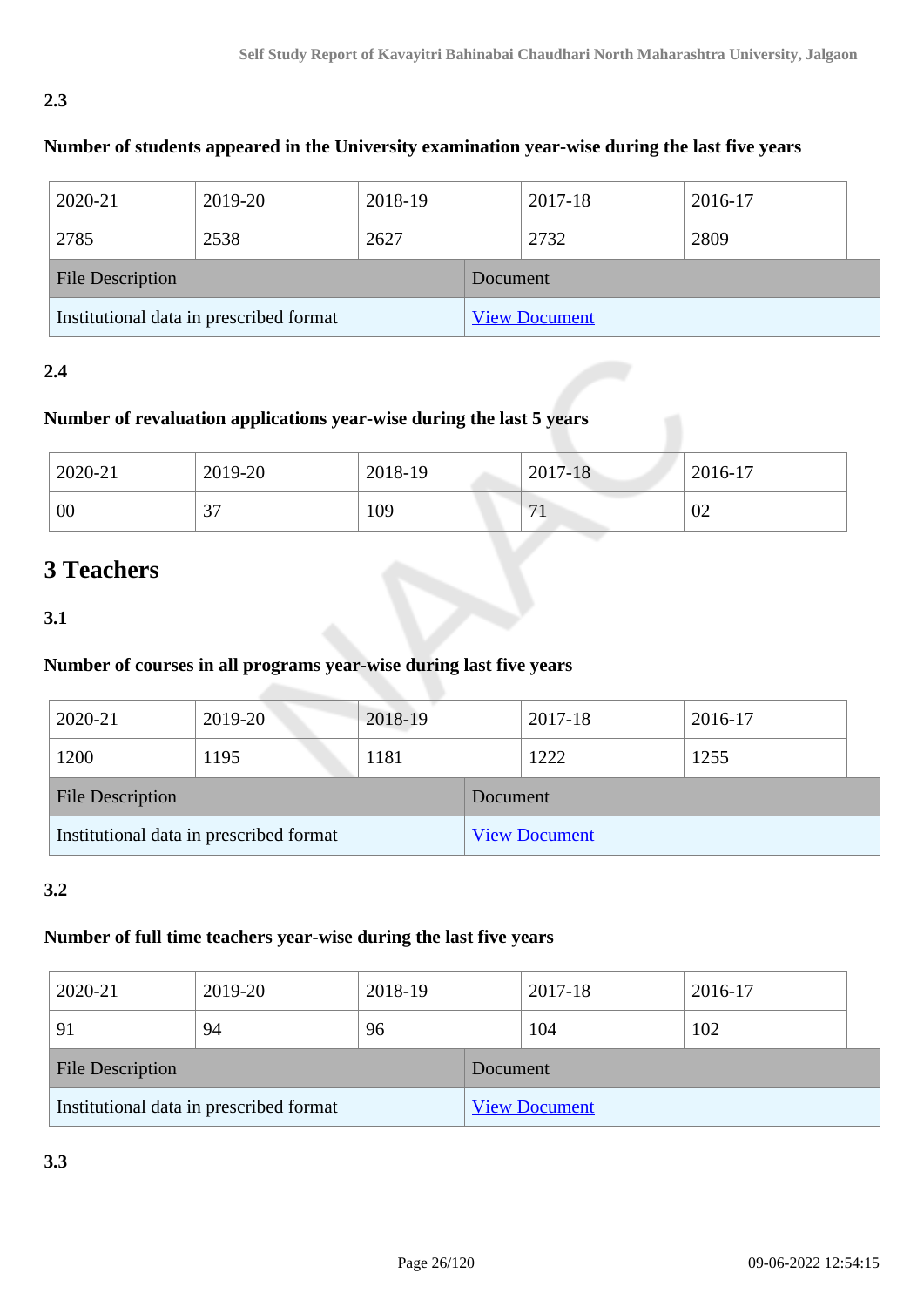#### **Number of sanctioned posts year-wise during last five years**

| 2020-21                                 | 2019-20 | 2018-19 |          | 2017-18              | 2016-17 |
|-----------------------------------------|---------|---------|----------|----------------------|---------|
| 118                                     | 118     | 118     |          | 118                  | 118     |
| <b>File Description</b>                 |         |         | Document |                      |         |
| Institutional data in prescribed format |         |         |          | <b>View Document</b> |         |

### **4 Institution**

#### **4.1**

**Number of eligible applications received for admissions to all the programs year-wise during last five years**

| 2020-21                                 | 2019-20 | 2018-19 |          | 2017-18              | 2016-17 |
|-----------------------------------------|---------|---------|----------|----------------------|---------|
| 3441                                    | 3845    | 3859    |          | 3276                 | 1894    |
| <b>File Description</b>                 |         |         | Document |                      |         |
| Institutional data in prescribed format |         |         |          | <b>View Document</b> |         |

#### **4.2**

**Number of seats earmarked for reserved category as per GOI/State Govt rule year-wise during last five years**

| 2020-21                                 | 2019-20 | 2018-19 |          | 2017-18              | 2016-17 |  |
|-----------------------------------------|---------|---------|----------|----------------------|---------|--|
| 562                                     | 555     | 773     |          | 602                  | 611     |  |
| <b>File Description</b>                 |         |         | Document |                      |         |  |
| Institutional data in prescribed format |         |         |          | <b>View Document</b> |         |  |

#### **4.3**

#### **Total number of classrooms and seminar halls**

**Response: 94**

**4.4**

**Total number of computers in the campus for academic purpose**

**Response: 1243**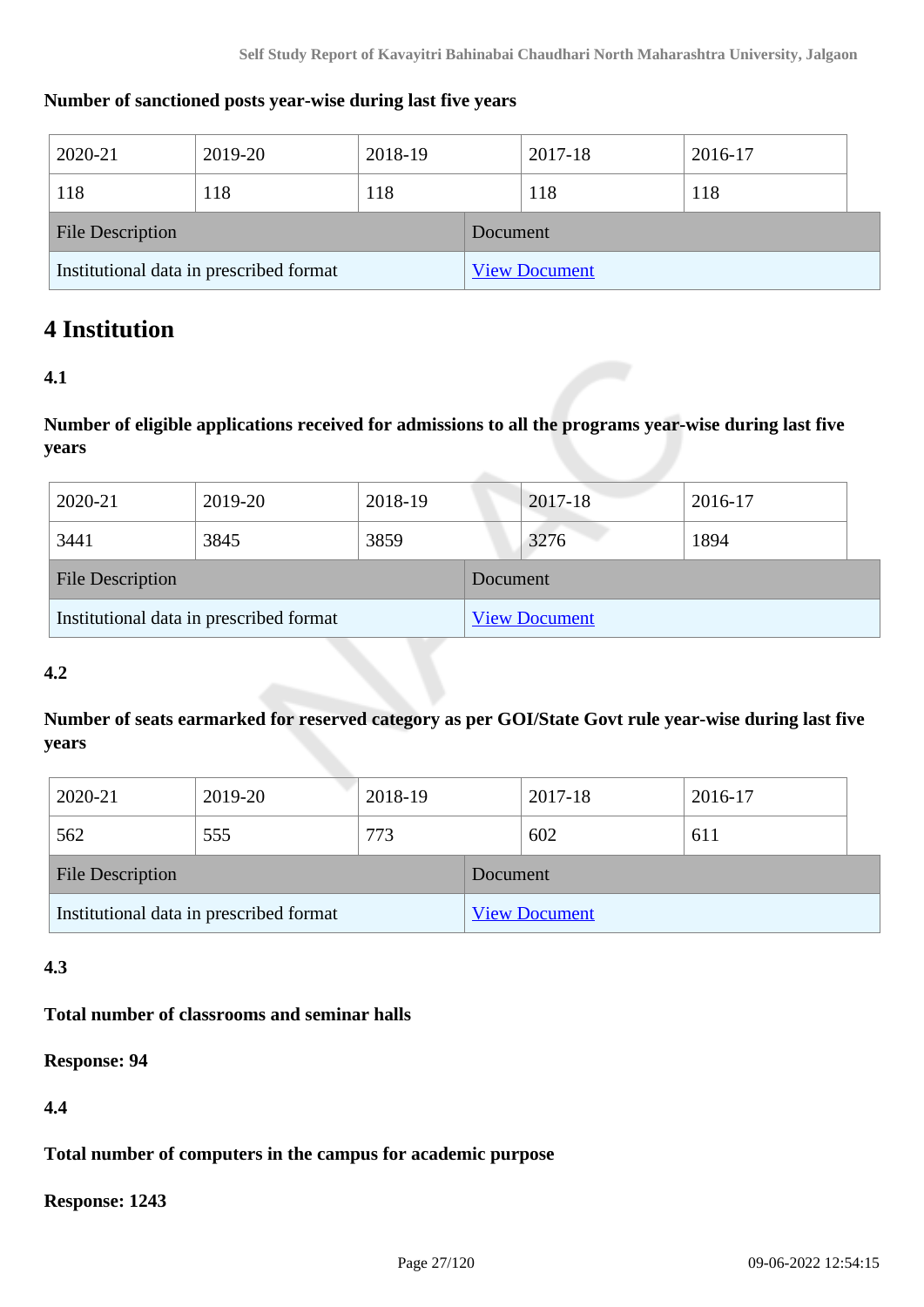#### **4.5**

### **Total Expenditure excluding salary year-wise during last five years ( INR in Lakhs)**

| 2020-21 | 2019-20 | 2018-19 | 2017-18 | 2016-17 |
|---------|---------|---------|---------|---------|
| 1834.58 | 3382.34 | 2863.77 | 2716.52 | 2283.52 |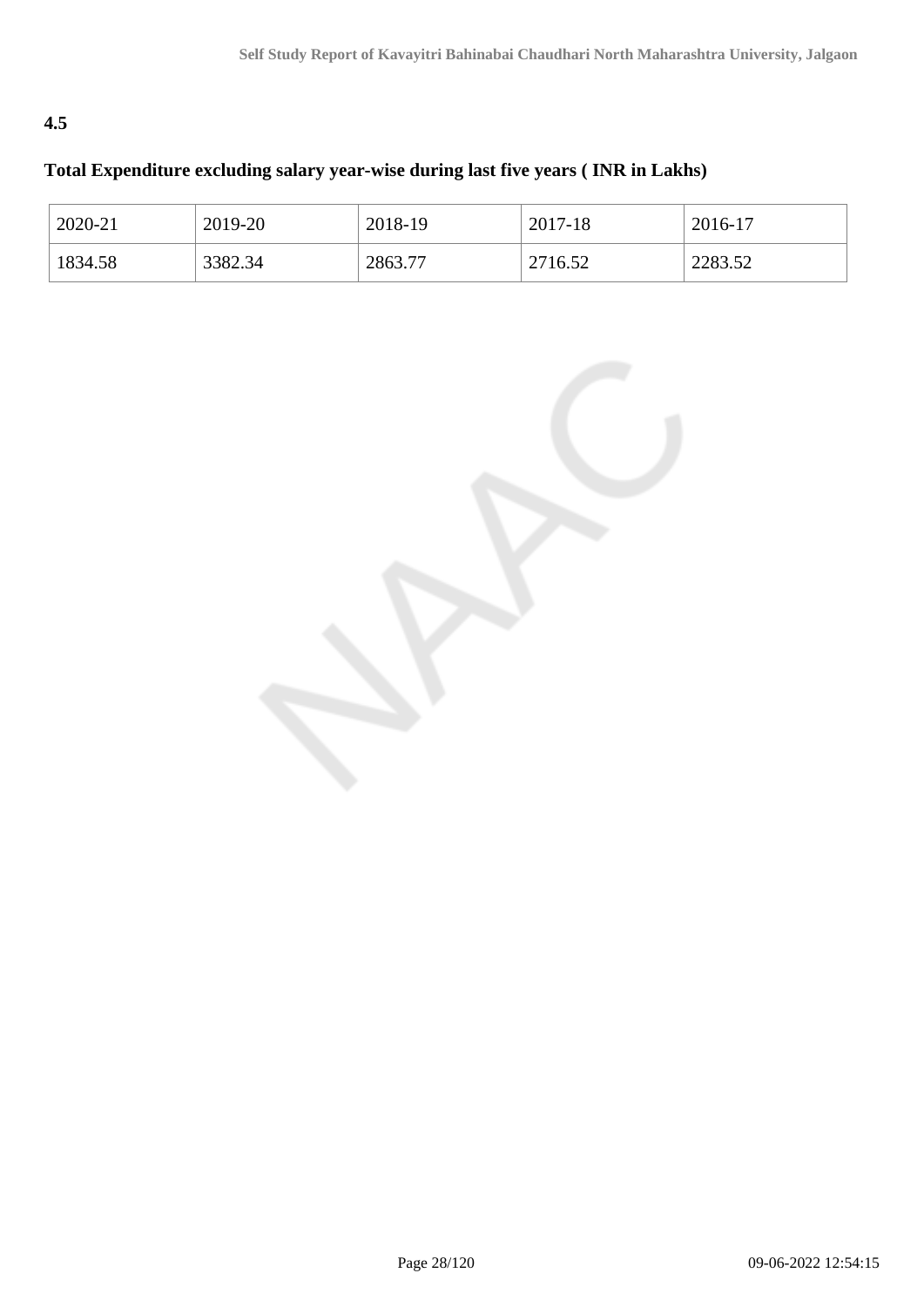## **4. Quality Indicator Framework(QIF)**

## **Criterion 1 - Curricular Aspects**

### **1.1 Curriculum Design and Development**

 **1.1.1 Curricula developed and implemented have relevance to the local, national, regional and global developmental needs which is reflected in Programme outcomes (POs), Programme Specific Outcomes(PSOs) and Course Outcomes(COs) of the Programmes offered by the Institution.**

#### **Response:**

The curricula developed and adopted on campus have relevance to the local, national, regional and global developmental needs, with well-defined and informed learning objectives and outcomes at programme and course level. The University policy focuses on achieving excellence with relevance to contemporary needs.

The mission statement of the university clearly addresses the socio-economic development of the modern society by 'disseminating knowledge in masses' by imparting relevant quality higher education to the students and groom them to be conscious:

- 1.Researchers
- 2.Technologist
- 3.Professionals
- 4.Citizens

#### **Need-Based Programs**

Program offered on campus comprise a fine-mix of time-honored, contemporary and cutting-edge programs, They are offered through the four faculties, namely, Science and Technology, Commerce and Management, Arts and Humanities and Interdisciplinary Studies. They are need-based and evolved after adequate inquest of the academic, business, community, employment, entrepreneurship and futurist developmental requirements at Global-National-Regional-Local archetypes involving multiple stakeholders - academia/ industry/ society.

Whereas, programs such as Actuarial Science, Polymer Chemistry, Industrial Chemistry, Computer Science and Applications, Information Technology, Environment Science, Microbiology, Biotechnology, Energy Studies, Material Science, Computational Mathematics, Paints Technology, Nano Science and Technology, Pharmaceutical Chemistry and Technology, Food and Fermentation Technology, Pesticides and Agrochemicals are science and technology trendier, Women Studies, Music, Sociology, Economics, Dr. Ambedkar Thought, Language Studies, Educational Technology, Finance/Management Studies programs are socio-economic trendier. Time tested Basic/Social Science programs are also being offered on Campus.

#### **Choice-based Credit System Framework (CBCS)**

The University emphasizes on outcome-based education with clearly stated graduate attributes, qualification descriptors and program learning outcomes. The CBCS emphasizes that all programs are outcome-oriented at Program, Program-Specific and Course levels, all in sync so that the graduates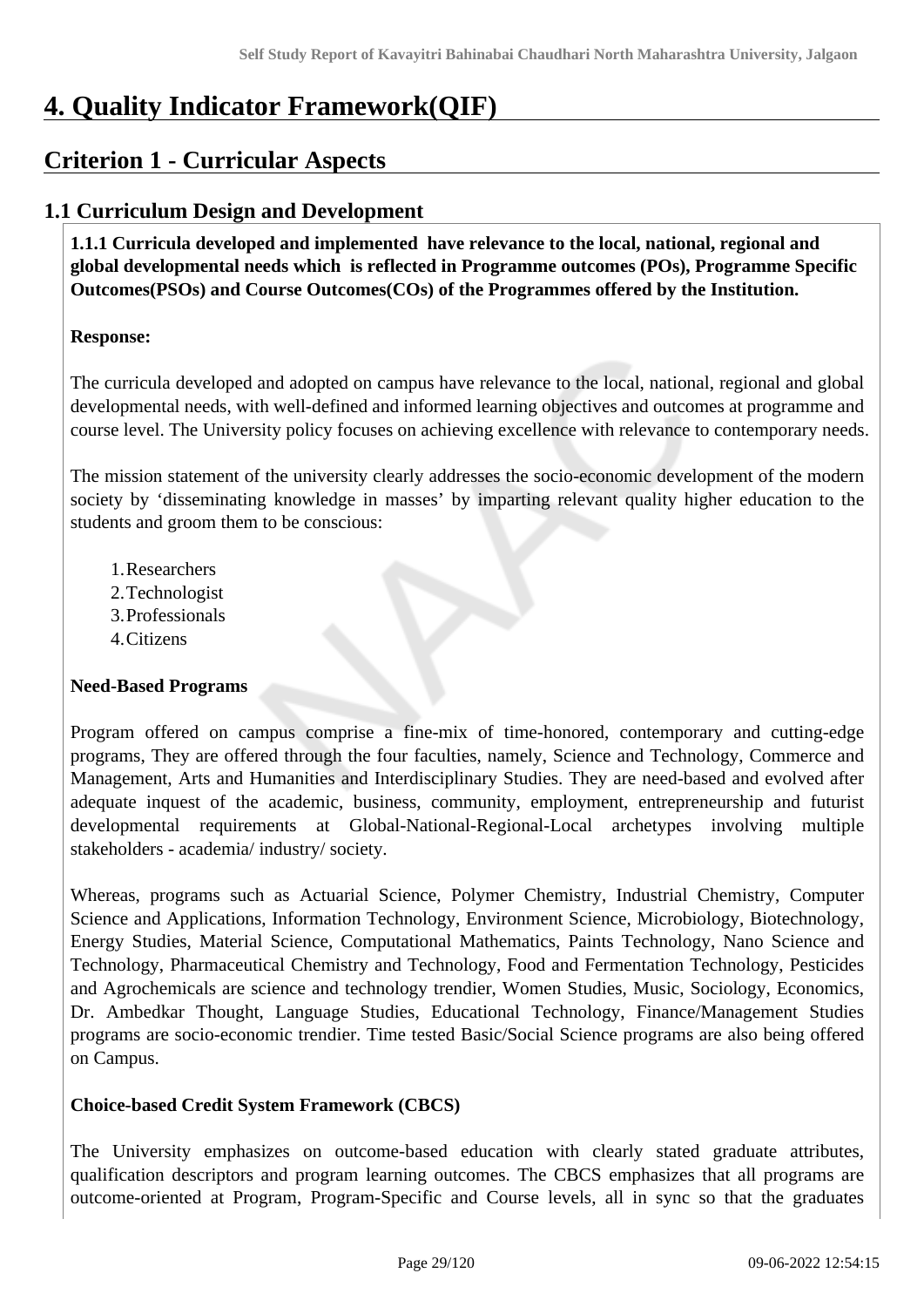demonstratively possess the requisite knowledge and exhibit skills-attitude that avocations of entrepreneurship/business incubation/industrial/public services need from time to time. The courses under CBCS are identified as per the local job opportunities and market needs, skill requirement as per the natural resources, cultivation, and preservation and processing of by-products.

The POs, inter-alia, emphasize instilling competences like Professional Proficiencies, Seasoned-Spiritedness and Leadership Latitude upon all graduands that Society/ Economy expect of them. Program Specific Outcomes (PSOs) emerging from Program Outcomes place focus on capacity, capability and conditioning of the graduates in terms of 'Discipline Depth' (thoroughness in discipline pertinent knowledge), 'Device Dexterity' (skilled handling of equipment), 'Innately Inventive' (unclogged novelty), and 'Attitude-Aptitude-Altitude' Match (tangency of thought, talents and technology).

The COs are carefully designed keeping in view the conceptual understanding, problem-solving skills, creative attitude/aptitude and human values expected of the students. The COs make the learners (a) conversant in fundamental, emerging and real-time concepts; (b) comfortable in discerningly reading scholarly learning resources and in diligently writing- both notes/expanded papers; and (c) continuedcommitment in augmenting one's inventory of the course relevant knowledge/skill/niches that characterize holistic learning.

Thus, the University has consciously designed curricula that are need-based, value-adding, society-driven, and industry-relevant in sync with the development at Local, Regional, National and Global paradigms.

| <b>File Description</b>              | <b>Document</b>      |
|--------------------------------------|----------------------|
| <b>Upload Additional information</b> | <b>View Document</b> |
| Link for Additional information      | <b>View Document</b> |

**1.1.2 Percentage of Programmes where syllabus revision was carried out during the last five years.**

#### **Response:** 75

1.1.2.1 **How many Programmes were revised out of total number of Programmes offered during the last five years**

Response: 39

#### 1.1.2.2 **Number of all Programmes offered by the institution during the last five years.**

Response: 52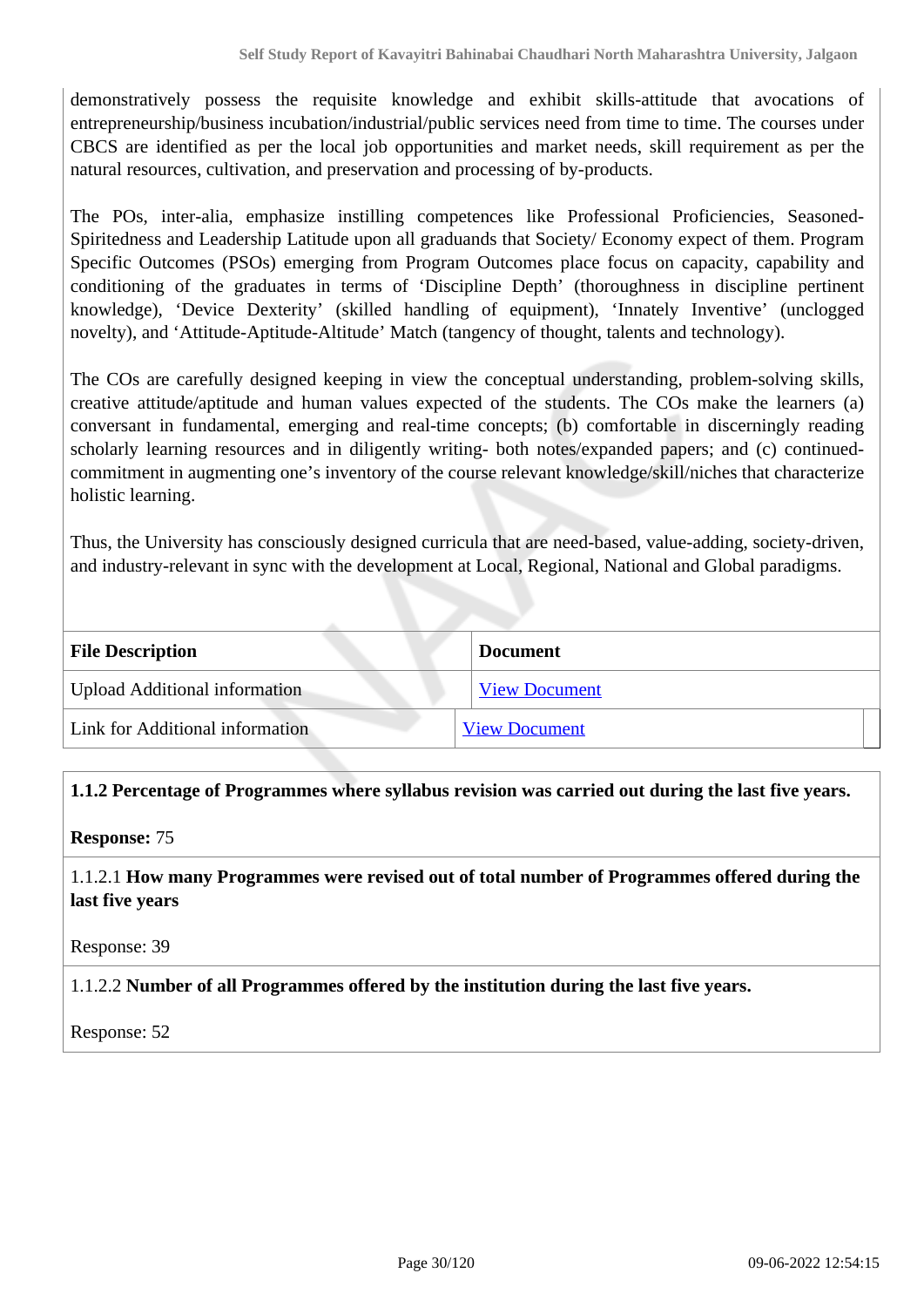| <b>File Description</b>                                   | <b>Document</b>      |  |
|-----------------------------------------------------------|----------------------|--|
| Minutes of relevant Academic Council/BOS<br>meeting       | <b>View Document</b> |  |
| Institutional data in prescribed format                   | <b>View Document</b> |  |
| Details of Programme syllabus revision in last 5<br>years | <b>View Document</b> |  |
| Link for additional information                           | <b>View Document</b> |  |

#### **1.1.3 Average percentage of courses having focus on employability/ entrepreneurship/ skill development offered by the institution during the last five years**

#### **Response:** 8.4

1.1.3.1 Number of courses having focus on employability/ entrepreneurship/ skill development year-wise during the last five years

| 2020-21                              | 2019-20                        | 2018-19 | 2017-18       | 2016-17 |
|--------------------------------------|--------------------------------|---------|---------------|---------|
| $\bigcap$ 1 $\bigcap$<br>$\angle$ 19 | $\bigcap$ 1 $\bigcap$<br>ل 1 ک | 44      | $\sim$<br>ر ر |         |

| <b>File Description</b>                        | <b>Document</b>      |
|------------------------------------------------|----------------------|
| Programme/ Curriculum/ Syllabus of the courses | <b>View Document</b> |
| Institutional data in prescribed format        | <b>View Document</b> |

#### **1.2 Academic Flexibility**

 **1.2.1 Percentage of new courses introduced of the total number of courses across all programs offered during the last five years.**

**Response:** 14.75

1.2.1.1 **How many new courses were introduced within the last five years.**

Response: 283

1.2.1.2 **Number of courses offered by the institution across all programmes during the last five years.**

Response: 1919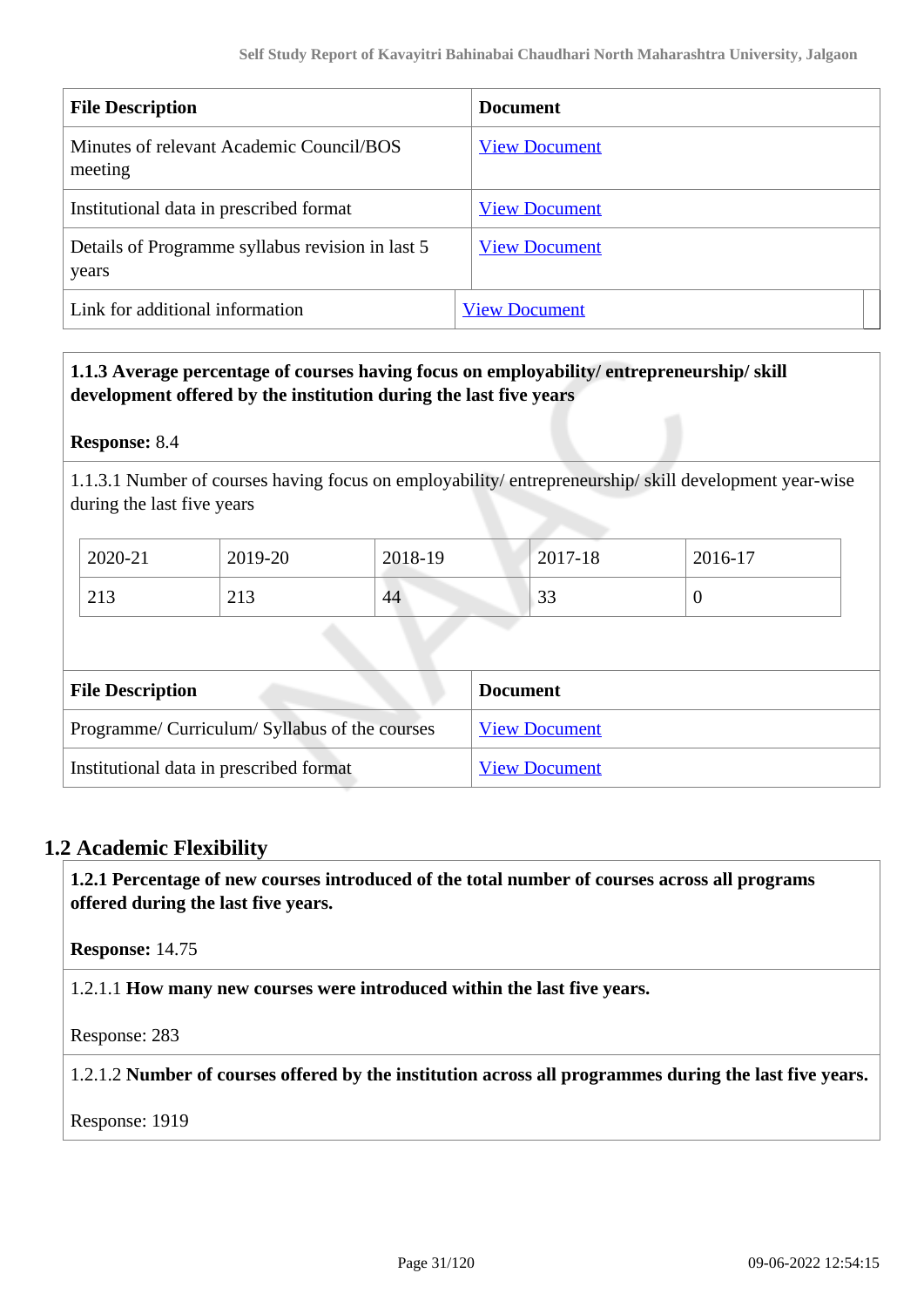| <b>File Description</b>                             | <b>Document</b>      |
|-----------------------------------------------------|----------------------|
| Minutes of relevant Academic Council/BOS<br>meeting | <b>View Document</b> |
| Institutional data in prescribed format             | <b>View Document</b> |

#### **1.2.2 Percentage of Programmes in which Choice Based Credit System (CBCS) / elective course system has been implemented (Data for the latest completed academic year).**

**Response:** 97.96

#### 1.2.2.1 **Number of Programmes in which CBCS / Elective course system implemented.**

Response: 48

| <b>File Description</b>                              | <b>Document</b>      |
|------------------------------------------------------|----------------------|
| Minutes of relevant Academic Council/BOS<br>meetings | <b>View Document</b> |
| Institutional data in prescribed format              | <b>View Document</b> |
| Any additional information                           | <b>View Document</b> |

#### **1.3 Curriculum Enrichment**

 **1.3.1 Institution integrates crosscutting issues relevant to Professional Ethics ,Gender, Human Values ,Environment and Sustainability into the Curriculum**

**Response:** 

More than 500 courses spread across most programs cover one or more of these.

#### **1. Gender Issues**

Gender Equity, Sensitivity, Entrepreneurship, Employment, Empowerment, Brave Women Portrayal, Eradication of Disparity, Transgender Rights, Discrimination in Access to Life's Opportunities, Role Stereotype, Harassment, besides capping Gender Gaps in Polity/ Officialdom are dealt.

**Programs offered** in the Faculty of Humanities address gender issues elaborately.

 **Courses on** Women Movements, Development, Health, Feminism Theories, Women, Law and Citizenship in India, Government Polices and Development of Rural and Tribal Women, Gender Studies, Gender and Society/Health/Sexuality, Feminist Research, Polity Governance-Gender Analysis, Legal Rights, Social Inclusion: Entrepreneurship Education, Counseling, Public Economics, Comparative Education, Historiography, Women-Media, Shakespearean Portrayal, Development Studies, etc. address gender issues.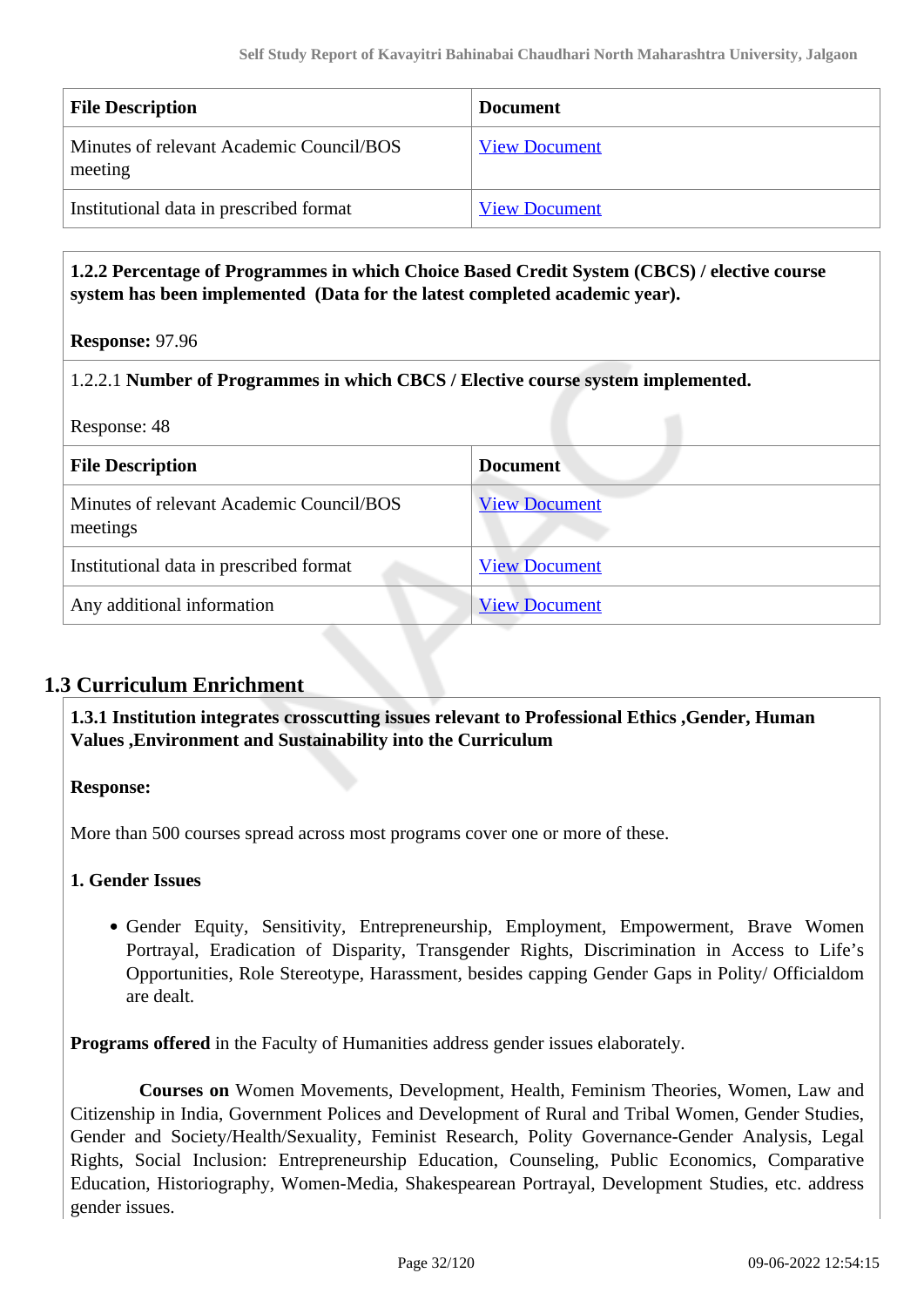#### **2. Environment and Sustainability**

Themes: Microbial Diversity and Physiology, Environmental Chemistry, Air and Noise Pollution, Water Pollution, Solid Waste Pollution, Eco-system, Bio-prospecting, Microbes, Community Ecology, Deforestation, Aquatic System, Food Chain, Pollutants-Toxicity, Ocean Dumping/Acidification, Hazardous Zones, Global Warming, Renewable Energy, Radioactive/ Chemical/Biological/ e-Medical Waste Disposal, Alternatives to Animals/Anti-biotic/Fossil-fuels, Vermi-Compost, Organic/Sustainable Integrated Farming, Green Chemistry, Biotech/ GIS Applications.

Programs by School of Environment and Life Sciences directly address environment and sustainability; others indirectly. All the 40+ Courses of M.Sc. (Environment Science) and M.Tech.. (Environment Science and Technology) deal with Environment and Sustainability.

Courses in Science stream such as Ecology and Environmental Sciences, Green Chemistry, Environment Biotechnology, Plant Biodiversity, Bio-fertilizers, Mushroom Technology, Marine Environment, Aquaculture Technology, Bio-safety, Bioethics, Environmental Microbiology, Genetic Engineering, Climatology, Social- sector Economics, Environmental Studies, Remote sensing, Biogeography, Ecology and Conservation, Geo-hazards, Coastal Dynamics/ Zone Management, Radiation Diagnostics/Therapy, Recombinant DNA Technology, Sustainable Development, Landscaping, and more courses address environment Issues.

#### **3. Human Values**

Human Values such as Practicing Yoga, Life and Mission of Dr. Ambedkar, Pre-Ambedkar Social and Cultural Movement, Dr. B.R. Ambedkar's Thoughts on Culture, Human Rights, Social Thought, Religious Thought, Personal Dignity/Esteem, Gratitude, Ethical/Honest/Inspiring/Just Conduct in personal life, Obedience/Simplicity/Zestful attitude besides Self-development, Women Empowerment, Legal Rights, Child Rights, Self-direction, Sacrifice, etc are taught.

Programs of Language Studies and Arts address most of the Human Values directly while programs by faculty of Science-Technology/ Management dwell upon them in a contextual way. Human Development, Human Values and Ethics, Media-Society-Culture, Counselling Skills, Marriage Family-Society, Human Resource Management, Human-Computer Interaction, NGO Management, Comparative Literature/ Development, Literary Criticism, Value Education, Human Rights, HRM, CRM, Cross-cultural Management, Perspectives of Education, Curriculum Development, Constitutional Debates - Social Inclusion, and many addresses human Values.

#### **4. Professional Ethics**

Ethics of Author-Academia, Zero Plagiarism, Medical Practice, Non-pollution, Nondiscrimination, 'Greening-but-No-green-washing', Support for Habitat Protection, Cultural Pluralism, Prevention of Child Labor, No Bribery, and such exemplary conducts are emphasized.

**Academic Programs** from most non-science departments and a few science departments cover Professional Ethics.

**Courses such as** Business Ethics, IPRs, Entrepreneurship, Social Exclusion and Development, Social Legislation and Human Rights, Socio-Cultural History of Tamil Nadu, Perspectives of Education, Teacher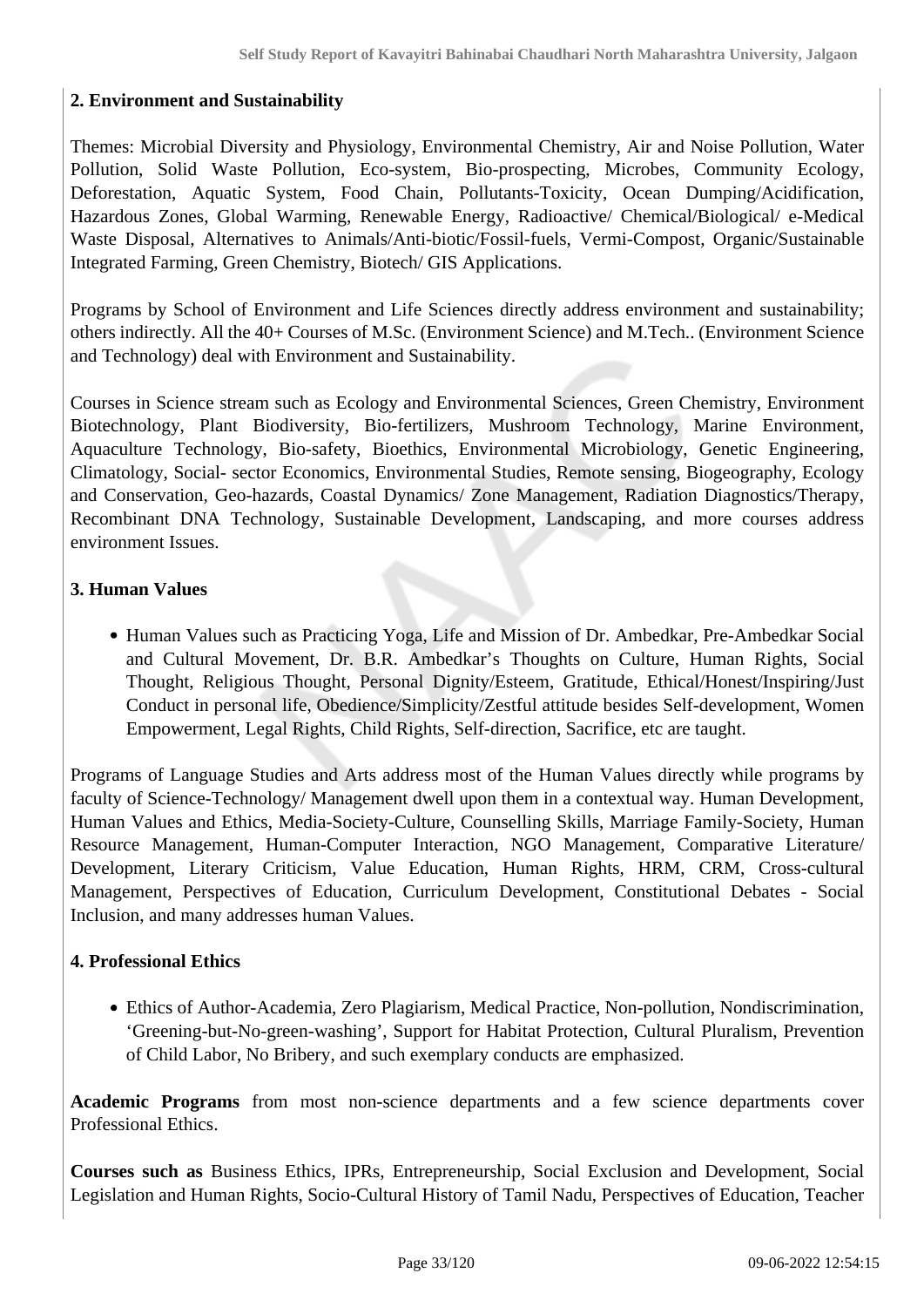Education, Educational Administration, News-casting, Modern Political System Advertising, Public Relations, Mass Communication, Industrial Relations, HR Management, Finance, Counseling, Feminist Research and many courses cover Professional ethics.

| <b>File Description</b>                                                                                                                                                    | <b>Document</b>      |
|----------------------------------------------------------------------------------------------------------------------------------------------------------------------------|----------------------|
| Upload the list and description of the courses which<br>address the Gender, Environment and Sustainability,<br>Human Values and Professional Ethics into the<br>Curriculum | <b>View Document</b> |
| Any additional information                                                                                                                                                 | <b>View Document</b> |

#### **1.3.2 Number of value-added courses for imparting transferable and life skills offered during last five years.**

**Response:** 27

1.3.2.1 **How many new value-added courses are added within the last five years.**

Response: 27

| <b>File Description</b>                                           | <b>Document</b>      |
|-------------------------------------------------------------------|----------------------|
| Institutional data in prescribed format                           | <b>View Document</b> |
| Brochure or any other document relating to value<br>added courses | <b>View Document</b> |

#### **1.3.3 Average Percentage of students enrolled in the courses under 1.3.2 above.**

**Response:** 8.43

1.3.3.1 **Number of students enrolled in value-added courses imparting transferable and life skills offered year-wise during the last five years.**

| 2020-21 | 2019-20 | 2018-19            | 2017-18 | 2016-17 |
|---------|---------|--------------------|---------|---------|
| 139     | 369     | $\cap$<br>$\sim$ 1 | ◡       | 287     |

 **1.3.4 Percentage of students undertaking field projects / research projects / internships (Data for the latest completed academic year).**

#### **Response:** 30.88

1.3.4.1 **Number of students undertaking field projects or research projects or internships.**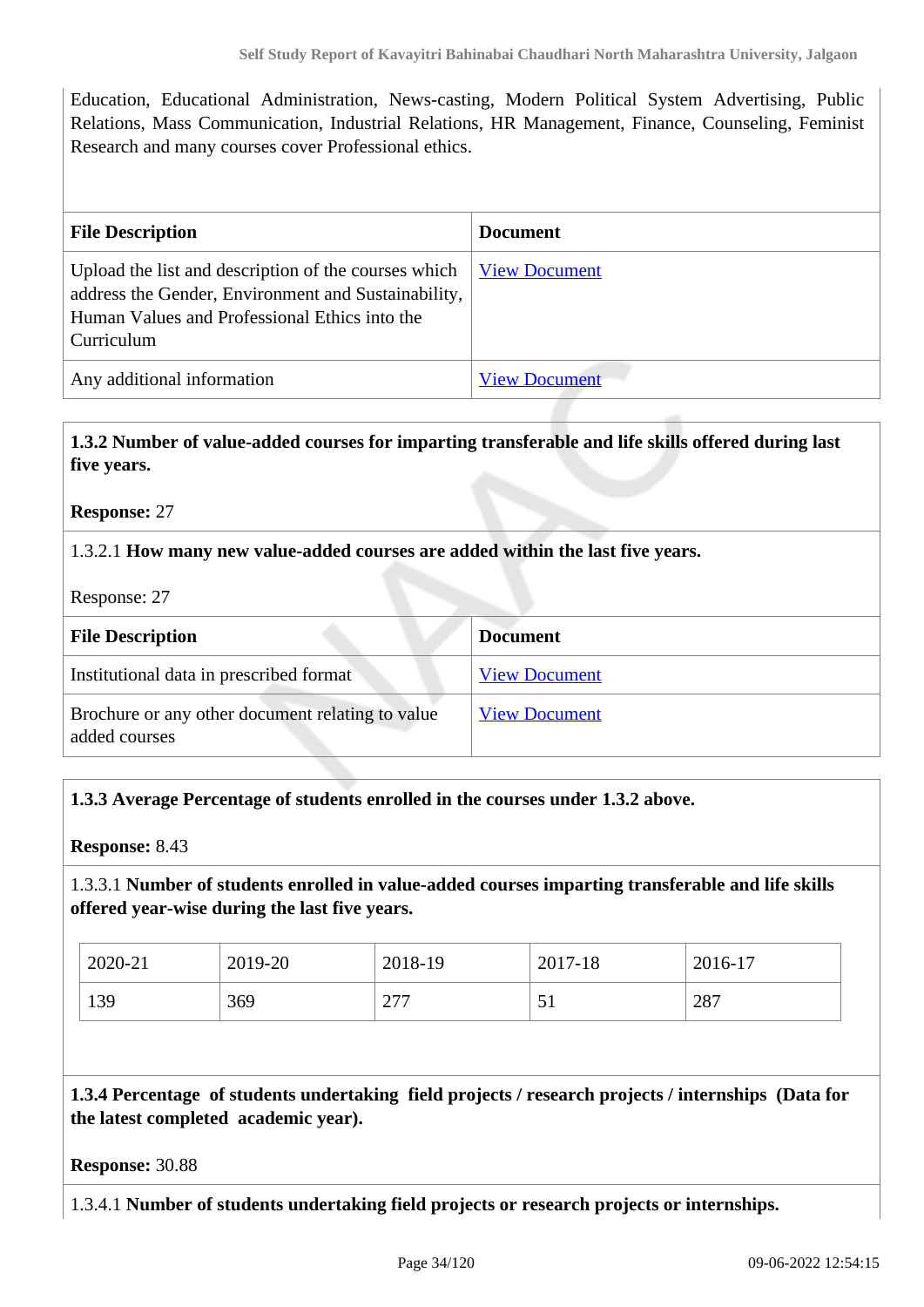Response: 860

| <b>File Description</b>                                                                                                    | <b>Document</b>      |
|----------------------------------------------------------------------------------------------------------------------------|----------------------|
| List of Programmes and number of students<br>undertaking field projects research projects//<br>internships (Data Template) | <b>View Document</b> |
| Any additional information                                                                                                 | <b>View Document</b> |
| Link for additional information                                                                                            | <b>View Document</b> |

#### **1.4 Feedback System**

 **1.4.1 Structured feedback for design and review of syllabus – semester-wise / year-wise is received from 1) Students, 2) Teachers, 3) Employers, 4) Alumni**

**Response:** A. All 4 of the above

| <b>File Description</b>                                                                                                                                   | <b>Document</b>      |
|-----------------------------------------------------------------------------------------------------------------------------------------------------------|----------------------|
| URL for stakeholder feedback report                                                                                                                       | <b>View Document</b> |
| Institutional data in prescribed format                                                                                                                   | <b>View Document</b> |
| Action taken report of the University on feedback<br>report as stated in the minutes of the Governing<br>Council, Syndicate, Board of Management (Upload) | <b>View Document</b> |

#### **1.4.2 Feedback processes of the institution may be classified as follows:**

**Response:** A. Feedback collected, analysed and action taken and feedback available on website

| <b>File Description</b>                 | <b>Document</b>      |
|-----------------------------------------|----------------------|
| URL for feedback report                 | <b>View Document</b> |
| Institutional data in prescribed format | <b>View Document</b> |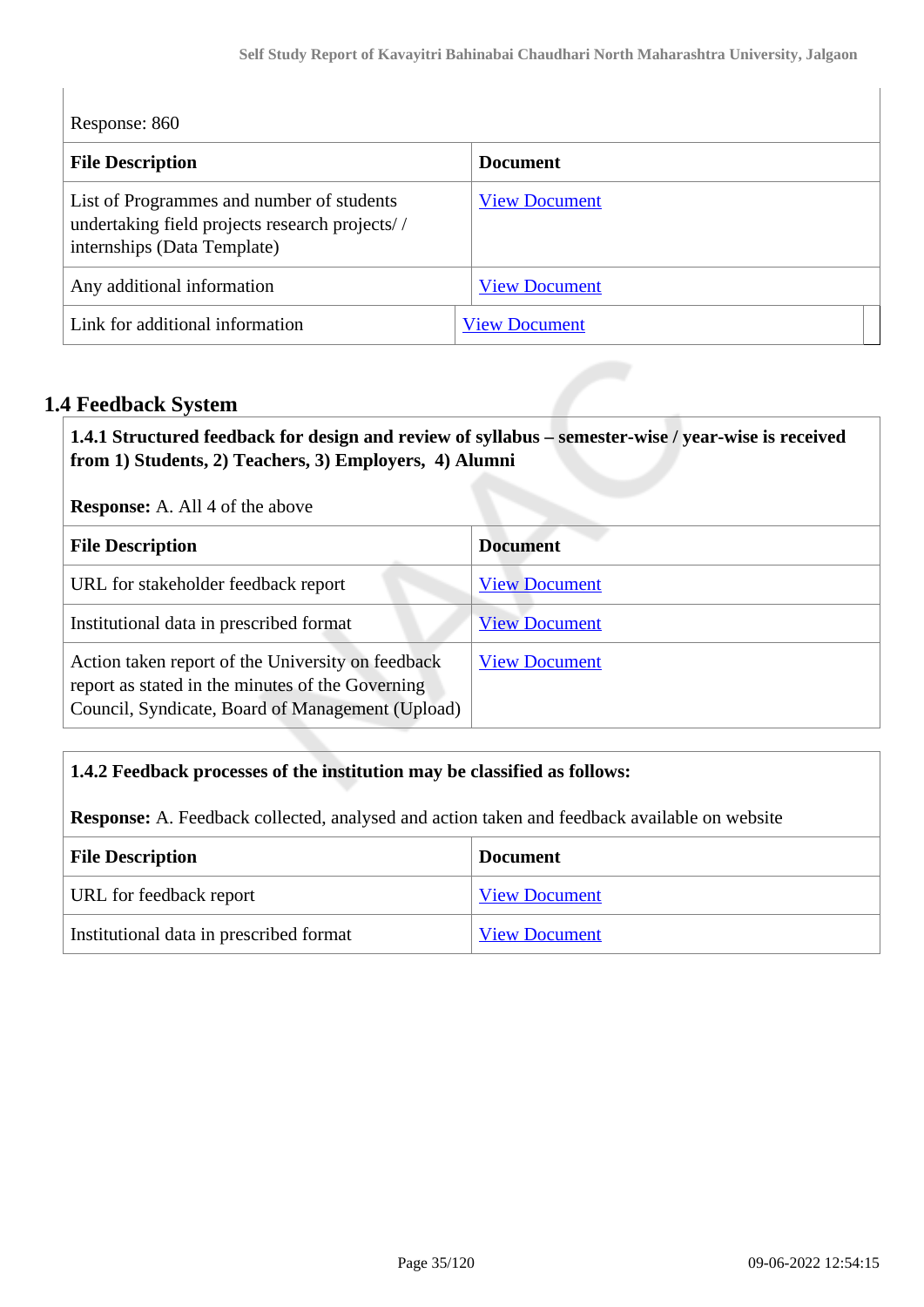## **Criterion 2 - Teaching-learning and Evaluation**

#### **2.1 Student Enrollment and Profile**

| <b>Response: 2.24</b>        |                                                                                         |                      |                      |         |
|------------------------------|-----------------------------------------------------------------------------------------|----------------------|----------------------|---------|
|                              | 2.1.1.1 Number of seats available year wise during the last five years                  |                      |                      |         |
| 2020-21                      | 2019-20                                                                                 | 2018-19              | 2017-18              | 2016-17 |
| 1447                         | 1374                                                                                    | 1467                 | 1512                 | 1520    |
|                              |                                                                                         |                      |                      |         |
| <b>File Description</b>      |                                                                                         |                      | <b>Document</b>      |         |
|                              | Demand Ratio (Average of Last five years) based on<br>Data Template upload the document |                      | <b>View Document</b> |         |
| • Any additional information |                                                                                         | <b>View Document</b> |                      |         |

#### **2.1.2 Average percentage of seats filled against reserved categories (SC, ST, OBC, Divyangjan, etc.) as per applicable reservation policy during the last five years (Excluding Supernumerary Seats)**

**Response:** 76.07

2.1.2.1 **Number of actual students admitted from the reserved categories year wise during last five years**

| 2020-21 | 2019-20 | 2018-19 | 2017-18              | 2016-17 |
|---------|---------|---------|----------------------|---------|
| 529     | 414     | 589     | $\sim$<br>ا ب<br>- 1 | 451     |

| <b>File Description</b>                                                      | <b>Document</b>      |
|------------------------------------------------------------------------------|----------------------|
| Average percentage of seats filled against seats<br>reserved (Data Template) | <b>View Document</b> |
| Any additional information                                                   | <b>View Document</b> |

### **2.2 Catering to Student Diversity**

 **2.2.1 The institution assesses the learning levels of the students and organises special Programmes for advanced learners and slow learners**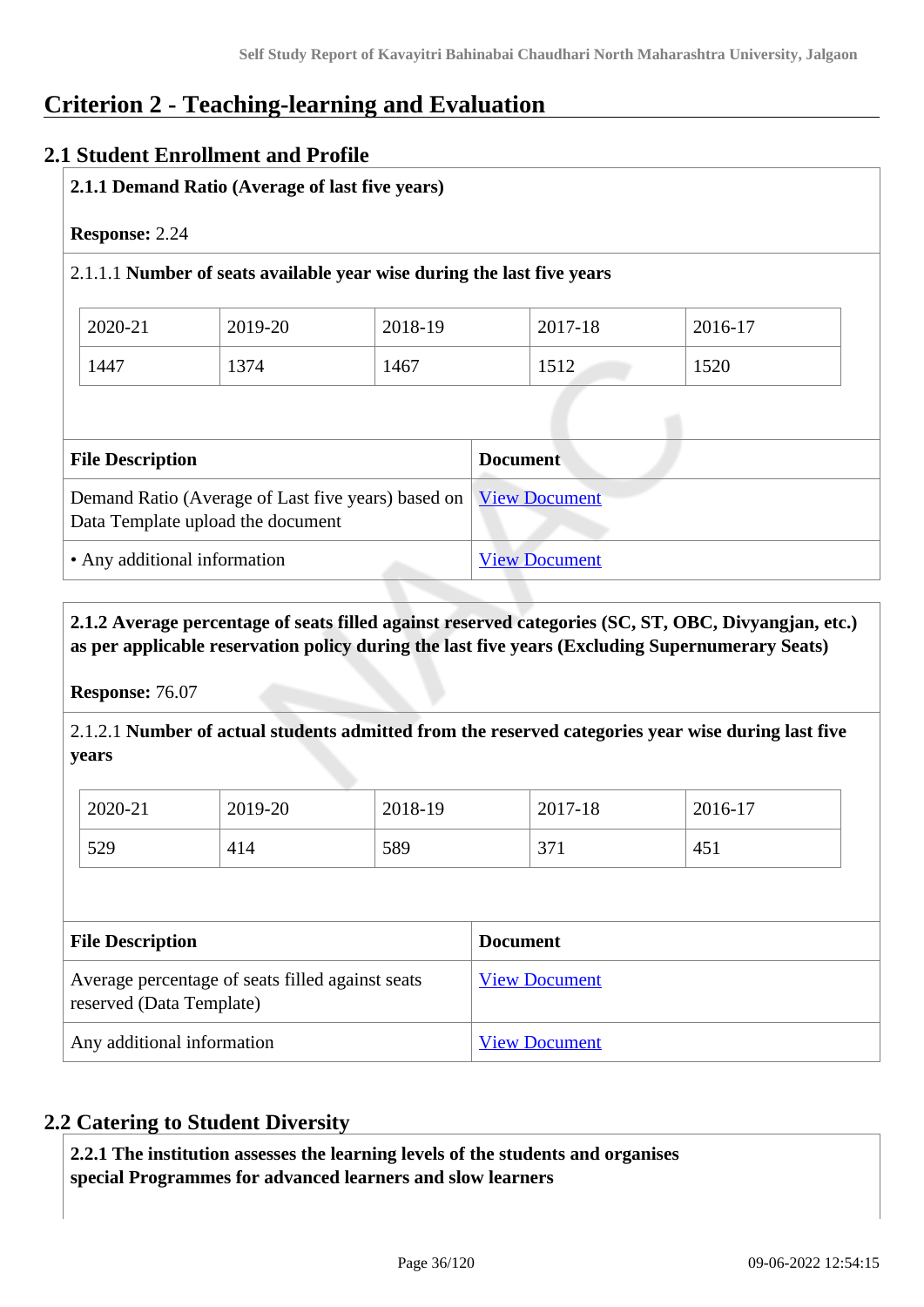# **Response:**

In all the Schools on the campus except those running MCA, MBA and graduate programs, admissions to the post-graduate programs are made on the basis of the performance in the graduate level examinations. While Schools running MCA and MBA, admissions are made on the basis of the score in CET (Common Entrance Test) conducted by the State Government and for graduate programs through the marks in Higher Secondary School examination. In all the schools, however, a separate test is conducted at the beginning of the first semester to assess the learning levels of the students. The tests are designed to assess the conceptual foundation of the students in the subject chosen for post-graduate studies and their ability to apply the acquired knowledge. Based on the performance of the students in the test, the advanced learners and slow learners are identified. Students securing more than 60% are categorized as advanced learners and those securing less than 40% are categorized as slow learners, special coaching/remedial classed are arranged for the slow learners throughout the semester. Advanced learners are encouraged to acquire extra knowledge/skills through participation in other curricular activities such as summer schools, online certificate courses, value added courses offered on campus, participation in Avishkar-a state level research convention for students, conferences etc. The strategy is paying good dividends as seen from improvements in the performance of the slow learners and achievements of advanced learners.

The School of Computer Sciences is working on a project called as PACE under UKERI Leadership and Management Program of AICTE. This program is aimed at development of logical and programming skills of computer science postgraduate student of SOCS, KBCNMU and undergraduate computer science students at affiliated colleges. Pre-evaluation test of 150 students was conducted to identify advance, average and slow learner students. Then 20 teams were formed as the group containing a proper mix of advance, average and slow learner and conducted their sessions in their 20 affiliated colleges. A two-day workshop on confidence enhancement and encouragement about teamwork, open source software and Github for PG students was also conducted by alumni (from Industry). Finally, Post-evaluation tests were conducted to evaluate the effectiveness of the program.

| Sr. No. | <b>Name of the School</b>                  | Activities organized for Advanced and Slow Learners        |  |
|---------|--------------------------------------------|------------------------------------------------------------|--|
|         | School of Computer Sciences                | Development of logical programing skills of Computer       |  |
|         |                                            | Management Program)                                        |  |
|         | School of Life Sciences                    | Invited Talks, Solving papers of previous NET examinati    |  |
| 3.      | School of Environmental and Earth Sciences | Seminars, Presentation on celebration of days.             |  |
| 4.      | <b>School of Mathematical Sciences</b>     | Popular lectures, solving NET/SET papers, Software dem     |  |
| 5.      | School of Language & Research Center       | Solving previous question papers.                          |  |
| 6.      | <b>School of Management Studies</b>        | Oral presentation, Business EDP installations, Blog & $A$  |  |
|         |                                            | discussion etc.                                            |  |
|         | School of Education                        | Induction Program, Expert lectures, participation in Resea |  |
|         |                                            |                                                            |  |

Programs/activities organized by different schools are shown in the following table.

| <b>File Description</b>               | <b>Document</b>      |  |
|---------------------------------------|----------------------|--|
| Upload Any additional information     | <b>View Document</b> |  |
| Paste link for additional information | <b>View Document</b> |  |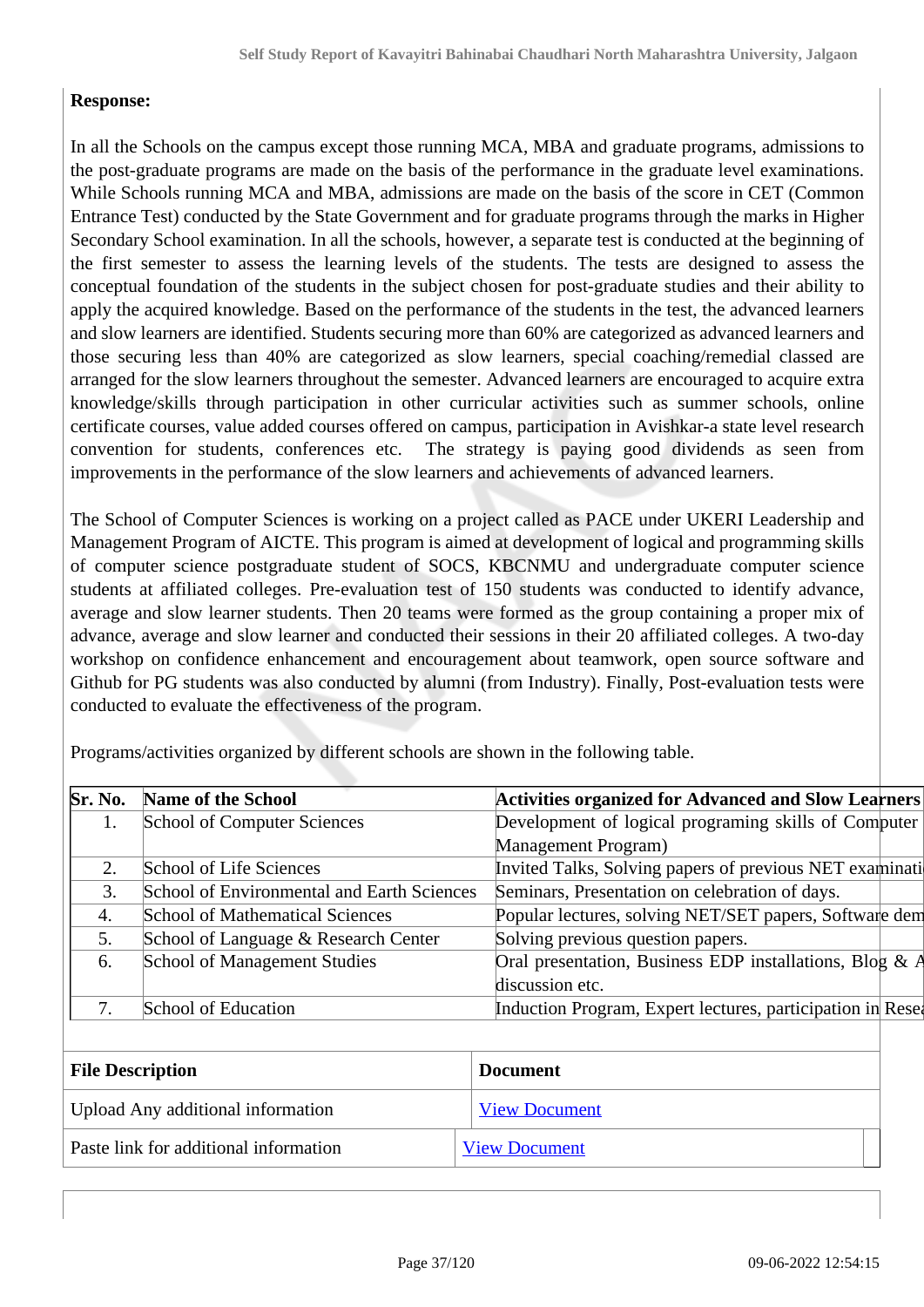# **2.2.2 Student - Full time teacher ratio (Data for the latest completed academic year)**

| <b>Response:</b> $31:1$    |                      |  |  |
|----------------------------|----------------------|--|--|
| <b>File Description</b>    | <b>Document</b>      |  |  |
| Any additional information | <b>View Document</b> |  |  |

# **2.3 Teaching- Learning Process**

 **2.3.1 Student centric methods, such as experiential learning, participative learning and problem solving methodologies are used for enhancing learning experiences**

### **Response:**

We adopt conventional as well as modern teaching methodologies to make the learning process student centric. Conventional interactive lecture method of using chalk and board is, no doubt, a very effective method. However, teachers on the campus support this method by using other modern teaching methodologies to make the learning process more interesting and enriching. This involves student seminars, group discussions, online resources, tutorials, study tours etc.

- 1.Teachers assign topics related to the curriculum, to the students for presentation in the form of seminar to gain knowledge which proves to be very enriching experience to the students. They learn how to collect suitable information on a given topic and think deeply on how to present this information effectively. This helps them in boosting their confidence of public speaking and improves their presentation skills.
- 2.Group discussions are conducted in some schools like Management Studies which provides an opportunity for students to participate in the discussion and express their opinion on the given topic.
- 3.In science schools, tutorial assignments help the students to improve problem solving skills. Tutorial sheets are given to the students for problem solving which are discussed in the classroom by the teachers in the following week.
- 4.In all the Science and Technology Schools, laboratory experiments are part of course structures. Laboratory experiments are selected in such a way that they will complement the theory courses in the curriculum.
- 5.In some schools, submission of a report based on a short duration study under a mentor is also a part of curriculum.
- 6.Students are encouraged to participate in summer/winter internship schemes by various agencies of the Government of India. If selected, they get a chance to work in a University/Institute of high repute. This helps them to get learning experience at a higher level than their usual curriculum.
- 7.In some schools, teachers provide handout notes to the students this helps participative discussions in the classrooms.
- 8.Students participate in various co-curricular activities like field/industrial visits and study tours.
- 9.Students actively participate in planning and celebration of different days related to their study. For example, in all the schools National Science Day is celebrated with activities like guest lecture, quiz competition or essay competition. Specifically, *Mathematics/Statistics Day* is celebrated in School of Mathematical Sciences, Ozone day is celebrated in School of Environmental Science and Biotechnology day is celebrated in the Schools of Life Sciences.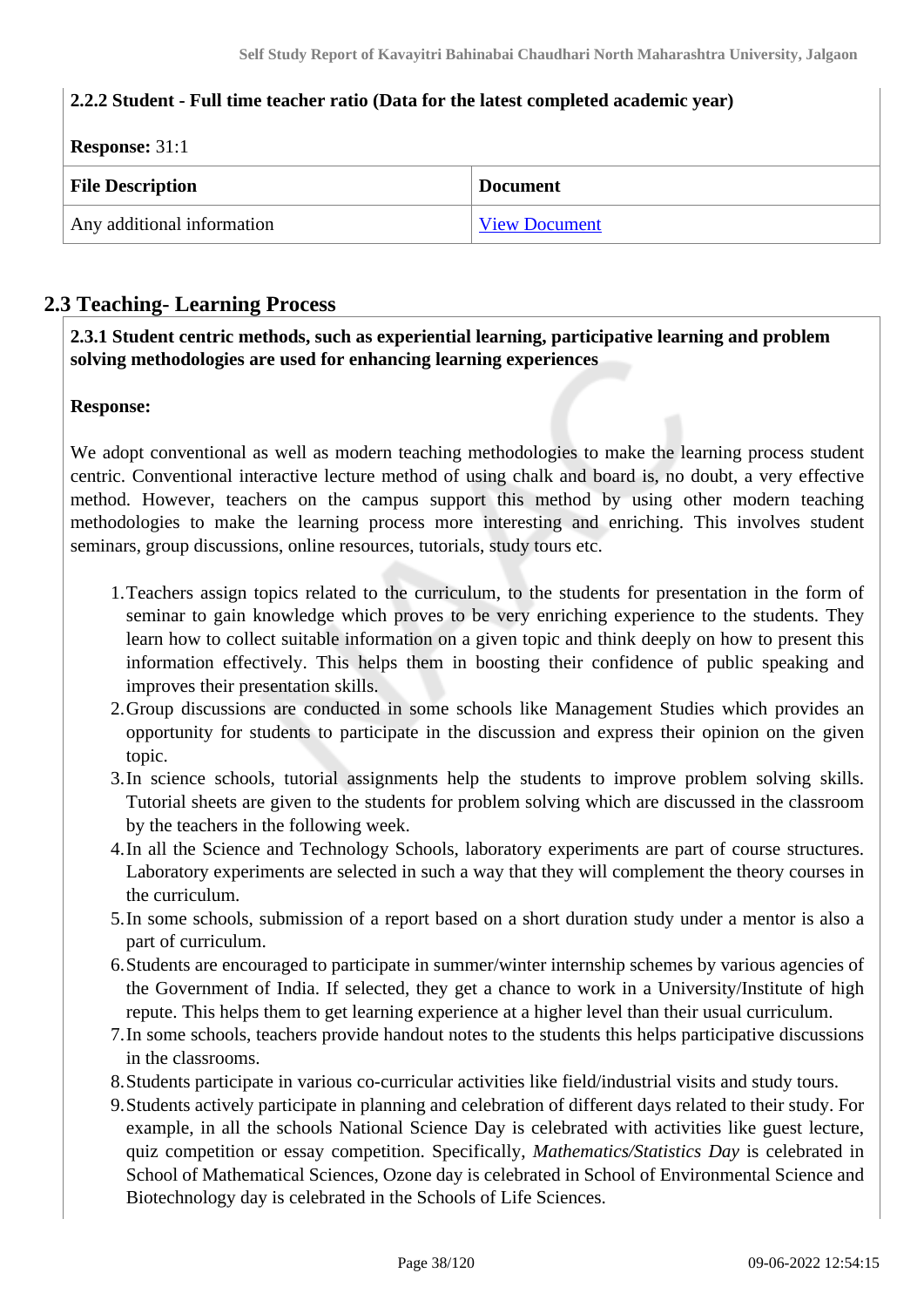- 10.Students are also encouraged to use online learning resources like NPTEL video lectures, University LMS etc. to revisit a particular lecture, undertake quiz etc.
- 11.The University has partnered with Spoken Tutorial, IIT Bombay which is an NMEICT, Govt. of India initiative to enhance the skill set of UG and PG students, to make them industry ready. Job oriented and applied courses like Python, Linux, BASH, Java etc. are being effectively taught and learnt by students through Spoken Tutorials. The School of Computer Sciences/Mathematical Sciences have introduced Spoken Tutorial audit courses in their curriculum from last three years.

| <b>File Description</b>           | <b>Document</b>      |  |
|-----------------------------------|----------------------|--|
| Upload any additional information | <b>View Document</b> |  |
| Link for Additional Information   | <b>View Document</b> |  |

# **2.3.2 Teachers use ICT enabled tools including online resources for effective teaching and learning process.**

### **Response:**

In order to cater to the changing needs of the 21st century learners, a paradigm shift in the methodology of teaching and learning is required. One such innovative methodology is the use of learning management systems (LMS), which provide a blended learning experience. University is incrementally transforming conventional classrooms to modern 'smart classrooms' which is helping teachers to enrich their quality of teaching with multimedia objects on the screen making the students to understand the concepts and applications better.

 Teachers have started using tools like Moodle, Google classroom for effective teaching and learning 'beyond the classrooms.' Google Classroom is a freely available LMS and is part of Google Apps for Education. Thus, teachers and the students remain connected beyond their presence in the classrooms in an effective manner. This has helped to improve the performance of the students. Thus, performance assessment of the students is found to be better than traditional approaches making the 'learning' a fun for the students' community, despite their age.

 Through Google classroom some of the teachers have created virtual classrooms. Teachers post articles, ppt slides and lectures notes which students' access through their Google account. Teachers post assignment questions and/or objective type quizzes for which students post their answers in the given time slots as decided by the teachers. The multiple-choice type questions are evaluated automatically with the answer key provided by the teacher, thus relieving the teachers from their time and effort required to evaluate. The teachers easily generate the report cards and analyze the student' performance.

 Moodle as a learning platform which enhances existing learning environments. A Moodle based LMS is used to upload existing documents and videos, and also share materials. Moodle based Learning Management System is also used to conduct pre-tests and post-tests as part of the learning process. Besides, it has several flexible testing and assessment features, for example, automatic and manual marking, storing a learner's complete assessment portfolio etc. Apart from assessment and testing, Moodlebased LMS is used to track and record learners' progress through a learning path. Besides, it is used to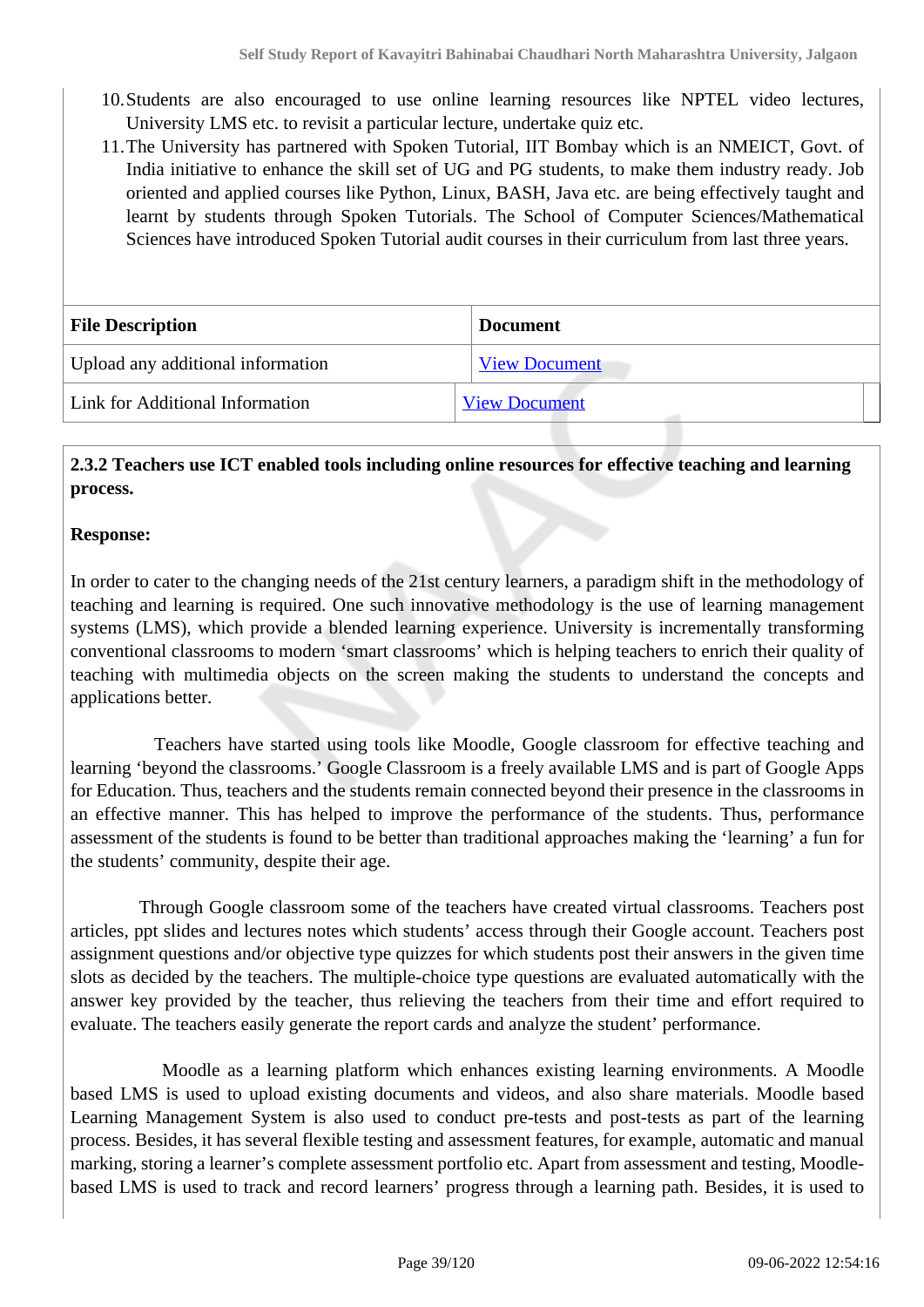analyze exam performance and record which learners have completed learning and which ones have not.

 The University has taken sincere efforts for familiarizing both the teachers and students with these new learning tools by organizing periodic workshop and also created/established necessary infrastructure for this purpose. A few teachers have started their own You Tube channels for the benefit of students.

 The University has also conducted school-wise workshops to aware the students regarding applications and use of google classroom. As a result, online teaching and learning was conducted in the end semester of academic year 2019-20 and 2020-21 during the pandemic period.

| <b>File Description</b>                                                      | <b>Document</b>      |
|------------------------------------------------------------------------------|----------------------|
| Upload any additional information                                            | <b>View Document</b> |
| Provide link for webpage describing the "LMS/<br>Academic management system" | <b>View Document</b> |

# **2.3.3 Ratio of students to mentor for academic and other related issues (Data for the latest completed academic year )**

#### **Response:** 31:1

### 2.3.3.1 **Number of mentors**

Response: 91

| <b>File Description</b>                                                          | <b>Document</b>      |
|----------------------------------------------------------------------------------|----------------------|
| Upload year wise, number of students enrolled and<br>full time teachers on roll. | <b>View Document</b> |
| Circulars pertaining to assigning mentors to mentees <u>View Document</u>        |                      |

# **2.4 Teacher Profile and Quality**

 **2.4.1 Average percentage of full time teachers against sanctioned posts during the last five years Response:** 82.54 **File Description Document** Year wise full time teachers and sanctioned posts for 5 years [View Document](https://assessmentonline.naac.gov.in/storage/app/hei/SSR/106543/2.4.1_1640688852_7131.xlsx) List of the faculty members authenticated by the Head of HEI [View Document](https://assessmentonline.naac.gov.in/storage/app/hei/SSR/106543/2.4.1_1640689008_7131.pdf)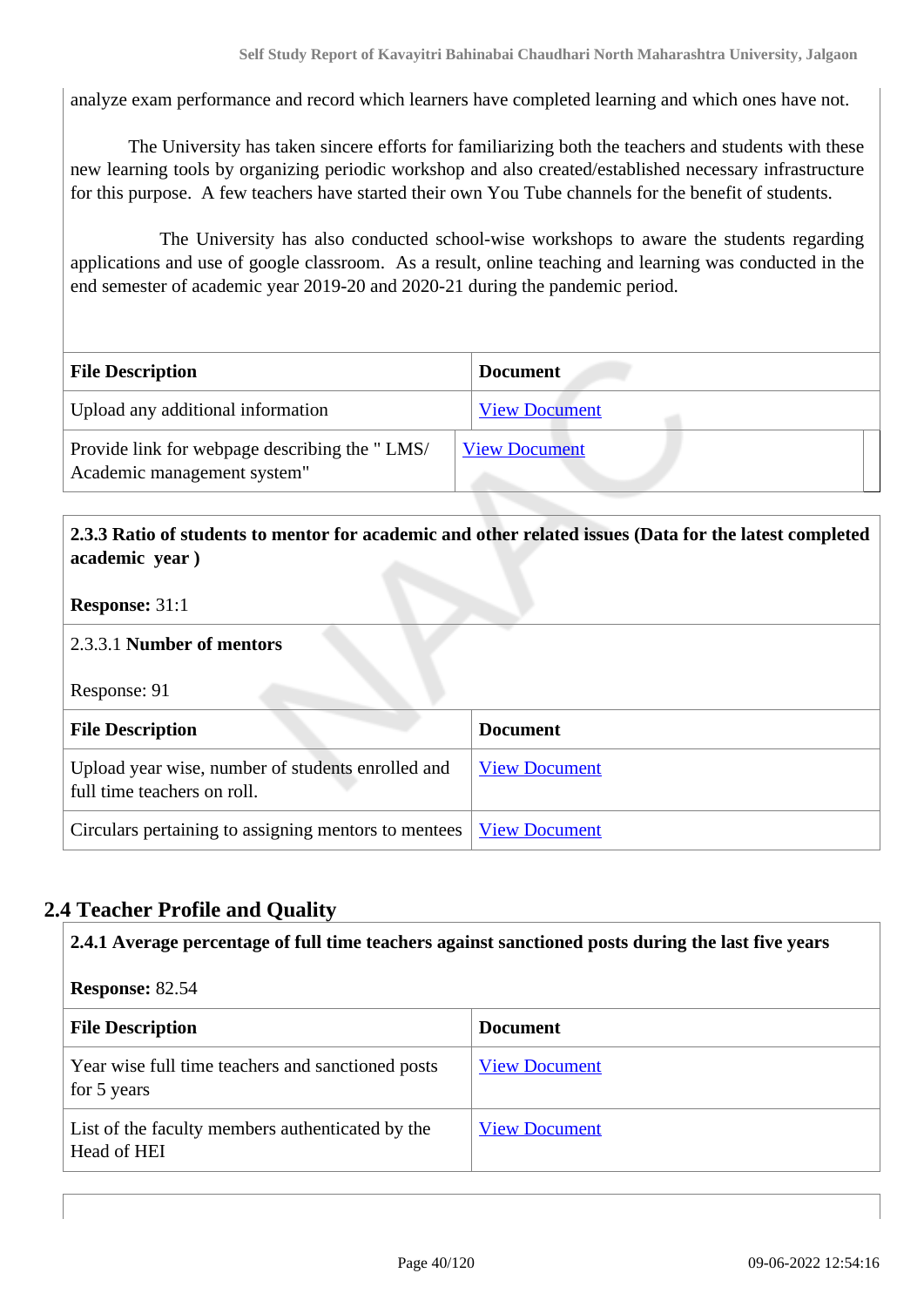# **2.4.2 Average percentage of full time teachers with Ph.D./D.M/M.Ch./D.N.B Superspeciality/D.Sc./D'Lit. year-wise during the last five years**

**Response:** 85.48

# 2.4.2.1 **Number of full time teachers with** *Ph. D. / D.M. / M.Ch. / D.N.B Superspeciality / D.Sc. / D.Litt.* **year wise during the last five years**

| 2020-21 | 2019-20 | 2018-19 | 2017-18 | $2016-17$ |
|---------|---------|---------|---------|-----------|
| 80      | 70      | 84      | 89      | 84        |

| <b>File Description</b>                                                                                                                    | <b>Document</b>      |
|--------------------------------------------------------------------------------------------------------------------------------------------|----------------------|
| List of number of full time teachers with Ph D/D<br>M/M Ch/D N B Superspeciality/DSc/D Lit and<br>number of full time teachers for 5 years | <b>View Document</b> |
| Any additional information                                                                                                                 | <b>View Document</b> |

# **2.4.3 Average teaching experience of full time teachers in the same institution (Data for the latest completed academic year in number of years)**

**Response:** 15.49

### 2.4.3.1 **Total experience of full-time teachers**

Response: 1410

| <b>File Description</b>                                                           | <b>Document</b>      |
|-----------------------------------------------------------------------------------|----------------------|
| List of Teachers including their PAN, designation,<br>dept and experience details | <b>View Document</b> |
| Any additional information                                                        | <b>View Document</b> |

# **2.4.4 Average percentage of full time teachers who received awards, recognition, fellowships at State, National, International level from Government/Govt. recognised bodies during the last five years**

**Response:** 26.69

2.4.4.1 **Number of full time teachers receiving awards from state /national /international level from Government/Govt. recognized bodies year wise during the last five years** 

| 2020-21 | 2019-20      | 2018-19 | 2017-18 | 2016-17 |
|---------|--------------|---------|---------|---------|
| 06      | $\cap$<br>U3 | 06      | 03      | 08      |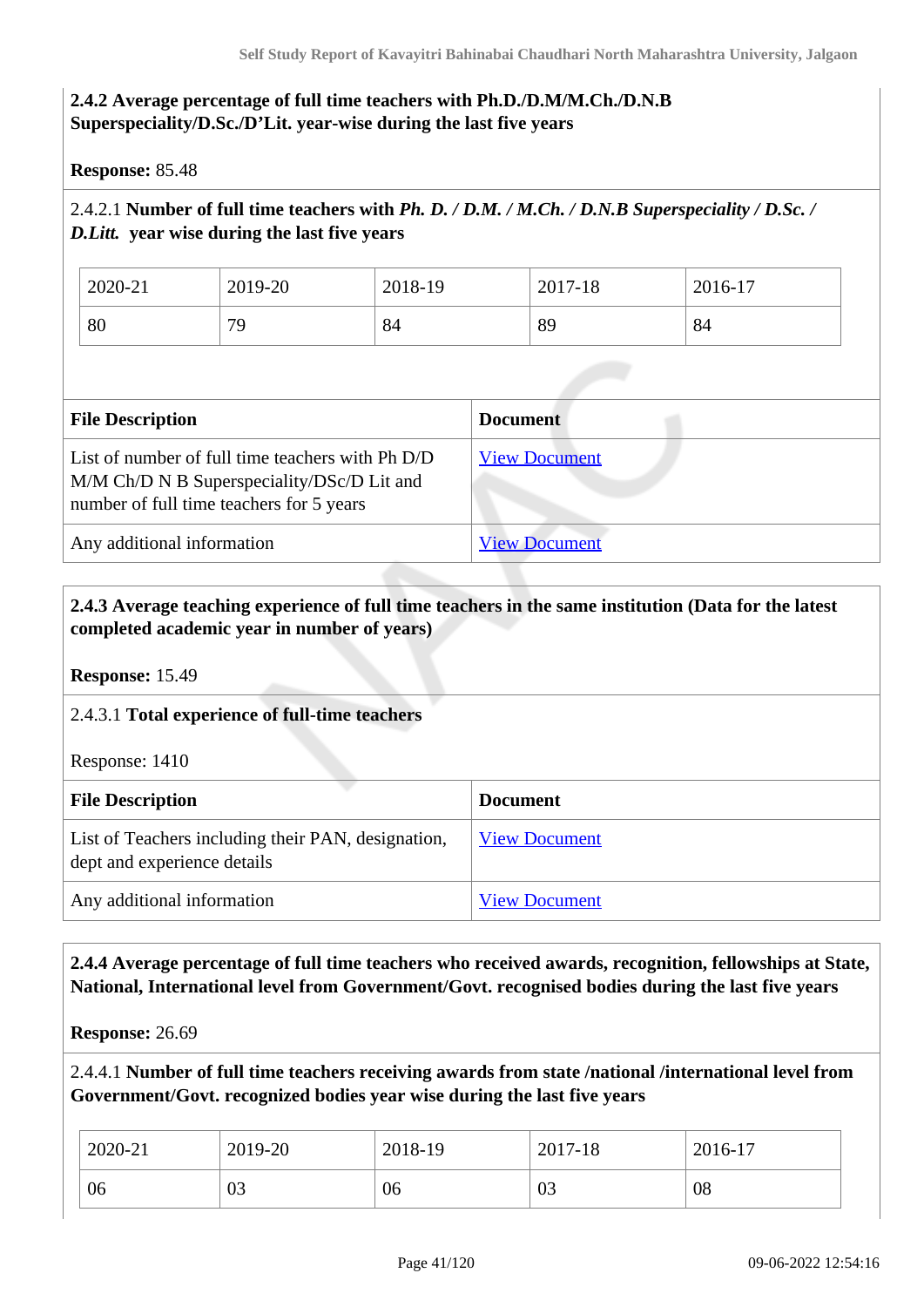| <b>File Description</b>                          | <b>Document</b>      |
|--------------------------------------------------|----------------------|
| Institutional data in prescribed format          | <b>View Document</b> |
| e-copies of award letters (scanned or soft copy) | <b>View Document</b> |

# **2.5 Evaluation Process and Reforms**

 **2.5.1 Average number of days from the date of last semester-end/ year- end examination till the declaration of results year-wise during the last five years**

**Response:** 20.85

2.5.1.1 **Number of days from the date of last semester-end/ year- end examination till the declaration of results year wise during the last five years** 

| 2020-21 | 2019-20 | 2018-19 | 2017-18 | 2016-17 |
|---------|---------|---------|---------|---------|
| 22.41   | 15.04   | 26.66   | 23.29   | 16.86   |

| <b>File Description</b>                                                            | <b>Document</b>      |
|------------------------------------------------------------------------------------|----------------------|
| List of Programmes and date of last semester and<br>date of declaration of results | <b>View Document</b> |
| Any additional information                                                         | <b>View Document</b> |

 **2.5.2 Average percentage of student complaints/grievances about evaluation against total number appeared in the examinations during the last five years**

**Response:** 1.66

2.5.2.1 **Number of complaints/grievances about evaluation year wise during the last five years** 

| 2020-21 | 2019-20       | 2018-19 | 2017-18 | 2016-17 |
|---------|---------------|---------|---------|---------|
| 00      | $\sim$<br>، ب | 109     | -       | 02      |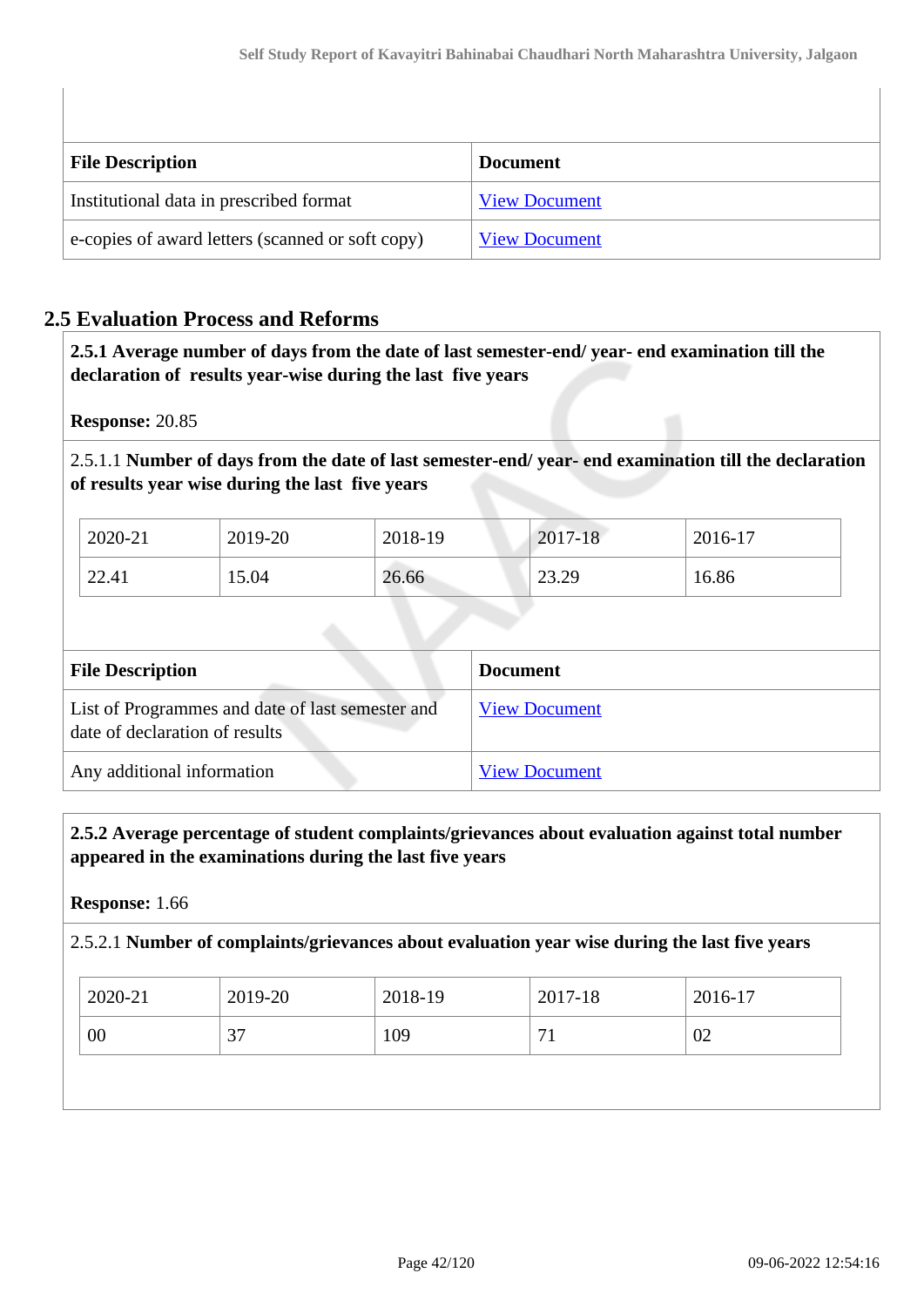| <b>File Description</b>                                                 | <b>Document</b>      |
|-------------------------------------------------------------------------|----------------------|
| Number of complaints and total number of students<br>appeared year wise | <b>View Document</b> |
| Any additional information                                              | <b>View Document</b> |

# **2.5.3 IT integration and reforms in the examination procedures and processes (continuous internal assessment and end-semester assessment) have brought in considerable improvement in examination management system of the institution**

**Response:** 

# **Examination Reform Committee:**

The Govt. of Maharashtra has constituted Examination Reform Committee under the Chairmanship of Shri Rajesh Agrawal, Secretary, Information and Technology on 11 June, 2012. This committee has recommended ICT use in the examination system to make it full proof.

- The University has implemented and integrated ICT in examination reforms as recommended by **'Rajesh Agrawal Committee'** of Government of Maharashtra.
- As per the report on status of Implementation of Recommendations of Examination Reform Committee in non-agricultural Universities of Maharashtra (2015), the Kavayitri Bahinabai Chaudhari North Maharashtra University, has achieved highest score in the State of Maharashtra.
- IT integration of the three stages i.e. Pre/Conduct/Post examination (registration of student upto award of degree) using web based modules is effectively implemented in the University examination departments. At every level secured access is provided to maintain the confidentiality. The KBCNMU is also a member of National Academic Depository (NAD) and uploaded all the degree certificates since the establishment of the University.
- 1.Besides, continuous internal assessment through internal tests by the concerned teacher carries 40% *weightage* in the final result.
- 2.Question bank comprising 250-500 questions with 10% increase every year for every theory course is prepared by the concerned teacher and submitted to the University.
- 3.The question papers for the campus schools are drawn from the question bank based on random selection process using a computer software.
- 4.A specific pattern of question paper is introduced in the Schools. This comprises of easy questions as well as questions with moderate and high difficulty levels. It also contains questions with difficulty level equivalent to SET/NET paper.
- 5.Every School, under 'Academic Flexibility' is given freedom to frame its own examination timetable within a stipulated time window as well as frame assessment and result declaration schedule.
- 6.A novel concept of OPEN-DAY has been introduced in all the schools on campus. All the students are invited for the Open-day wherein their assessed answer sheets are shown to them. If they have any doubt about the assessment, it can be discussed immediately with the concerned teacher present there. A grievance redressal mechanism is in place if the student is not satisfied with the explanation of the course teacher.

### **Positive Impacts of the reforms:**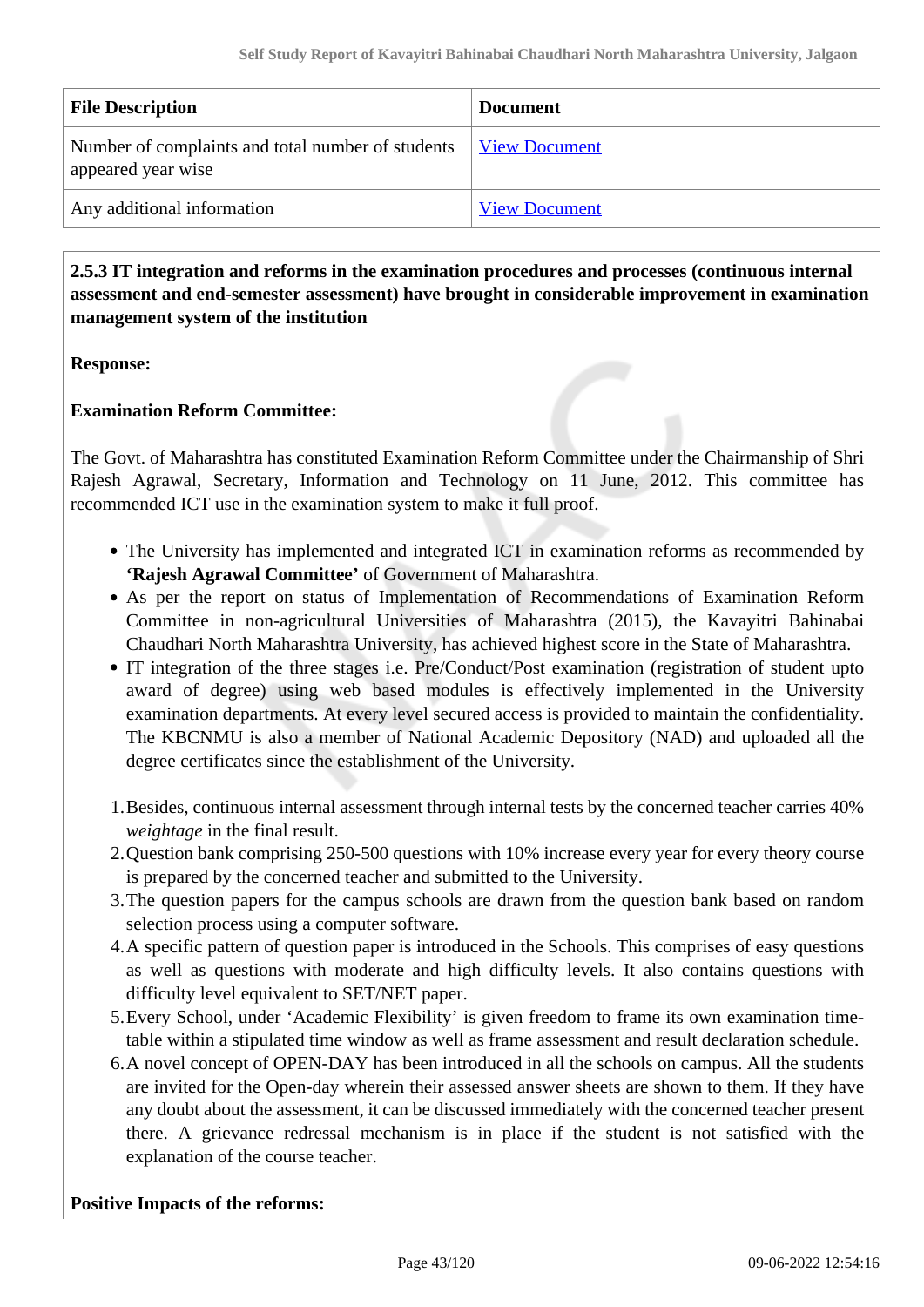- Improvement in accuracy and speed of the examination related works,
- Convenience to the students in filling of application forms and payment of fees,
- Convenience in management of the student data
- Randomness and variation in the questions in question paper based on question bank,
- Testing of students' capabilities at different level due to specific pattern of question paper,
- Declaration of the results within the stipulated time due to autonomy given to the Schools,
- More transparency in the assessment process due to introduction of Open-day,
- Almost no case of revaluation after introduction of Open Day.

| <b>File Description</b>         | <b>Document</b>      |  |
|---------------------------------|----------------------|--|
| Any additional information      | <b>View Document</b> |  |
| Link for additional information | <b>View Document</b> |  |

### **2.5.4 Status of automation of Examination division along with approved Examination Manual**

**Response:** 100% automation of entire division & implementation of Examination Management System (EMS)

| <b>File Description</b>                                                                                                            | <b>Document</b>      |
|------------------------------------------------------------------------------------------------------------------------------------|----------------------|
| Current manual of examination automation system<br>and Annual reports of examination including the<br>present status of automation | <b>View Document</b> |
| Current Manual of examination automation system                                                                                    | <b>View Document</b> |
| Any additional information                                                                                                         | <b>View Document</b> |
| Annual reports of examination including the present<br>status of automation                                                        | <b>View Document</b> |

# **2.6 Student Performance and Learning Outcomes**

 **2.6.1 The institution has stated learning outcomes (generic and programme specific)/graduate attributes which are integrated into the assessment process and widely publicized through the website and other documents**

**Response:** 

- The university has implemented to a large extent, the recommendations of the UGC on Evaluation Reforms in Higher Educational Institutions in India. The recommendations provide necessary mechanisms to initiate outcome-based education in Educational Institutions in India.
- Program Objectives, Program Outcomes, Program Specific Objectives, Program Specific Outcomes and Course Objectives, Outcomes for all programs offered by the University are clearly stated,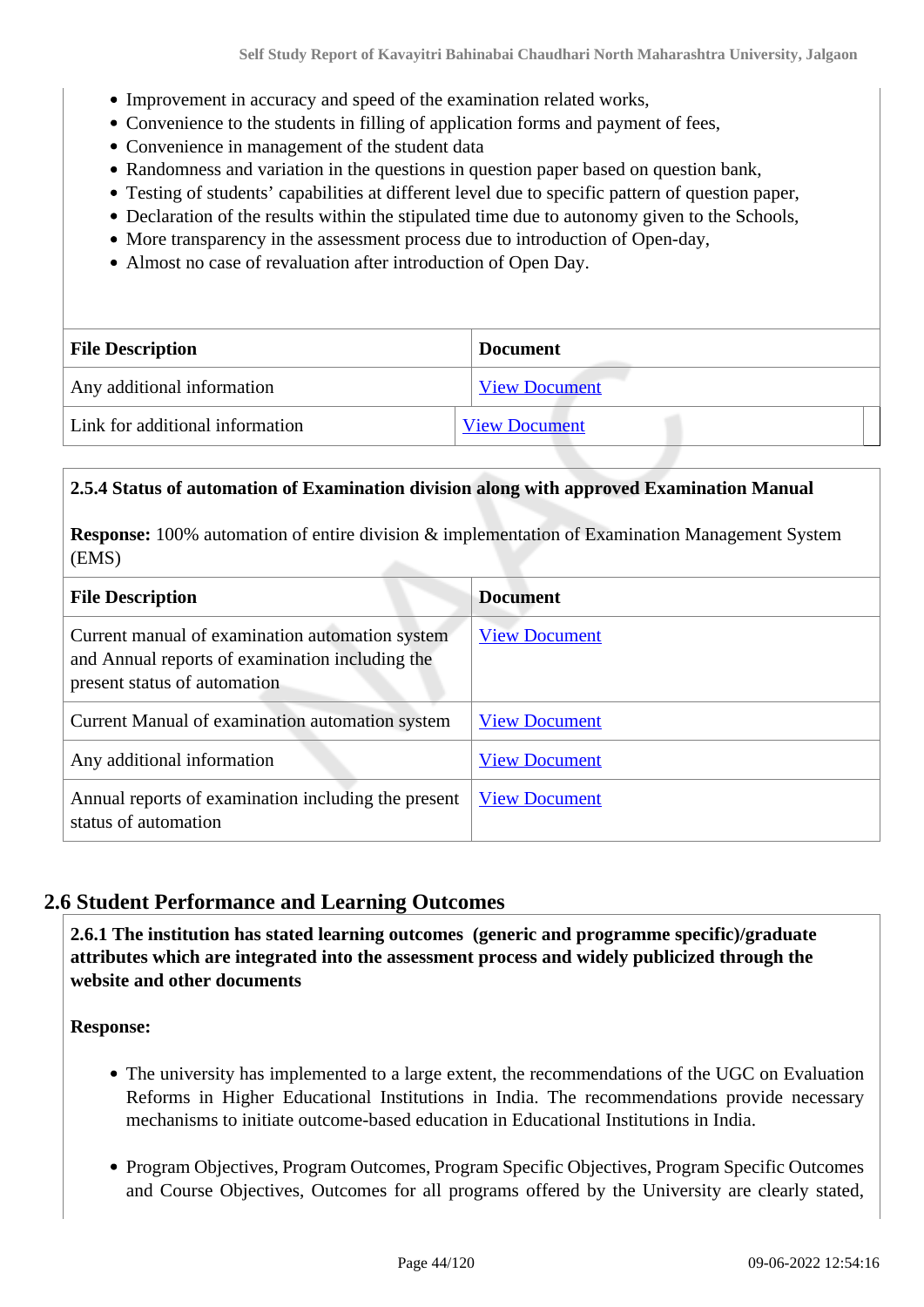displayed on the KBCNMU website and communicated to teachers and students.

- The Vision and Mission of the KBCNMU clearly define Aims and Objectives of the University in developing all round and responsible graduates. These Aims and Objectives have been the foundation for defining the Program Objectives (POs) of every program conceptualized and designed in the University.
- The Program outcomes of our university play a defining role in molding graduates having the attributes like intellectually competent, morally upright, spiritually inspired, civically responsible and socially committed.
- Program outcomes are derived from the Program Objectives and are fine tuned to the Program Specific Objectives and Program Specific Outcomes of each program.
- The assessment of student learning outcomes is done by using both direct and indirect measurement tools. Assessment methodology/tools are decided keeping in mind the parameters/learning outcomes to be measured and the desired emphasis during the delivery of a program as prescribed in the course curriculum.
- All students are apprised of the objectives and expected outcomes of their program immediately after admission during the compulsory Induction Programs in every school. Students are also educated and provided with the detailed syllabus and course outcomes in each course and the assessment strategy for each course.
- Booklets consisting of Program Objectives and Program Outcomes along with Course Objectives and Expected Outcomes for each program run on campus are prepared and made available on the university website as well as in the schools of the university.
- The Director of the School/Head of the Department discusses the course objectives and expected outcomes with the newly admitted students. The Course Outcomes as well as Course Objectives are also part of document comprising of course structure and syllabi of various subjects in the course. This document is uploaded on the University website. The students are advised to go through it and understand the course objectives. Also, every subject teacher discusses the course objectives and expected outcomes at the introductory lecture of respective subject/course. The teacher of every subject explains course objectives, evaluation pattern, marking scheme etc. to the students.

| <b>File Description</b>                                 | <b>Document</b>      |
|---------------------------------------------------------|----------------------|
| Upload COs for all courses (exemplars from<br>Glossary) | <b>View Document</b> |
| Upload any additional information                       | <b>View Document</b> |
| Paste link for Additional Information                   | <b>View Document</b> |

 **2.6.2 Attainment of Programme outcomes, Programme specific outcomes and course outcomes are evaluated by the institution**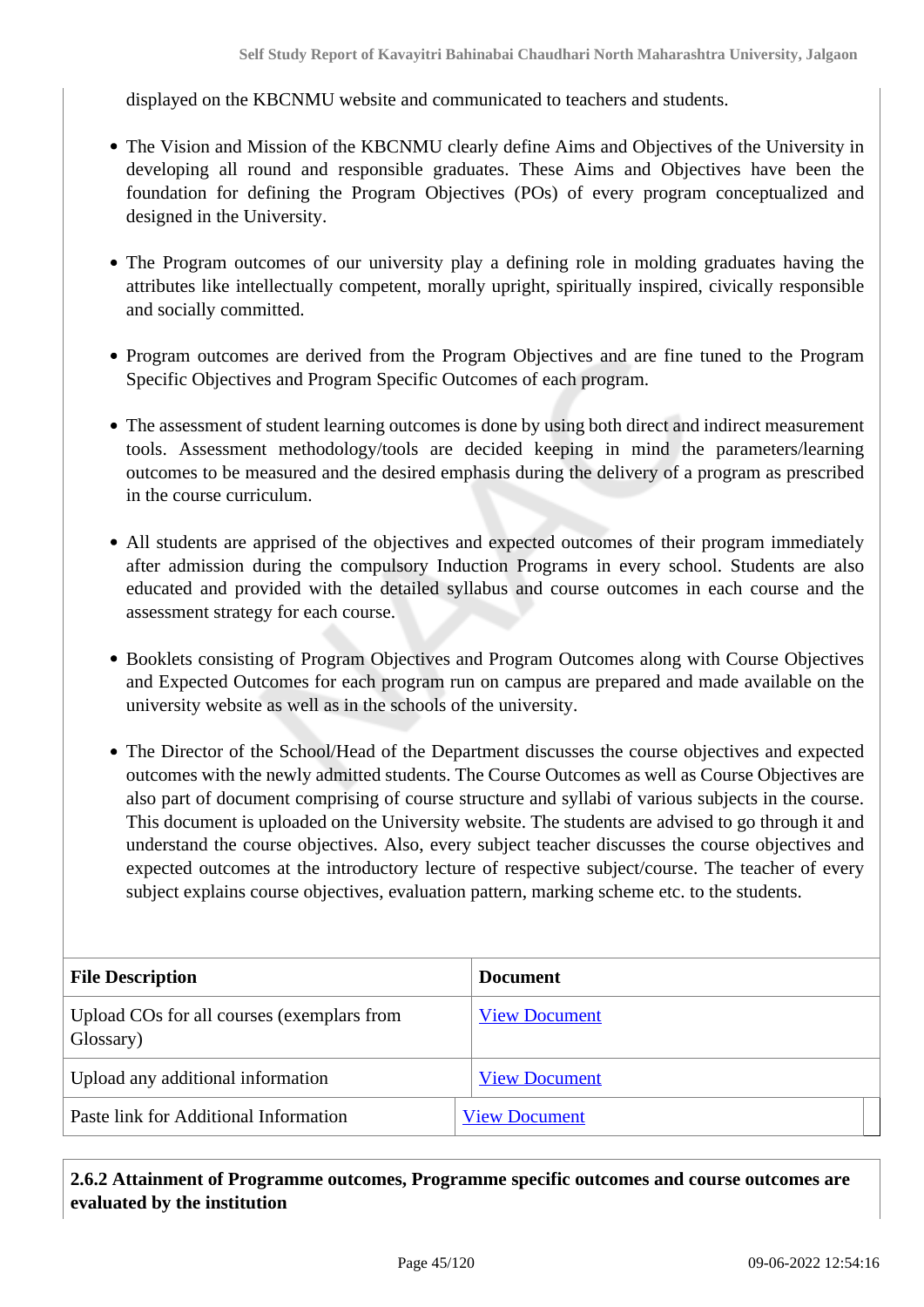# **Response:**

Every program on campus has a well-defined set of objectives and outcomes which are approved by the Board of Studies of the University. In each program, course objectives and expected outcomes are also defined for all the courses taught in that program. The detailed syllabi of all the courses in a specific program describing the course objectives and outcomes are uploaded on the University website. The students are made aware of the objectives of the course during the induction program at the beginning of the academic year and are advised to go through the syllabi of the course. Also, every subject teacher discusses the course objectives and expected outcomes at the introductory lecture of respective subject/course. The teacher of every subject explains course objectives, evaluation pattern, marking scheme etc. to the students. Attainment of COs, POs and PSOs of the students are assessed by a customized evaluation process. The evaluation involves internal assessments and term-end external examinations conducted. These examinations and results are a measure of the attainment of COs, POs and PSOs. Additionally, seminar presentations, quizzes, tutorials, home assignments, short term projects etc. also offer a way of internal evaluation. The students can express their views about the success of the course in attainment of the objectives and outcome of either the course or any specific program as a whole subject, through the feedback. The success of the program objectives is also reflected through the students' performance in various competitive examinations at the state and national level, their performance in campus placement interviews as well as their achievements in their employment sector. Thus, attainment of program outcomes, program specific outcomes and course outcomes are evaluated by the institution based on the performance of the students in their course examinations, competitive examinations, campus placement interviews and the feedback given by the students and their employers. The university has put in place a software-based method for measuring these attainments which will be evaluated by the IQAC. Capacity building and awareness workshop(s) for the faculty have been organized for this purpose.

| <b>File Description</b>               | <b>Document</b>      |
|---------------------------------------|----------------------|
| Upload any additional information     | <b>View Document</b> |
| Paste link for Additional Information | <b>View Document</b> |

#### **2.6.3 Pass Percentage of students(Data for the latest completed academic year)**

**Response:** 97.94

2.6.3.1 Total number of final year students who passed the examination conducted by Institution.

Response: 1047

2.6.3.2 **Total number of final year students who appeared for the examination conducted by the Institution.**

Response: 1069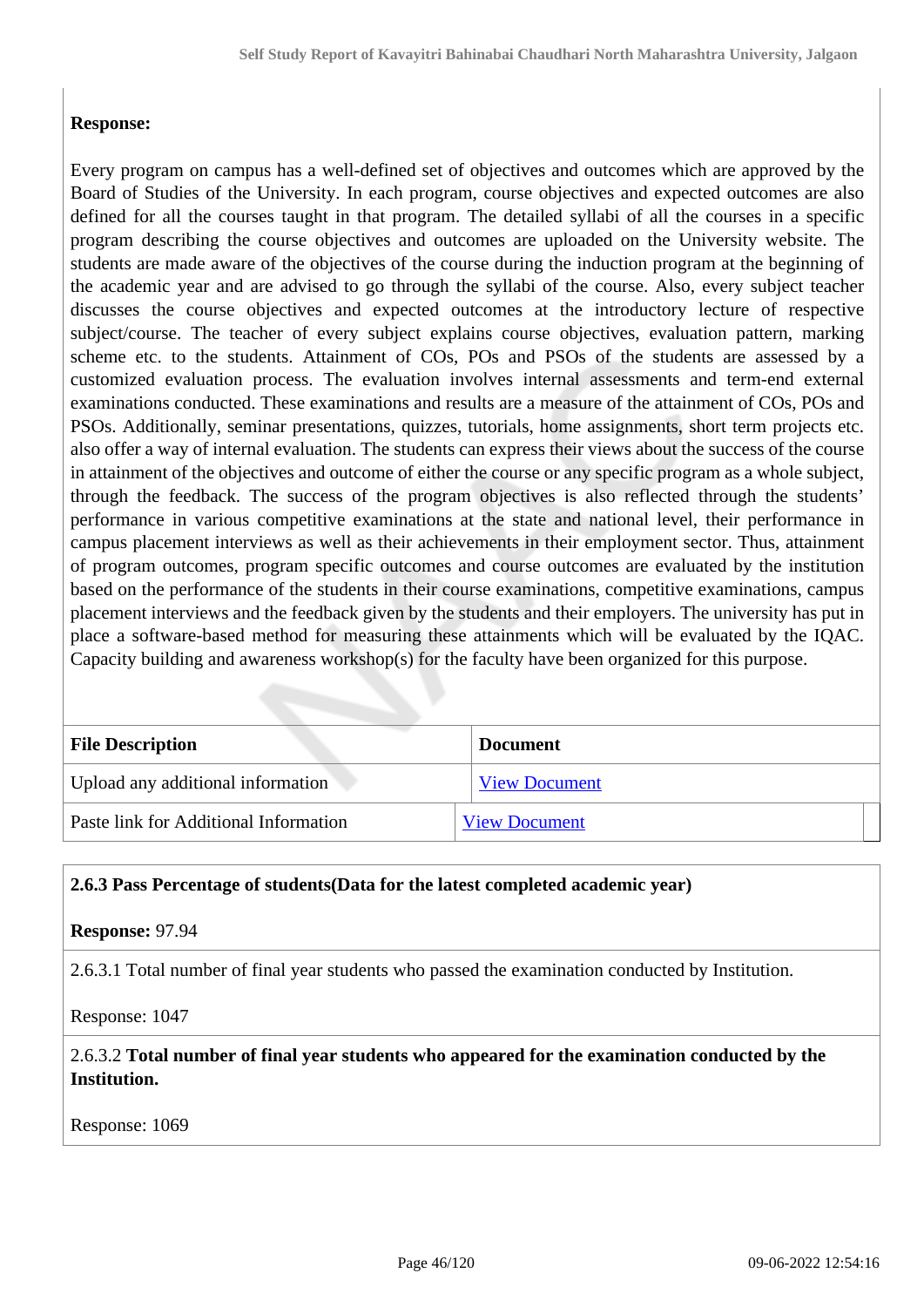| <b>File Description</b>                                                                               | <b>Document</b>      |
|-------------------------------------------------------------------------------------------------------|----------------------|
| Upload list of Programmes and number of students<br>passed and appeared in the final year examination | <b>View Document</b> |
| Upload any additional information                                                                     | <b>View Document</b> |
| Paste link for the annual report                                                                      | <b>View Document</b> |
| Link fo any additional information                                                                    | <b>View Document</b> |

# **2.7 Student Satisfaction Survey**

| 2.7.1 Online student satisfaction survey regarding teaching learning process |                      |  |
|------------------------------------------------------------------------------|----------------------|--|
| <b>Response: 3.47</b>                                                        |                      |  |
| <b>File Description</b><br><b>Document</b>                                   |                      |  |
| Upload database of all currently enrolled students                           | <b>View Document</b> |  |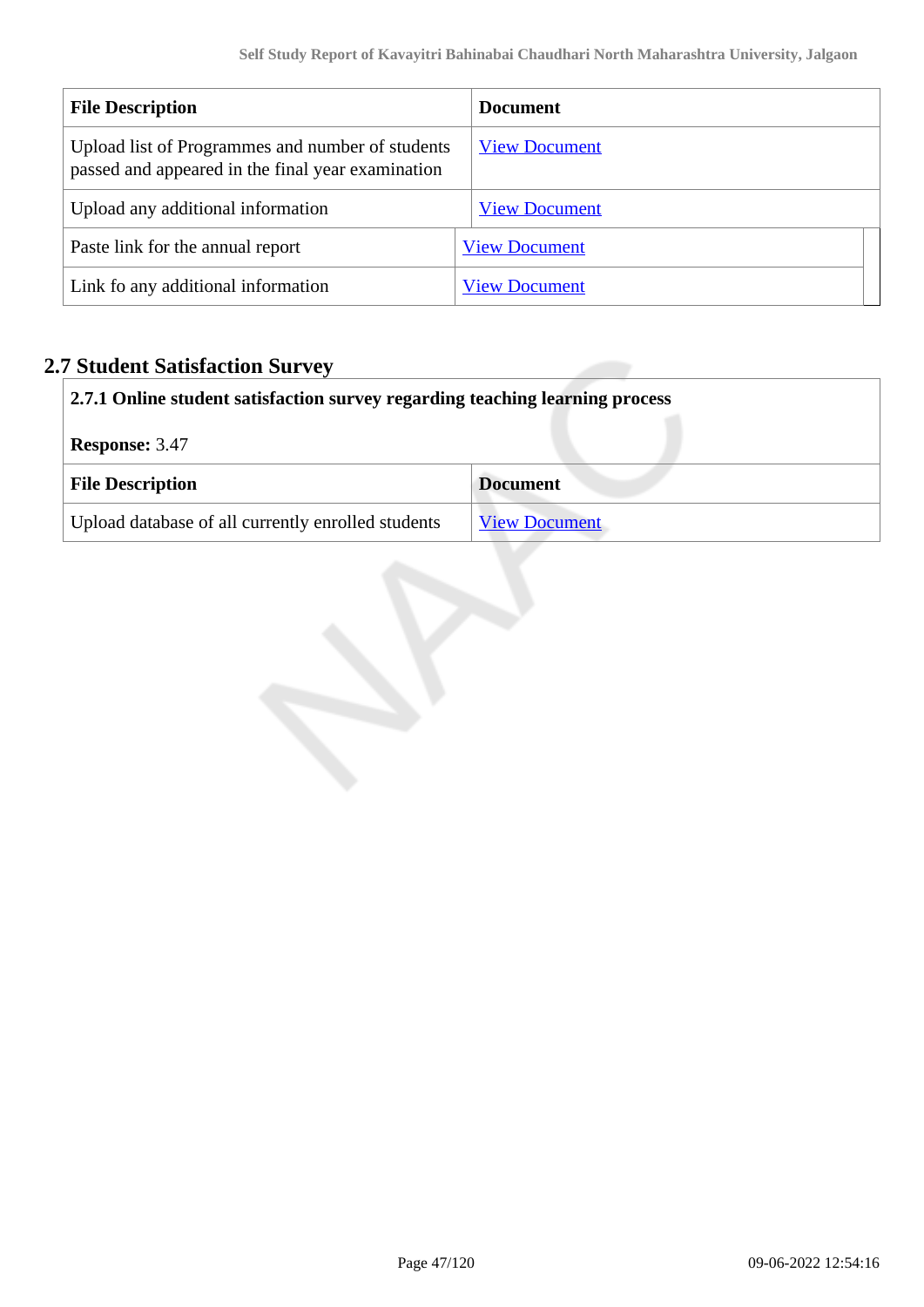# **Criterion 3 - Research, Innovations and Extension**

# **3.1 Promotion of Research and Facilities**

 **3.1.1 The institution's Research facilities are frequently updated and there is a well defined policy for promotion of research which is uploaded on the institutional website and implemented**

# **Response:**

The University's Research Facilities are updated regularly to keep pace with the changing requirements.

1. The updating is done by purchase of equipment and laboratory upgradation through -

- Grants sanctioned by different funding agencies to the research projects.
- Budgetary allocation to different Schools/Institute by the University.
- Grants received through developmental schemes such as "Funds for Improvement of S&T Infrastructure in Universities and Higher Educational Institutions" (FIST) and Special Assistance Program of University Grants Commission.
- Grants received through projects like Rashtriya Uchchatar Shiksha Abhiyan (**RUSA**)

2. Apart from modern research facilities at each School/Institute, the University has a Sophisticated Instrumentation Centre temporarily housed in the UICT. It includes instruments like Field Emission Scanning Electron Microscope (FESEM), Atomic Force Microscope (AFM), X-ray Diffractometer (XRD), etc.

3. Regular upgradation of library facilities is also done through purchase of books, journal and data bases essential for research.

The university has well defined policy with clear objectives, for promotion of research. The research policy document approved by the Academic Council (Resolution number A-112/2019 dated 22.08.2019) is published on the website of the University. The document provides a general framework for the conduct of quality research in the university. The policy includes basic obligations of the researcher and general guidelines for research outcome, guidelines for Research Support and Research Incentives through various schemes and procedure to deal with research misconduct. Some of the highlights of the policy include:

- 1.**Vice Chancellor Research Motivation Scheme (VCRMS):** The university has been funding young faculty members from schools/institutes on campus and colleges affiliated to it for bright and innovative projects in various disciplines of study under the Vice Chancellor Research Motivation Scheme. The primary objective of the scheme is to provide seed money to the young faculty members which will act as a stepping-stone for them to apply to the various funding agencies for major research grants. (07-10-2019 Circular regarding submission of research proposals under VCRMS scheme.pdf (nmu.ac.in))
- 2.**Research grant through Sub-Center of Rajiv Gandhi Science & Technology Commission, Mumbai.:** The Centre has been established on the campus to promote and support applications of Science and Technology for the benefit of the people. Applications for society-oriented research projects are invited and processed through this center. The center also monitors progress of sponsored successful projects under the scheme. (02-11-2019 RGS and TC Scheme Proposals.pdf  $(mmu.ac.in))$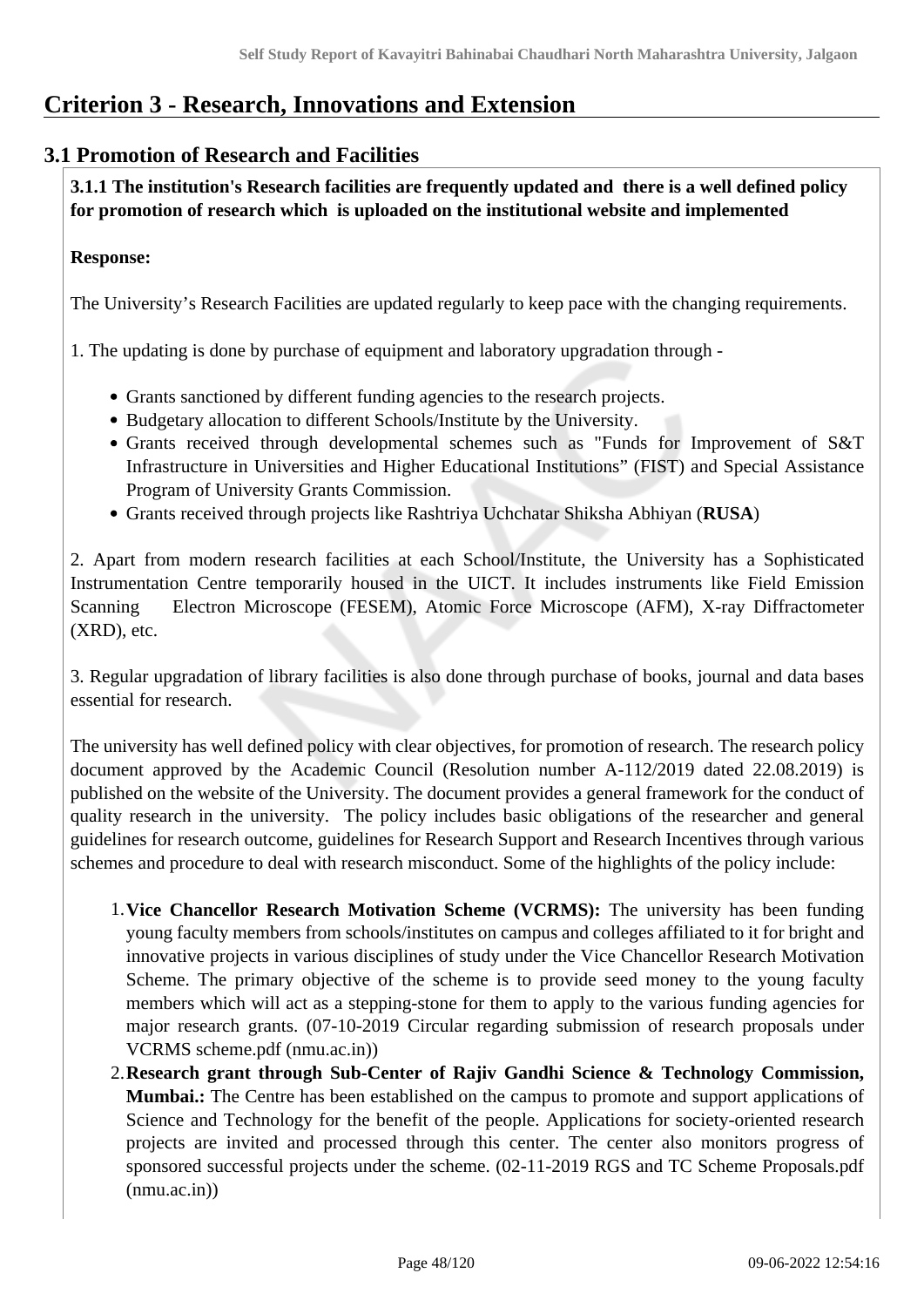- 3.**Grant for attending Conferences and Seminars:** The Travel Grant scheme provides financial assistance to permanent teachers of University Schools/Institute/affiliated colleges to present research papers at international/ National conferences abroad/India. 14-07-2018 Circular regarding to provide financial assistance to university teachers for participation in international workshops, conferences, seminars etc. pdf (nmu.ac.in).
- 4.**Honor to teachers, students and schools for their performance in research:**Awards to teachers, students of the schools on the campus are given for their achievements in research reflected through significant research publications, collaborative research with industries, consultancy, patent and research grants from funding agencies.

| <b>File Description</b>                                                                                            | <b>Document</b>      |
|--------------------------------------------------------------------------------------------------------------------|----------------------|
| Minutes of the Governing Council/Syndicate/Board<br>of Management related to research promotion policy<br>adoption | <b>View Document</b> |
| Any additional information                                                                                         | <b>View Document</b> |
| URL of Policy document on promotion of<br>research uploaded on website                                             | <b>View Document</b> |

# **3.1.2 The institution provides seed money to its teachers for research (average per year, INR in Lakhs)**

**Response:** 3.81

3.1.2.1 **The amount of seed money provided by institution to its faculty year-wise during the last five years (INR in lakhs).**

| 2020-21         | 2019-20 | 2018-19 | 2017-18 | 2016-17 |
|-----------------|---------|---------|---------|---------|
| 15 75<br>رے.د د | 00      | 00      | 3.10    | 0.62    |

| <b>File Description</b>                                                                                           | Document             |
|-------------------------------------------------------------------------------------------------------------------|----------------------|
| Institutional data in prescribed format                                                                           | <b>View Document</b> |
| Budget and expenditure statements signed by the<br>Finance Officer indicating seed money provided and<br>utilized | <b>View Document</b> |
| Any additional information                                                                                        | <b>View Document</b> |

# **3.1.3 Percentage of teachers receiving national / international fellowship / financial support by various agencies for advanced studies / research during the last five years.**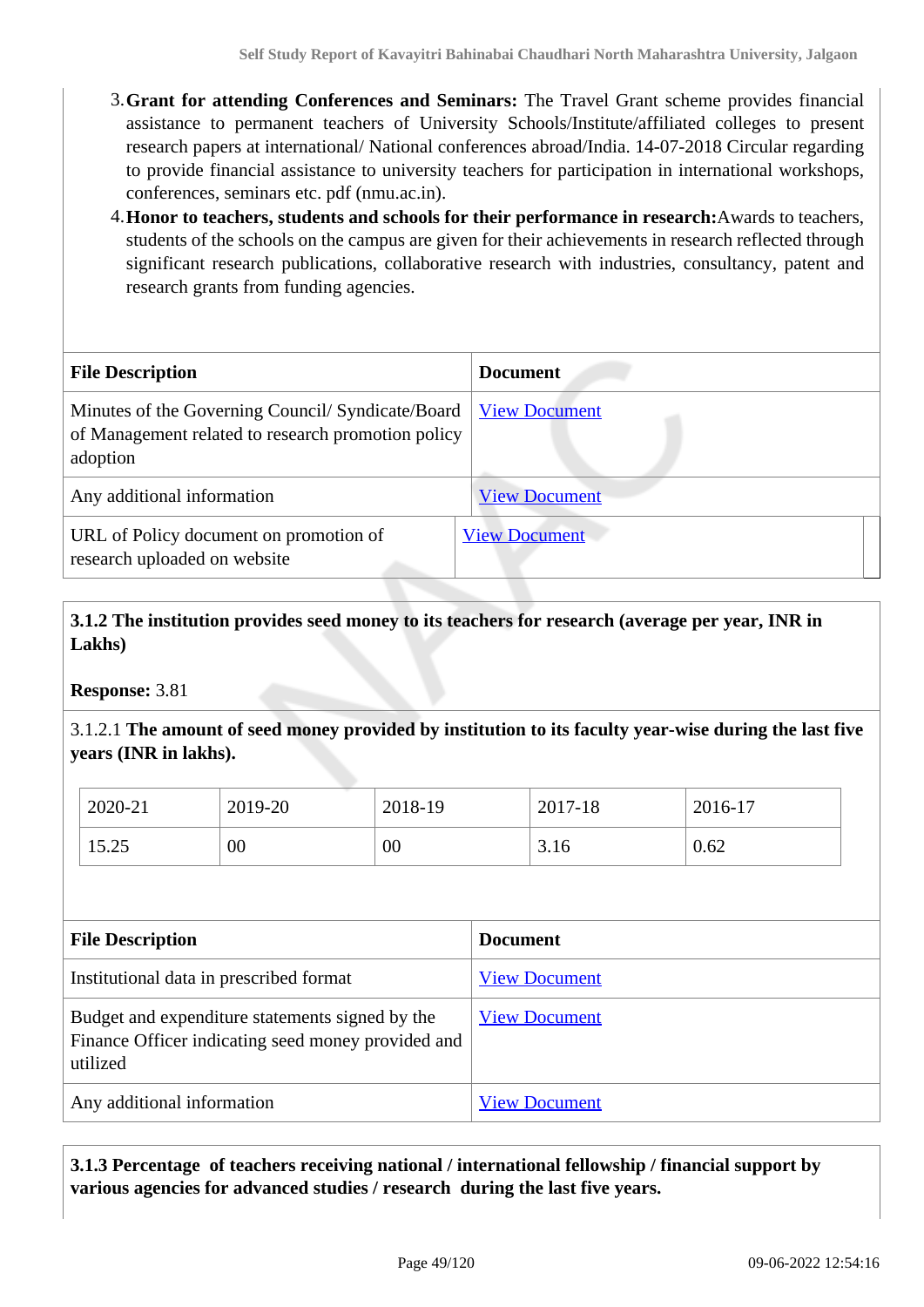# **Response:** 2.26

# 3.1.3.1 **The number of teachers who received national / international fellowship / financial support by various agencies for advanced studies / research year-wise during the last five years.**

| 2020-21                                 | 2019-20 | 2018-19 |                 | 2017-18              | 2016-17 |
|-----------------------------------------|---------|---------|-----------------|----------------------|---------|
| 01                                      | 01      | 08      |                 | 01                   | 00      |
|                                         |         |         |                 |                      |         |
|                                         |         |         |                 |                      |         |
| <b>File Description</b>                 |         |         | <b>Document</b> |                      |         |
| Institutional data in prescribed format |         |         |                 | <b>View Document</b> |         |

### **3.1.4 Number of JRFs, SRFs, Post Doctoral Fellows, Research Associates and other research fellows enrolled in the institution during the last five years.**

**Response:** 50

3.1.4.1 **The Number of JRFs, SRFs, Post Doctoral Fellows, Research Associates and other research fellows enrolled in the institution year-wise during the last five years.**

| 2020-21 | 2019-20 | 2018-19                        | 2017-18  | 2016-17      |
|---------|---------|--------------------------------|----------|--------------|
| 04      | 04      | <b>Contract Contract</b><br>10 | oc<br>∠∪ | $\sim$<br>-- |

| <b>File Description</b>                 | <b>Document</b>      |  |
|-----------------------------------------|----------------------|--|
| Institutional data in prescribed format | <b>View Document</b> |  |
| Any additional information              | <b>View Document</b> |  |

### **3.1.5 Institution has the following facilities to support research**

- **1.Central Instrumentation Centre**
- **2.Animal House/Green House**
- **3. Museum**
- **4.Media laboratory/Studios**
- **5.Business Lab**
- **6.Research/Statistical Databases**
- **7.Mootcourt**
- **8.Theatre**
- **9.Art Gallery**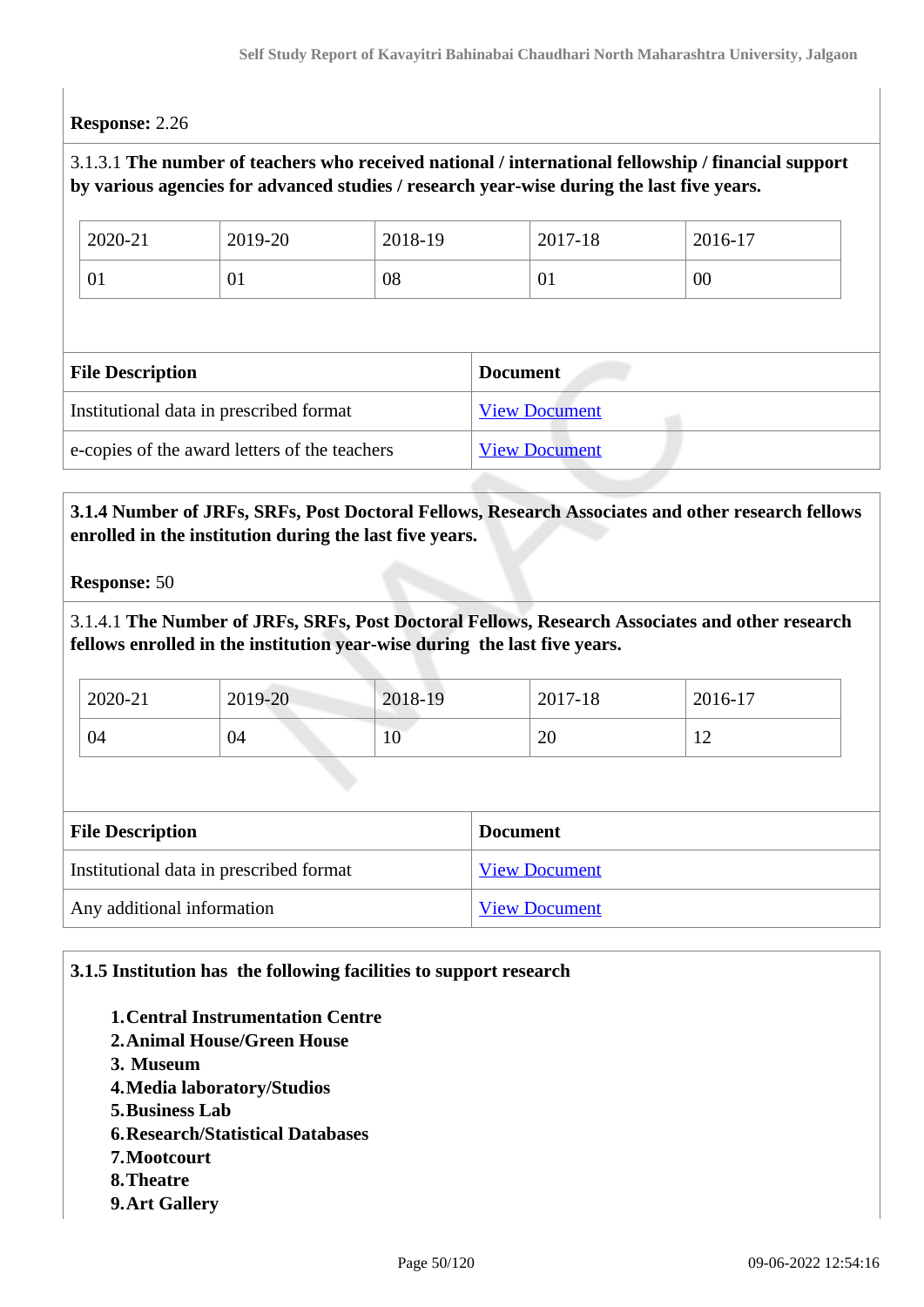### **10.Any other facility to support research**

**Response:** A. 4 or more of the above

| <b>File Description</b>                                                                     | <b>Document</b>      |
|---------------------------------------------------------------------------------------------|----------------------|
| Upload the list of facilities provided by the<br>university and their year of establishment | <b>View Document</b> |
| Upload any additional information                                                           | <b>View Document</b> |
| Paste link of videos and geotagged photographs                                              | <b>View Document</b> |

 **3.1.6 Percentage of departments with UGC-SAP, CAS, DST-FIST, DBT, ICSSR and other recognitions by national and international agencies (Data for the latest completed academic year)**

**Response:** 33.33

3.1.6.1 **The Number of departments with UGC-SAP, CAS, DST-FIST , DBT, ICSSR and other similar recognitions by national and international agencies.**

Response: 04

| <b>File Description</b>                             | <b>Document</b>      |
|-----------------------------------------------------|----------------------|
| Institutional data in prescribed format             | <b>View Document</b> |
| e-version of departmental recognition award letters | <b>View Document</b> |

# **3.2 Resource Mobilization for Research**

 **3.2.1 Extramural funding for Research (Grants sponsored by the non-government sources such as industry, corporate houses, international bodies for research projects) endowments, Chairs in the University during the last five years (INR in Lakhs).**

**Response:** 28.75

3.2.1.1 **Total Grants for research projects sponsored by the non-government sources such as industry, corporate houses, international bodies, endowments, Chairs in the institution year-wise during the last five years (INR in Lakhs).**

| 2020-21 | 2019-20 | 2018-19 | 2017-18              | 2016-17 |
|---------|---------|---------|----------------------|---------|
| 00      | 6.81    | 14.74   | $\sim$ $\sim$<br>، ، | -4.5    |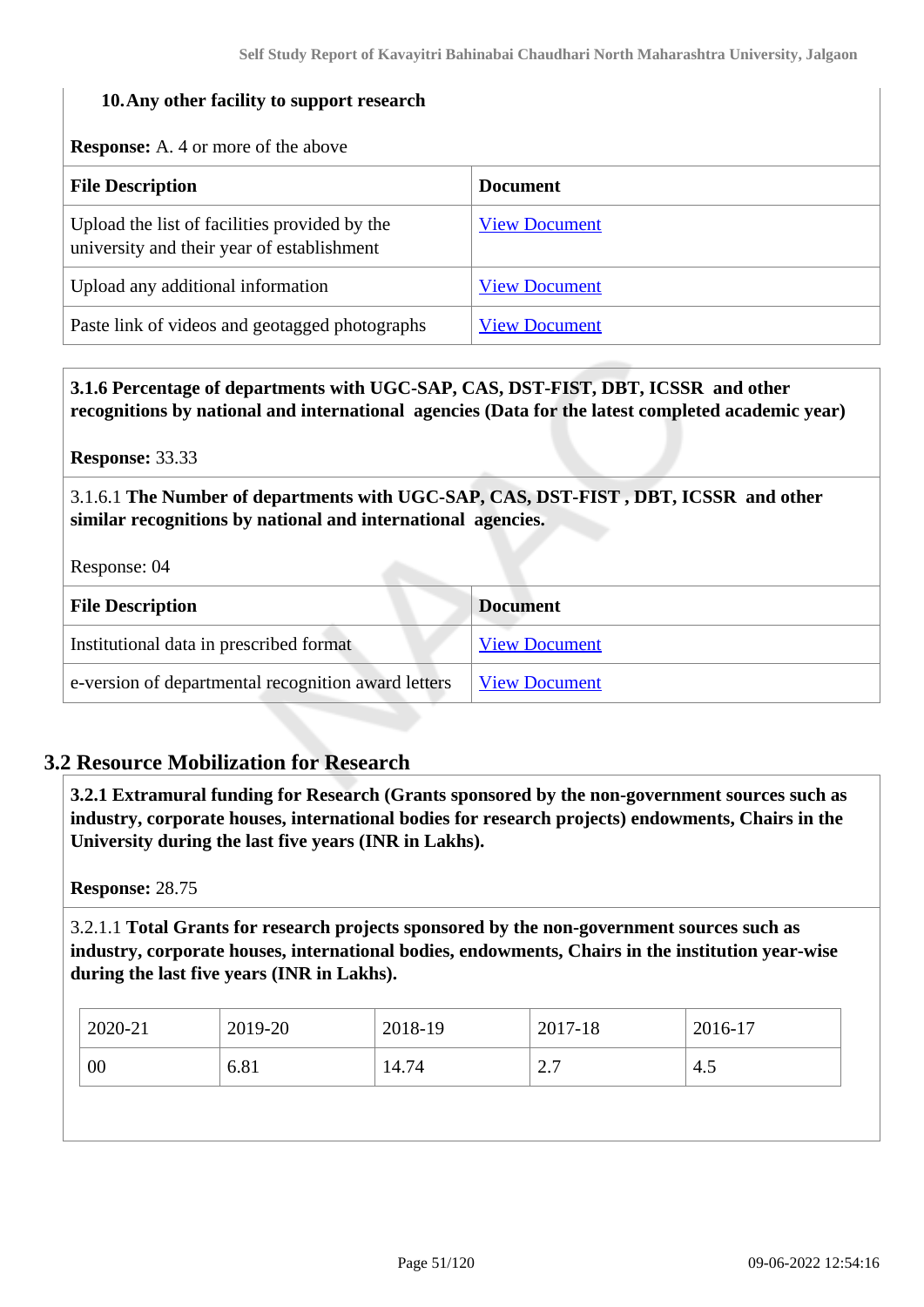| <b>File Description</b>                                                                  | <b>Document</b>      |
|------------------------------------------------------------------------------------------|----------------------|
| Institutional data in prescribed format                                                  | <b>View Document</b> |
| e-copies of the grant award letters for research<br>projects sponsored by non-government | <b>View Document</b> |

 **3.2.2 Grants for research projects sponsored by the government agencies during the last five years (INR in Lakhs).**

**Response:** 751.49

3.2.2.1 **Total Grants for research projects sponsored by the government agencies year-wise during the last five years (INR in Lakhs).**

| 2020-21 | 2019-20 | 2018-19 | 2017-18 | 2016-17 |
|---------|---------|---------|---------|---------|
| 59.67   | 28.4    | 159.3   | 104.94  | 399.18  |

| <b>File Description</b>                                                              | <b>Document</b>      |
|--------------------------------------------------------------------------------------|----------------------|
| Institutional data in prescribed format                                              | <b>View Document</b> |
| e-copies of the grant award letters for research<br>projects sponsored by government | <b>View Document</b> |

# **3.2.3 Number of research projects per teacher funded by government and non-government agencies during the last five years**

**Response:** 2.89

3.2.3.1 **Number of research projects funded by government and non-government agencies during the last five years.**

Response: 56

3.2.3.2 **Number of full time teachers worked in the institution year-wise during the last five years..**

Response: 97

| <b>File Description</b>                 | <b>Document</b>      |
|-----------------------------------------|----------------------|
| Supporting document from Funding Agency | <b>View Document</b> |
| Institutional data in prescribed format | <b>View Document</b> |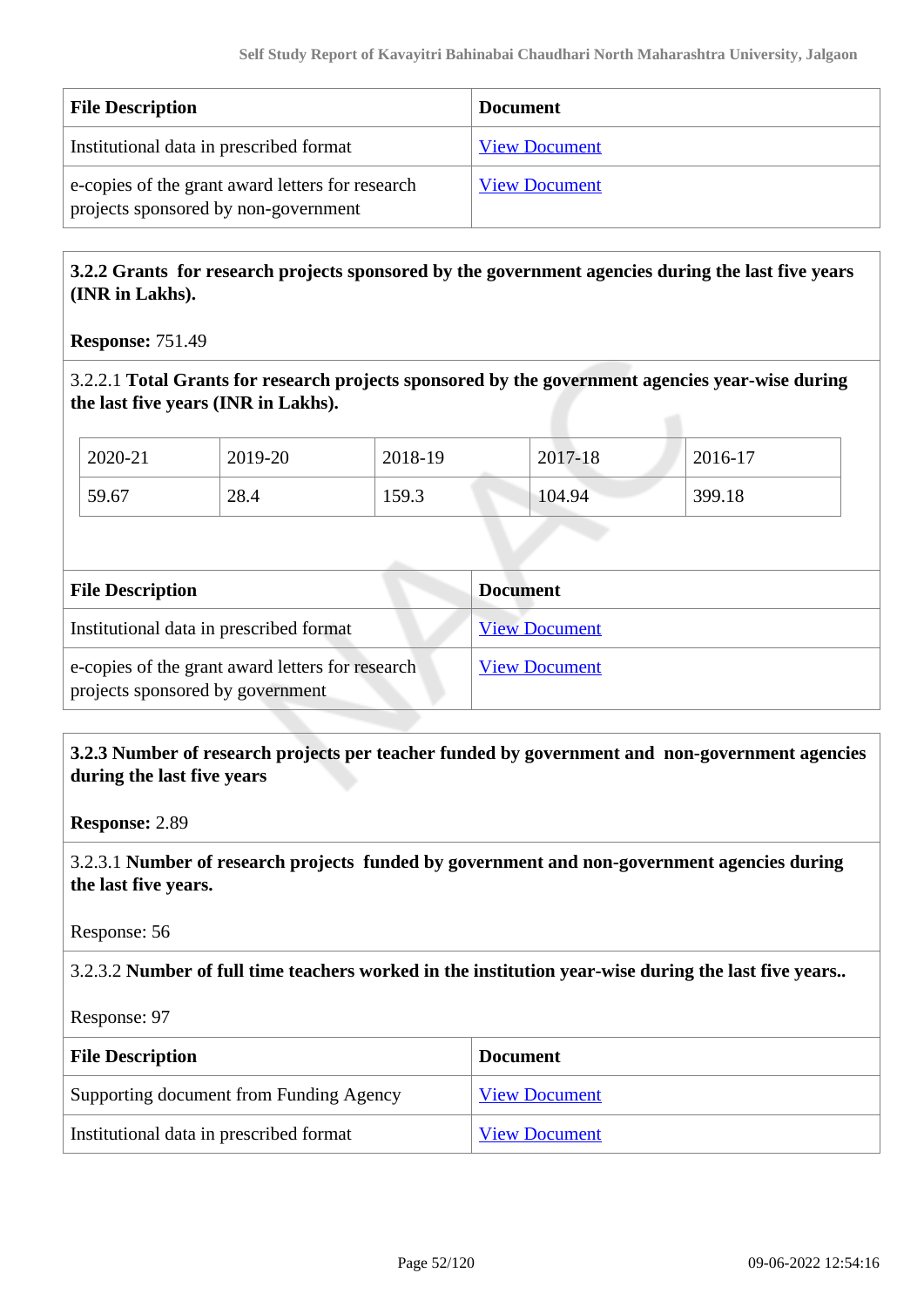# **3.3 Innovation Ecosystem**

# **3.3.1 Institution has created an eco system for innovations including Incubation centre and other initiatives for creation and transfer of knowledge.**

### **Response:**

The University has been successful in providing a conducive environment for academic pursuits and an ecosystem to support intellectual activities, knowledge generation and innovations. It has established state-ofthe art laboratories, facilities and support services for the purpose on the campus. The University, through its faculty has been providing consultancy and analytical services and is one of the few state Universities which has developed and transferred technologies for commercial exploitation. In tune with the Govt. initiatives, some of the latest steps taken by the University to promote innovation include:

- 1.**Incubation Centre:** Incubation Centre has been approved and established in KBC-NMU with the support of Maharashtra State Society for Innovation (MSInS), Govt. of Maharashtra. In this regard, KBCNMU Centre for Innovation, Incubation and Linkages has been registered as a company under section 8 of Companies Act, Govt. of India (CIN: U85300MH2019NPL330765) on 20th September, 2019. This Incubator is a non-profit organization that is aimed to provide a flexible environment for start-ups by providing financial and technical support with services such as management, training and facilities like office space, utilities etc. The MSInS shall be funding Rs. 5 Cr over the period of 5 years duration while KBC-NMU has made Rs. 1 Crore budgetary provision. Through agro-industries and allied start-ups are the focal point, since the North Maharashtra region has an agrarian economy with banana, sugarcane, cotton as cash crops of the region, however, it will support all kinds of promising start-ups. This incubation centre shall provide facilities to the present students, alumni from university campus as well as all affiliated colleges and the teachers. In its first year itself, it has incubated 5 start-ups and another 10 are in pipeline.
- 2.**Innovation Facilitation Centre KBCNMU:** KBCNMU has been selected to set up an **Innovation Facilitation Centre** with the support of National Research Development Corporation (NRDC), Department for Scientific & Industrial Research, Ministry of Science & Technology, Govt. of India. The objective of establishing the NRDC-Innovation Facilitation Centre is to promote IP & Innovation awareness and inculcate this culture of innovative research among the students, faculty, researchers and start-ups. Research and Innovations are now integral part of Educational Institutions and hence, Innovation Facilitation Centre is being set up with the support of an experienced agency NRDC which specialises in Technology Transfer, IP & Innovation Management and Project Consultancy.
- 3.**IPR Cell:** The University has set up a separate IPR Cell in March, 2017 to facilitate the patent filing.by teachers and students. It was modified later as per the RUSA guidelines. The IPR Committee comprises of patent attorney, alumni, University teachers, Pro-Vice Chancellor and this cell is led by the Vice Chancellor. The committee provides guidance to this cell from time to time.
- 4.**Institutional Innovation Council**: As per the UGC guidelines and (Letter No. D.O. F1-11/2-18(MIC/QIP) of the Vice Chairman of UGC) the Institutional Innovation Council has been formed on 19.11.2018 in the University to encourage and inspire the students towards innovations through new idea.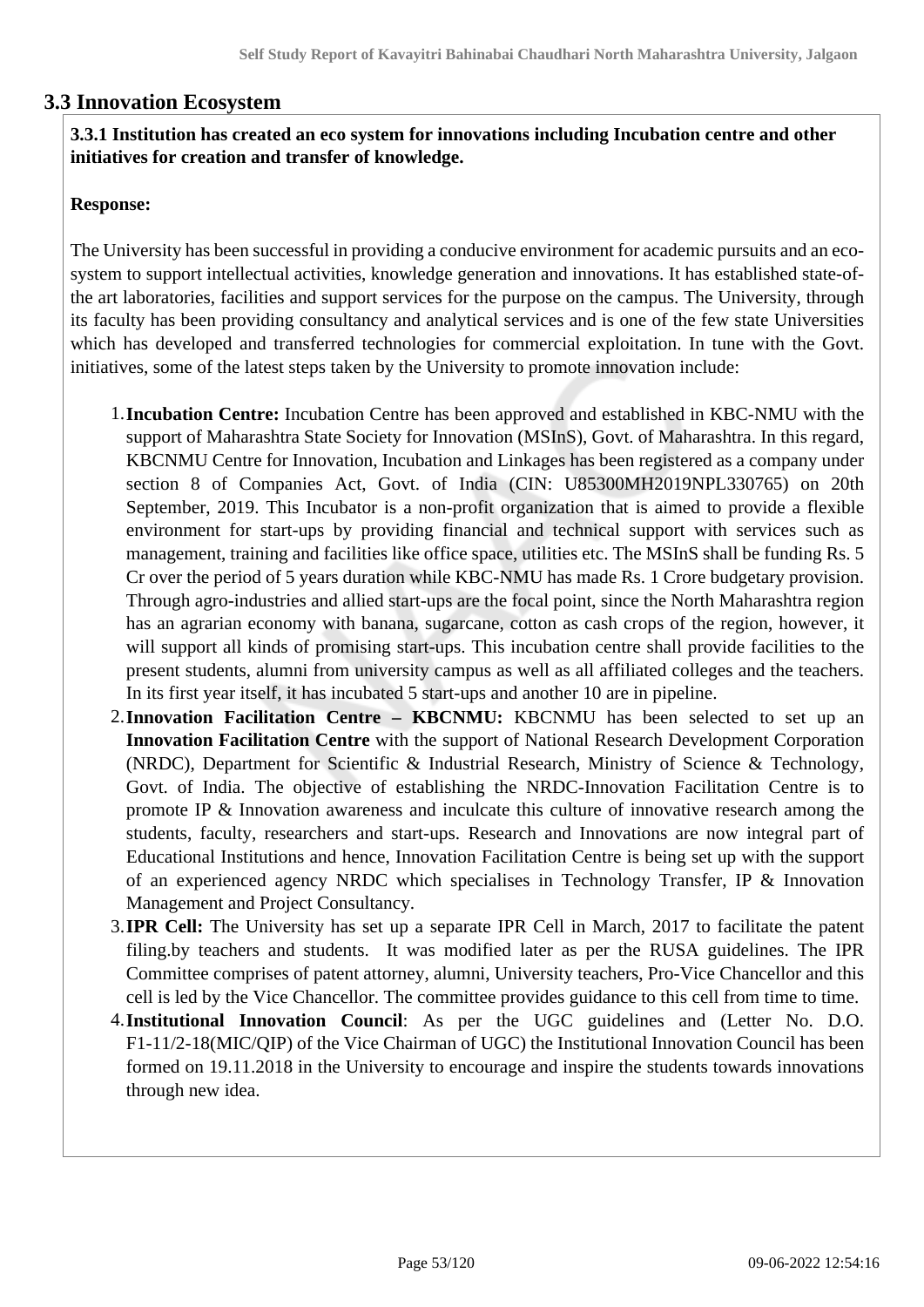| <b>File Description</b>               | <b>Document</b>      |
|---------------------------------------|----------------------|
| Upload any additional information     | <b>View Document</b> |
| Paste link for additional information | <b>View Document</b> |

 **3.3.2 Number of workshops/seminars conducted on Research methodology, Intellectual Property Rights (IPR),entrepreneurship, skill development during the last five years.**

**Response:** 18

3.3.2.1 **Total number of workshops/seminars conducted on Research methodology, Intellectual Property Rights (IPR),entrepreneurship, skill development year-wise during the last five years.**

| 2020-21 | 2019-20 | 2018-19 | 2017-18 | 2016-17 |
|---------|---------|---------|---------|---------|
| 09      | 02      | 04      | 01      | 02      |

| <b>File Description</b>                 | <b>Document</b>      |
|-----------------------------------------|----------------------|
| Report of the event                     | <b>View Document</b> |
| Institutional data in prescribed format | <b>View Document</b> |

 **3.3.3 Number of awards / recognitions received for research/innovations by the institution / teachers / research scholars / students during the last five years.**

**Response:** 31

3.3.3.1 **Total number of awards / recognitions received for** *research /* **innovations won by institution / teachers / research scholars / students year-wise during the last five years.**

| 2020-21                 | 2019-20                                 | 2018-19 |                 | 2017-18              | 2016-17 |  |
|-------------------------|-----------------------------------------|---------|-----------------|----------------------|---------|--|
| 06                      | 05                                      | 09      |                 | 05                   | 06      |  |
|                         |                                         |         |                 |                      |         |  |
|                         |                                         |         |                 |                      |         |  |
| <b>File Description</b> |                                         |         | <b>Document</b> |                      |         |  |
|                         | Institutional data in prescribed format |         |                 | <b>View Document</b> |         |  |

# **3.4 Research Publications and Awards**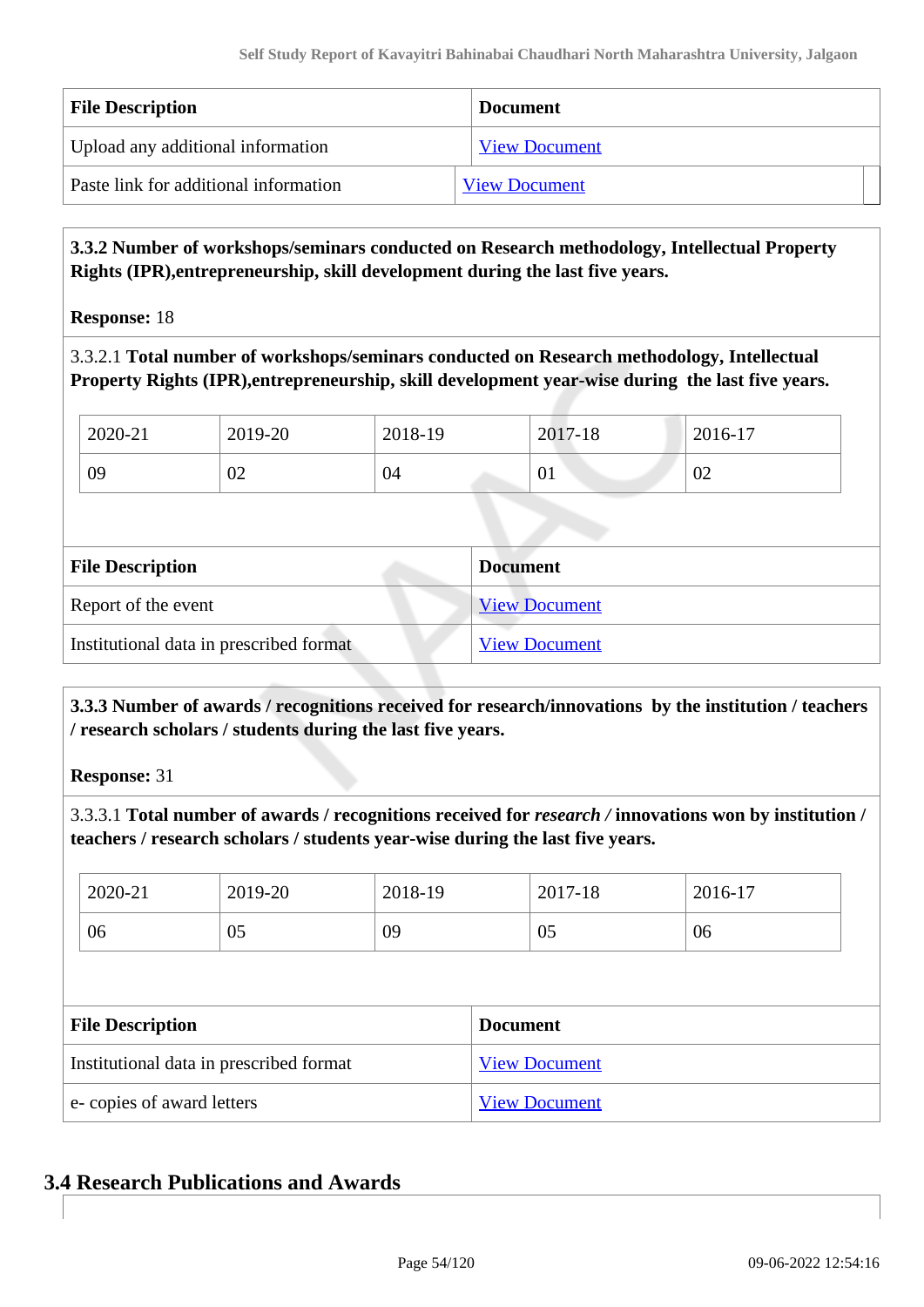**3.4.1 The Institution ensures implementation of its stated Code of Ethics for research through the following: 1. Inclusion of research ethics in the research methodology course work 2. Presence of Ethics committee 3. Plagiarism check through software 4. Research Advisory Committee**

**Response:** A. All of the above

| <b>File Description</b>                                                                                                                                                                                      | <b>Document</b>      |
|--------------------------------------------------------------------------------------------------------------------------------------------------------------------------------------------------------------|----------------------|
| Code of ethics for Research document, Research<br>Advisory committee and ethics committee<br>constitution and list of members on these<br>committees, software used for Plagiarism check,<br>link to Website | <b>View Document</b> |

# **3.4.2 The institution provides incentives to teachers who receive state, national and international recognitions/awards 1.Commendation and monetary incentive at a University function 2.Commendation and medal at a University function 3. Certificate of honor 4.Announcement in the Newsletter / website**

**Response:** D. 1 of the above

| <b>File Description</b>                 | <b>Document</b>      |
|-----------------------------------------|----------------------|
| Institutional data in prescribed format | <b>View Document</b> |
| e-copies of the letters of awards       | <b>View Document</b> |
| Any additional information              | <b>View Document</b> |
|                                         |                      |

#### **3.4.3 Number of Patents published / awarded during the last five years.**

**Response:** 12

#### 3.4.3.1 **Total number of Patents published / awarded year-wise during the last five years.**

| 2020-21                                 | 2019-20 | 2018-19 |                 | 2017-18              | 2016-17 |
|-----------------------------------------|---------|---------|-----------------|----------------------|---------|
| 04                                      | 01      | 03      |                 | 02                   | 02      |
|                                         |         |         |                 |                      |         |
| <b>File Description</b>                 |         |         | <b>Document</b> |                      |         |
| Institutional data in prescribed format |         |         |                 |                      |         |
|                                         |         |         |                 | <b>View Document</b> |         |

**3.4.4 Number of Ph.D's awarded per teacher during the last five years.**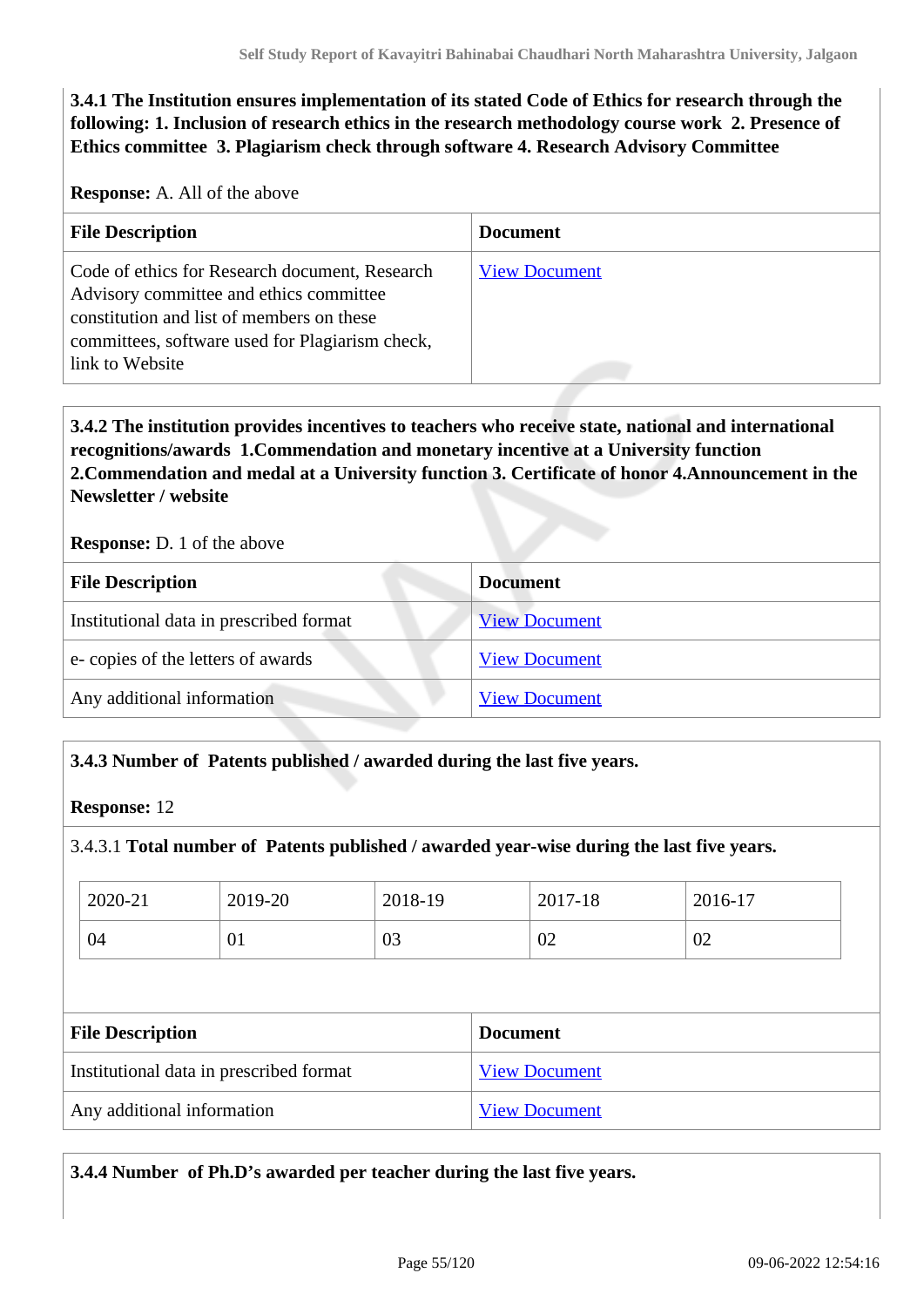#### **Response:** 2.38

### 3.4.4.1 **How many Ph.D's are awarded within last five years.**

Response: 207

#### 3.4.4.2 **Number of teachers recognized as guides during the last five years**

Response: 87

| <b>File Description</b>                  | <b>Document</b>      |
|------------------------------------------|----------------------|
| Institutional data in prescribed format  | <b>View Document</b> |
| Any additional information               | <b>View Document</b> |
| URL to the research page on HEI web site | <b>View Document</b> |

# **3.4.5 Number of research papers per teachers in the Journals notified on UGC website during the last five years**

**Response:** 7.32

3.4.5.1 **Number of research papers in the Journals notified on UGC website during the last five years.**

| 2020-21                   | 2019-20              | 2018-19 | 2017-18 | 2016-17 |
|---------------------------|----------------------|---------|---------|---------|
| O <sub>7</sub><br>$\circ$ | $\bigcap$ 1<br>1 J 1 | 139     | 179     | . 77    |

| <b>File Description</b>                 | <b>Document</b>      |
|-----------------------------------------|----------------------|
| Institutional data in prescribed format | <b>View Document</b> |
| Any additional information              | <b>View Document</b> |

 **3.4.6 Number of books and chapters in edited volumes/books published and papers published in national/ international conference proceedings per teacher during last five years**

**Response:** 1.57

3.4.6.1 **Total number of books and chapters in edited volumes/books published and papers in national/ international conference proceedings year-wise during last five years**

| 2020-21         | 2019-20 | 2018-19 | 2017-18 | 2016-17      |
|-----------------|---------|---------|---------|--------------|
| $\gamma$<br>ر ے | 24      | 29      | 44      | $\sim$<br>◡▴ |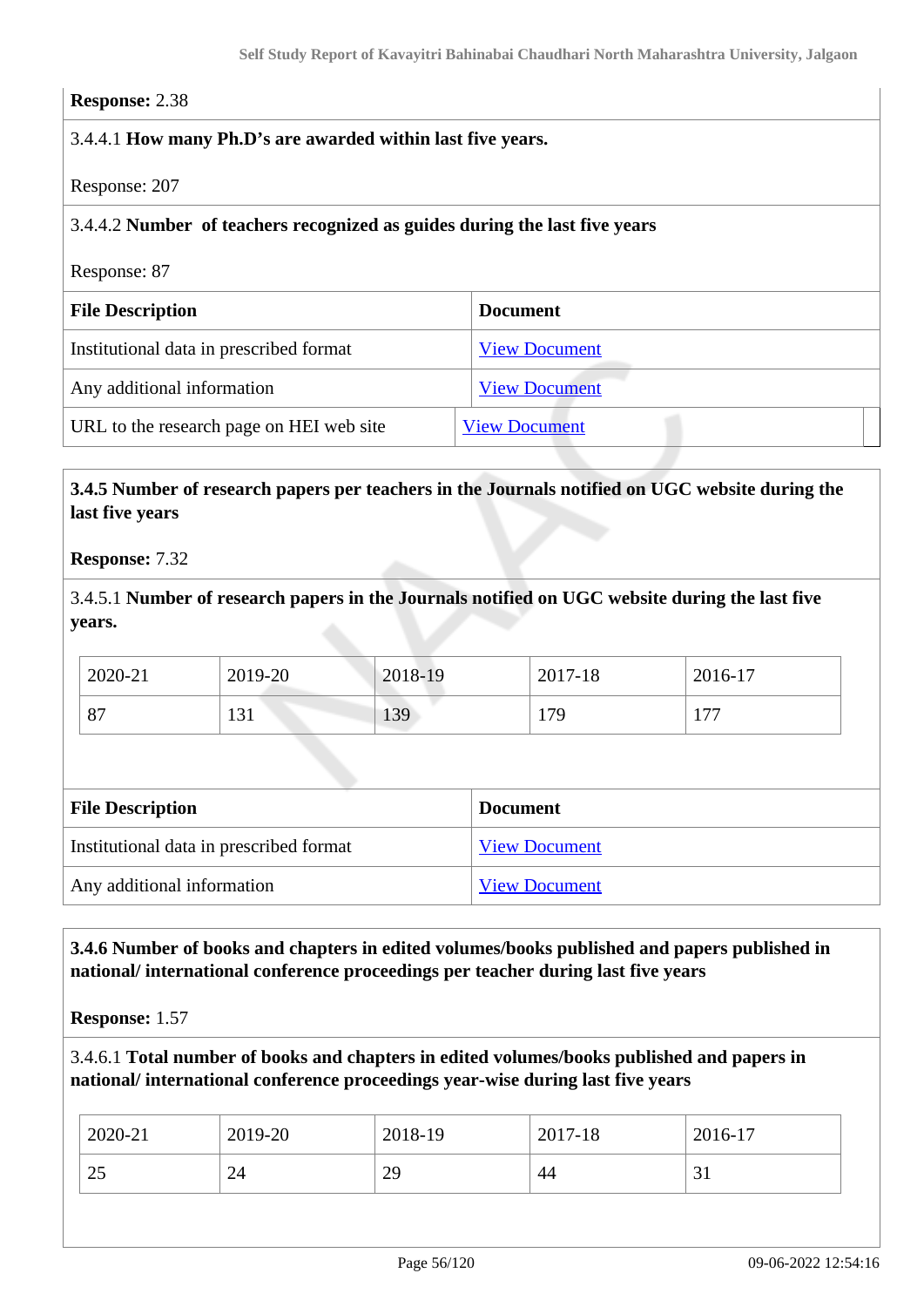| <b>File Description</b>                 | <b>Document</b>      |
|-----------------------------------------|----------------------|
| Institutional data in prescribed format | <b>View Document</b> |
| Any additional information              | <b>View Document</b> |

### **3.4.7 E-content is developed by teachers :**

**1.For e-PG-Pathshala 2.For CEC (Under Graduate) 3.For SWAYAM 4.For other MOOCs platform 5.Any other Government Initiatives 6.For Institutional LMS**

#### **Response:** D. Any 2 of the above

| <b>File Description</b>                                 | <b>Document</b>      |
|---------------------------------------------------------|----------------------|
| Institutional data in prescribed format                 | <b>View Document</b> |
| Give links or upload document of e-content<br>developed | <b>View Document</b> |
| Any additional information                              | <b>View Document</b> |

### **3.4.8 Bibliometrics of the publications during the last five years based on average citation index in Scopus/ Web of Science or PubMed**

**Response:** 6.3

| <b>File Description</b>                                                                    | <b>Document</b>      |
|--------------------------------------------------------------------------------------------|----------------------|
| Bibliometrics of the publications during the last five $\frac{V_i}{V_i}$ Document<br>years |                      |
| Any additional information                                                                 | <b>View Document</b> |

# **3.4.9 Bibliometrics of the publications during the last five years based on Scopus/ Web of Science - hindex of the Institution**

#### **Response:** 26.5

| <b>File Description</b>                                                                        | <b>Document</b>      |
|------------------------------------------------------------------------------------------------|----------------------|
| Bibiliometrics of publications based on Scopus/<br>Web of Science - h-index of the Institution | <b>View Document</b> |
| Any additional information                                                                     | <b>View Document</b> |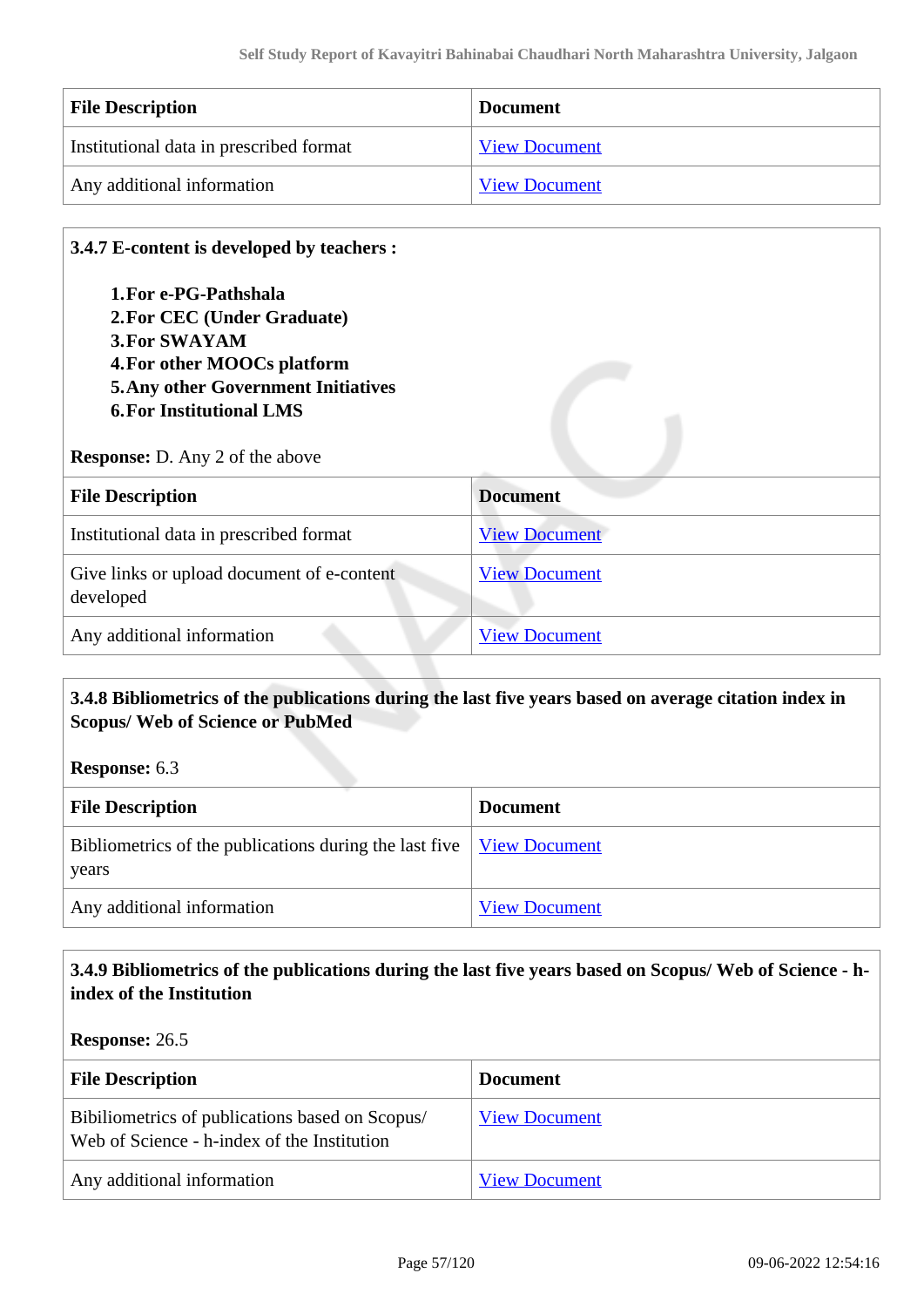# **3.5 Consultancy**

 **3.5.1 Institution has a policy on consultancy including revenue sharing between the institution and the individual and encourages its faculty to undertake consultancy.**

### **Response:**

The university has well defined policy for consultancy including revenue sharing between the institution and the individual. All the faculty members are encouraged to bring industrial orientation to academic work by accepting the consultancy work. Teachers are expected to undertake consultancy in development work, routine testing and trouble-shooting.

The University Management Council has approved the rules for undertaking the consultancy work vide resolution number 77/2013 dated 17-05-2013. For developmental consultancy work, the revenue generated is shared as described below:

| • Consultant:                  | 40%  |
|--------------------------------|------|
| • Department Development Fund: | 20%  |
| • University Fund:             | 40\% |

For routine analytical and other testing as well as trouble shooting work, the revenue generated is shared as given below.

| • Supporting staff/operator | 15 % |
|-----------------------------|------|
| • Concerned faculty members | 30 % |
| • Dept. development fund    | 25 % |
| • University                | 30 % |

 As per the policy, the Science and Technology schools are especially involved in the consultancy work. These schools are well equipped to provide the analytical services. The laboratory testing services are routinely provided to the local industries, civic organizations and affiliated colleges. The schools on the campus have earned more than Rs. 40/- lakhs through consultancy services during the last five years. The faculty members and research scholars of these schools are involved in the consultancy work. Most of the schools are providing financial assistance to the students through the revenue generated from consultancy activities. In addition to this, the share of Department Development fund is utilized to meet the expenses for procurement of small equipment of routine use. The university also provides amount to the faculty members earned through consultancy as mentioned above.

| <b>File Description</b>                      | <b>Document</b>      |
|----------------------------------------------|----------------------|
| Upload soft copy of the Consultancy Policy   | <b>View Document</b> |
| Upload any additional information            | <b>View Document</b> |
| Paste URL of the consultancy policy document | <b>View Document</b> |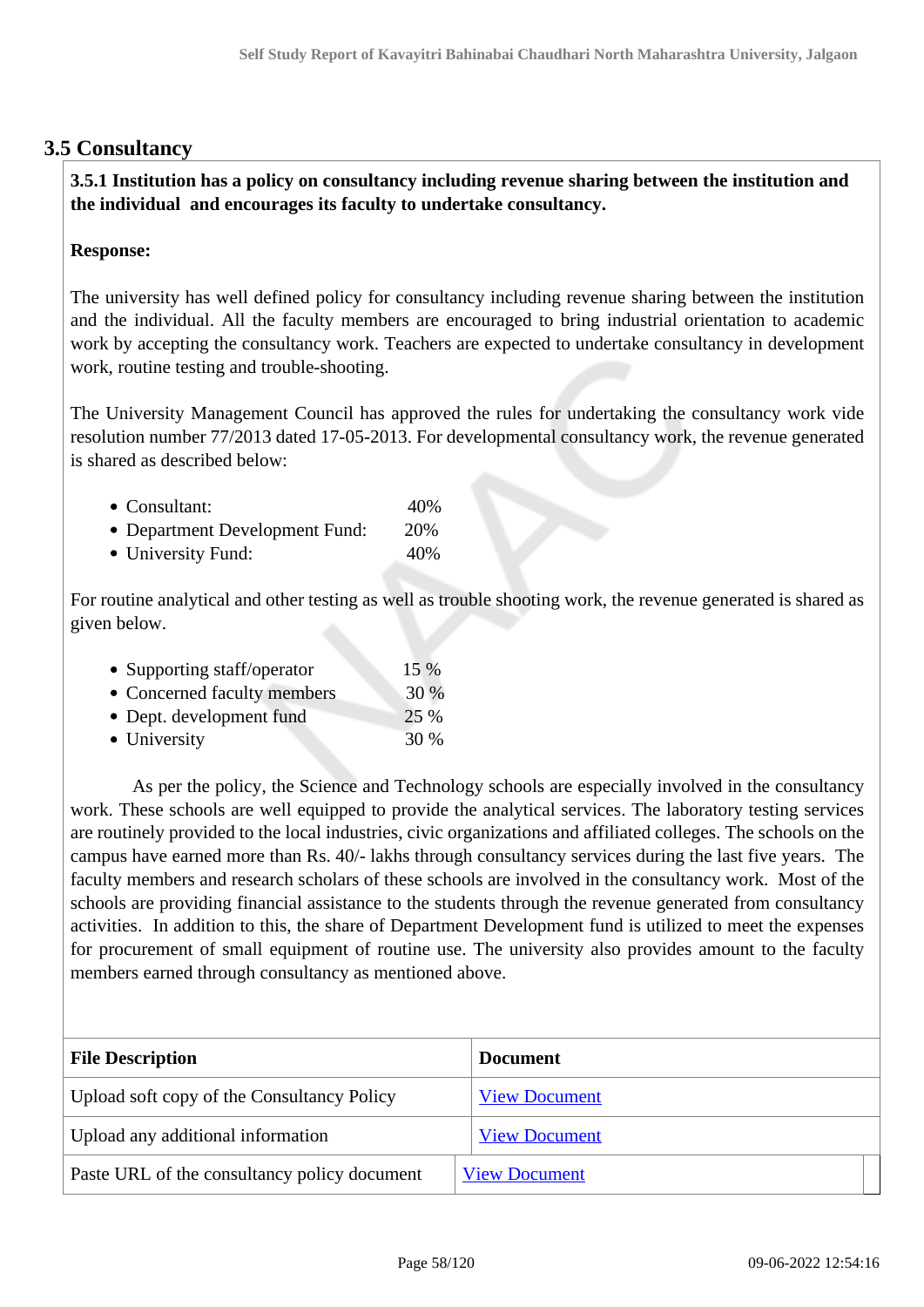**3.5.2 Revenue generated from consultancy and corporate training during the last five years (INR in Lakhs).**

#### **Response:** 53.02

3.5.2.1 **Total amount generated from consultancy and corporate training year-wise during the last five years (INR in lakhs).**

| 2020-21 | 2019-20 | 2018-19 | 2017-18 | 2016-17 |
|---------|---------|---------|---------|---------|
| 9.30    | 9.90    | 11.13   | 12.01   | 10.68   |

| <b>File Description</b>                                                                | <b>Document</b>      |
|----------------------------------------------------------------------------------------|----------------------|
| Institutional data in prescribed format                                                | <b>View Document</b> |
| Audited statements of accounts indicating the<br>revenue generated through consultancy | <b>View Document</b> |
| Any additional information                                                             | <b>View Document</b> |

# **3.6 Extension Activities**

 **3.6.1 Extension activities in the neighbourhood community in terms of impact and sensitising students to social issues and holistic development during the last five years.**

#### **Response:**

The jurisdiction of the University is spread over 03 revenue districts i.e. Jalgaon, Dhule and Nandurbar. Out of these, Dhule and Nandurbar are known for major population under rural and tribal categories. The University integrates social responsibility along with the academic programs and works as a catalyst for community outreach programs which sensitize the faculty members and students to exhibit socially responsible behavior. The University organizes programs through NSS wherein staff and students participate voluntarily in community-based activities. Other units/sections like Lab to Land Program, Swachha Bharat Abhiyan, Blood Donation Camps, Mobile Science Exhibition Unit (Van), Environmental Awareness Programs, Popular lecture series in Marathi, Hindi and English, Road Safety, Voters registration, Tree Plantation, Rainwater Harvesting, Construction of Bunds, AIDS awareness, Plastic-free (Single use) Campus, Mahawakathon, Disaster Management, Programs conducted through Tribal Academy, Nandurbar, Pratap Philosophy Center, Amalner, Women's Studies Center, KBCNMU, Schools of Thoughts, KBCNMU, Mahatma Gandhi Tatwadnyan Center, Dhule also take part/organize Community Outreach Programs.

Besides this, the University:

- encourages students at various schools/institute to undertake community-based projects.
- has adopted neighborhood village, (by N.S.S.).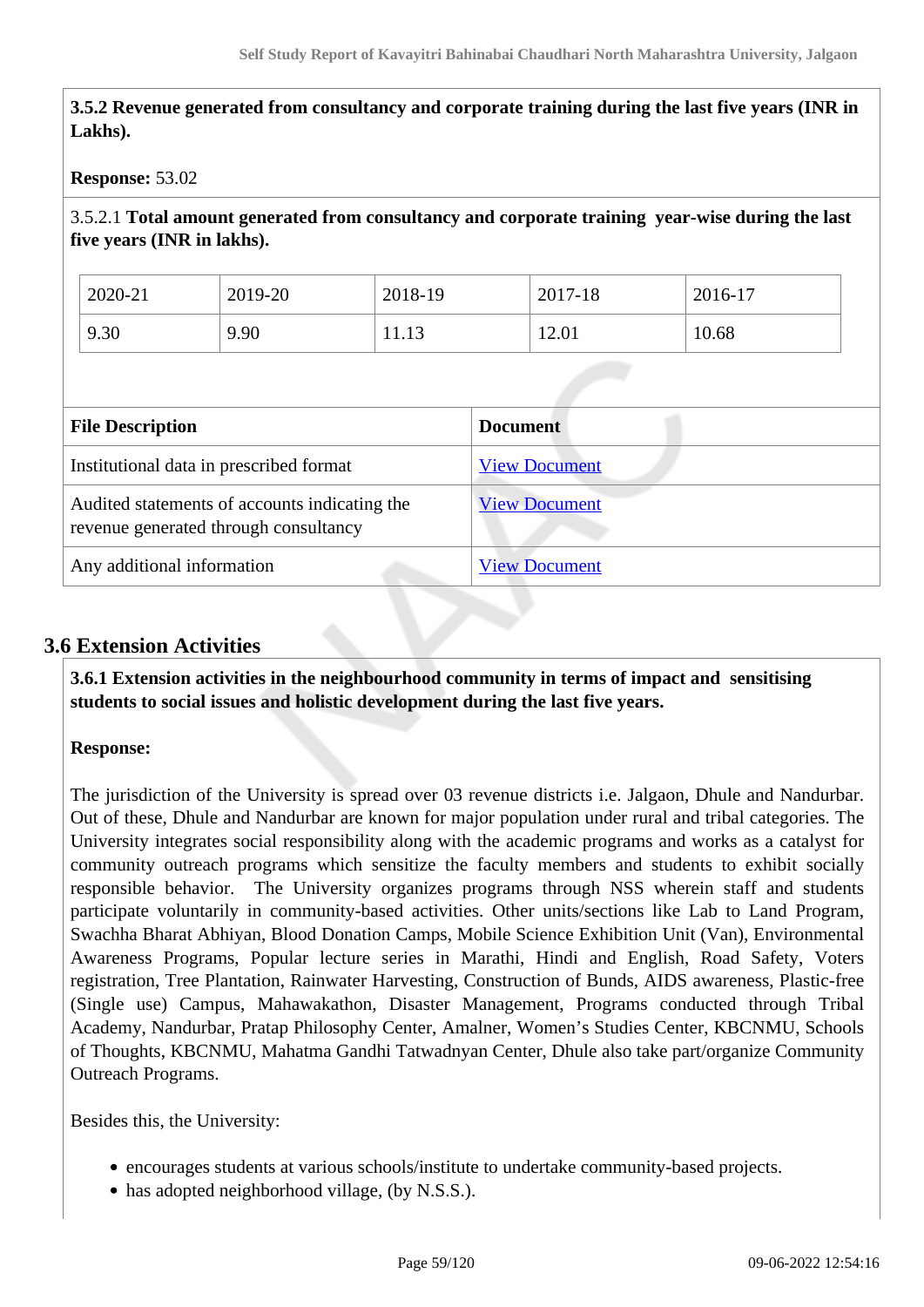- organizes 10 days winter camp of N.S.S. every year in small villages where students undertake road and check dam constructions, cleanliness drives, tree plantations and environmental awareness programs.
- organizes visits of mobile science exhibition unit (van) to remote, rural and tribal areas as well as other universities for popularization of science amongst the students as well as the common man.
- appoints faculty members for a period of two years on N.S.S. to undertake various extension and community programs in the adopted villages and on the university campus. The rural projects included – eradication of illiteracy, watershed management, wasteland development, nutrition hygiene, sanitation, gender justice, campaign against social evils, detc.
- participates in construction of bunds under N.S.S. activities to implement rain harvesting program. More than 69 bunds and 02 check dams have been constructed so far on the campus.
- allows annual winter camps by local affiliated colleges on the university campus and undertake tree plantation, cleanliness drives, construction of bunds etc.
- encourages the faculty members to participate actively in student's related extension and fieldbased activities, involvement in corporate life, community work and considers as a part of the academic requirement for career progression.
- participates in national/international programs like Science Day, Teachers Day, International Women's Day, Engineers' Day, Environmental Day, Sanvidhan Day etc.
- allowed participation of management students for conducting a survey and study of problems and issues faced by industries in Jalgaon MIDC.
- allows student participation in the environment monitoring/surveys and consultancy projects.

| <b>File Description</b>           | <b>Document</b>      |
|-----------------------------------|----------------------|
| Upload any additional information | <b>View Document</b> |

 **3.6.2 Number of awards received by the Institution, its teachers and students from Government /Government recognised bodies in recognition of the extension activities carried out during the last five years**

#### **Response:** 15

3.6.2.1 **Total number of awards and recognition received for extension activities from Government/ Government recognised bodies year-wise during the last five years.**

| 2020-21 | 2019-20        | 2018-19 | 2017-18 | 2016-17 |
|---------|----------------|---------|---------|---------|
| 01      | $\Omega$<br>US | 08      | $00\,$  | 03      |

| <b>File Description</b>                 | <b>Document</b>      |
|-----------------------------------------|----------------------|
| Institutional data in prescribed format | <b>View Document</b> |
| e-copy of the award letters             | <b>View Document</b> |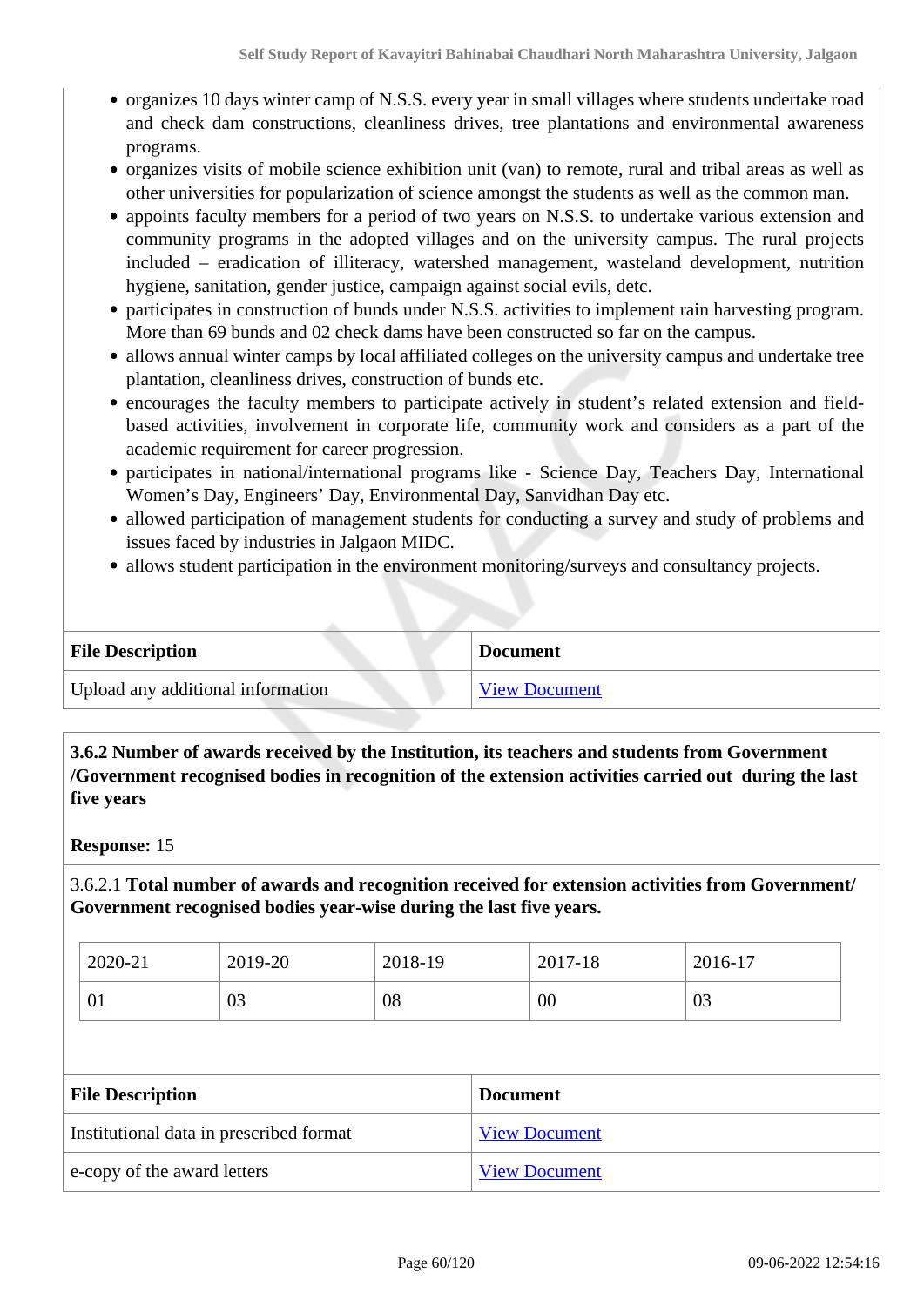# **3.6.3 Number of extension and outreach programs conducted by the institution through NSS/NCC, Government and Government recognised bodies during the last five years**

### **Response:** 57

# 3.6.3.1 **Number of extension and outreach programs conducted by the institution those through NSS/NCC, Government and Government recognised bodies during the last five years**

| 2020-21 | 2019-20  | 2018-19                        | 2017-18 | 2016-17      |
|---------|----------|--------------------------------|---------|--------------|
| 14      | ΙO<br>10 | $\sim$<br>$\overline{1}$<br>-- | 06      | $\mathbf{U}$ |

| <b>File Description</b>                 | <b>Document</b>      |
|-----------------------------------------|----------------------|
| Reports of the event organized          | <b>View Document</b> |
| Institutional data in prescribed format | <b>View Document</b> |

# **3.6.4 Average percentage of students participating in extension activities listed at 3.6.3 above during the last five years**

**Response:** 64.85

3.6.4.1 **Total number of students participating in extension activities listed at 3.6.3 above year-wise during the last five years.**

| 2020-21 | 2019-20 | 2018-19 | 2017-18 | 2016-17 |
|---------|---------|---------|---------|---------|
| 2785    | 2538    | 1803    | 729     | 813     |

| <b>File Description</b>                 | <b>Document</b>      |
|-----------------------------------------|----------------------|
| Report of the event                     | <b>View Document</b> |
| Institutional data in prescribed format | <b>View Document</b> |

# **3.7 Collaboration**

 **3.7.1 Number of Collaborative activities for research, Faculty exchange, Student exchange/ internship per year**

**Response:** 1.8

3.7.1.1 **Total number of Collaborative activities with other institutions / research establishment / industry for research and academic development of faculty and students year-wise during the last**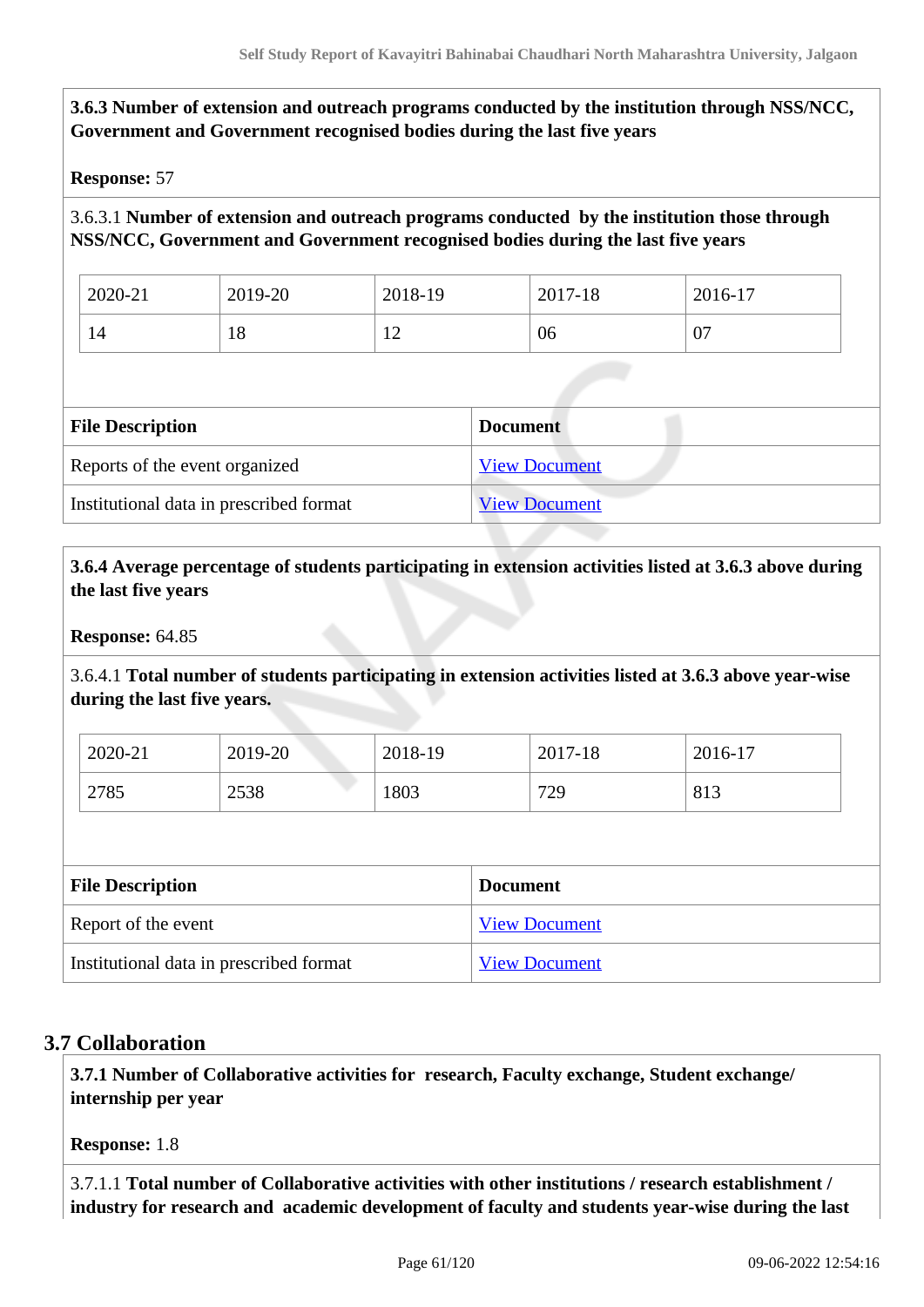### **five years.**

|  | 2020-21                                    | 2019-20 | 2018-19 |  | 2017-18              | 2016-17 |
|--|--------------------------------------------|---------|---------|--|----------------------|---------|
|  | 00                                         | 02      | 02      |  | 02                   | 03      |
|  |                                            |         |         |  |                      |         |
|  | <b>File Description</b><br><b>Document</b> |         |         |  |                      |         |
|  |                                            |         |         |  |                      |         |
|  | Institutional data in prescribed format    |         |         |  | <b>View Document</b> |         |

 **3.7.2 Number of functional MoUs with institutions/ industries in India and abroad for internship, onthe-job training, project work, student / faculty exchange and collaborative research during the last five years.**

#### **Response:** 17

3.7.2.1 **Number of functional MoUs with institutions/ industries in India and abroad for internship, on-the-job training, project work, student / faculty exchange and collaborative research year-wise during the last five years.**

| 2020-21 | 2019-20 | 2018-19             | 2017-18 | 2016-17           |
|---------|---------|---------------------|---------|-------------------|
| 01      | ົ∪⊥     | 04<br><b>Common</b> | 04      | ∩¬<br>$\mathbf U$ |

| <b>File Description</b>                         | <b>Document</b>      |
|-------------------------------------------------|----------------------|
| Institutional data in prescribed format         | <b>View Document</b> |
| e-copies of the MoUs with institution/ industry | <b>View Document</b> |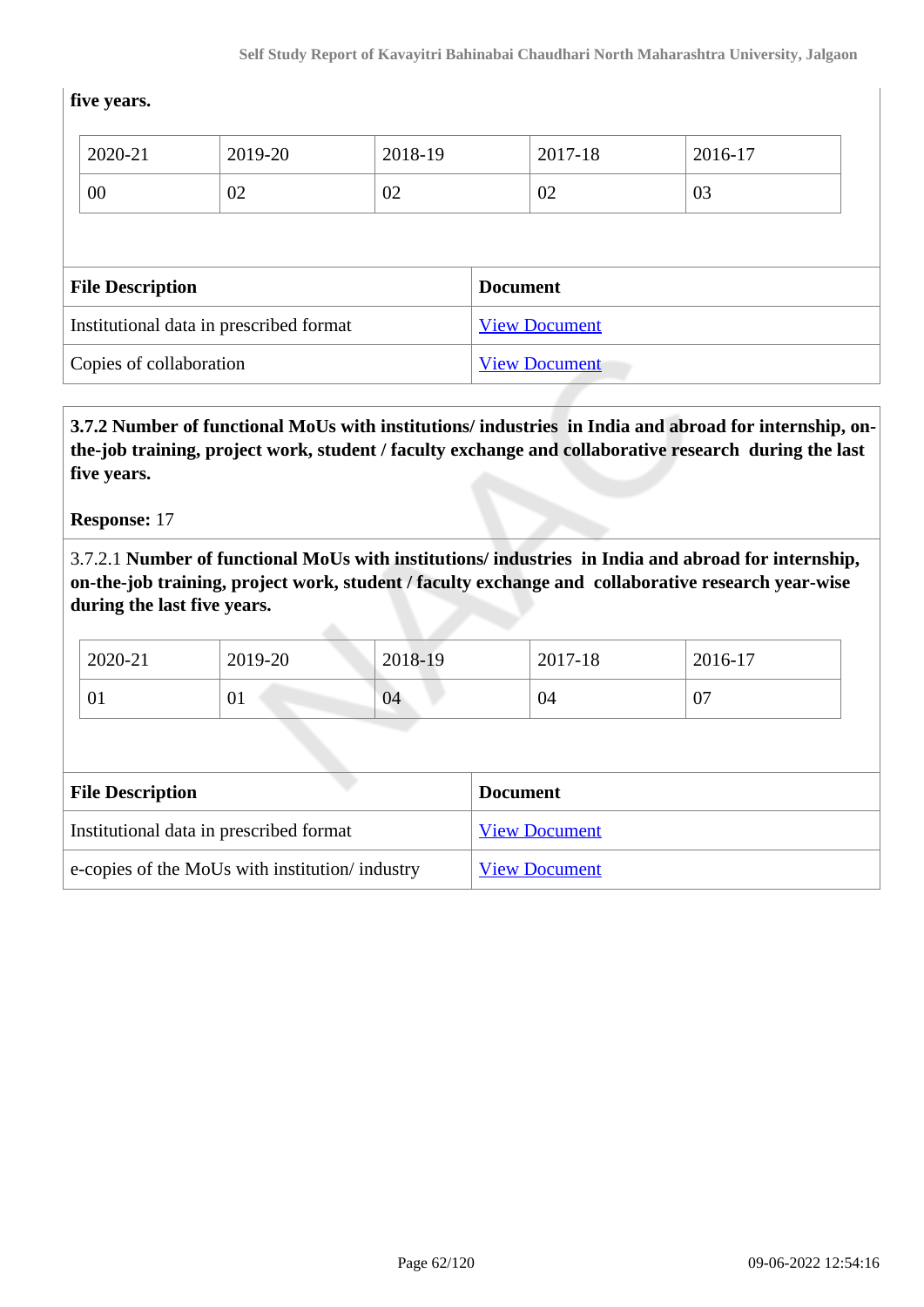# **Criterion 4 - Infrastructure and Learning Resources**

# **4.1 Physical Facilities**

 **4.1.1 The institution has adequate facilities for teaching - learning. viz., classrooms, laboratories, computing equipment, etc.**

# **Response:**

The University has good infrastructural facilities for efficient conduct of its educational programmes on campus. The facilities are augmented based on requirements and strategic and perspective development plans. The financial requirements for these facilities are met either by internal accruals or from special programmes like RUSA/UGC (SAP)/DST-FIST or from State Government funding.

- 1.Every school on campus are housed in separate spacious buildings with facilities such as wellfurnished classrooms, seminar halls, PG/Research laboratories, Computer Laboratory with Internet connectivity to cater to the course requirements and research pursuits. Some of these have been further strengthened with sophisticated equipment under funding from sponsored research projects.
- 2.The University has created smart classrooms, equipped with LCD projectors and LAN nodes, LCD TV, digital podiums etc. in the Schools/Institute/Satellite Centers and Virtual Classroom facility through A-view software in the Central Library.
- 3.There are two digital language laboratories in School of Languages Studies and Research Center and University Institute of Chemical Technology for wider purpose of computer assisted language learning to improve communicative English of students.
- 4.A Campus-wide Area Network connected through optic-fiber cables has been set-up on campus. An Internet connectivity of 1 Gbps under National Knowledge Network (NKN) Project of MHRD is made available through this network for regular access to students, researchers, faculty, and staff on campus.In addition, whole campus is Wi-Fi enabled.
- 5.A separate Internet laboratory is established in Knowledge Resource Center (KRC) to access the eresources for users.Internet nodes are also provided at various places in KRC building.
- 6.KRC of University has a stock of more than 80000 books, periodicals, references, journals, 25000+ e-journals and CD ROMS besides a spacious and comfortable reading room for benefit of students.
- 7.All schools are provided e-resources access through INFLIBNET-UGC-Infonet Digital Library Consortium and MHRD-TEQIP as well as J-GATE, CMIE (Process Economic) database for regular access to students, research scholars and faculty of University.
- 8.Digital Knowledge Centre (DKC) with 30 nodes is available in KRC that acts as a subject gateway for providing access to information resources under a single roof, enabling users to search, browse and download required data needed for study and research.
- 9.The University has set-up a Sophisticated Analytical Instrumentation Facilities Center (SAIFC) equipped with – FESEM-EDX, XRD, AFM, DMA, LCMS, AAS, MPAES, Particle size Analyzer with Zeta Potential, DSC-TGA, GC, GPC, HPLC, FTIR, HPTLC, Potentiostat, etc. for routine use by research students, faculty members and teachers at affiliated colleges. Analytical computing software like MATLAB, MSDN Library, SPSS, Mini Tab, etc. are also available.
- 10.The University has established Rajiv Gandhi Science and Technology Commission, KBCNMU Centre, Govt. of Maharashtra with EduSat Terminal of ISRO- a two way talk back facility for remote viewing of lectures of eminent academicians and interactions.
- 11.The University has set up a state-of-the-art Inclusive Education Resource Centre with financial assistance from RUSA to impart raining to differently abled persons through assistive technology.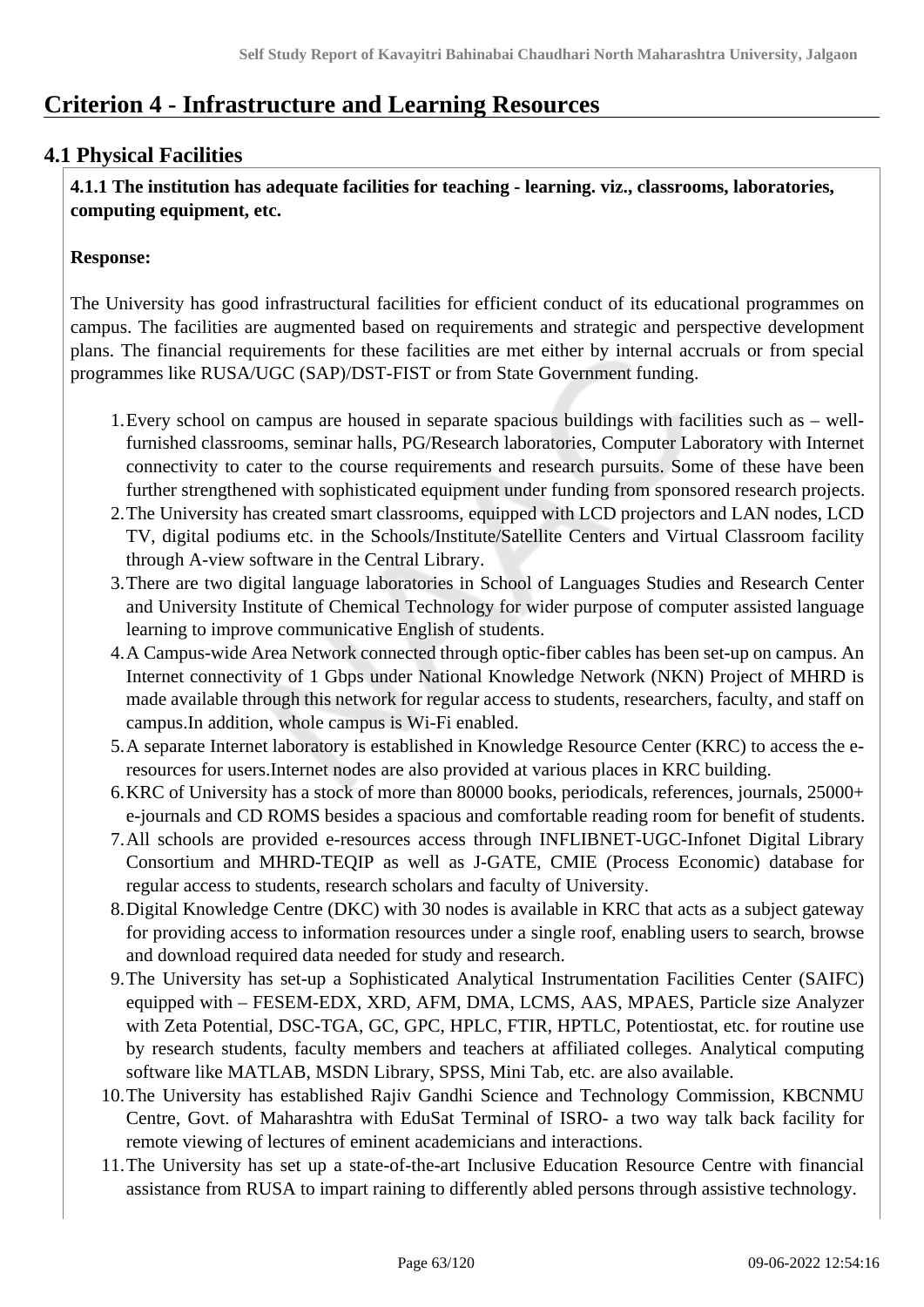12.Each school on campus has Departmental Library with spacious reading rooms.

| <b>File Description</b>               | <b>Document</b>      |
|---------------------------------------|----------------------|
| Upload any additional information     | <b>View Document</b> |
| Paste link for additional information | <b>View Document</b> |

# **4.1.2 The institution has adequate facilities for cultural activities, yoga, games and sports (indoor & outdoor); (gymnasium, yoga centre, auditorium, etc.,)**

### **Response:**

The University has excellent sports infrastructure/facilities for the all-round development of students. The Sport Section of the University is headed by Director of Sports.

Following sports facilities/grounds (both outdoor and indoor) are developed on the campus:

### **Outdoor Facilities:**

- Athletic equipment to facilitate training in all track/ jump / throw events (Eight Lane 400 M Running Track with stand in the Sports Complex, Jumping pit, throwing sectors for shotput, Discus and Javelin throw) [in year 2006]. Four lane 100 M Running Track near Central School is developed [2014].
- For Hockey, Graphite Hockey Sticks, Balls, training aids and Nets are available [2006].
- For Football, Synthetic balls/training aids are available [2006].
- For Kabaddi, 5 grounds 130 sq.m. each are available [2006].
- For Kho-Kho, 02 Grounds 432 sq.m. each in University Sports Complex are available.
- For Basketball, 03 Synthetic Courts 540 sq.m. each with Molded Synthetic Balls are available.
- For Volleyball, 05 courts 162 sq.m. each with Molded Synthetic Balls are available.
- For Cricket, Cricket Bolling Machine is available at University Sports Complex [2019].
- For Tennis, 02 Tennis courts are developed [2011].
- For Ball-Badminton, 02 courts 288 sq.m. each along with sufficient number of graphite racquets/balls/nets are available at University Sports Complex [2011].
- For Rifle Shooting, Air Rifle and Pistol Equipment such as Indian Rifle, Imported Rifle, Imported Pistol, Jacket, Trouser, Gloves, Shoes, Rifle Stand, Blinder Head Mounted, Blinder Rifle Mounted, Knelling Roll, Compressor Air Cylinder, Indian Pellets, Imported Pellets, Electronic Target System are available [2019].

### **Indoor Facilities:**

- For Badminton, Indoor Stadium with galleries, Flood lights and Changing Rooms (04 Wooden Courts - 82 sqm. each) along with Graphite racquets / blocks / nets are available [2011].
- Swimming Pool (25 x 50 mtrs): 10 track, water treatment system, seating arrangement, rooms having International standard with galleries, light, changing rooms, diving stage and filtration plant is available [2019].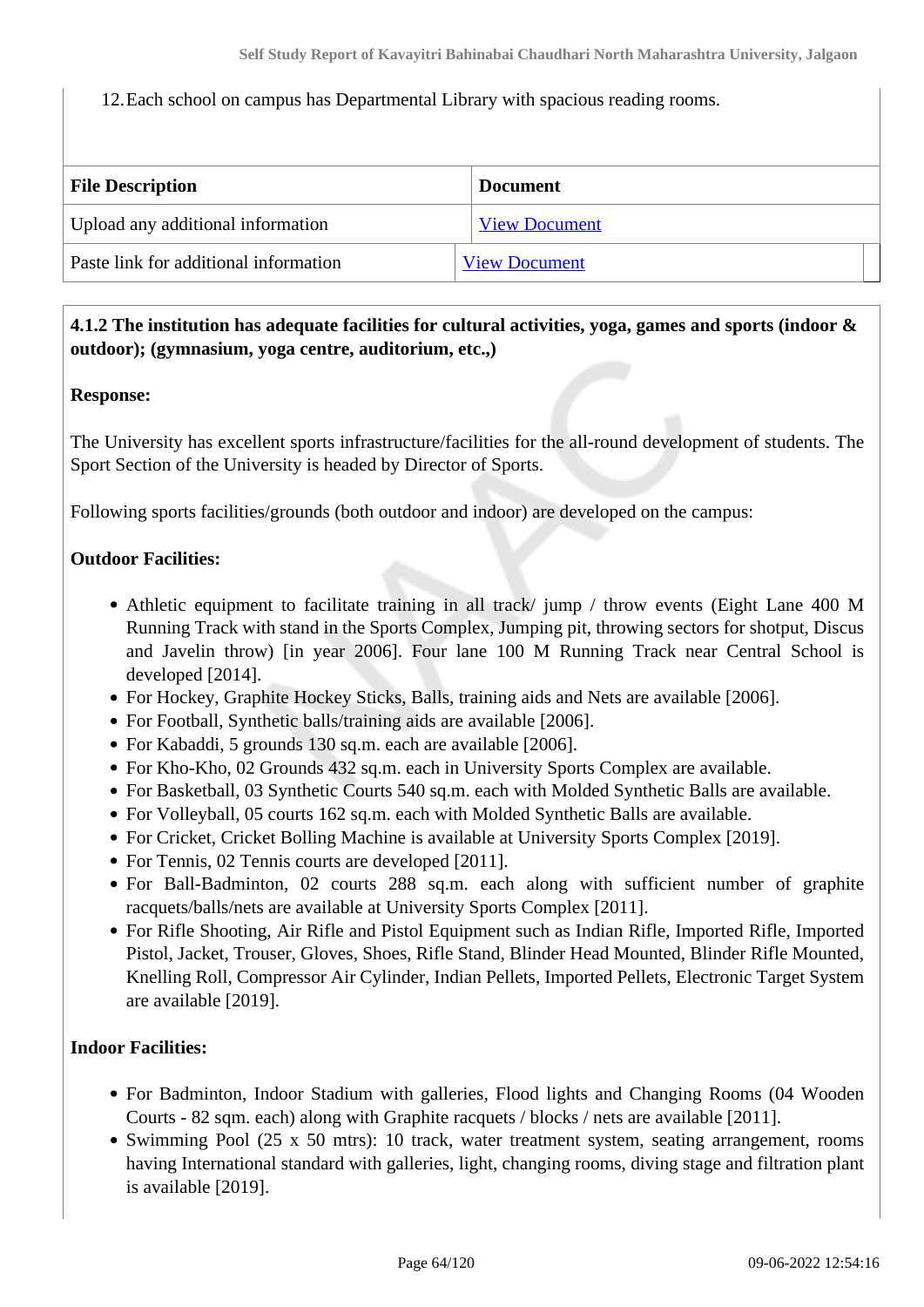- The University has a well-equipped gymnasium in the Sports Complex (Established 2006). Besides, the boys and girls hostel complex also have separate gymnasium for use of hostelites. The gymnasiums are equipped with adequate no of workstations and modern work out machines (link).
- Every school on the campus has a hall which is being used for cultural/co-curricular/extracurricular activities. There are two open air amphitheaters for the same purpose. Besides, the University has a 300 capacity air conditioned auditorium (Senate Hall) (Area = 1110 sqm.) and 2000 capacity Convocation Auditorium (Area =) for these purpose.
- Yoga has been given due importance and emphasis in the recent past. A separate 'Yoga Centre' has been established in the Capacity Building Centre of the University. Periodic Yoga Learning/Practice session are organized in the 'Yoga Centre', Convocation Auditorium, 'Shikshak Bhavan' and hostel Yoga Halls. From the academic year 2019-20, Practicing Yoga has been included as one of Audit Courses (02 credits) in the II Semester of all the PG programmes offered on the Campus.

| <b>File Description</b>               | <b>Document</b>      |  |
|---------------------------------------|----------------------|--|
| Upload any additional information     | <b>View Document</b> |  |
| Geotagged pictures                    | <b>View Document</b> |  |
| Paste link for additional information | <b>View Document</b> |  |

# **4.1.3 Availability of general campus facilities and overall ambience**

### **Response:**

The University main campus is spread over an area of 660 acres. It is located approx. 10 km away from the city centre. Natural undulating topography has been preserved during development of the campus. Over 2,00,000 planted trees, aesthetically designed academic and administrative buildings support facilities and adequate landscaping create just the right kind of ambience and conducive atmosphere for teaching, learning and research. Comfortable hostel accommodation, facilities for different types of sports/games, shopping complex for daily needs, health centre for routine medical problems, conveniently located Post Office, Bank ATMs, and a pollution free atmosphere away from the hustle and bustle of city add value to the campus life. General campus facilities and their details are given below.

- For Teachers, Officers, Class-III and IV employees, Central School Teachers and Emergency Services Personnel total 168 Quarters (A-type =  $84$ , B-type =  $24$ , C-type = 12, D-type = 32, Transit Accommodation  $= 16$ ) are currently available.
- For the wards of employees of university, facility of Central School is available.
- For VVIP guests of university, 03 suits are available at VVIP Guest House.
- For the guests of the University, 18 rooms are available at Guest House (1040 sqm).
- For overnight stay of teachers working at the affiliated colleges of university during examination and other academic work, 26 rooms at Shikshak Bhavan are provided.
- Provision of Day Care Centre is made for kids of the University employees.
- Provision of Health Centre (of Area 526 sqm) is made for primary health care of employees, visitors, students, and people of nearby villages.
- Provision of Shopping Complex (of area 407 sqm) is made for routine daily needs of employees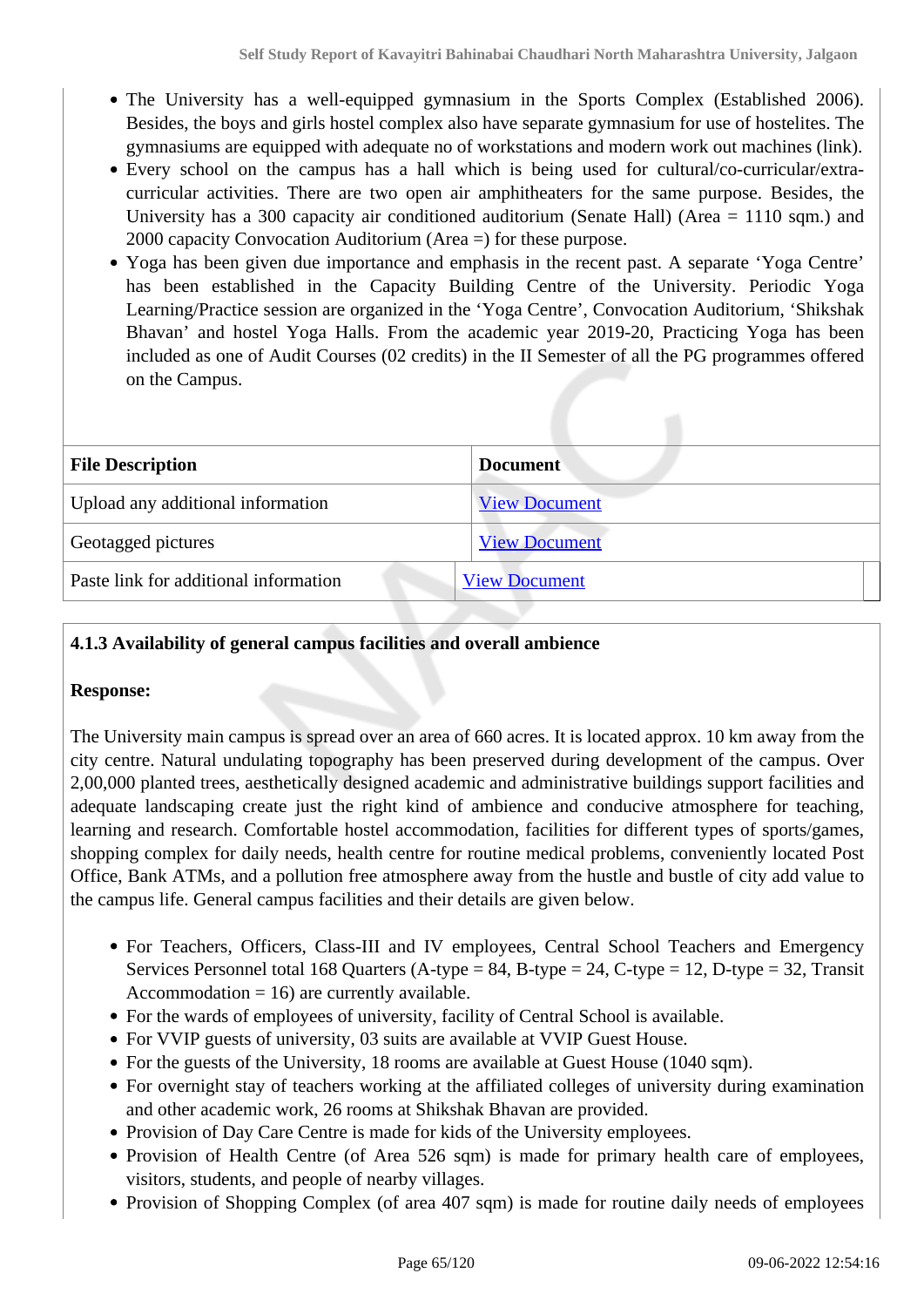and students.

- Development of Inclusive Education Centre is done for divyangjan (Differently abled person).
- Facility of Ambulance is available for smooth transport of patient to city for emergency medical care.
- Provision of Bus Stop with Washrooms, Canteens (03), Bank, ATM (02), Post Office is made for the benefit of stakeholders and visitors.
- Mobile Video Conference Facility is developed for Video conference meetings.
- Provision of Battery-Operated Bus is made for internal transport of students.
- Online Examination Centre with 270 computer nodes is available for workshops, online training session tests etc.
- R.O. Water Plant is developed for providing safe drinking water to academic and administrative staff and students on campus.

| <b>File Description</b>               | <b>Document</b>      |  |
|---------------------------------------|----------------------|--|
| Upload any additional information     | <b>View Document</b> |  |
| Paste link for additional information | <b>View Document</b> |  |

### **4.1.4 Average percentage of expenditure for infrastructure augmentation excluding salary during the last five years (INR in Lakhs)**

**Response:** 40.33

4.1.4.1 **Expenditure for infrastructure augmentation, excluding salary during the last five years (INR in lakhs)** 

| 2020-21 | 2019-20 | 2018-19 | 2017-18 | 2016-17 |
|---------|---------|---------|---------|---------|
| 980.16  | 1044.73 | 770.84  | 927.94  | 1284.84 |

| <b>File Description</b>                 | <b>Document</b>      |  |
|-----------------------------------------|----------------------|--|
| Upload audited utilization statements   | <b>View Document</b> |  |
| Upload any additional information       | <b>View Document</b> |  |
| Institutional data in prescribed format | <b>View Document</b> |  |

# **4.2 Library as a Learning Resource**

 **4.2.1 Library is automated using Integrated Library Management System (ILMS) and has digitisation facility**

**Response:**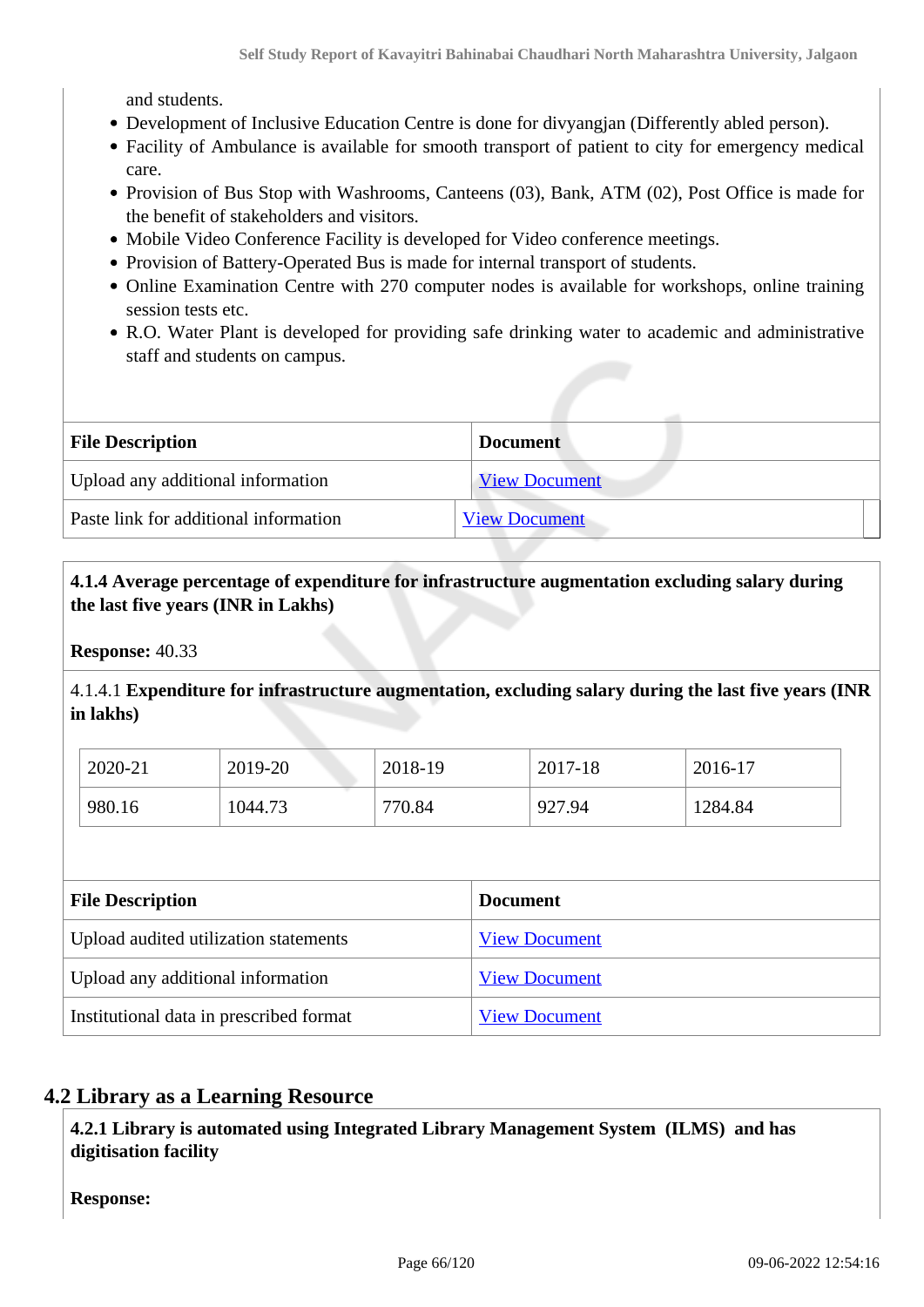The University KRC building is centrally located, well laid out, and aesthetically designed to make it an inviting place with the ambiance that is suitable for learning academic pursuits. It employs Integrated Library Management System to manage its different functions. The KRC is using both commercial as well as Open-Source Software for Automation of Library Services. KRC is automated with Software for University Library (SOUL) System (version 2.0) in year 2000. Nature of automation is partial (Circulation, Cataloguing, Patron Management, OPAC, Reports and Statistics). Online Access to this software is available via link http://14.139.120.179/soulopac/. The latest version of open-source software Koha, another ILMS is also partially automated (Serials, Reports and Statistics) in year 2018. In house access of Koha is possible using the link 172.18.23.2:80.

The KRC has over 25000+ online journals. Some of the online resources are Ebsco Host, ESS, Delnet, Proquest, etc. Access to e-journals, databases etc. is provided through a Portal on KRC webpage http://www.nmu.ac.in/clp/en-us/eresourceslibraryportal.aspxl. Access to e-resources is allowed locally (within campus) as well as remotely to the students. Free Wi-Fi, internet access, free download facility have also been provided to users in KRC.

The KRC is stocked with over 83000+ books, periodicals, references, national and international journals, covering all aspects of academic studies and research materials. OPAC modules are placed at various points in the library for easy searching of materials. OPAC facility is also provided on the University website through WebOPAC module.

Adequate space has been provided for browsing and relaxed reading. The KRC also has carrels as well as research scholars/faculty rooms for quiet and serious studies. All sections of the KRC are equipped with adequate number of sign boards and guides for smoother and convenient movement of goods, services, and users. The KRC has open access to its collection for all students, faculty, and staff. The building has ramp and lifts for easy and convenient access to differently able users. The KRC regularly organizes book exhibitions and displays of new books.

Proper system of obtaining, analysis and action pertaining to feedback from the Users of KRC services is in place. Users can submit their suggestions/grievances through online feedback form available at KRC webpage.

http://docs.google.com/forms/d/e/1FAIpQLScKDlnHjMkY7rCZFdwvhFiFgT0MA0gzgRXID69M6jdH1fr ARQ/viewform

Users can also submit their suggestions/grievances through general interaction, making an application or through e-mail.

The University is a member of the ShodhGanga (reservoir of Indian theses) project launched by INFLIBNET. Each Thesis submitted to the University is uploaded on the 'Shodhganga' by the Knowledge Resource Center.

The KRC has limited digitization facilities. It has so far digitized 1006 rare books and the Philosophy Quarterly journal issues (from 1918 till date). The Institutional Repository of the University is being developed wherein the scholarly contents of the University faculty members will be made available digitally.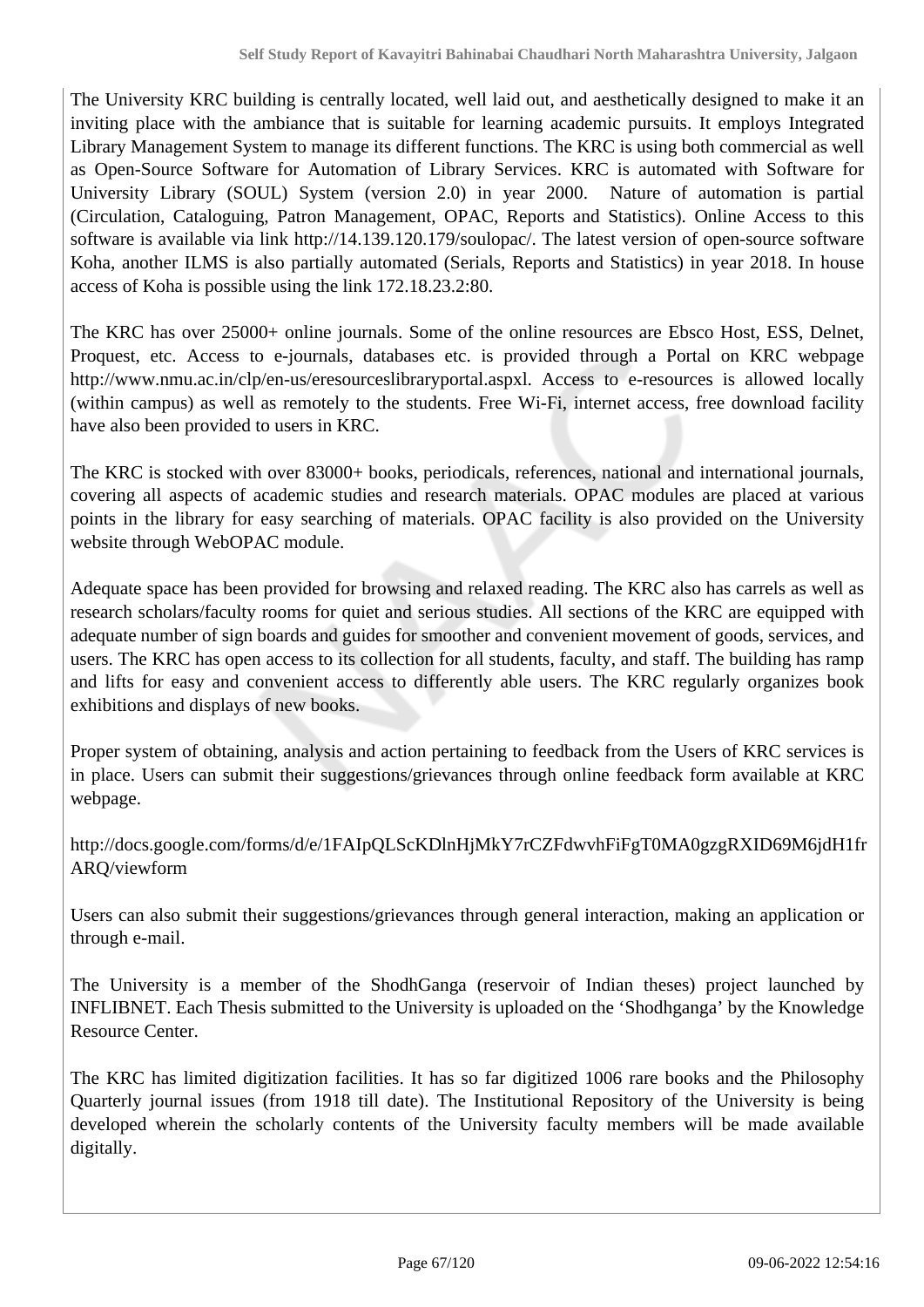| <b>File Description</b>               | <b>Document</b>      |
|---------------------------------------|----------------------|
| Upload any additional information     | <b>View Document</b> |
| Paste link for additional information | <b>View Document</b> |

# **4.2.2 Institution has access to the following: 1. e-journals 2. e-ShodhSindhu 3. Shodhganga Membership 4. e-books 5. Databases 6. Remote access to e-resources**

**Response:** A. Any 4 or more of the above

| <b>File Description</b>                 | <b>Document</b>      |  |
|-----------------------------------------|----------------------|--|
| Upload any additional information       | <b>View Document</b> |  |
| Institutional data in prescribed format | <b>View Document</b> |  |

# **4.2.3 Average annual expenditure for purchase of books/ e-books and subscription to journals/ejournals during the last five years (INR in Lakhs)**

**Response:** 79.91

4.2.3.1 Annual expenditure for the purchase of books and journals including e-journals year-wise during last five years (INR in Lakhs)

| 2020-21 | 2019-20    | 2018-19 | 2017-18 | 2016-17 |
|---------|------------|---------|---------|---------|
| 44      | 1.84<br>71 | 94.91   | 53.74   | 135.08  |

| <b>Document</b>      |  |  |
|----------------------|--|--|
| <b>View Document</b> |  |  |
| <b>View Document</b> |  |  |
| <b>View Document</b> |  |  |
|                      |  |  |

 **4.2.4 Percentage per day usage of library by teachers and students ( foot falls and login data for online access) during the latest completed academic year**

**Response:** 1.01

4.2.4.1 **Number of teachers and students using library per day over last one year**

Response: 29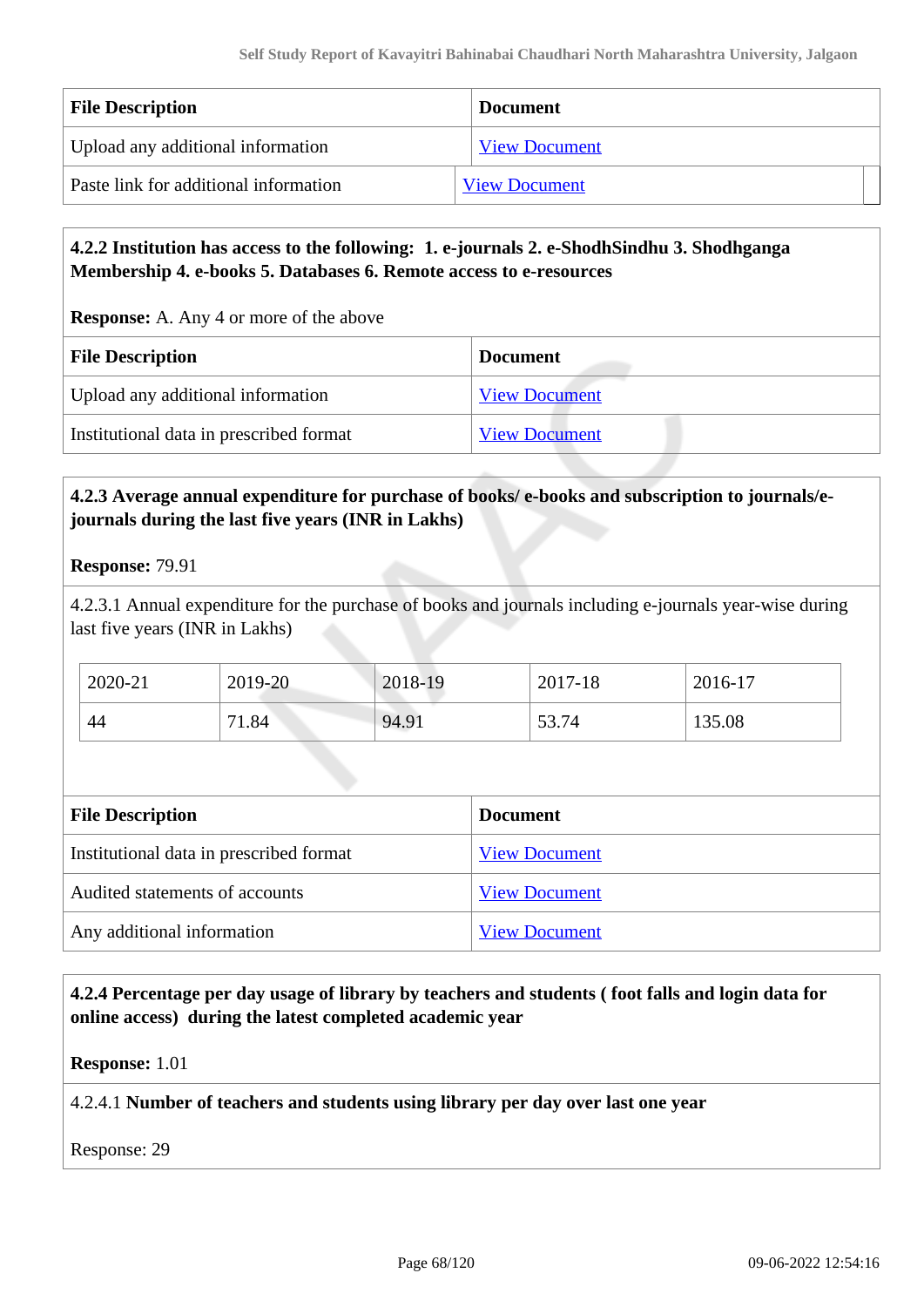| <b>File Description</b>                                                                                                                               | <b>Document</b>      |
|-------------------------------------------------------------------------------------------------------------------------------------------------------|----------------------|
| Details of library usage by teachers and students<br>(Library accession register, online accession details<br>to be provided as supporting documents) | <b>View Document</b> |

# **4.3 IT Infrastructure**

 **4.3.1 Percentage of classrooms and seminar halls with ICT - enabled facilities such as LCD, smart board, Wi-Fi/LAN, audio video recording facilities. (Data for the latest completed academic year)**

**Response:** 100

4.3.1.1 **Number of classrooms and seminar halls with ICT facilities**

| Response: 94 |  |
|--------------|--|
|--------------|--|

| <b>File Description</b>                 | <b>Document</b>      |
|-----------------------------------------|----------------------|
| Upload any additional information       | <b>View Document</b> |
| Institutional data in prescribed format | <b>View Document</b> |
| Paste link for additional information   | <b>View Document</b> |

# **4.3.2 Institution has an IT policy, makes appropriate budgetary provision and updates its IT facilities including Wi-Fi facility**

### **Response:**

KBCNMU has been using computers and various network applications in its administration since 1994 and now almost all the academic and office processes are governed with the help of IT.

The university has IT policy for fair usage of IT infrastructure and network. The IT policy is approved by the Board of Information Technology and the Management Council. The Computer Center time-to-time issues the notices to stake holders for fair and proper usage of the Internet and IT infrastructure. The university has IT operations and maintenance policy which takes care of the maintenance and upgradations of the IT infrastructure in the university. Servers, Desktops, Laptops, and Mobile devices are upgraded every five years based on the technical requirements. The computer center has IT support staff for the maintenance of IT hardware infrastructure and campus wide network.

The university has expanded its Local Area Network (LAN) from 600 node to 1200 nodes in the last five years. A total of 9000 mtr of OFC and 50,000 mtr of UTP cable have been laid in the last five years to provide high speed intranet and internet access. The university has procured 07 high end servers, 01 Unified Threat Management (UTM) Fortinet (Hardware/software firewall), 438 desktop computers, 30 workstations and software's like Microsoft Campus Agreement etc. in the last five years. The university has state of the art 03 Lecture Capturing Systems and a latest Mobile Video Conferencing Unit. The university has deployed entire campus wide 24/7 Wi-Fi access with the grants of Rs. 1.20 Crore from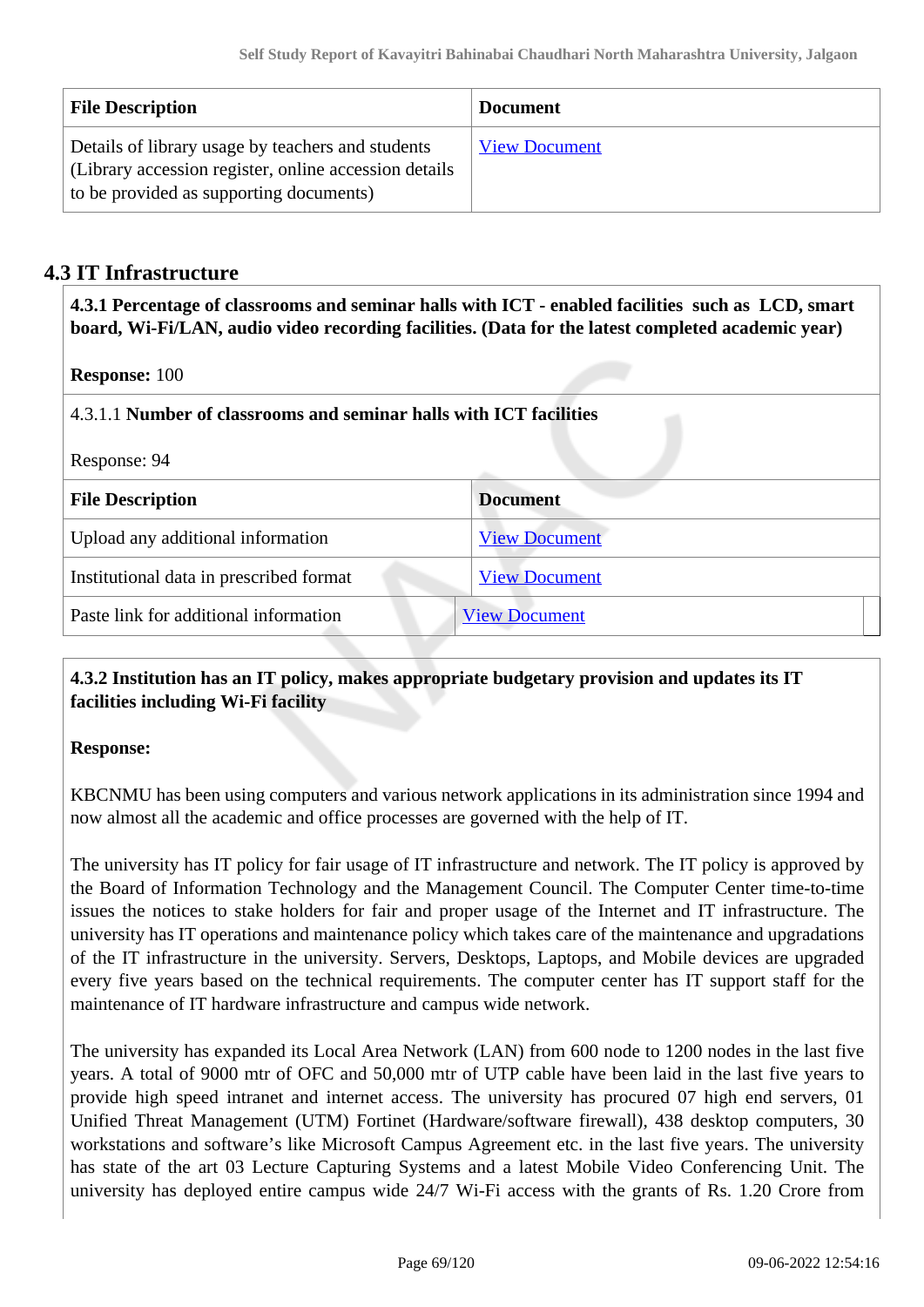RUSA. As the entire university campus is Wi-Fi enabled, students and faculty members have access to electronic databases that encourages them to use e-learning resources. The university has deployed CCTV cameras in the administrative building on the campus for security reasons. The university Computer Center has in-house software development team and in the last five years the team has developed/upgraded 25+ softwares.

The expenditure on the updation and maintenance of the IT infrastructure is done from the General Fund of the University with the approval of the Purchase Committee and/or Management Council of the University.

The university has proposed to expand its LAN and OFC network to the newly constructed buildings. The university has a plan to cover the entire campus under CCTV surveillance. The expenditure on AMCs for software used by Research, Approval, Examination and Finance Sections of the University is met by their respective budgetary provisions.

| <b>File Description</b>               | <b>Document</b>      |  |
|---------------------------------------|----------------------|--|
| Upload any additional information     | <b>View Document</b> |  |
| Paste link for additional information | <b>View Document</b> |  |

| 4.3.3 Student - Computer ratio (Data for the latest completed academic year) |                      |
|------------------------------------------------------------------------------|----------------------|
| <b>Response: 2:1</b>                                                         |                      |
| <b>File Description</b>                                                      | <b>Document</b>      |
| Upload any additional information                                            | <b>View Document</b> |

| 4.3.4 Available bandwidth of internet connection in the Institution<br>(Leased line) |                      |  |
|--------------------------------------------------------------------------------------|----------------------|--|
| <b>Response:</b> B. 500 MBPS - 1 GBPS                                                |                      |  |
| <b>File Description</b>                                                              | <b>Document</b>      |  |
| Details of available bandwidth of internet<br>connection in the Institution          | <b>View Document</b> |  |

### **4.3.5 Institution has the following Facilities for e-content development**

- **1.Media centre**
- **2.Audio visual centre**
- **3.Lecture Capturing System(LCS)**
- **4.Mixing equipments and softwares for editing**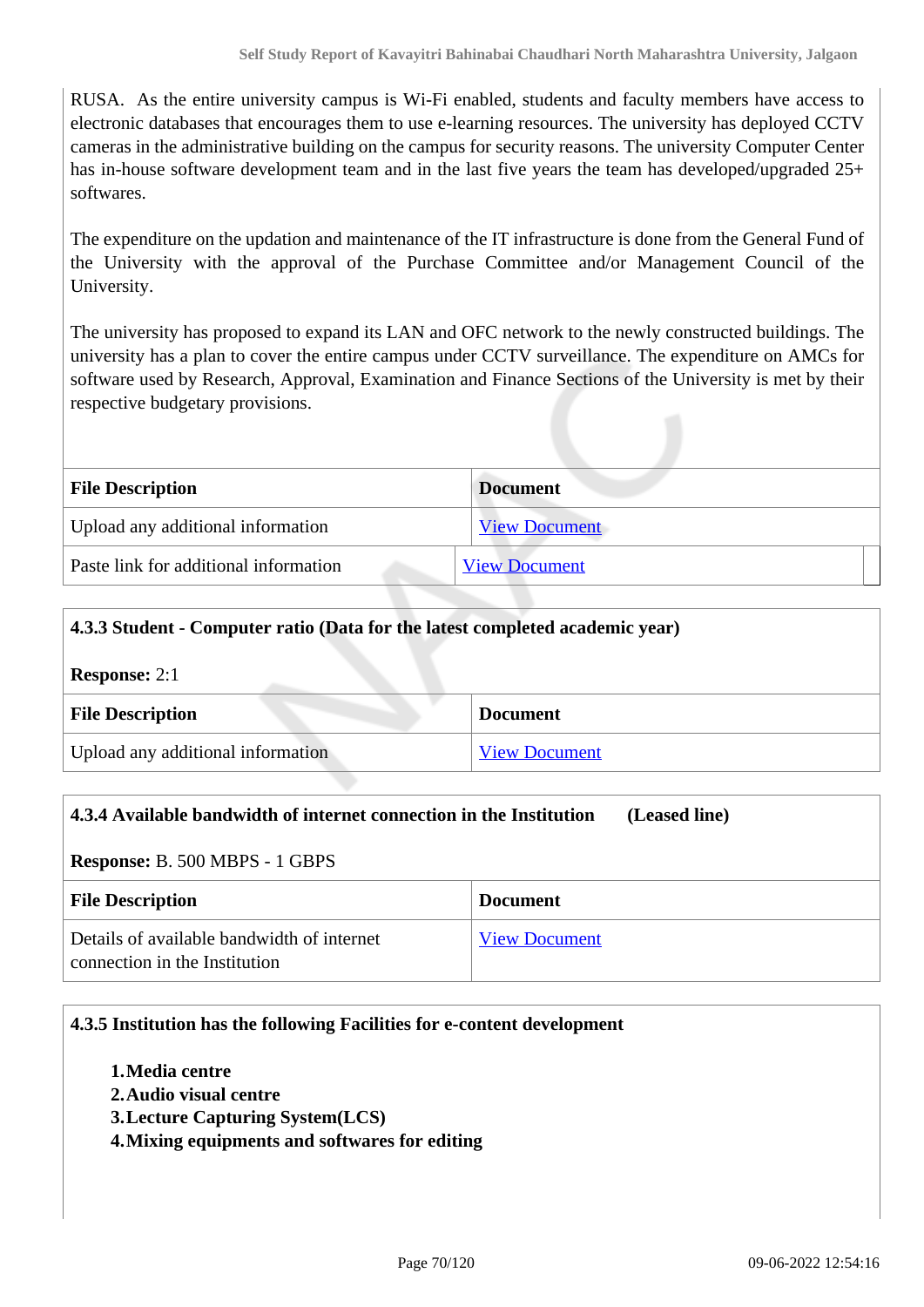**Response:** B. 3 of the above

| <b>File Description</b>                 | <b>Document</b>      |
|-----------------------------------------|----------------------|
| Upload any additional information       | <b>View Document</b> |
| Institutional data in prescribed format | <b>View Document</b> |
| Links of photographs                    | <b>View Document</b> |

# **4.4 Maintenance of Campus Infrastructure**

 **4.4.1 Average percentage expenditure incurred on maintenance of physical facilities and academic support facilities excluding salary component during the last five years**

**Response:** 4.24

4.4.1.1 **Expenditure incurred on maintenance of infrastructure (physical facilities and academic support facilities) excluding salary component year-wise during the last five years (INR in lakhs)**

| 2020-21 | 2019-20 | 2018-19 | 2017-18 | 2016-17 |
|---------|---------|---------|---------|---------|
| 94.84   | 151.55  | 148.88  | 66.73   | 89.07   |

| <b>File Description</b>                 | <b>Document</b>      |  |
|-----------------------------------------|----------------------|--|
| Upload any additional information       | <b>View Document</b> |  |
| Institutional data in prescribed format | <b>View Document</b> |  |
| Audited statements of accounts          | <b>View Document</b> |  |

 **4.4.2 There are established systems and procedures for maintaining and utilizing physical, academic and support facilities - laboratory, library, sports complex, computers, classrooms etc.**

### **Response:**

The University has a dedicated Construction Department headed by the Executive Engineer and supported by a team of engineers and technical staff. It has prepared a comprehensive, maintenance and utilization manual for the purpose. ( http://nmu.ac.in/en-us/aboutus/aboutuniversity/policiesandmanual.aspx )

### **(A) Maintenance of Physical Infrastructure (including electrical and mechanical repairs)**

The existing buildings and the campus maintenance including electrical and mechanical repairs are taken care by the Construction Department.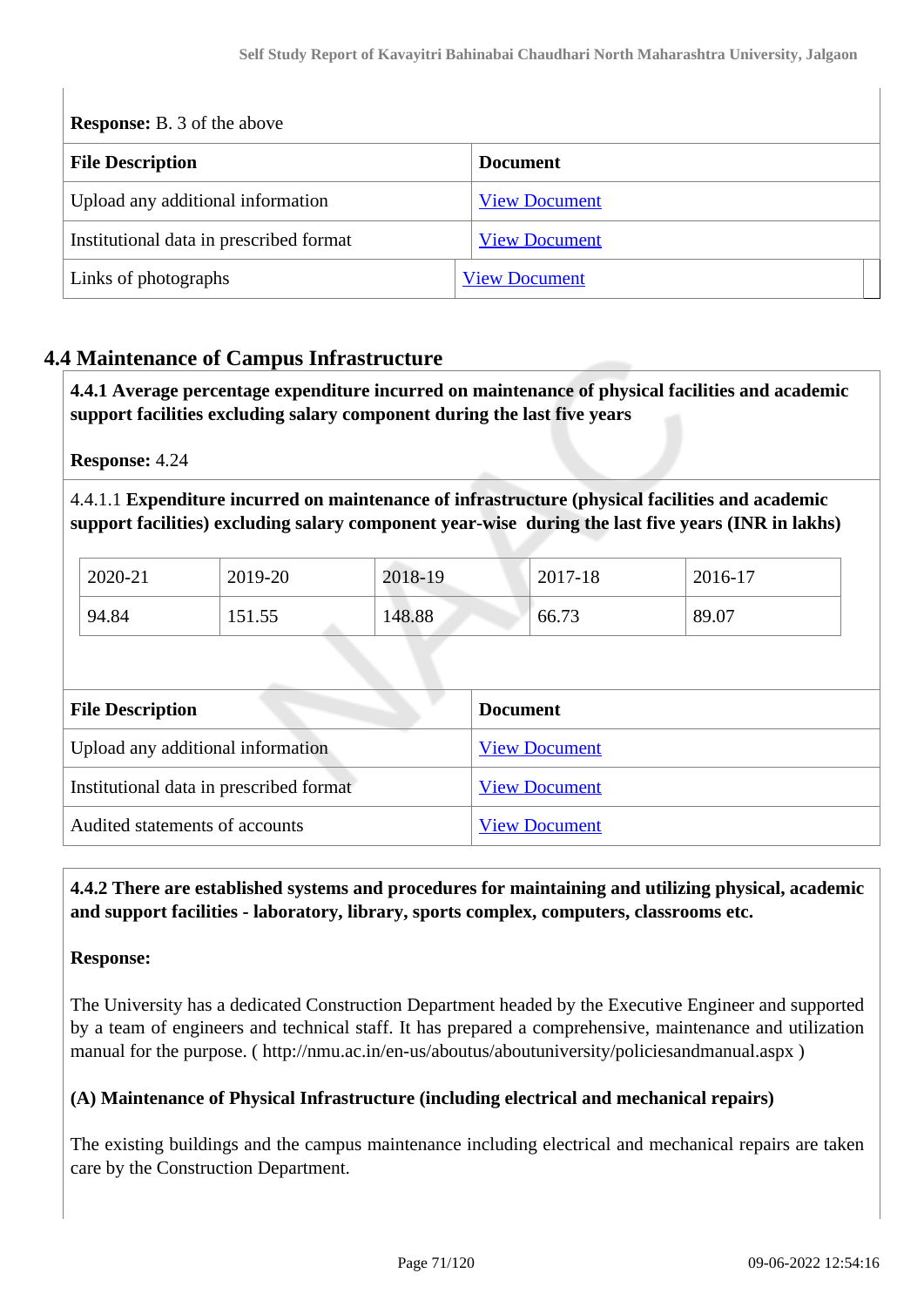The overall maintenance of sanitation (housekeeping) and gardening on campus are outsourced by inviting e-tenders as per Government rules. Gardening activities are supervised by a Garden Superintendent.

Various physical infrastructures and support facilities (viz., Guest House, Shikshak Bhavan, Senate Hall, Convocation Auditorium, Online Examination Centre, Vehicles etc.) can be used by various stakeholders of the University after prior approvals. The University has prepared rules and guidelines and formats for seeking permission for these facilities.

### *Maintenance of Instruments and Equipment:*

- A separate budget is allocated under the head Maintenance of Equipment by the University to all the Schools/Institute on the campus as per Account Code of Maharashtra Public Universities Act, 2016.
- The maintenance of sophisticated instruments, wherever necessary and applicable, is carried out through the Annual Maintenance Contract (AMC). For costly instruments such as FESEM, XRD etc, University has made agreement with the suppliers for deputation of technical staff at their end for looking after the instruments for 03 years from the date of installation.

# **(B) Maintenance of Sports Infrastructure:**

There is a separate provision for maintenance of sports infrastructure in the annual budget of the University. ( http://nmu.ac.in/en-us/aboutus/aboutuniversity/policiesandmanual.aspx ). It is headed by the Director of Sports. Routine maintenance (Civil and Electrical) is done through the Construction Department following standard protocol. The outdoor stadia required de-weeding every year which is outsourced by inviting tenders as per the Government rules.The Sport infrastructure of the University can be used free of cost by the different stakeholders of the University.

### **(C) Maintenance of IT Infrastructure:**

The UGC Computer Center, School of Computer Sciences as well as Computer Center (Examination) act as the central point of contact for all IT technicalrequests, for academic schools and administrative sections, respectively.

There is a five-prong strategy to ensure effective operations and troubleshooting of IT infrastructure and support when necessary. These include:

- Sufficient system capacity (processing power, network access and bandwidth, data storage, etc.).
- Monitoring procedures to proactively detect system issues ordisruptions.
- Procedures to answer users' service requests, as well as system problems, incidents,or disruptions, in a timelymanner.
- Contracts with third party IT service organization(s) wherever necessary
- Trained ITstaff, on roll.

### **(D) Maintenance of Knowledge Resource Centre (Library):**

Knowledge Resource Centre plays a very vital and viable role in supporting the academic programmes of the university. It identifies, evaluates, procures, processes, and then makes those learning resources available to the teachers, researchers and students.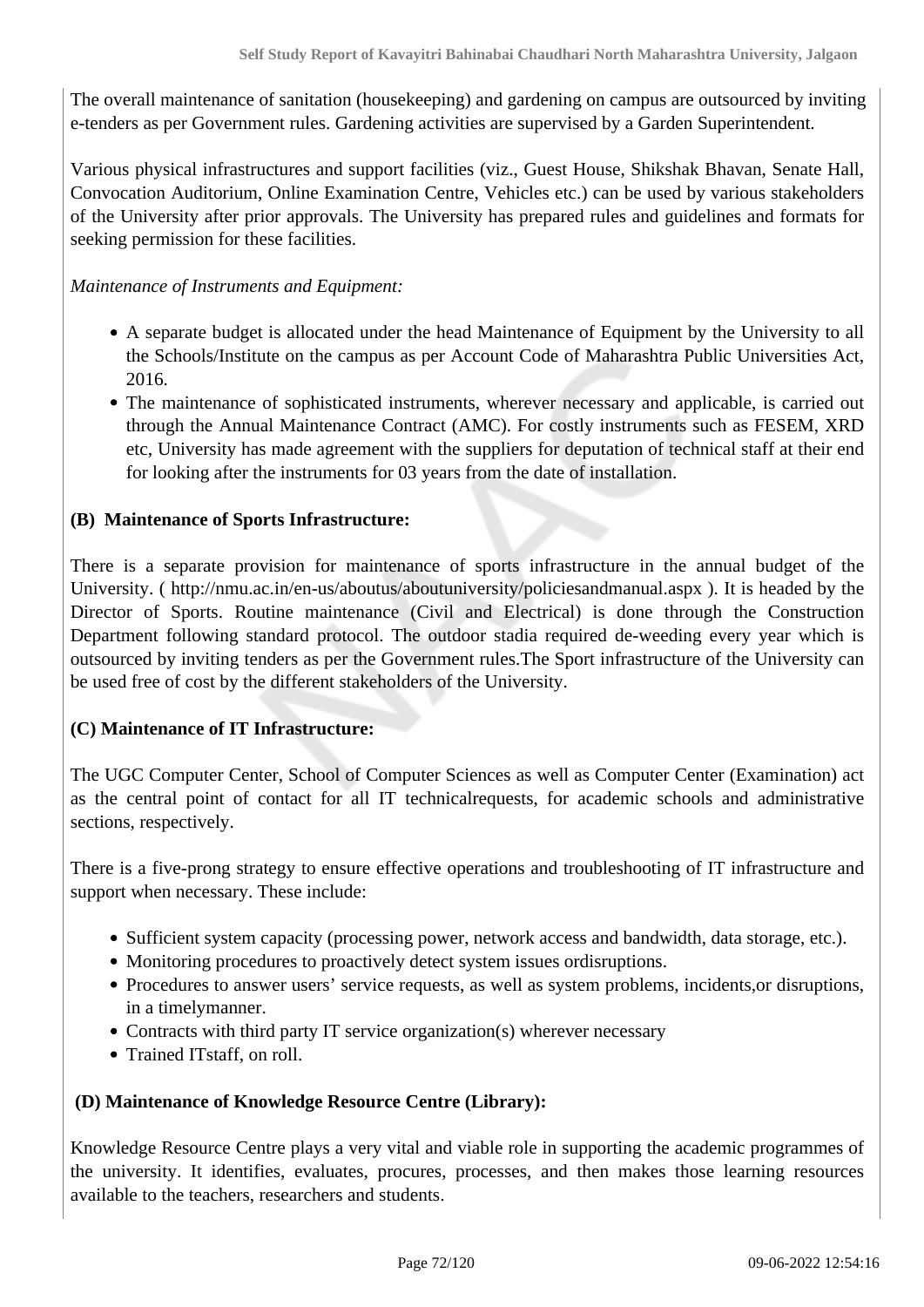The KRC maintains a pleasant environment for reading and academic pursuit. It ensures:

- All the books removed from the stacks are placed back in their shelves at least once in a week.
- Naphthalene balls are kept in book stacks.
- Bibliographic information is provided to find the required document.
- The stacks are properly labelled with subject heading guides and Class Number Guides.

| <b>File Description</b>               | <b>Document</b>      |  |
|---------------------------------------|----------------------|--|
| Upload any additional information     | <b>View Document</b> |  |
| Paste link for additional information | <b>View Document</b> |  |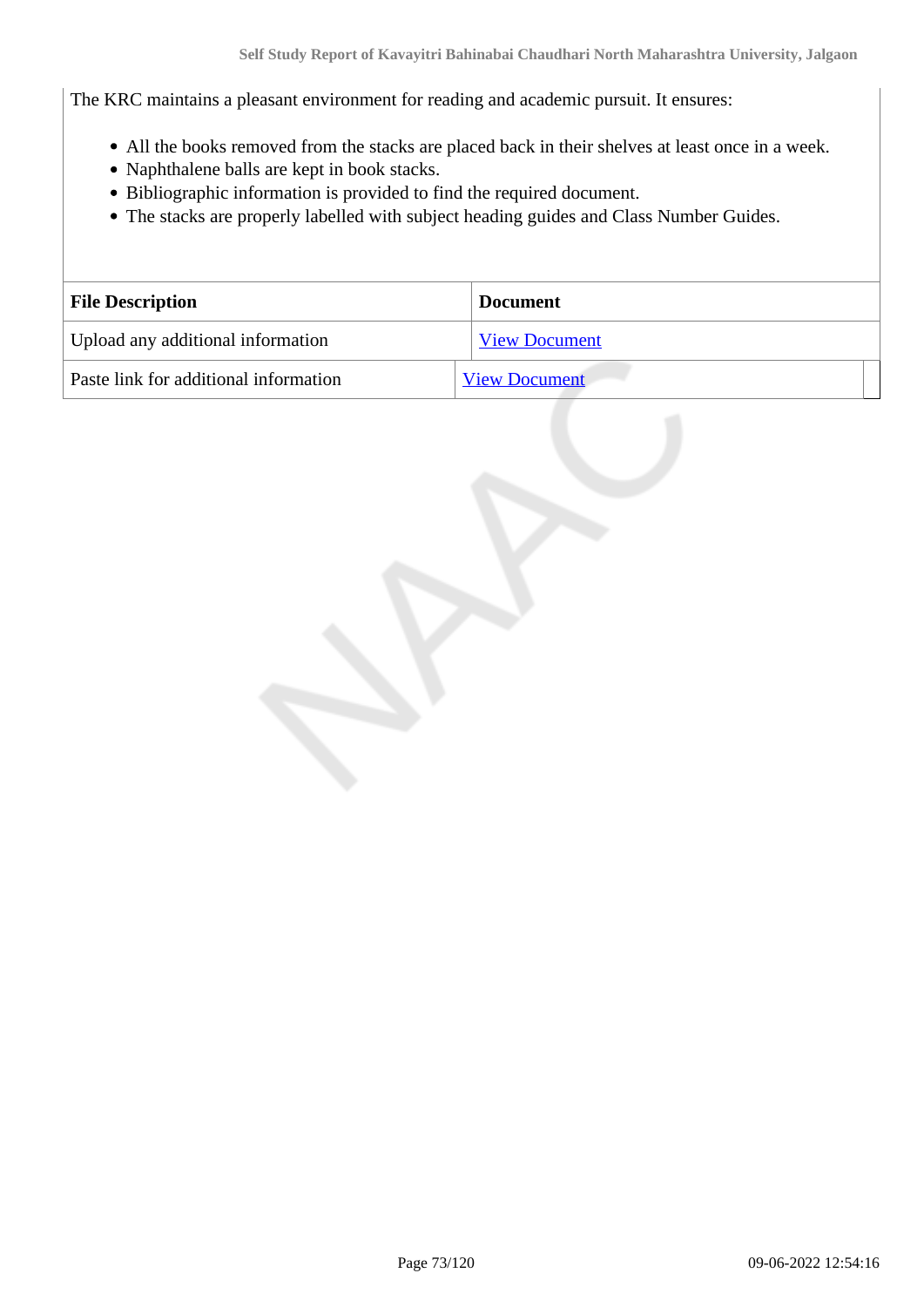# **Criterion 5 - Student Support and Progression**

## **5.1 Student Support**

 **5.1.1 Average percentage of students benefited by scholarships and freeships provided by the institution, Government and non-government agencies (NGOs) during the last five years (other than the students receiving scholarships under the government schemes for reserved categories).**

#### **Response:** 51.22

5.1.1.1 **Number of students benefited by scholarships and free ships provided by the institution, Government and non-government bodies, industries, individuals, philanthropists during the last five years (other than students receiving scholarships under the government schemes for reserved categories)** 

| 2020-21 | 2019-20 | 2018-19 | 2017-18 | 2016-17 |
|---------|---------|---------|---------|---------|
| 370     | 2024    | 706     | 1304    | 1415    |

| <b>File Description</b>                                                         | <b>Document</b>      |
|---------------------------------------------------------------------------------|----------------------|
| Upload self attested letter with the list of students<br>sanctioned scholarship | <b>View Document</b> |
| Upload any additional information                                               | <b>View Document</b> |
| Institutional data in prescribed format                                         | <b>View Document</b> |
| Link for additional information                                                 | <b>View Document</b> |

 **5.1.2 Average percentage of students benefited by career counseling and guidance for competitive examinations as offered by the Institution during the last five years.**

**Response:** 68.74

5.1.2.1 **Number of students benefitted by guidance for competitive examinations and career counselling offered by the institution year wise during last five years**

| 2020-21 | 2019-20 | 2018-19 | 2017-18 | 2016-17 |
|---------|---------|---------|---------|---------|
| 3936    | 1615    | 2021    | 1004    | 704     |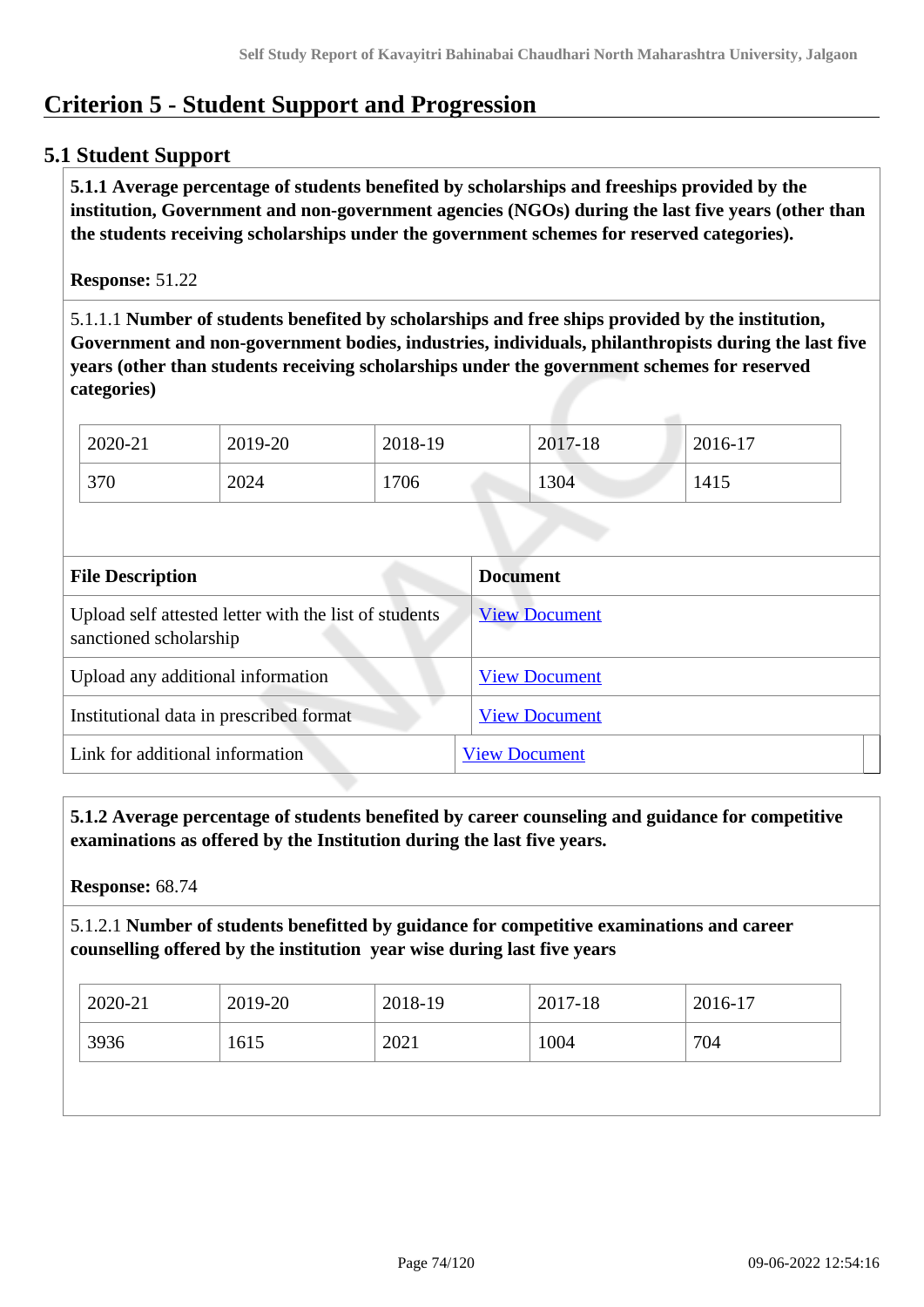| <b>File Description</b>                 | <b>Document</b>      |
|-----------------------------------------|----------------------|
| Institutional data in prescribed format | <b>View Document</b> |
| Any additional information              | <b>View Document</b> |
| Link for additional information         | <b>View Document</b> |

 **5.1.3 Following Capacity development and skills enhancement activities are organised for improving students capability 1. Soft skills 2. Language and communication skills 3. Life skills (Yoga, physical fitness, health and hygiene) 4. Awareness of trends in technology**

**Response:** A. All of the above

| <b>File Description</b>                 | <b>Document</b>      |
|-----------------------------------------|----------------------|
| Institutional data in prescribed format | <b>View Document</b> |
| Any additional information              | <b>View Document</b> |
| Link for additional information         | <b>View Document</b> |
|                                         |                      |

 **5.1.4 The institution adopts the following for redressal of student grievances including sexual harassment and ragging cases 1. Implementation of guidelines of statutory/regulatory bodies**

**2. Organisation wide awareness and undertakings on policies with zero tolerance**

**3. Mechanisms for submission of online/offline students' grievances**

**4. Timely redressal of the grievances through appropriate committees**

**Response:** A. All of the above

| <b>File Description</b>                                                                                                            | <b>Document</b>      |
|------------------------------------------------------------------------------------------------------------------------------------|----------------------|
| Upload any additional information                                                                                                  | <b>View Document</b> |
| Minutes of the meetings of student redressal<br>committee, prevention of sexual harassment<br>committee and Anti Ragging committee | <b>View Document</b> |
| Details of student grievances including sexual<br>harassment and ragging cases                                                     | <b>View Document</b> |
| Link for additional information                                                                                                    | <b>View Document</b> |

# **5.2 Student Progression**

 **5.2.1 Average percentage of students qualifying in state/national/ international level examinations during the last five years (eg: IIT-JAM/CLAT/ NET/SLET/GATE/ GMAT/CAT/GRE/ TOEFL/ Civil Services/State government examinations, etc.)**

**Response:** 6.64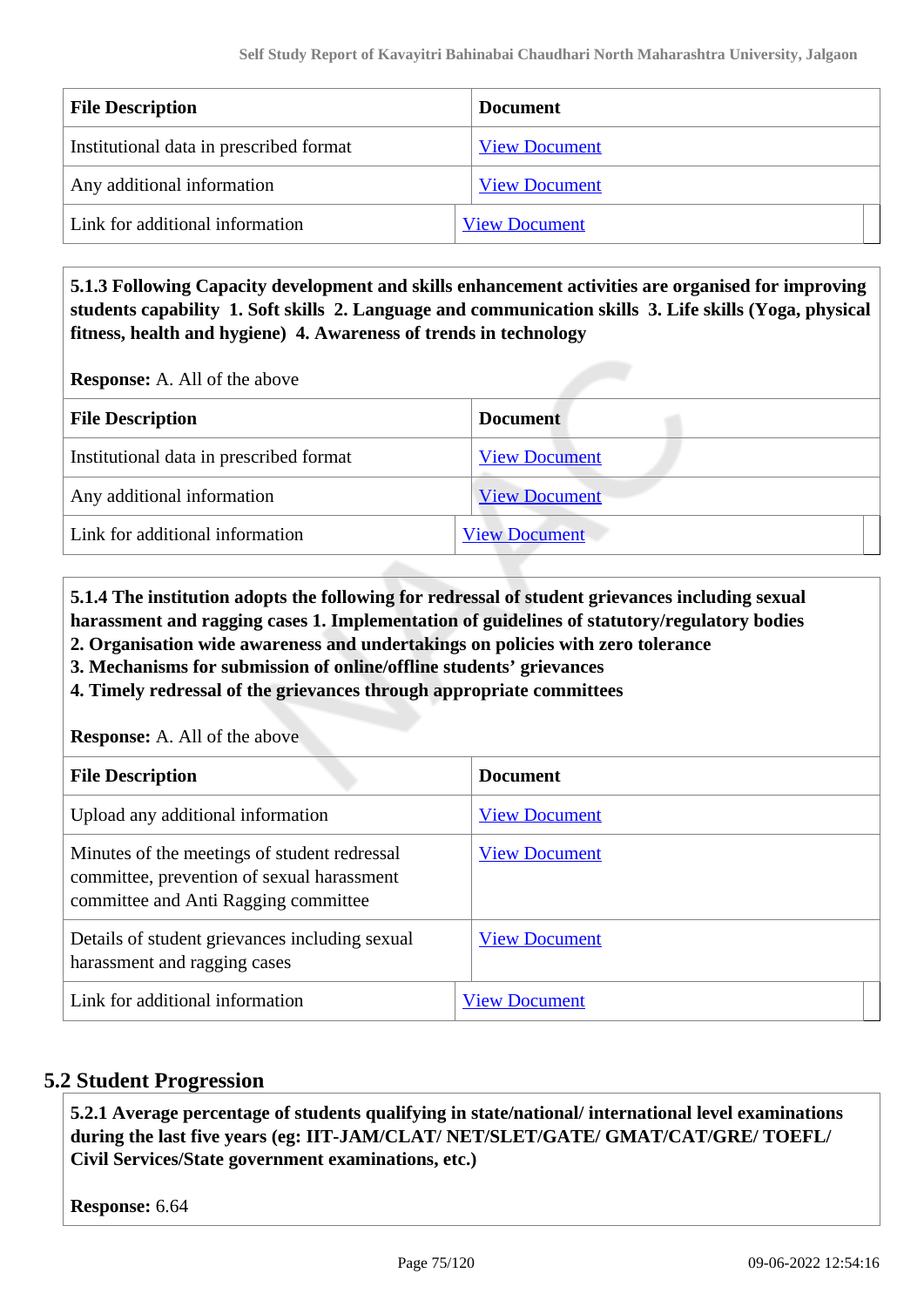## 5.2.1.1 **Number of students qualifying in state/ national/ international level examinations (eg: IIT/JAM/ NET/ SLET/ GATE/ GMAT/CAT/GRE/ TOEFL/ Civil Services/ State government examinations***, etc.)***) year-wise during last five years**

| 2020-21              | 2019-20 | 2018-19 | 2017-18 | 2016-17 |
|----------------------|---------|---------|---------|---------|
| $\mathcal{L}$<br>ے ر | 44      | 44      | 70      | 30      |

5.2.1.2 **Number of students appearing in state/ national/ international level examinations (eg: IIT/JAM/ NET / SLET/ GATE/ GMAT/CAT,GRE/ TOEFL/ Civil Services/ State government examinations) year-wise during last five years**

| 2020-21 | 2019-20 | 2018-19 | 2017-18 | 2016-17 |
|---------|---------|---------|---------|---------|
| 660     | 580     | 837     | 618     | 714     |

| <b>Document</b>      |
|----------------------|
| <b>View Document</b> |
| <b>View Document</b> |
| <b>View Document</b> |
|                      |

# **5.2.2 Average percentage of placement of outgoing students during the last five years**

**Response:** 9.26

#### 5.2.2.1 **Number of outgoing students placed year - wise during the last five years.**

| 2020-21 | 2019-20 | 2018-19 | 2017-18 | $2016-17$ |
|---------|---------|---------|---------|-----------|
| 52      | 183     | 85      | 56      | 66        |

| <b>File Description</b>                 | <b>Document</b>      |
|-----------------------------------------|----------------------|
| Upload any additional information       | <b>View Document</b> |
| Self attested list of students placed   | <b>View Document</b> |
| Institutional data in prescribed format | <b>View Document</b> |
| Link for additional information         | <b>View Document</b> |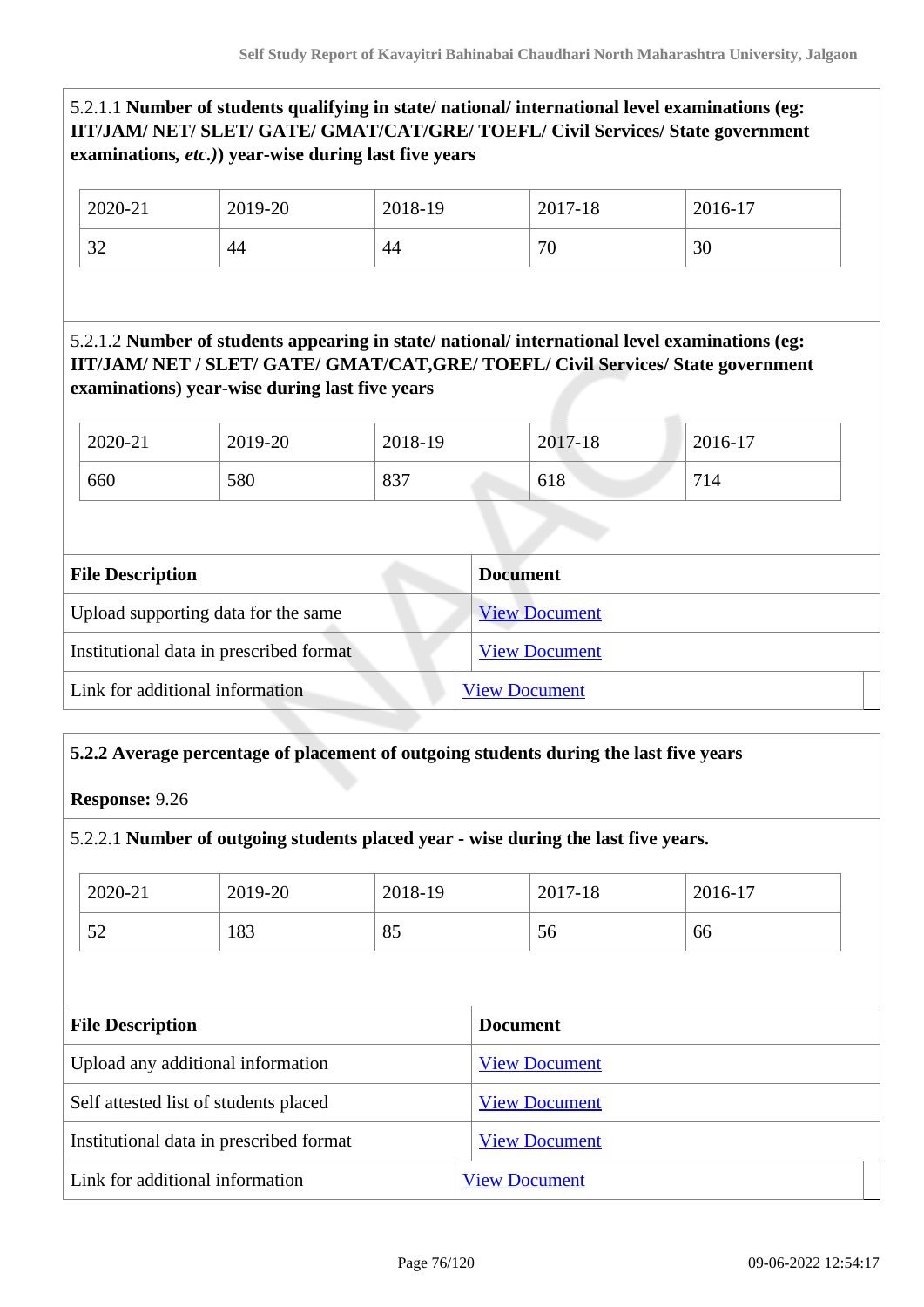| 5.2.3 Percentage of student progression to higher education (previous graduating batch). |                      |  |
|------------------------------------------------------------------------------------------|----------------------|--|
| <b>Response: 5.16</b>                                                                    |                      |  |
| 5.2.3.1 Number of outgoing student progressing to higher education.                      |                      |  |
|                                                                                          |                      |  |
| Response: 54                                                                             |                      |  |
| <b>File Description</b>                                                                  | <b>Document</b>      |  |
| Upload supporting data for student/alumni                                                | <b>View Document</b> |  |
| Institutional data in prescribed format                                                  | <b>View Document</b> |  |

# **5.3 Student Participation and Activities**

 **5.3.1 Number of awards / medals won by students for outstanding performance in sports / cultural activities at inter-university / state / national / international events (award for a team event should be counted as one) during the last five years.**

**Response:** 50

5.3.1.1 **Number of awards/medals won by students for outstanding performance in sports / cultural activities at inter-university / state / national / international events (award for a team event should be counted as one) year - wise during the last five years.**

| 2020-21      | 2019-20 | 2018-19      | 2017-18 | 2016-17 |
|--------------|---------|--------------|---------|---------|
| $\cap$<br>U3 | v,      | $\cap$<br>رے | ┸       | 05      |

| <b>File Description</b>                    | <b>Document</b>      |
|--------------------------------------------|----------------------|
| Institutional data in prescribed format    | <b>View Document</b> |
| e-copies of award letters and certificates | <b>View Document</b> |
| Link for additional information            | <b>View Document</b> |

**5.3.2 Presence of Student Council and its activities for institutional development and student welfare.**

**Response:** 

**Student Council:**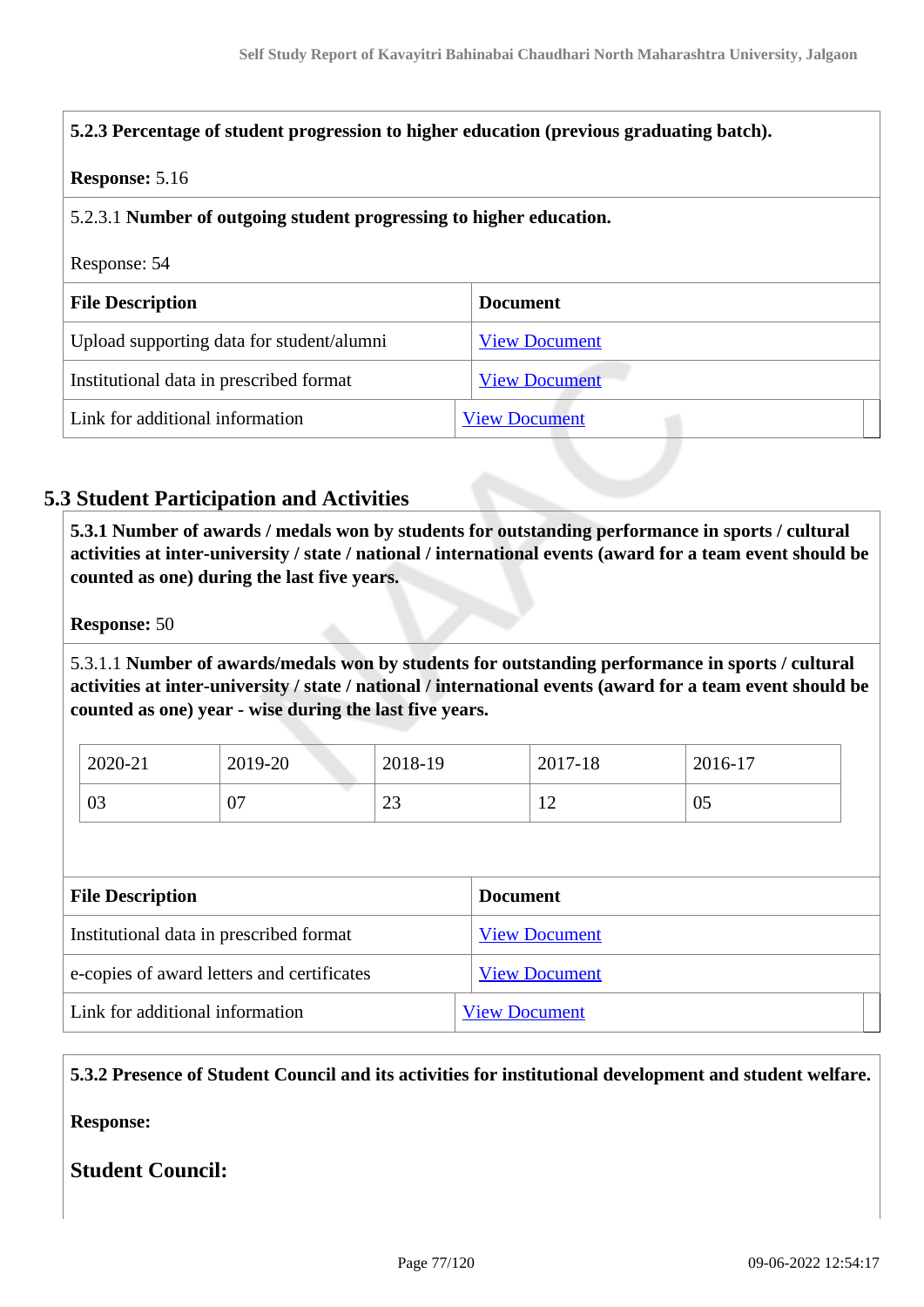The University has separate Students' Council for campus schools and University Students' Council as specified under section 40 of Maharashtra Universities Act, 1994. The constitutions of these councils are as below:

### **a) Students' Council for University Departments:**

There is University Departments Students' Council constituted as per clause 40 (2) (a) of Maharashtra University Act, 1994, consisting of following student members, along with other members-

One academically meritorious student engaged in full time studies from each University Department (merit based on preceding degree examination) and Two lady students nominated by the Vice-Chancellor, and

### **b) Students' Council for affiliated colleges/institutes:**

There is Students' Council for each Institution or affiliated colleges as per clause 40 (2) (b) of Maharashtra Universities Act, 1994, consisting of members as follows:

i) One academically meritorious student engaged in full time studies from college (merit based on preceding degree examination), nominated by the Principal

ii) One student having outstanding performance from each of the activities like Sports, National Service Scheme and Adult Education, National Cadet Corps and Cultural Activities, nominated by the Principal,

iii) Two lady students nominated by the Principal.

### **c) University Students' Council:**

There is University Students' Council for the University as per clause 40 (4)(a) of Maharashtra University Act, 1994, consisting of not more than fifteen persons, nominated through selection, from amongst Secretaries/University Representatives of respective councils under sub-section (3) as prescribed by the Statute -

The University Students' Council elects its own President and Secretary.

The functions of University Students' Councils are to look after welfare of students and to promote and coordinate extra-curricular activities of different students' associations for better corporate life. Students and office bearer of Students Council are given representation on various statutory and other bodies/committees.

- The President and Secretary of the University Students Council are members of the Senate, as per Section 25(2) (n) of the Maharashtra Universities Act, 1994.
- Two representatives from students (boys and girl students each) staying in hostels are also members of Anti-Ragging Committee.
- The president of University Student Council (Ex-officio Member), one registered graduate and a lady representative are nominated as members of Students Grievances Redressal Committee.

Two representatives from students (one male & one female) nominated by Director of the School/Institute are members of Students' Grievance Committee of respective School on Campus. The committee is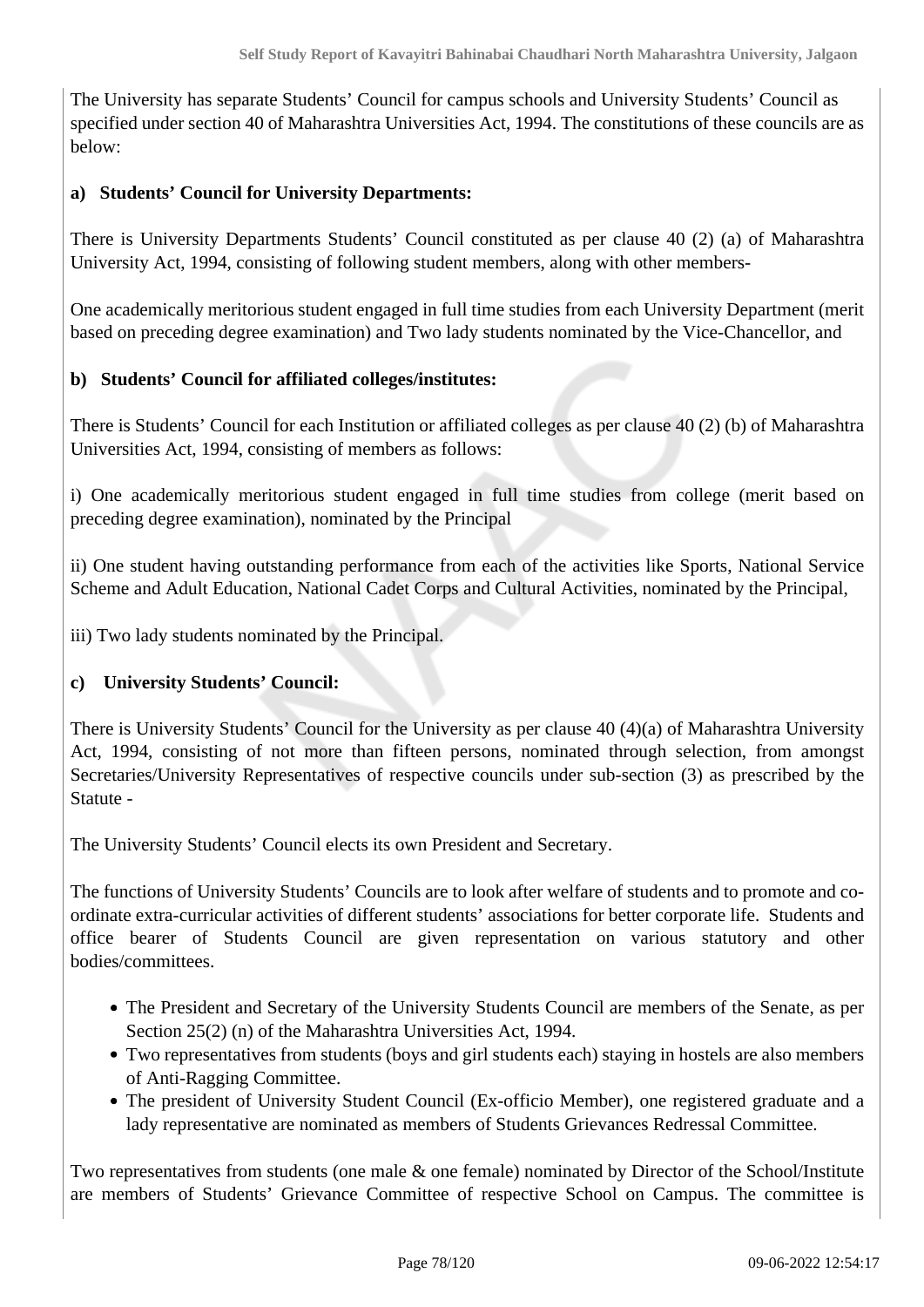responsible for solving problems of students and issues are discussed and resolved in front of student/s who files the complaint/s.

- The Secretary of University Departments Students' Council is given representation on Publication Committee of the 'Girnangan', a Campus Magazine.
- Two or three students nominated by Director of the School/Institute are members of Training and Placement and
- Two final year graduate and post graduate students at the university in each subject are invited members of Board of Studies (BOS).

The constitution and functions of Students' Council has been prescribed in Maharashtra Public Universities Act, 2016 under section 99. However, its implementation has been put under suspension vide Maharashtra Govt. Orders dated August 14, 2019.

| <b>File Description</b>           | <b>Document</b>      |  |
|-----------------------------------|----------------------|--|
| Upload any additional information | <b>View Document</b> |  |
| Link for additional information   | <b>View Document</b> |  |

 **5.3.3 Average number of sports and cultural events / competitions organised by the institution per year**

**Response:** 2.8

5.3.3.1 **Number of sports and cultural events / competitions organised by the institution year - wise during the last five years.**

| 2020-21 | 2019-20 | 2018-19 | 2017-18 | 2016-17 |
|---------|---------|---------|---------|---------|
| 00      | 04      | 05      | 03      | 02      |

| <b>File Description</b>                 | <b>Document</b>      |
|-----------------------------------------|----------------------|
| Report of the event                     | <b>View Document</b> |
| Institutional data in prescribed format | <b>View Document</b> |
| Link for additional information         | <b>View Document</b> |

# **5.4 Alumni Engagement**

 **5.4.1 The Alumni Association / Chapters (registered and functional) contributes significantly to the development of the institution through financial and other support services.**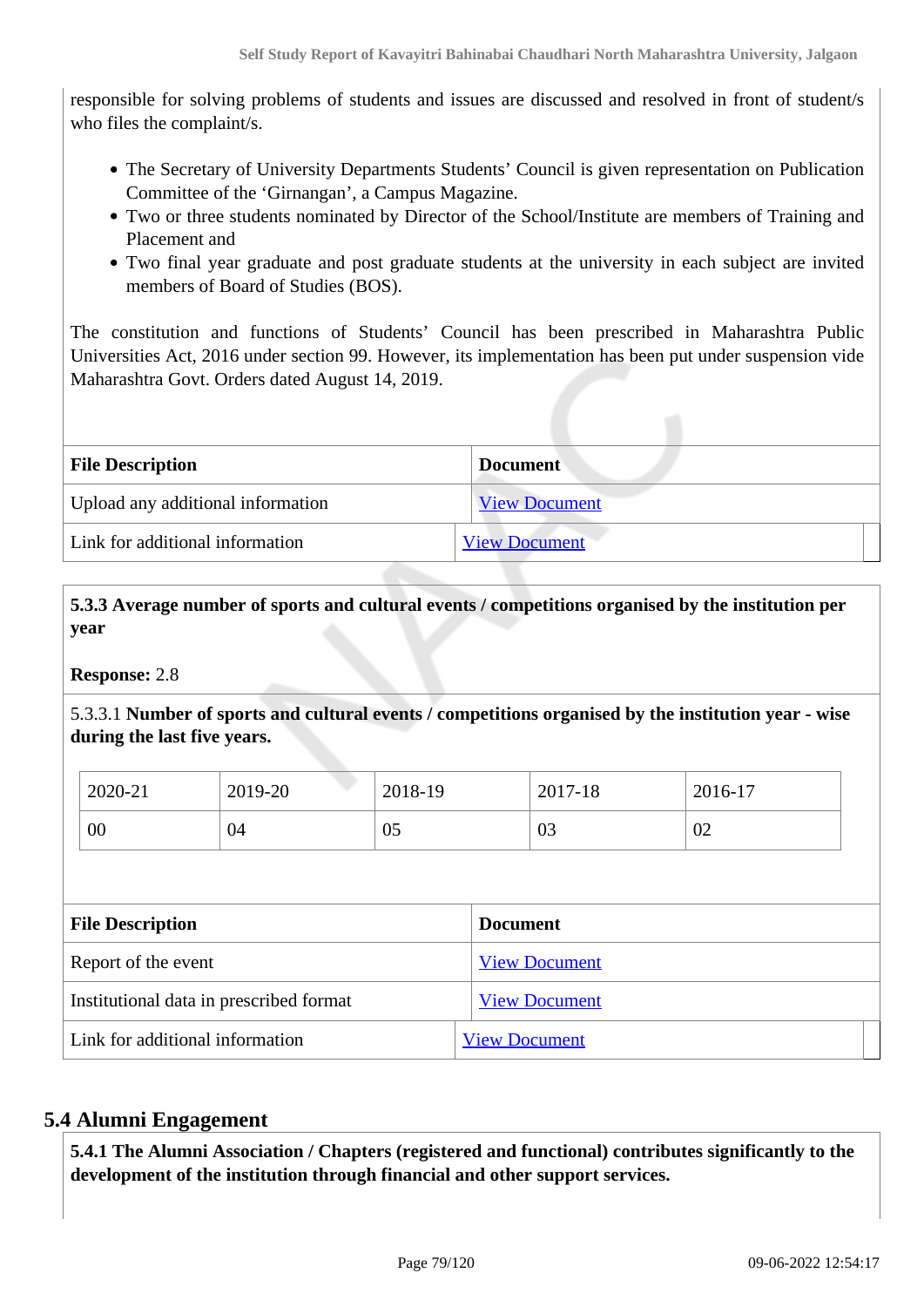### **Response:**

The 'Alumni Association of Kavayitri Bahinabai Chaudhari North Maharashtra University (NM-UPSA) (Registration No: MAH/17480/J1 of 2014).' closely works with KBCNMU and provides dedicated support in all activities of KBCNMU.

The University Institute of Chemical Technology has registered its Alumni Association with title - UICT Past Students Association (UPSA) vide registration No. F/6815 in the Office of Charitable Commissioner, Jalgaon in the year 2004.

Similarly, the School of Management Studies has also registered its Alumni Association vide registration No. MAH/100082 in the year 2008 and since then, the School organizes alumni meets on regular basis.

In addition, every School/Institute has its own Alumni Association to maintain a close liaison with alumni on regular basis. The Alumni meets are regularly organized in consensus with Central Alumni Association every year to increase interactions between the past and present students and offer guidance to present students on regular basis.

The NM-UPSA has contributed meaningfully, primarily non-financially, in providing support in training, placements, and soft skills development of the students.

- The students of our university have reached top notch positions in various industries and academia through hard work and dedication. The Central Training and Placement Cell (CTPC) receives the information at periodic interval and seeks the supports from alumni in facilitating placement of present students.
- Placement assistance is provided by the alumni of the University through the CTPC for maintaining a strong bond of affection between the University and alumni.
- Short Courses on Soft Skills, Spoken English, Personality Development, and skills to face Interviews, Resume Writing, Advanced Computing Skills are organized on the campus with the help and support of alumni.
- Alumni Association facilitates summer training and Internship of students in different organization.
- Alumni are active members of various academic and administrative bodies as well as IQAC of the University.
- They are also invited to deliver talks, guest lectures and seminars on the campus.
- They Provide counseling to students for employment and serve as role models for students through distinguished services in different fields of service.

Moreover, Alumni Association is in the process of preparation of alumni database and plan to explore enrolment drive from affiliated colleges too. In this process, plans are afoot for arranging alumni visits to the University, motivational talks by them to students based on their experiences and seeking their contributions for strengthening teaching-learning/for infrastructure development.

Alumni of the University also help the needy students by providing 'means-cum-merit' scholarships.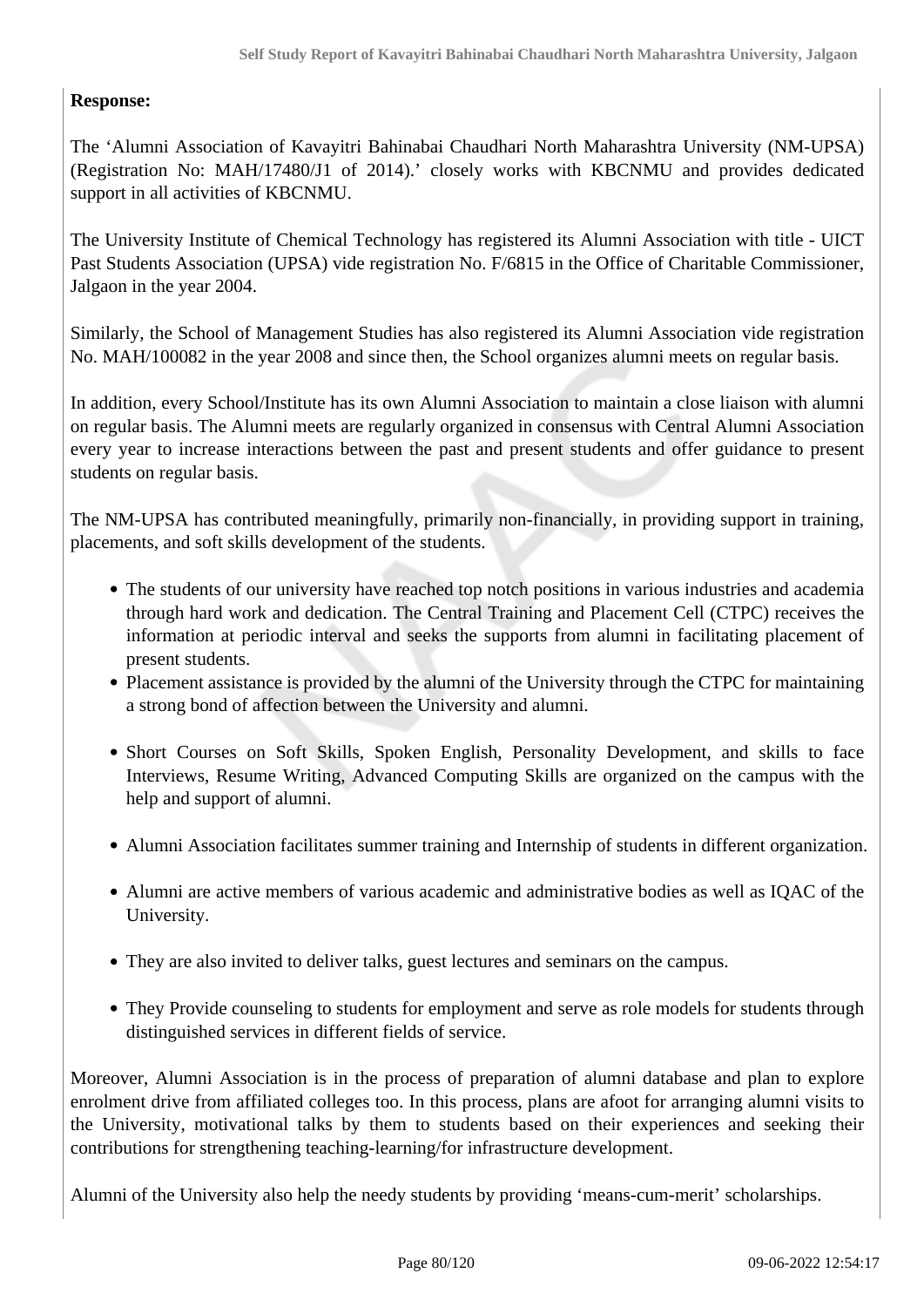| <b>File Description</b>         | <b>Document</b>      |
|---------------------------------|----------------------|
| Any additional information      | <b>View Document</b> |
| Link for additional information | <b>View Document</b> |

### **5.4.2 Alumni contribution during the last five years (INR in Lakhs)**

## **Response:** E. <5 Lakhs

| <b>File Description</b>             | <b>Document</b>      |  |
|-------------------------------------|----------------------|--|
| Any additional information          | <b>View Document</b> |  |
| Link for any additional information | <b>View Document</b> |  |

 $\begin{array}{c} \hline \end{array}$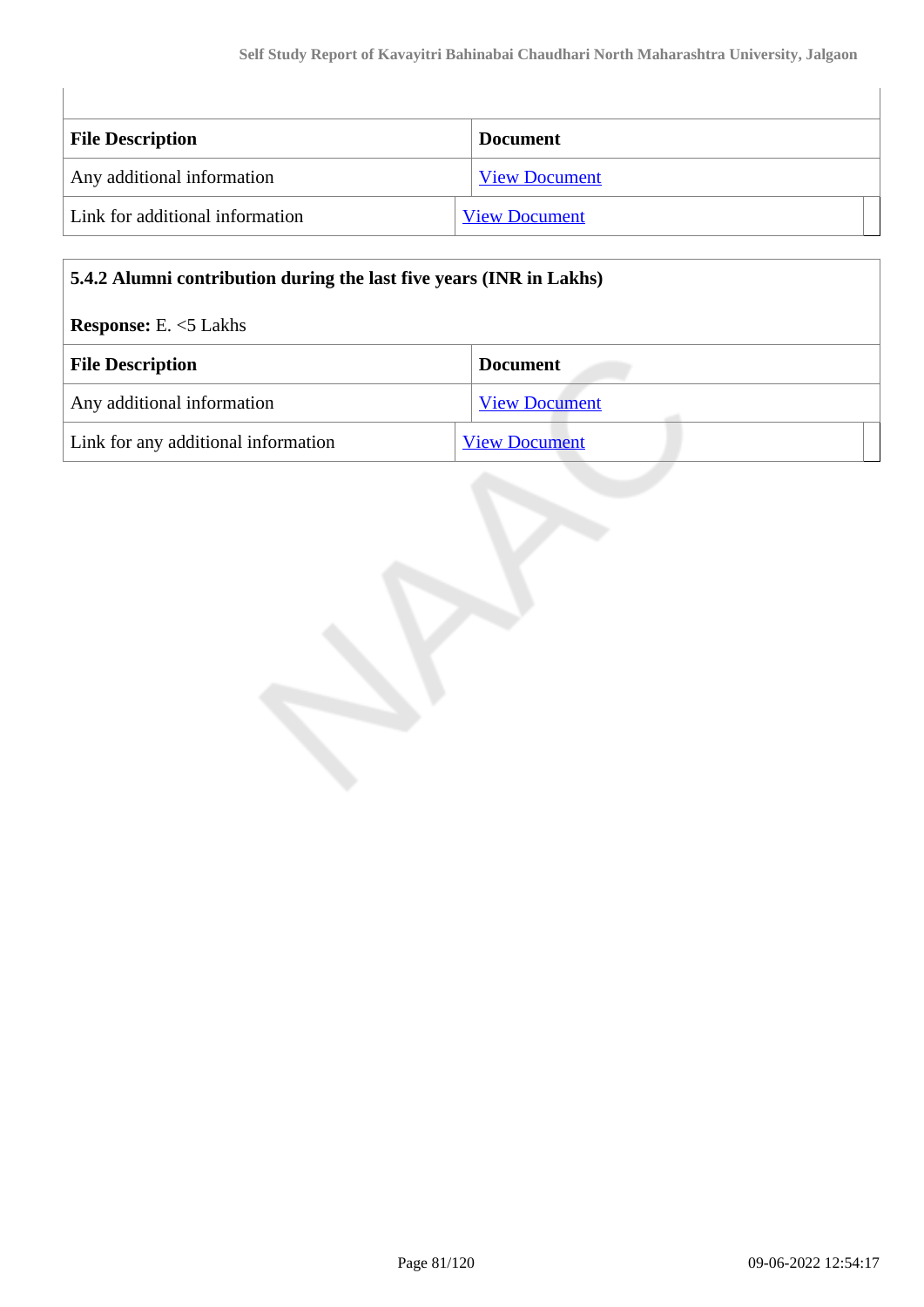# **Criterion 6 - Governance, Leadership and Management**

# **6.1 Institutional Vision and Leadership**

 **6.1.1 The institution has a clearly stated vision and mission which are reflected in its academic and administrative governance.**

#### **Response:**

The Vision of Kavayitri Bahinabai Chaudhari North Maharashtra University, Jalgaon is as under:

### a) **Vision Statement:**

"The University strives to seek a balance between access, equity and academic excellence through educational leadership to promote innovation, research, dynamic transformation of community to keep pace with the global scenario."

#### b) **Mission Statement**:

To impart relevant quality higher education to the students, to groom them to be conscious researchers, technologists, professionals, and citizens, bearing the torch for disseminating knowledge in masses for suitable socio-economic development of the society.

The vision and mission of the University reflects the ethos of shared governance in its functioning as per Maharashtra Public Universities Act, 2016. The 17 statutory authorities (Section 26), 10 committees/councils (Section 92), relevant statutes and ordinances delineate the framework for upholding accountability and facilitating active participation of all stakeholders in the decision-making process of the institution. The University promotes interactions with internal and external stakeholders ensuring their representation for the excellence in higher education as well as sharpen their leadership skills. All statutory bodies of the University include representative from faculty members in the range of 30-90%. The academic flexibility to each school/institute on the campus is the unique keystone of the University.

The Management Council, Senate, Academic Council, and Board of Examinations and Evaluation constituted as per the Maharashtra Public Universities Act, 2016 are policy making bodies. The University confers requisite powers to each academic and administrative body. The Vice-Chancellor conducts regular meetings to discuss the academic, administrative, and developmental matters. Besides, there are other statutory bodies like BoS, Faculty, Academic Committees etc. which are vested with powers and responsibilities for effective governance. The University regularly organizes meetings with Principals of the affiliated colleges to discuss regarding academic plans, reforms in examination system, preparation of accreditation by NAAC, developmental schemes etc. This ensures involvement of each stakeholder in decision making process.

The University accords priority for participation of all staff members in developing the organization system. The faculty members are nominated on various statutory bodies and committees for policy related decision making of the University. The inputs from faculty and staff through monthly meetings/periodic brain storming sessions help to continuously improve the system. An online system has been developed to foster transparency in various functions such as Admission, Academics, Examination, etc.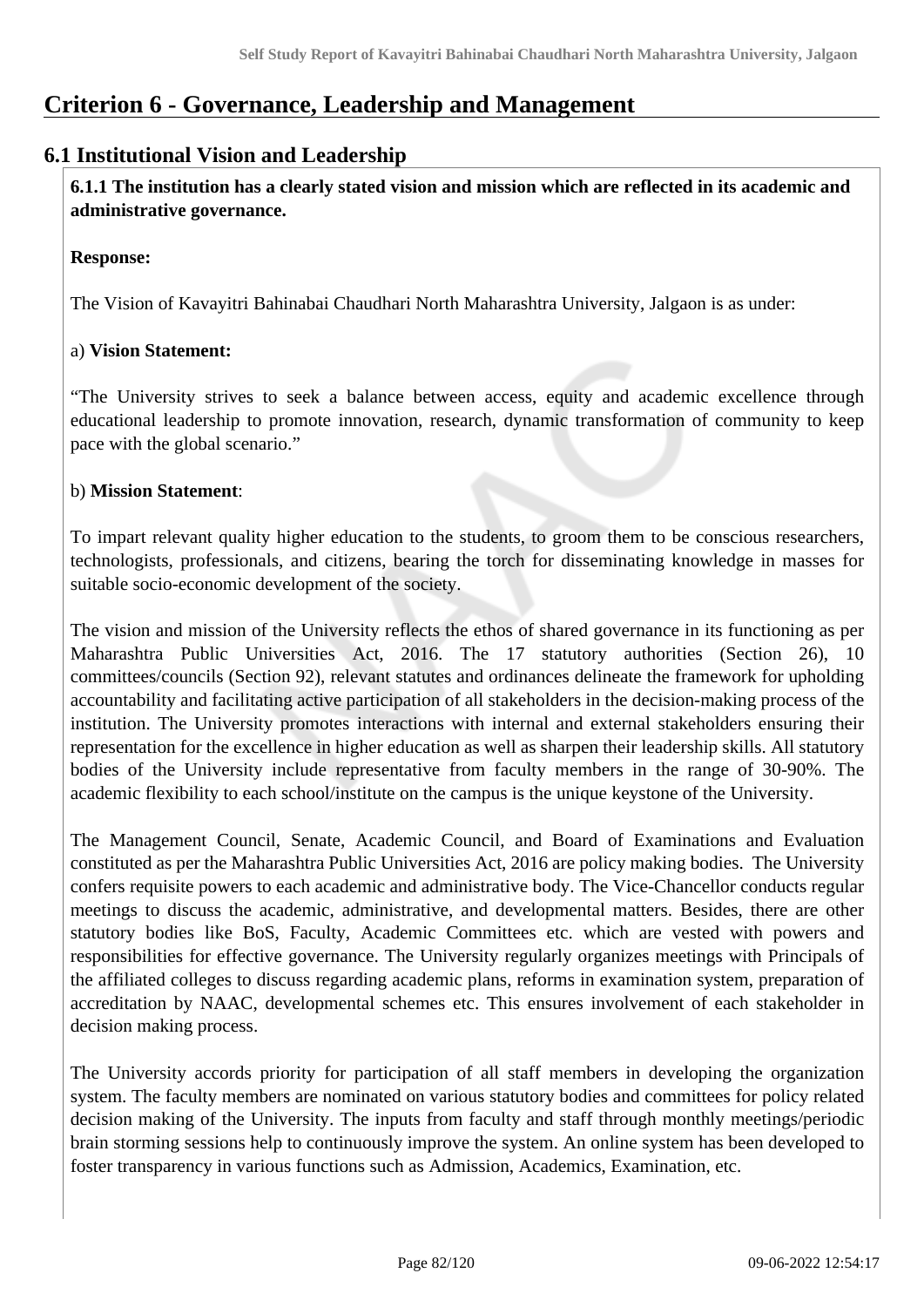The Vice-Chancellor ensures fulfillment of vision and mission of university through the development of five years Strategic Perspective Plan and review mechanism which allows to set up goals and responsibilities to achieve required targets. The introduction of School Concept from the beginning facilitated sharing of resources and created ecosystem for inter-disciplinary research and innovations. The University has shown potential and proved itself in a short span since its establishment on various fronts, be it publications, R & D projects, patents, consultancy services, technology transfer, sports, cultural activities etc.

The rotation of Directors of Schools/Institute and Heads of Departments has been introduced as per the Ordinance No. NMU/3/Ordinance/505/2013; dated April 16, 2013 to groom second line of leadership on the campus.

| <b>File Description</b>         | <b>Document</b>      |  |
|---------------------------------|----------------------|--|
| Any additional information      | <b>View Document</b> |  |
| Link for additional information | <b>View Document</b> |  |

## **6.1.2 The effective leadership is reflected in various institutional practices such as decentralization and participative management.**

#### **Response:**

Decentralization and participative management are the credo of the University governance which reinforce the idea of autonomy and accountability through various statutory bodies in accordance with the Maharashtra Public Universities Act, 2016. The University practices the said approach in all activities, initiatives and decision making by involving Deans, Directors, faculty members at all levels. It ensures that every member is a part of the decisions making process regarding academic, administrative, examinations, finance, and student's related matters. Provision of 'Academic Flexibility' allows each School to prepare syllabus of respective programme later approved by Academic Council.

The Vice-Chancellor of University monitors the general administration along with academic programmes of the university to ensure efficiency and performance as per section 14 of Maharashtra Public Universities Act, 2016 duly supported by various statutory bodies and ensures proper implementation of policies of State, Central Government and apex regulatory bodies of higher education and research.

The University interacts periodically with stakeholders through mechanisms like University-Industry Interaction Cell, Lab to Land Programme, Teaching and Non-teaching Staff Union/Alumni Association, Students' Council, etc.

The University authorities prepare short and long-term plans to upgrade existing infrastructure, construct new buildings, enhance the facilities in the laboratories, strengthen computer and Internet connectivity, purchase of books/e-books/periodicals/Journals/e-journals/ health/sports equipment, etc. The University leadership is committed to decentralization of powers and participative management. Following two case studies are illustrative examples.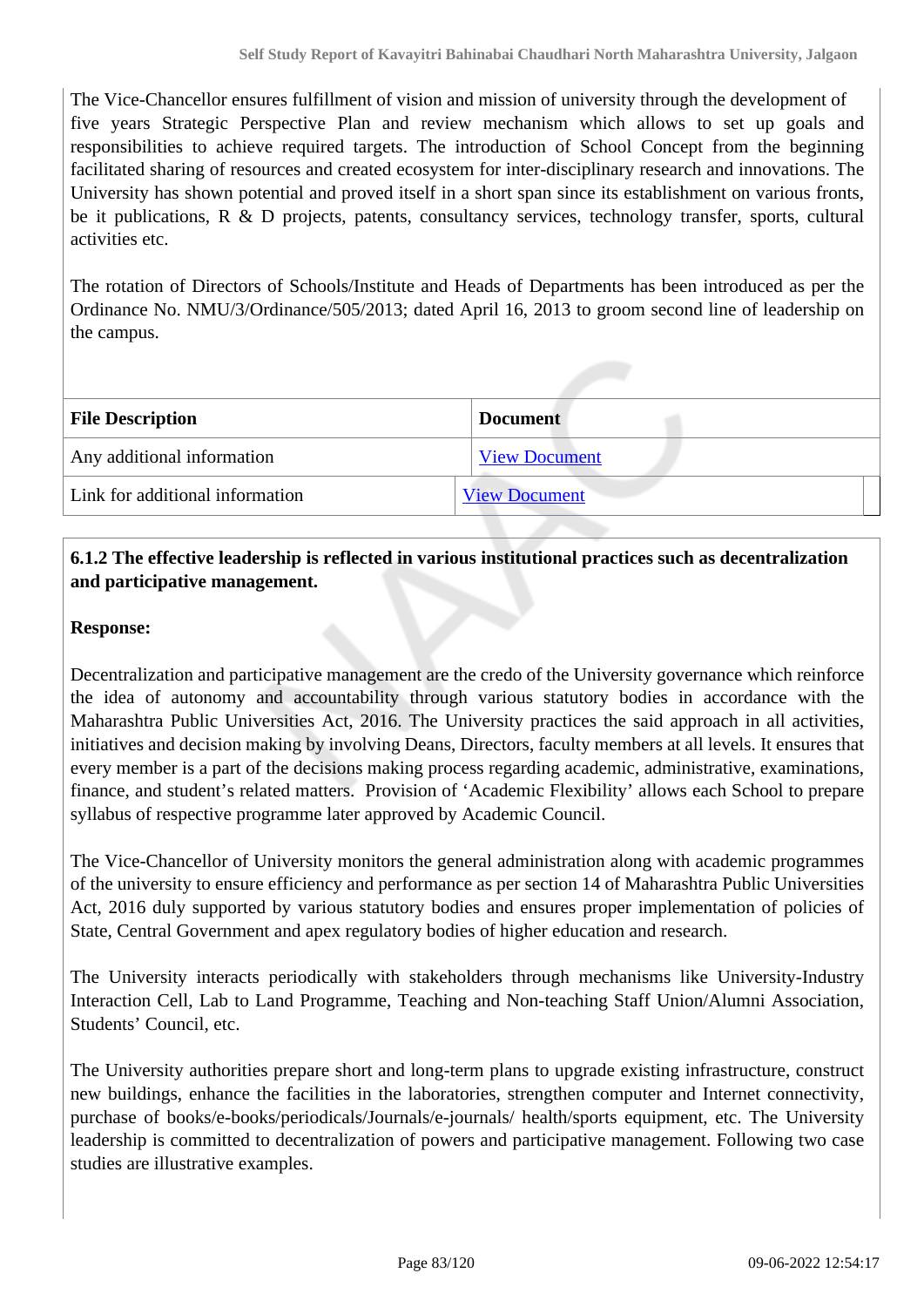### **A) Academic Flexibility**

As per the guidelines of National Knowledge Commission and University Grants Commission all Schools/Institute of the university have adopted Credit-Grade based Performance and Assessment (CGPA) system from academic year 2009-2010 for all programmes offered on the campus. It results into more effective and meaningful teaching process.

The Choice Based Credit System (CBCS) incorporated in year 2012-13 and revised in year 2019-20 proved to facilitate overall personality development amongst students. This caters to the growing needs, aspirations of the student population for broader and flexible learning options as per interest.

A significant advantage of these initiatives is the shift of focus in education from being teacher-centric to learner-centric. It provides for self-paced learning, according to the learners' capacity. Learners can choose interdisciplinary courses with flexibility in choice of majors and even programmes. It allows 'learner autonomy' in choosing as per needs, interests, and attitudes. Overall, introduction of Academic Flexibility to the school made them more responsive to the reforms needed for curriculum development and evaluation.

### **B) Rotation of Heads and Directors**

As per UGC regulation, the university has adopted idea of "Rotation" of Directors/Heads of the Schools/Departments to make balanced growth in the subject area and the necessary breadth of vision to develop departments in totality. The purpose of rotation of headship is to remove the hierarchy, bring equality and shared responsibility and cooperative culture. Further, everyone would have the same opportunity and possibility of progress and a greater measure of academic participation and freedom.

| <b>File Description</b>         | <b>Document</b>      |
|---------------------------------|----------------------|
| Any additional information      | <b>View Document</b> |
| Link for Additional Information | <b>View Document</b> |

# **6.2 Strategy Development and Deployment**

**6.2.1 The institutional Strategic plan is effectively deployed.**

#### **Response:**

Yes, the University has prepared **Perspective Plan–2018, Perspective Plan–2019-2024, Campus Perspective Plan 2017-2022, VISION-2020 and VISION-2040 documents** based on its geographic location, local resources, needs, feedback of the stakeholders and set objectives as well as broad-based goals aligned with the Vision and Mission Statements of the University.

The perspective plan is prepared through wide consultations and series of meetings with all stakeholders,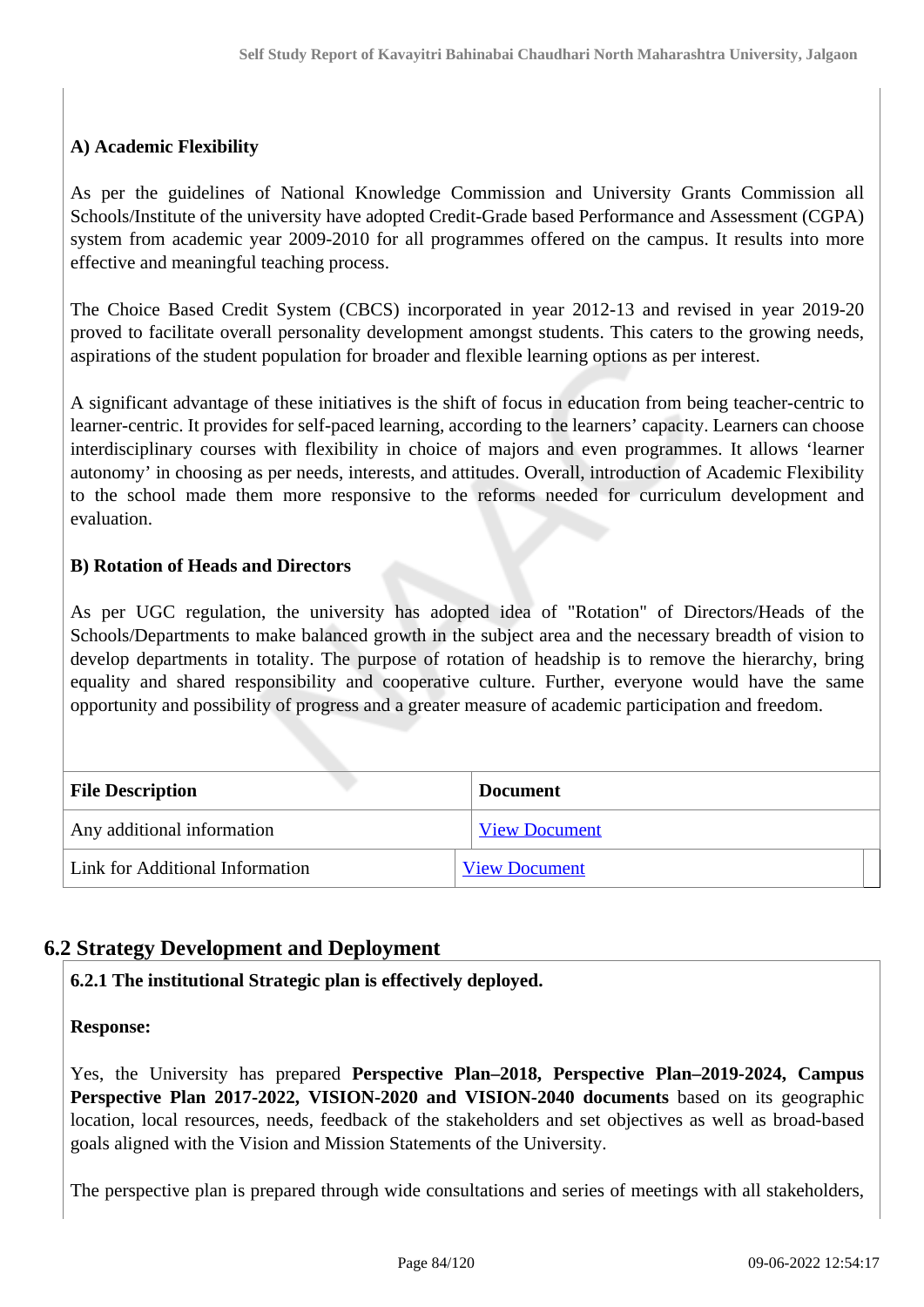which include networking, teacher training, applied courses, placements, and examination reforms. A series of public opinion regarding university and suggestions for improvement were sought voluntarily through local newspapers. All stakeholders comprising of faculty members, non-teaching staff, students, Members of Legislative Assembly, Member of Parliament, Social Workers, renowned Academicians, and Industrialists were invited for brainstorming sessions. Based upon the suggestions provided by the public representatives, core ideas were derived, and accordingly perspective plans have been prepared.

Whereas the annual and five-year Perspective Plans take into consideration the place, number, and type of college in this University jurisdiction to fulfill the aspirations of stakeholders and meet the target of GER. They also account for introduction of skill development courses/programmes and student support services like placement, incubation centres etc. In addition, the University prepared a campus Perspective Plan (2016-2021) to provide focus and direction for its growth.

CASE STUDY: Question Bank based question paper setting and Open Day

For promotion of quality and excellence in higher education, as per the guidelines of the University Grant Commission (UGC) and the report of the examination reforms committee set up by the Maharashtra Government headed by State IT secretary, Shri Rajesh Aggarwal, the university has been working on examination reforms and is at the forefront of their implementation in the state of Maharashtra.

Traditionally, composing examination papers is done manually by using the paper setter's knowledge, experience, and style. Despite the high credit of the questions, there are still some shortcomings. The main problem is a low quality of papers caused by some human factors such as instability and relatively narrow range of topics. Teachers need to spend a lot of time and energy in composing examination papers. This does nothing for the separation of teaching and testing.

Therefore, university is implementing automatic paper generation system with "Question Bank" mechanism on the campus. This system uses computer software for automatic generation of test papers of pre-decided format from an elaborate question bank comprising questions of specified types.

The answer sheet evaluation in examination process is one of the key areas for any educational institution or university which demands transparency. Thus, "Open days" are organized by the schools on the university campus immediately after the examinations to show the evaluated answer sheets to the students. This is helping students to clear their doubts and teachers to make corrections if required. This has saved lot of time and money needed for re-evaluation process and made the evaluation system more objective and transparent.

| <b>File Description</b>                                   | <b>Document</b>      |
|-----------------------------------------------------------|----------------------|
| Any additional information                                | <b>View Document</b> |
| Strategic Plan and deployment documents on the<br>website | <b>View Document</b> |
| Link for Additional Information                           | <b>View Document</b> |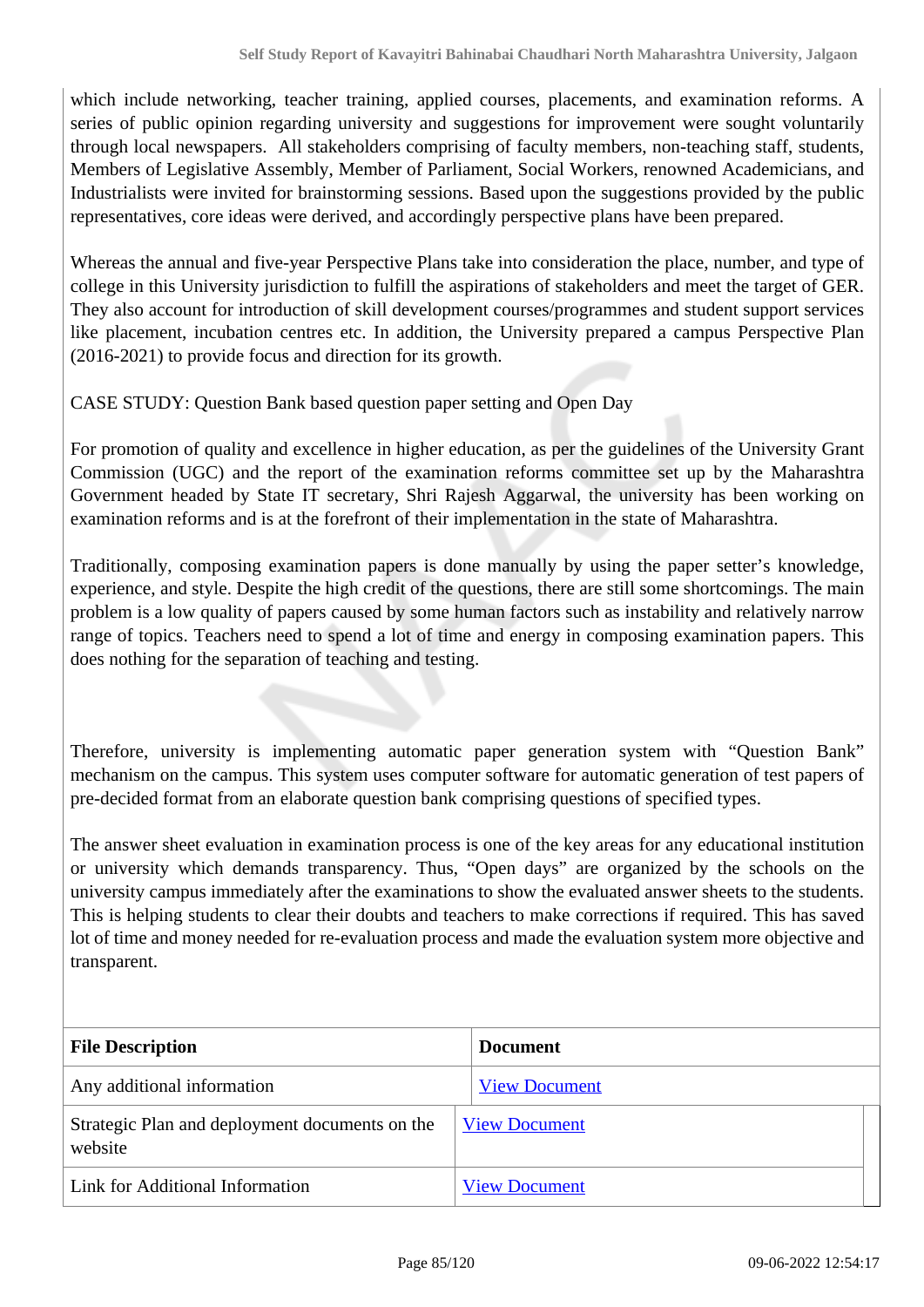**6.2.2 The functioning of the institutional bodies is effective and efficient as visible from policies, administrative setup, appointment, service rules and procedures, etc.**

#### **Response:**

The organizational structure of the University is made as per the provisions of Maharashtra Public Universities Act, 2016, Statutes and Ordinances promulgated by the Govt. of Maharashtra. In pursuance of the act, the University formulates statutes, ordinances, and regulations to monitor its functions for achieving its stated vision and mission. The University has 17 Statutory authorities governed by Section 26 of Maharashtra Public Universities Act, 2016, 10 Committees, Councils as per Section 92 of Act and provision for the decision making, administrative set up. The powers and functions of the University authorities as well as internal organizational structure for both, administration and academics are given in separate annexure (link : …):

To make the University a robust policy driven institution, policy documents on various aspects have been prepared and implemented. For example –

- 1. Policy on Research Promotion
- 2. IT Policy
- 3. IPR Policy
- 4. Anti-ragging Policy
- 5. Policy on Prevention of Sexual Harassment of Women at Workplace
- 6. Code of Conduct for Students
- 7. Code of Conduct for Teachers and Staff
- 8. Resource Mobilization and Utilization Policy
- 9. University Infrastructure Maintenance Manual
- 10. Examination Manual
	- The University being autonomous body, adopts and adheres to the Service Rules and Regulations, Seniority Rules, Selection List, Promotions, Departmental Inquiry, writing of Confidential Reports. (Class-I and II Officers), Pay fixation, Joining period, General Rules and Regulations for personal and suspension services (Class-III) etc. as per the Maharashtra Public Universities Act, 2016, UGC and Maharashtra Civil Services Act 1984.
	- The University strictly implements the provisions mentioned in the Right to Information Act-2005, Prevention of Sexual Harassment at Workplace, Anti-ragging Policy of UGC, New Delhi and Swacchata Abhiyan Mission of MHRD to name a few.
	- The University follows the policy of Government of Maharashtra for the reservation of SC/ST/DT/NT/OBC/SBC and women during the process of admission of students, recruitment, and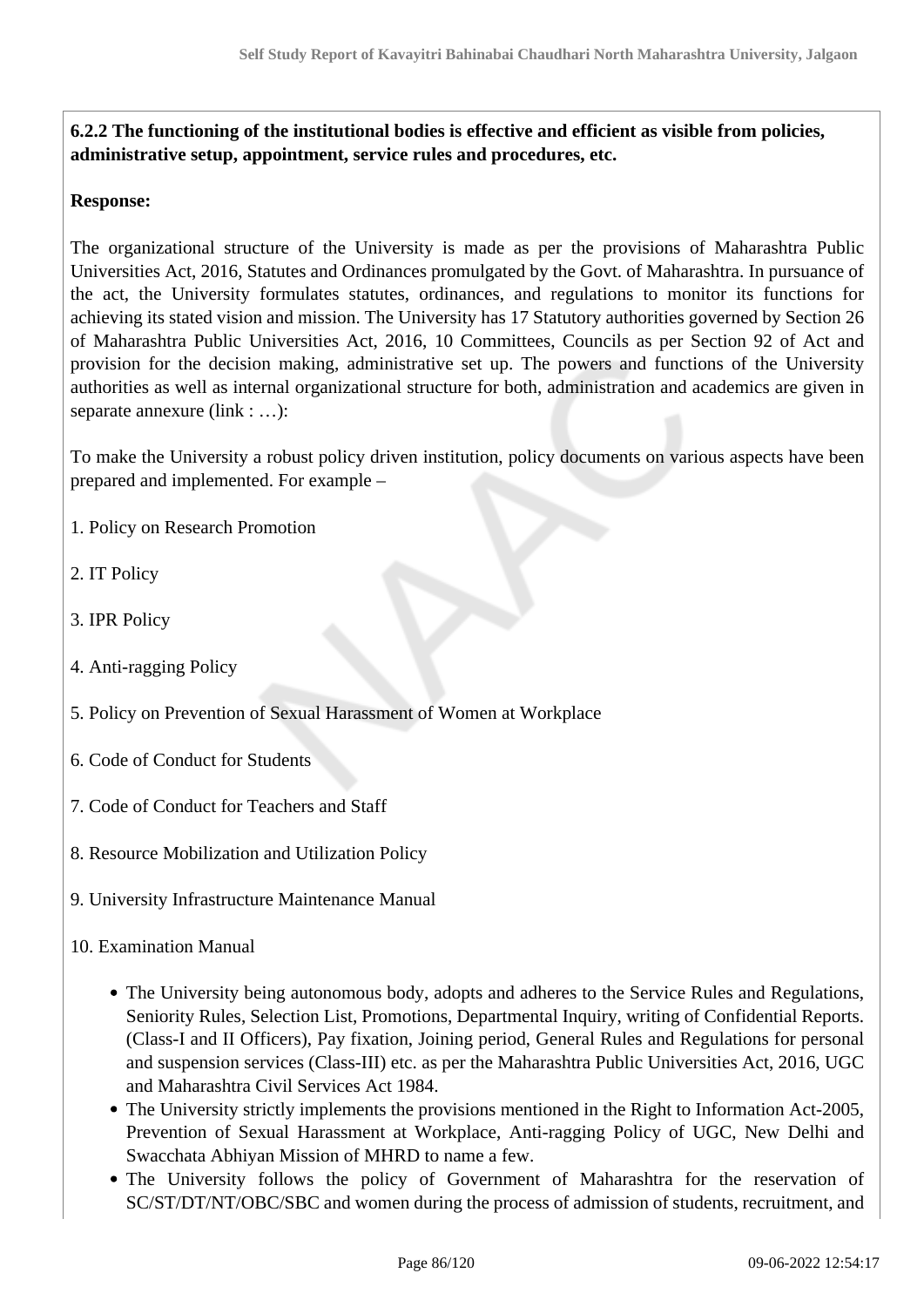promotion of staff.

Grievances Redressal Mechanism for staff and students is as per the stipulations of Act. The Grievances Committee of the university is constituted under section 79 (3) of Maharashtra Public Universities Act, 2016 to deal with all types of grievances; except grievances against the State Government including its officials, teachers, and other employees of the university, affiliated and autonomous colleges and recognized institutions, other than those managed and maintained by the State Government, Central Government, or a local authority. Besides, each academic department has committees such as academic, admission, examination, etc. under academic flexibility for decentralized management of activities and towards effective academic administration.

| <b>File Description</b>                      | <b>Document</b>      |
|----------------------------------------------|----------------------|
| Any additional information                   | <b>View Document</b> |
| Link to Organogram of the University webpage | <b>View Document</b> |
| Link for Additional Information              | <b>View Document</b> |

### **6.2.3 Institution Implements e-governance covering following areas of operation**

- **1.Administration**
- **2.Finance and Accounts**
- **3.Student Admission and Support**
- **4.Examination**

**Response:** A. All of the above

| <b>File Description</b>                                                                                | <b>Document</b>      |
|--------------------------------------------------------------------------------------------------------|----------------------|
| Screen shots of user interfaces                                                                        | <b>View Document</b> |
| ERP (Enterprise Resource Planning) Document                                                            | <b>View Document</b> |
| Details of implementation of e-governance in areas<br>of operation, Administration etc (Data Template) | <b>View Document</b> |
| Any additional information                                                                             | <b>View Document</b> |
| Link for additional information                                                                        | <b>View Document</b> |

### **6.3 Faculty Empowerment Strategies**

 **6.3.1 The institution has a performance appraisal system, promotional avenues and effective welfare measures for teaching and non-teaching staff .**

**Response:** 

The University has designed self-appraisal system to evaluate the performance of teaching staff.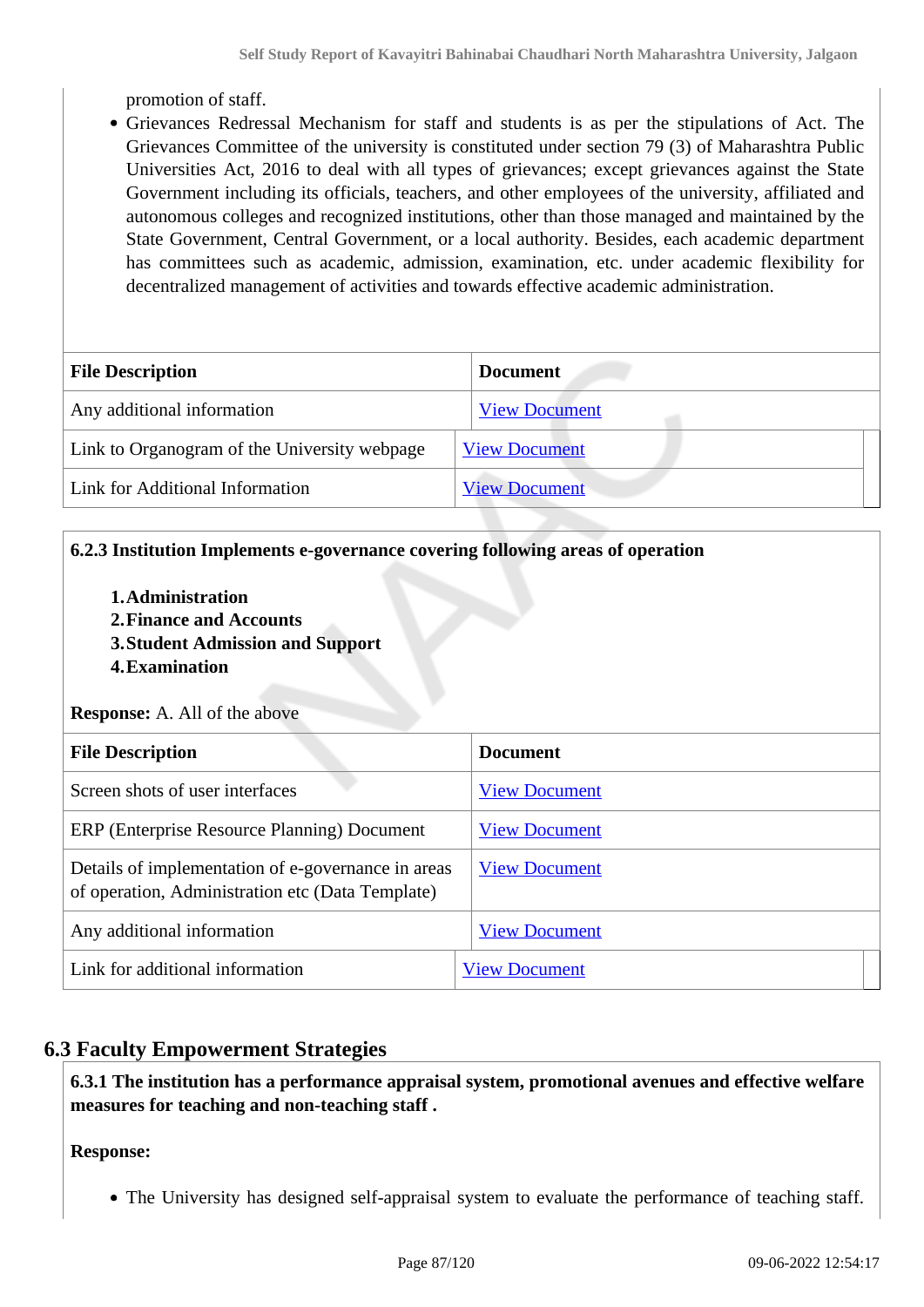Each faculty member must annually submit a self-appraisal report in prescribed proforma entailing parameters like - teaching hours, subjects taught, research activities/publications, curricula designed, participation in extra-curricular /co-curricular activities, extra responsibilities assigned, and other contributions made towards the society. These reports are duly verified by the Directors/ Heads of respective Schools/Institute and evaluated by the Hon'ble Vice-Chancellor.

- As per Sixth Pay Commission, for all the appointments of Teachers/Librarian/ Directors of Physical Education and Career Advancement Promotions, the Academic Performance Indicators (API) are made mandatory. In this regard, API committee is constituted which verify documents as per UGC guidelines, amendments and issue the certificate stating the score as well as eligibility.
- Outstanding performer as best teacher, researcher, principal, non-teaching staff of university/affiliated colleges and best college is felicitated every year on Foundation Day of the University. The selections are made by committee constituted for this purpose.
- The University has developed a system to evaluate the performance of non-teaching staff. Their Confidential Reports are reviewed and evaluated each year by the Head and forwarded to the Registrar and evaluations are considered at the time of promotion. A reward of two annual salary increments is given by the government to the employee having 03 consecutive outstanding remarks. The benefit of promotions to both teaching and non-teaching staff is given as per UGC / State Govt. rules in force from time to time.

Various welfare measures are available to the teaching and non-teaching staffs of the University. Few welfare measures are listed below:

- Provision of Rs. 500 Lakhs and Rs. 50 Lakhs for Housing and Vehicle loans respectively is made in every year's budget of university. This amount is made available to all staff members as per the government approved interest rates.
- Loan for the purchase of computer/laptop at 0% interest (Provision of Rs. 50 Lakhs in every year's budget) is provided to staff.
- University maintains Health Centre on the campus providing medical facilities at minimal rates and yearly conduct medical examination of staff for BP, ECG, pathological tests, eyesight, dental hygiene etc.
- Provides yearly festival advance of Rs. 10,000/- to Class-III and Class-IV employees.
- Total exemption in tuition fees is given to the wards of the employees for pursing education to UG/PG courses in the University Schools/Institute.
- Accommodation (Quarters), Day Care Centre and Central School facilities on the campus are provided for both teaching and non-teaching staff.
- The University extends other facilities including, access to Gymnasium, Yoga Center, seed money to undertake research projects etc. to staff.
- The University provides sports infrastructures encouraging staff to participate in various sports, events/competition organized by state Universities.
- Faculty members are encouraged to apply for the various international fellowships (Fulbright Fellowship, USA; JSPS, Japan; DAAD, Germany etc.) The necessary leave and support are extended to undertake Post-Doctoral Studies in the Universities/Institutes abroad and premier institutions within the country.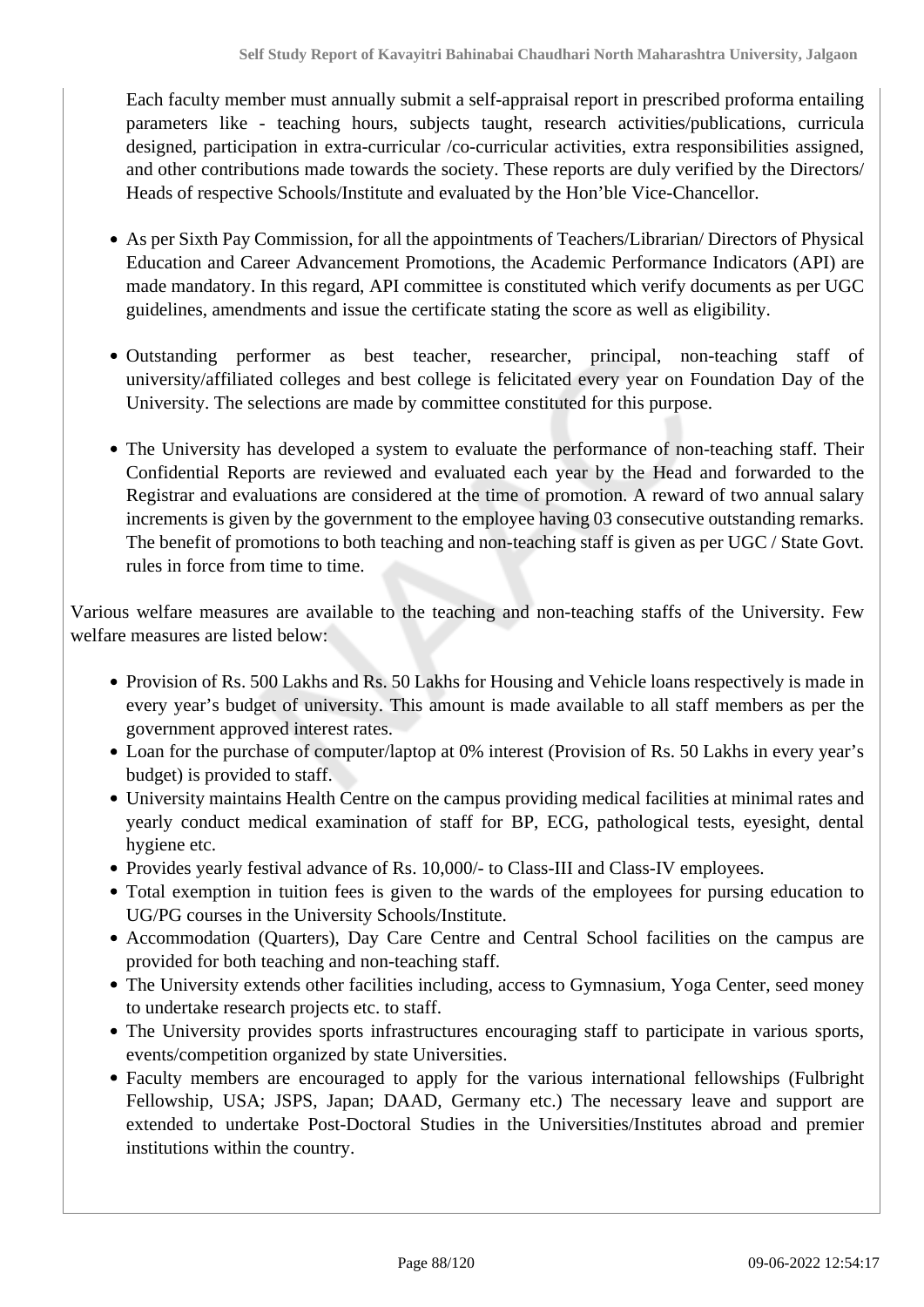| <b>File Description</b>         | <b>Document</b>      |
|---------------------------------|----------------------|
| Any additional information      | <b>View Document</b> |
| Link for Additional Information | <b>View Document</b> |

 **6.3.2 Average percentage of teachers provided with financial support to attend conferences / workshops and towards membership fee of professional bodies during the last five years.**

**Response:** 23.74

6.3.2.1 **Number of teachers provided with financial support to attend conferences/workshops and towards membership fee of professional bodies year wise during the last five years**

| 2020-21 | 2019-20 | 2018-19                            | 2017-18 | 2016-17 |
|---------|---------|------------------------------------|---------|---------|
| 08      | 44      | $\sim$<br>$\overline{\phantom{0}}$ | 10      | 20      |

| <b>File Description</b>                                                                                                                    | <b>Document</b>      |
|--------------------------------------------------------------------------------------------------------------------------------------------|----------------------|
| Details of teachers provided with financial support<br>to attend conferences, workshops etc. during the last<br>five years (Data Template) | <b>View Document</b> |
| Link for Additional Information                                                                                                            | <b>View Document</b> |

| Other Upload Files |                      |
|--------------------|----------------------|
|                    | <b>View Document</b> |

 **6.3.3 Average number of professional development / administrative training Programmes organized by the institution for teaching and non-teaching staff during the last five years.**

**Response:** 5.4

6.3.3.1 **Total number of professional development /administrative training Programmes organized by the institution for teaching and non teaching staff year-wise during the last five years**

| 2020-21 | 2019-20  | 2018-19       | 2017-18          | 2016-17 |
|---------|----------|---------------|------------------|---------|
| 03      | ∩−<br>v, | $\sim$<br>1 J | $\mathbf{0}_{1}$ | 03      |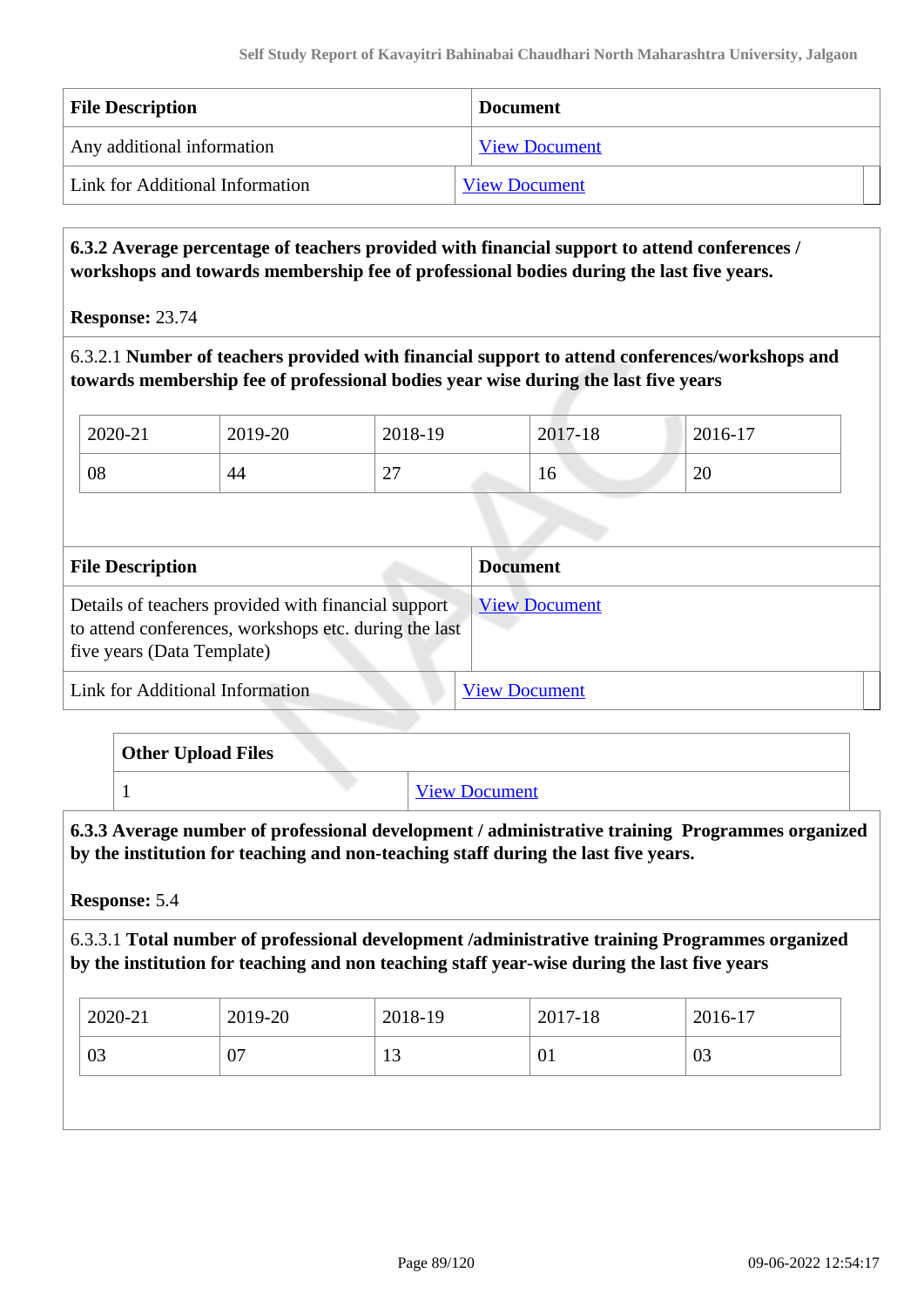| <b>File Description</b>                                                                                                                                        | <b>Document</b>      |
|----------------------------------------------------------------------------------------------------------------------------------------------------------------|----------------------|
| Details of professional development / administrative<br>training Programmes organized by the University<br>for teaching and non teaching staff (Data Template) | <b>View Document</b> |
| Any additional information                                                                                                                                     | <b>View Document</b> |
| Link for Additional Information                                                                                                                                | <b>View Document</b> |

 **6.3.4 Average percentage of teachers undergoing online/ face-to-face Faculty Development Programmes (FDP)during the last five years (Professional Development Programmes, Orientation / Induction Programmes, Refresher Course, Short Term Course ).**

**Response:** 33.52

6.3.4.1 **Total number of teachers attending professional development Programmes, viz., Orientation Programme, Refresher Course, Short Term Course, Faculty Development Programmes year wise during last five years**

| 2020-21 | 2019-20 | 2018-19 | 2017-18 | 2016-17 |
|---------|---------|---------|---------|---------|
| 79      | 26      | 24      | ⊥J      | 14      |

| <b>File Description</b>                                                                                            | <b>Document</b>      |
|--------------------------------------------------------------------------------------------------------------------|----------------------|
| <b>IQAC</b> report summary                                                                                         | <b>View Document</b> |
| Details of teachers attending professional<br>development Programmes during the last five years<br>(Data Template) | <b>View Document</b> |
| Any additional information                                                                                         | <b>View Document</b> |
| Link for Additional Information                                                                                    | <b>View Document</b> |

### **6.4 Financial Management and Resource Mobilization**

**6.4.1 Institutional strategies for mobilisation of funds and the optimal utilisation of resources**

**Response:** 

#### **1. Strategies for mobilization of funds:**

The University adopts a four-prong strategy for mobilizing funds.

Mobilize maximum financial resources by submission of proposals to various institutions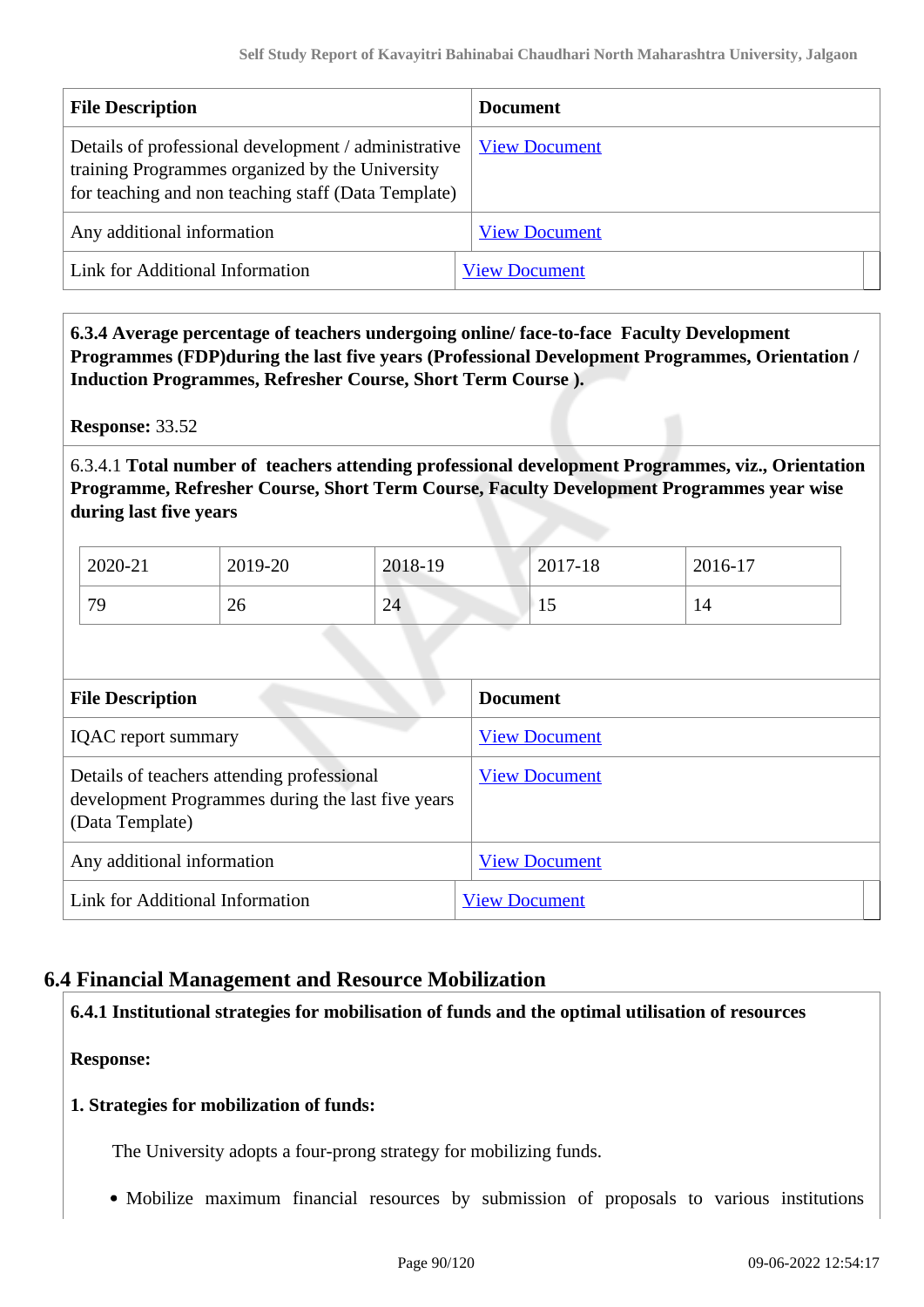established by government for educational, social, cultural, scientific, rural, development to serve mission of the University.

- Mobilize funds from private institutions and public at large in the form of money, knowledge, skills, and other tangible and intangible resources.
- Mobilize funds by offering consultancy services to industries, which includes conducting surveys, feedbacks, campaigns and statistical data analysis for business or socially useful NGOs. Consultancy and analytical services provided by the faculty have been duly incentivized as per standards followed in some premier educational institutions in the country.
- Prudent management of funds received from stakeholders and beneficiaries like affiliated Colleges, recognized institutes, students etc. As per the needs of the university the funds are channelized by the Finance Committee.

### **2. Strategies for the optimal utilization of resources:**

The University has adopted the following mechanism for effective and efficient use of financial resources:

- The Maharashtra Universities Act, 1994 and Maharashtra Public Universities Act, 2016, Common Account Code, Ordinance and Statutes for monitoring the financial resources is scrupulously followed.
- The University has been using SAP-ERP and BI software to bring in efficiency, transparency, and credibility by undertaking massive computerization in the Finance Section.
- The University has been collecting fees and other receipts from students through online payment gateway system. Business Intelligence (BI) software is used to control financial and administrative aspects maintaining different dash boards at each controlling point.
- All financial transactions are duly routed through proper approving hierarchy including, internal audit within the limits of approved rules and regulations.
- Considering the facts and figures in final Trial balance, Audit Report on Financial statements is prepared by the statutory auditor appointed by the University authorities.
- Various budget-proposals received from Schools/Institute/Administrative Sections are evaluated and discussed in the budget sub-committee before making recommendations to the Finance and Accounts Committee as per Common Account Code. After approval from Management Council, draft budget is placed before the Senate for final approval as per the provision of Maharashtra Universities Act, 1994 and Maharashtra Public Universities Act, 2016. The finally approved budget and financial statements with Audit Report are sent to the Hon'ble Governor of the Maharashtra State, Accountant General, Secretary of Department of Higher Education and Hon'ble Members of Vidhan Sabha.
- University checks legitimacy of proposed items to be purchased. The purchase of instruments costing Rs. 1.0 lakhs and above are routed through Tendering/e-Tendering system. To ensure proper quality of items at right time and at lowest price, the purchases are routed through respective committees.
- The Instruments/equipment are usually purchased on maximum possible warranty. Some sophisticated instruments are purchased with Annual Maintenance Contracts (AMC) along with the support of technical staff from the supplier for regular operation and maintenance.
- If the budget for some head appears to be inadequate, then reallocation of funds is made by revising the budget with hierarchy of approvals.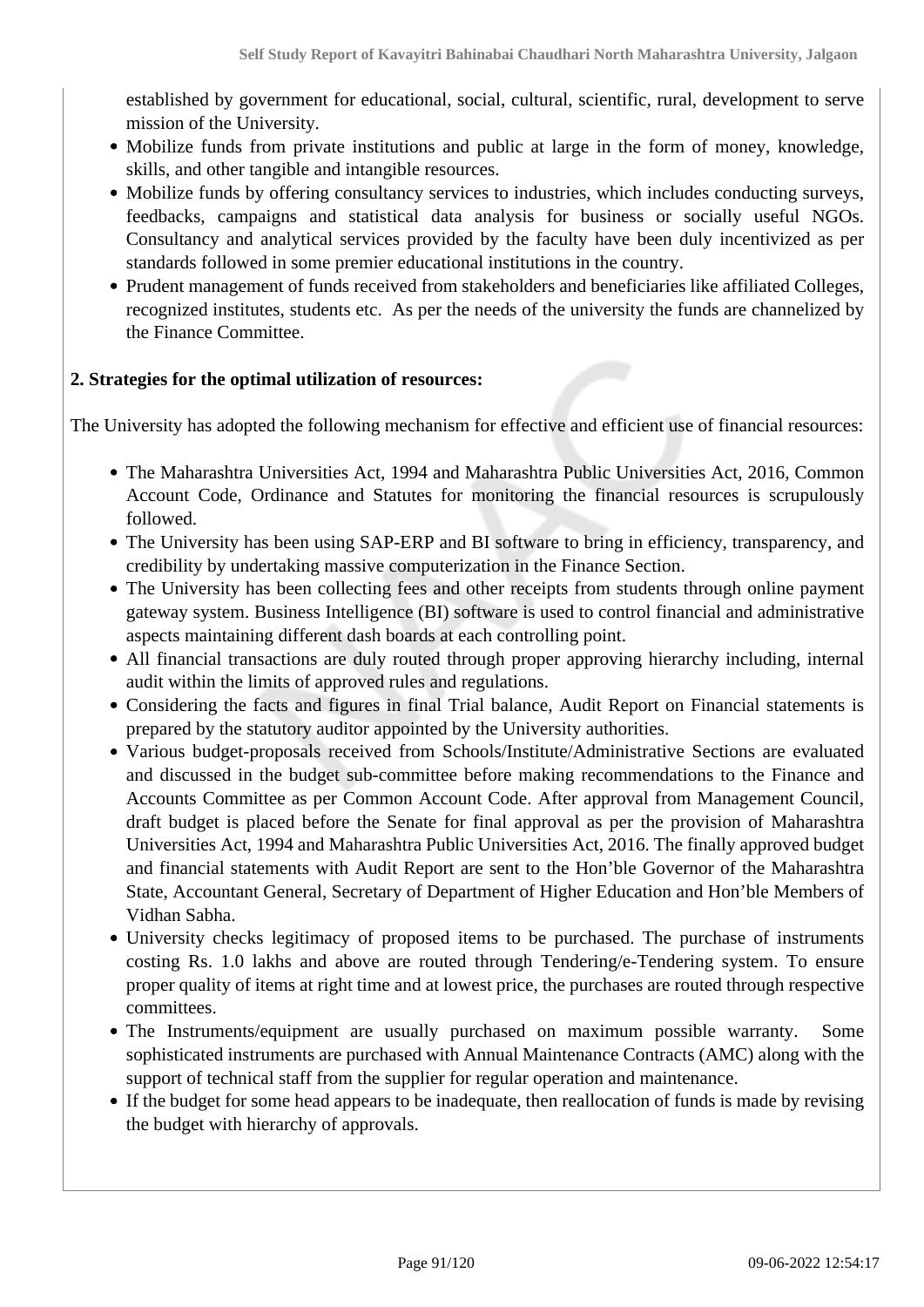| <b>File Description</b>         | <b>Document</b>      |
|---------------------------------|----------------------|
| Any additional information      | <b>View Document</b> |
| Link for Additional Information | <b>View Document</b> |

 **6.4.2 Funds / Grants received from government bodies during the last five years for development and maintenance of infrastructure (not covered under Criteria III and V ) (INR in Lakhs).**

#### **Response:** 2716.57

6.4.2.1 *Total Funds / Grants received from government bodies for development and maintenance of infrastructure (not covered under Criteria III and V) year wise during the last five years (INR in Lakhs).*

| 2020-21 | 2019-20 | 2018-19 | 2017-18 | 2016-17 |
|---------|---------|---------|---------|---------|
| 530.70  | 685.87  | 00      | 1000    | 500     |

| <b>File Description</b>                                                                                 | <b>Document</b>      |
|---------------------------------------------------------------------------------------------------------|----------------------|
| Details of Funds / Grants received from government<br>bodies during the last five years (Data Template) | <b>View Document</b> |
| Any additional information                                                                              | <b>View Document</b> |
| Annual statements of accounts                                                                           | <b>View Document</b> |
| Link for Additional Information                                                                         | <b>View Document</b> |

### **6.4.3 Funds / Grants received from non-government bodies, individuals, philanthropists during the last five years (not covered in Criterion III and V) (INR in Lakhs)**

#### **Response:** 52.76

6.4.3.1 Total Grants received from non-government bodies, individuals, Philanthropers year wise during the last five years (INR in Lakhs)

| 2020-21 | 2019-20 | 2018-19 | 2017-18 | 2016-17 |
|---------|---------|---------|---------|---------|
| 00      | 00      | 00      | 00      | 52.76   |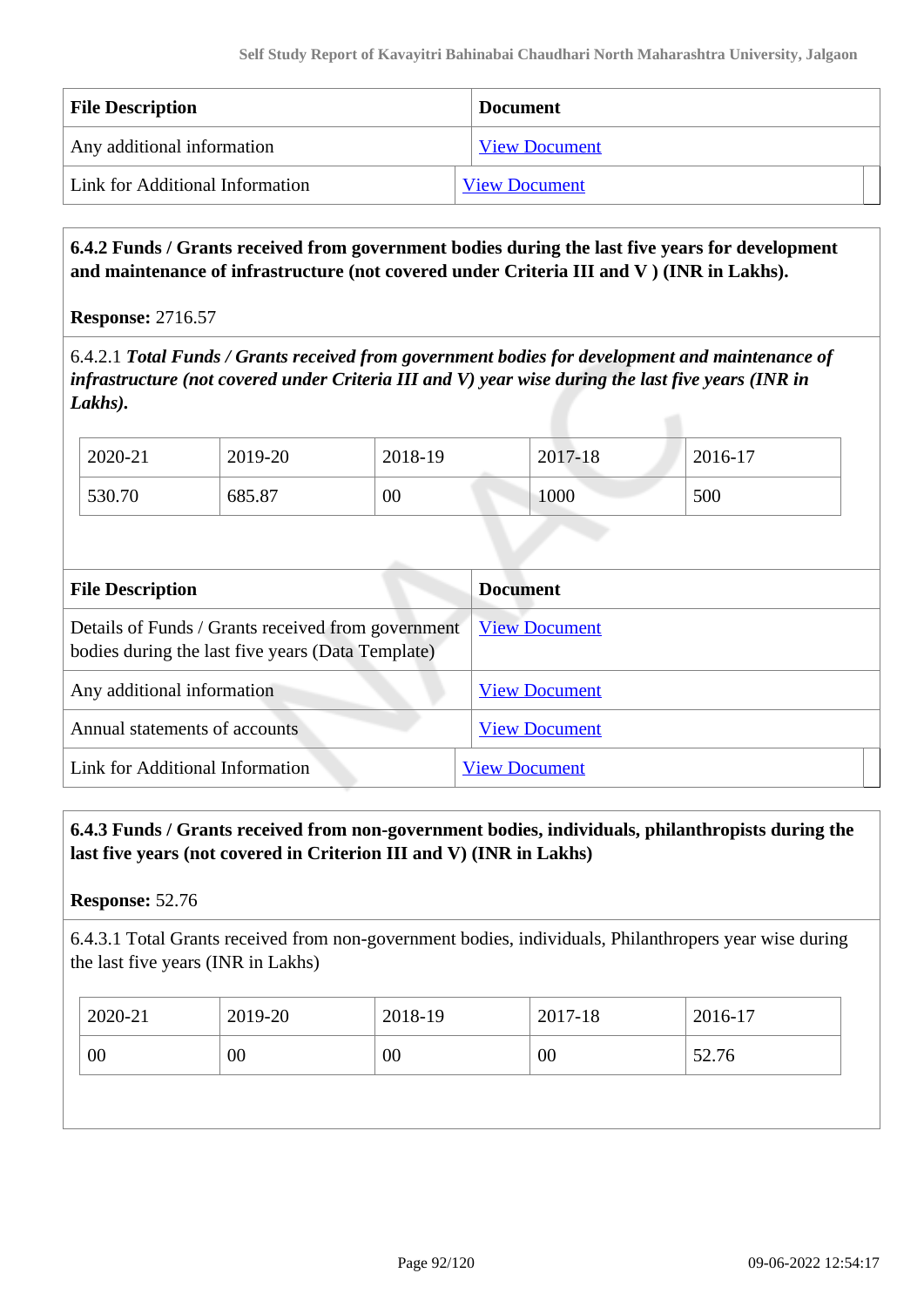| <b>File Description</b>                 | <b>Document</b>      |
|-----------------------------------------|----------------------|
| Institutional data in prescribed format | <b>View Document</b> |
| Any additional information              | <b>View Document</b> |
| Annual statements of accounts           | <b>View Document</b> |
| Link for Additional Information         | <b>View Document</b> |

#### **6.4.4 Institution conducts internal and external financial audits regularly**

#### **Response:**

All financial transactions are regulated in the light of provisions made in the budget through proper approving hierarchy and after complying with required resolutions made in the Purchase Committees, Finance & Accounts Committee, Management Council, Senate, and its Sub-Committees established from time to time.

The Budget & Financial statements are prepared as per the recommendations of Sub-committee as framed in accordance with the Common Accounts Code, then after primary approval of authorities, these reports are kept before Finance & Accounts Committee (F&AC) for further suggestions & recommendation before Management Council (MC) followed by Senate for final approval. The final approved Budget & Financial statements with Audit Report are circulated to office of the Hon. Chancellor & Governor, Hon Accountant General, Secretary of Department of Higher Education & Hon Members of Vidhan Sabha, Government of Maharashtra as per the provisions of Act.

The copies of budget & audit reports are made available on the website of University [https://nmu.ac.in].

#### **The details of Internal Audit and External Audit System are as under:**

The primary control of the audit of each transaction is rested in the hands of Section Officers of each unit, whereas audit of specified major transactions like constructions bills, major events, salary bills, security, gardening, sanitation bills etc. are routed through specified internal audit wing headed by Assistant Registrar-Audit. In addition to this, University has continued the practice of appointing qualified Internal Auditor (outsourced) for concurrent and continuous audit of the university accounts and review of all financial records. Reports of Internal Auditor are reviewed by the Statutory Auditors and the authorities of university (Finance & Accounts Committee and Management Council) in their meetings from time to time.

The statutory auditors of the University are appointed as per the Maharashtra Public Universities Act 2016, Section 135(2). The Audit of University Accounts is completed up to FY 2019-20 and the same is approved by University Authorities (the FAC/MC/Senate) as per the provisions of the Act.

Further, as per the Maharashtra Public Universities Act 2016, Section 8, for control of State Government over Universities, Clause 8 empowers State Government to have test or full audit of affairs of university by Indian Audit & Accounts Department, office of the Accountant General. Our university accounts are audited up to FY 2008-09 by this office.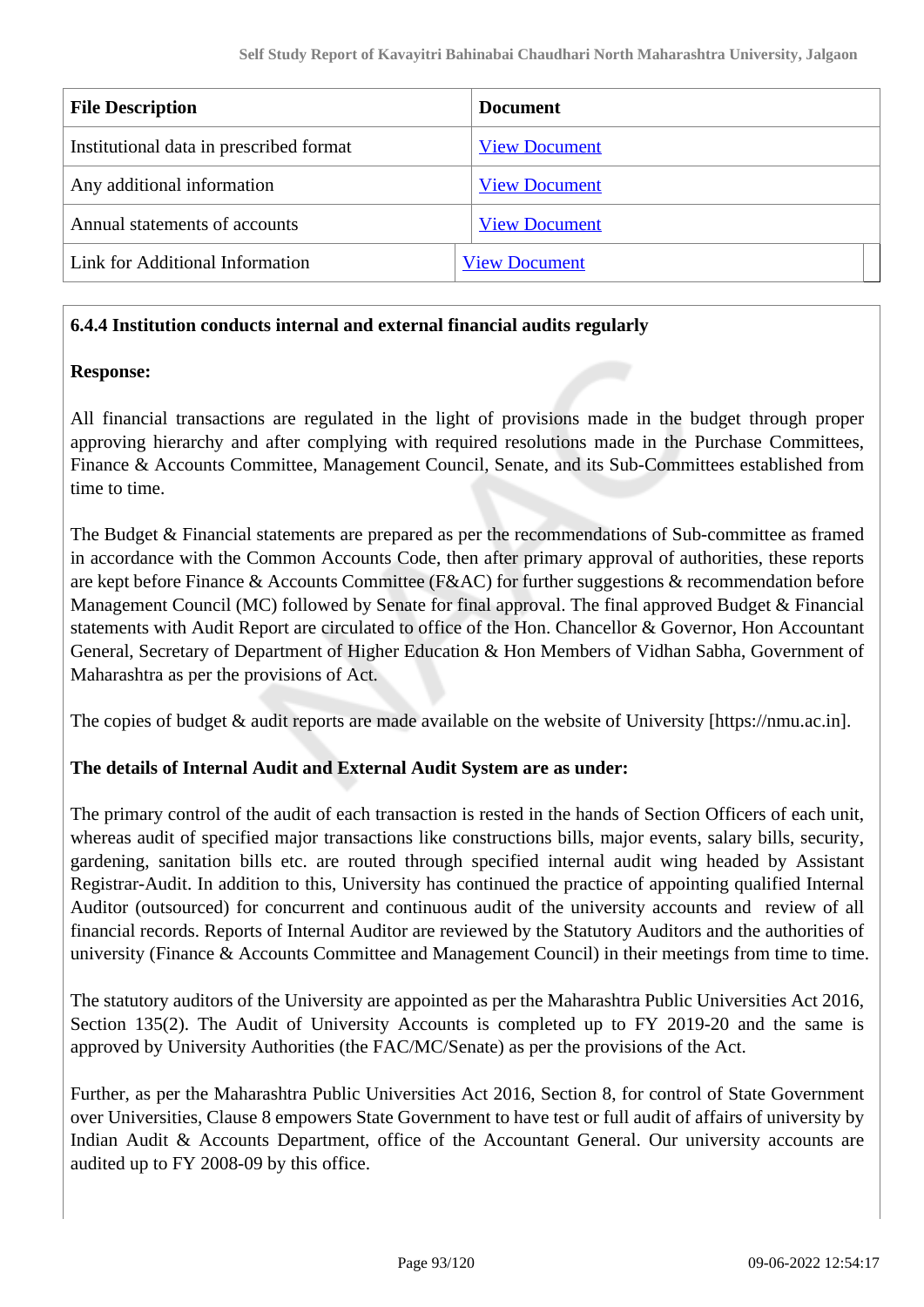Suggestions given in reports by Statutory Auditor are compiled by the 'Compliance Committee' of the University to the satisfaction of the Auditor as suggested in the Maharashtra Universities Account Code, 2012. The compliance report is tabled in front of appropriate committee and approved in the Senate.

The University is using high-end computer software "ERP-SAP ECC6" for recording & reporting of all financial transactions since financial year 2009-10. This software is used specifically for Financial Accounting Control (FICO), Material Management (MM) & Human Resource (HR) modules to the extent possible. Further, the University employs "Online Payment Gateway" system of IndiaIdea.com "BillDesk" to collect fees & other receipts from the students and other stakeholders.

## **6.5 Internal Quality Assurance System**

 **6.5.1 Internal Quality Assurance Cell (IQAC) has contributed significantly for institutionalizing the quality assurance strategies and processes by constantly reviewing the teaching learning process, structures & methodologies of operations and learning outcomes at periodic intervals.**

### **Response:**

As per guidelines of the UGC and NAAC, the Internal Quality Assurance Cell has been established by Kavayitri Bahinabai Chaudhari North Maharashtra University, Jalgaon on 09.05.2006. IQAC of the University has built the mechanism to ensure quality culture at the institutional level. It aims at continuous improvement of quality to achieve academic excellence. Two notable practices institutionalized because of IQAC initiatives are as follows:

#### **1) Feedback System:**

- The IQAC of the University developed a proforma for the collection of feedback of various stakeholders of the University. The feedback includes information on support system, implementation of various financial schemes, structure and composition of syllabi, quality of teaching, library resources, innovative practices, and job opportunities etc. The various schools/institute on the campus collect the feedback, conduct the analysis and the report is submitted to IQAC for necessary action. The IQAC of the University prepares a consolidated report on student feedback for submission to Hon'ble Vice Chancellor. The schools are asked to comply with the recommendations/suggestions of the feedback analysis. Some of the important initiatives taken by the various schools/institute because of feedback analysis include:
- Introduction of career-oriented certificate courses supportive to their post-graduate degree.
- Establishment of "Shuddha Jal" project for safe drinking water supply on the campus.
- Inclusion of skill-based courses in the syllabi of post-graduate degree under CBCS pattern.
- Limited facility for internal transport for differently abled and female students.

#### **2) Academic and Administrative Audit:**

Academic audit of the schools/institute on the campus is carried out on regular basis. The IQAC has developed proforma of Academic Audit. The academic information of schools on the campus is collected by IQAC and a committee comprising external experts, approved by the Hon'ble Vice Chancellor, conducts the Academic Audit of the schools/institute. The committee conducts review of the schools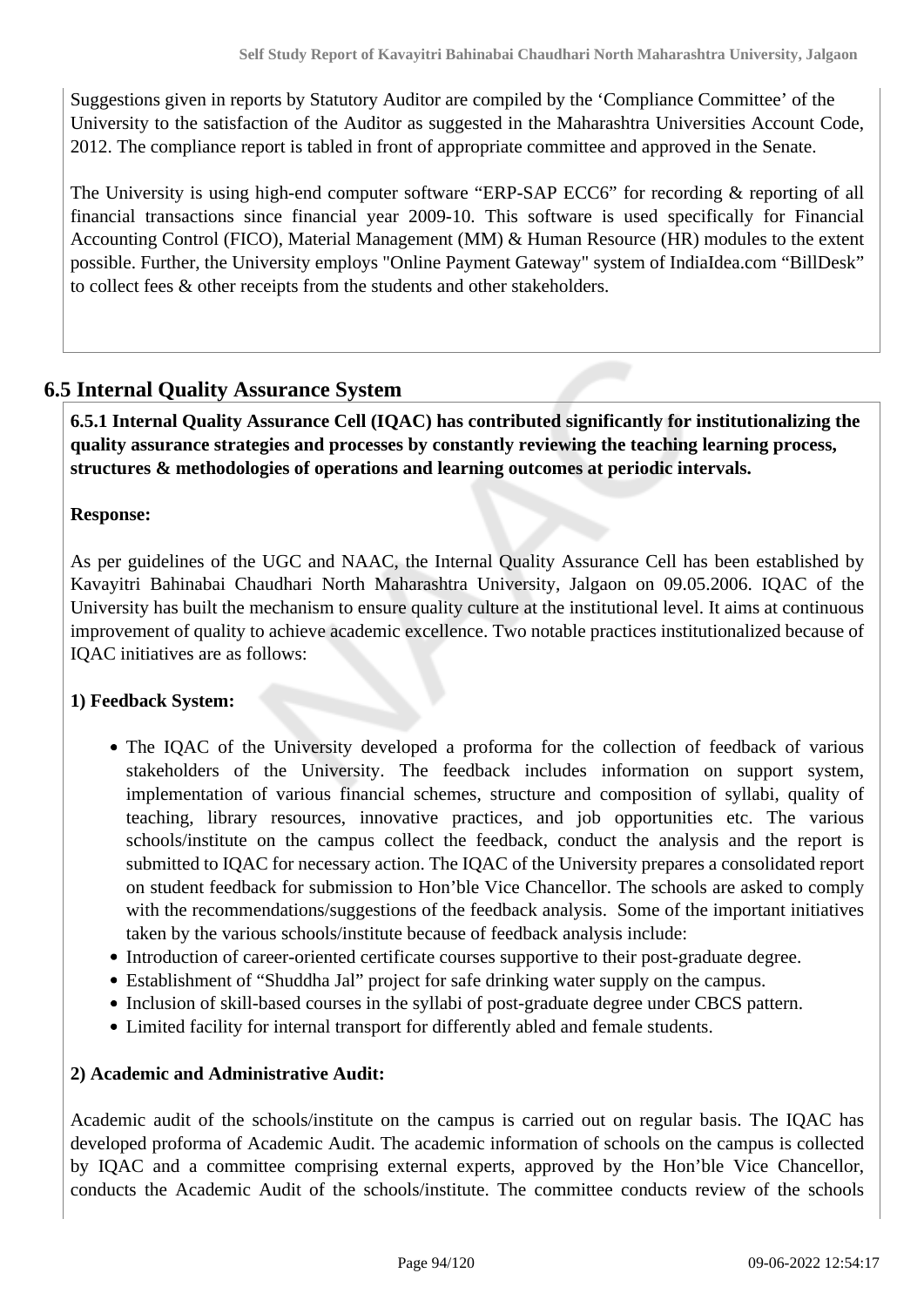considering the following heads:

- **Teaching and Learning:** Improvement in teaching and research, observation of academic calendar, availability of course options, completion of syllabus, feedback of students/teachers, review of Career Oriented Certificate Courses and Vocational Courses, if any, regular meetings of various committees, Parent-Teacher Association and Alumni meets, etc.
- **Evaluation:** Review regarding organization of various examinations, internal examinations, tutorials, project reports, seminars, home assignments, etc.
- **Student Support:** The committee reviews the implementation of various student/financial support schemes of the University. Participation of faculty and students in various co-curricular and extracurricular actives are also reviewed.

The reports based on the above points prepared by the Academic Audit Committees are placed before the Academic Council for the discussions and recommendations/ observations are forwarded to the concerned school/department. The school is required to submit a compliance/action taken report. The IQAC prepares a consolidated action taken report which is then put up on the University website.

| <b>File Description</b>         | <b>Document</b>      |
|---------------------------------|----------------------|
| Any additional information      | <b>View Document</b> |
| Link for Additional Information | <b>View Document</b> |

 **6.5.2 Institution has adopted the following for Quality assurance 1. Academic Administrative Audit (AAA) and follow up action taken 2.Confernces, Seminars, Workshops on quality conducted 3. Collaborative quality initiatives with other institution(s) 4.Orientation programme on quality issues for teachers and students 5. Participation in NIRF 6.Any other quality audit recognized by state, national or international agencies (ISO Certification, NBA).**

**Response:** A. Any 5 or more of the above

| <b>File Description</b>                                                               | <b>Document</b>      |
|---------------------------------------------------------------------------------------|----------------------|
| Upload details of Quality assurance initiatives of the<br>institution (Data Template) | <b>View Document</b> |
| Any additional information                                                            | <b>View Document</b> |
| Link for Additional Information                                                       | <b>View Document</b> |
| Paste web link of Annual reports of University                                        | <b>View Document</b> |

 **6.5.3 Incremental improvements made for the preceding five years with regard to quality (in case of first cycle), Post accreditation quality initiatives (second and subsequent cycles).**

**Response:**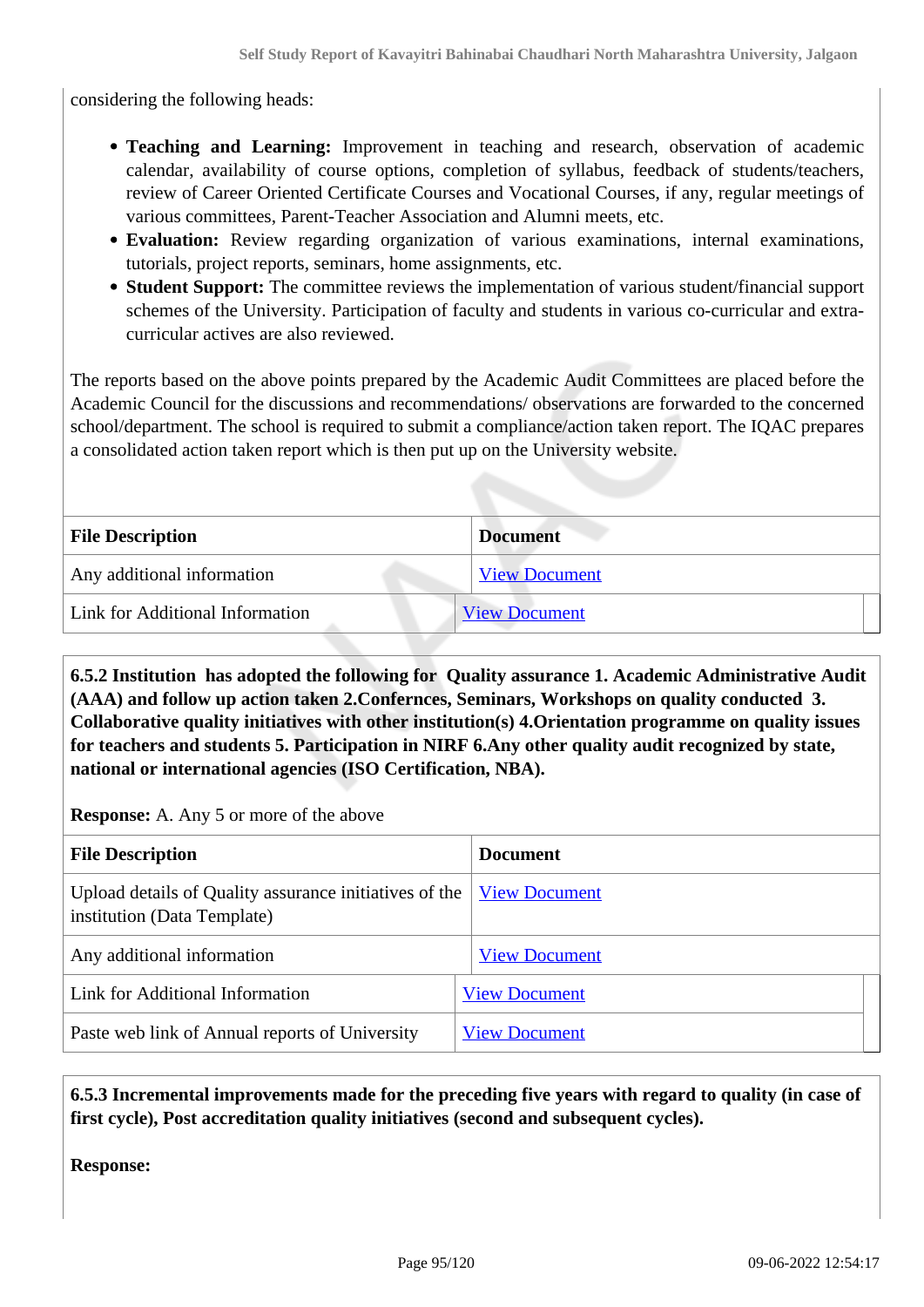The Internal Quality Assurance Cell of the University was established in pursuance of Action Plan for performance, evaluation, assessment, and accreditation as well as quality upgradation in academic, administration and financial tasks. The IQAC of University has created a learner-centric environment conducive to quality education and faculty maturation for participatory teaching-learning process.

The major post-accreditation initiatives of IQAC to promote quality education, research and student support are as follows:

- **Mentor-Mentee System:** Under this initiative, every school on the campus has been asked to assign mentorship of students to the regular faculty members. Regular meetings of this system are conducted to resolve the academic/personal issues of the mentee. The consolidated annual reports of activities under this programme are submitted to IQAC by the schools/institute.
- **Assessment of learning levels and special programmes for Advanced and Slow Learners:** The IQAC has developed a programme for overall development of the students. The learning levels of the students are identified, and activities are conducted for academic growth of Advanced and Slow learners by every schools/institute on the campus. The annual report of the activities is submitted to IQAC by the various schools/institute.
- **Academic Collaborations/MoU's:** IQAC has stressed the need for academic collaborations and linkages with the national/international institutions and industries. The University has signed 28 MoU's, 09 Academic Collaborations with some of the institutes, industries for promoting training, research, and extension activities.
- **Research Promotion:** Vice-Chancellor's Research Motion Scheme (VCRMS) and Vice-Chancellor Patent Motivation Scheme (VCPMS) are started for faculty of the University to develop and enhance the quality of research. Research Awards for the faculty conducting quality research are given in the annual function by the University. Teaching Associateship Programme was started for research scholars on campus with on objective to provide financial assistance.
- **Updation of Academic Programme:** The University has adopted Choice Based Credit System (CBCS) prescribed by UGC. To maintain the quality in the academic programmes, the University has (a) prepared Question Bank's for the courses of all programmes of the University, (b) recruited the qualified contract/visiting faculty to fill the gap as per the workload in all the schools/institute and (c) conducted regular academic audit.
- **Workshops:**The IQAC has organized workshops on the Accreditation and Assessment Awareness with financial assistance from NAAC, Bangalore. Every school on the campus has organized national/international workshops/conferences in the last five years. It has created research ambiance on the University campus as well as affiliated colleges.
- **Learning Management System:** The "Learning Management System" was established by the University. The IQAC is emphasizing the faculty to develop video lectures which will be available for students through LMS.
- **Feedback Mechanism:** All the schools/institute obtain feedback from students in the proforma developed by the IQAC. The suggestions made by students are considered by the Academic Committee of the schools/institute as well as Board of Studies to improve the syllabi.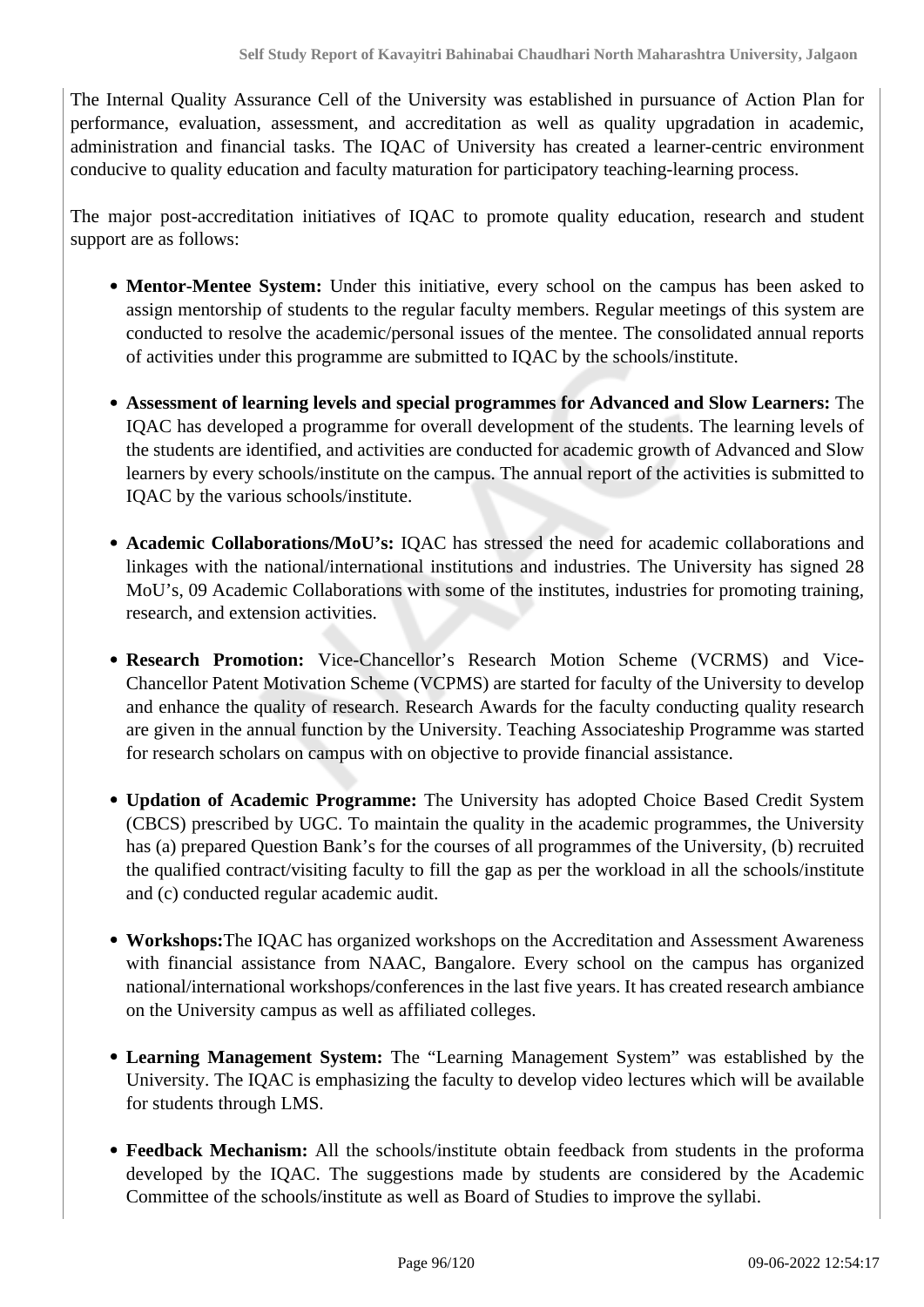**Central Training Placement Cell:** The University has established CTPC to assist students for training and placement.

| <b>File Description</b>         | <b>Document</b>      |
|---------------------------------|----------------------|
| Any additional information      | <b>View Document</b> |
| Link for Additional Information | <b>View Document</b> |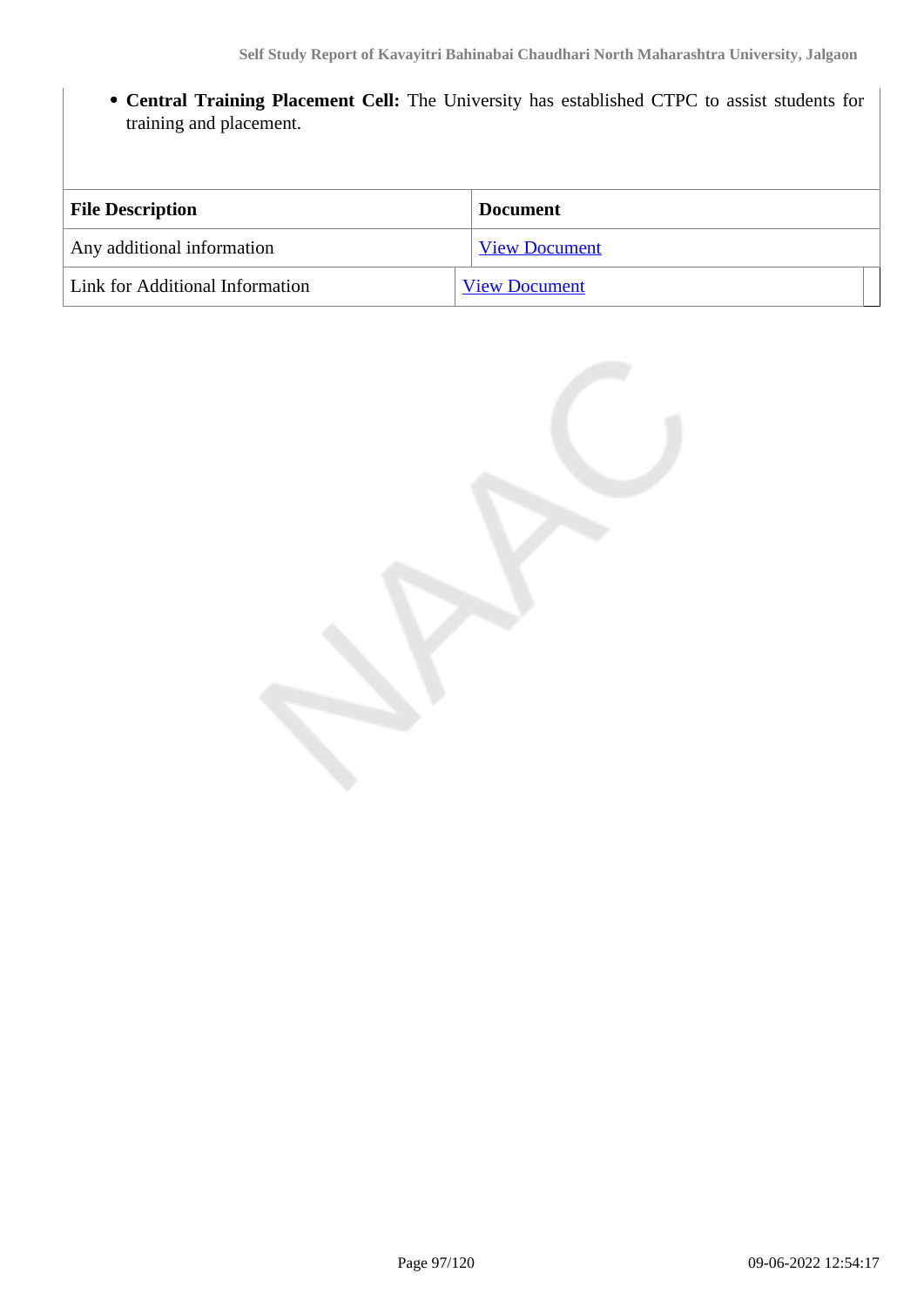# **Criterion 7 - Institutional Values and Best Practices**

# **7.1 Institutional Values and Social Responsibilities**

 **7.1.1 Measures initiated by the Institution for the promotion of gender equity during the last five years.**

### **Response:**

The gender equity and sensitization work at the University is conducted throughout the year by the Women's Studies Centre, which was established in August 2010 under the XI Plan of the UGC. The programs conducted by this centre includes self-employment of women students, particularly belonging to SC/ST/OBC categories so that they may play a more constructive role in the social and national development.

At present, women representation in the teaching and non-teaching staff is 17% and 10%, respectively and average 40% girl students have been enrolled in the Schools/Institute on the campus. The University provides the following facilities/schemes to female students and employees.

- The University has established Women's Studies Centre for imparting gender sensitive trainings/counseling to the students and faculty members.
- Under the UGC's Basic Facilities for Women Scheme, a recreation room for female administrative staff, a reading room, a gymnasium, and a computer centre in the girl's hostel have been established. It has been made mandatory to establish **Yuvati Sabhas** in all affiliated colleges with grants for the activities from the Students Welfare Department.
- The University conducts gender-sensitization programs through the Women's Studies Centre and Department of Students' Welfare. The Centre offers two years post-graduate program, Masters of Arts (M.A,) and three months Certificate Course on 'Gender Sensitization for graduate and postgraduate students and staff of University. The center also provides counseling to the students.
- The N.S.S. unit of university conducts gender sensitization programs for various stakeholders in the Society.
- The University follows the policy of Government of Maharashtra for the reservation of women in the process of recruitment.
- The University ensures that all desirous girl students gets accommodated in the hostels on the University campus considering the distance from city. At present, there are 5 hostels for girls with total capacity of 600 girls. Construction of another girls hostel with capacity of 250 beds is underway. Adequate security arrangements, time discipline regular attendance etc. are followed.
- The University has also established a Sexual Harassment Prevention and Redressal Cell for both female students/women employees. The University Health Centre organizes regular health checkup programs /counseling sessions for female students and provides necessary medication as and when required. Residing lady medical officer provides medical assistance to students after office hours. An ambulance is kept ready for the emergencies and adequate rapid response.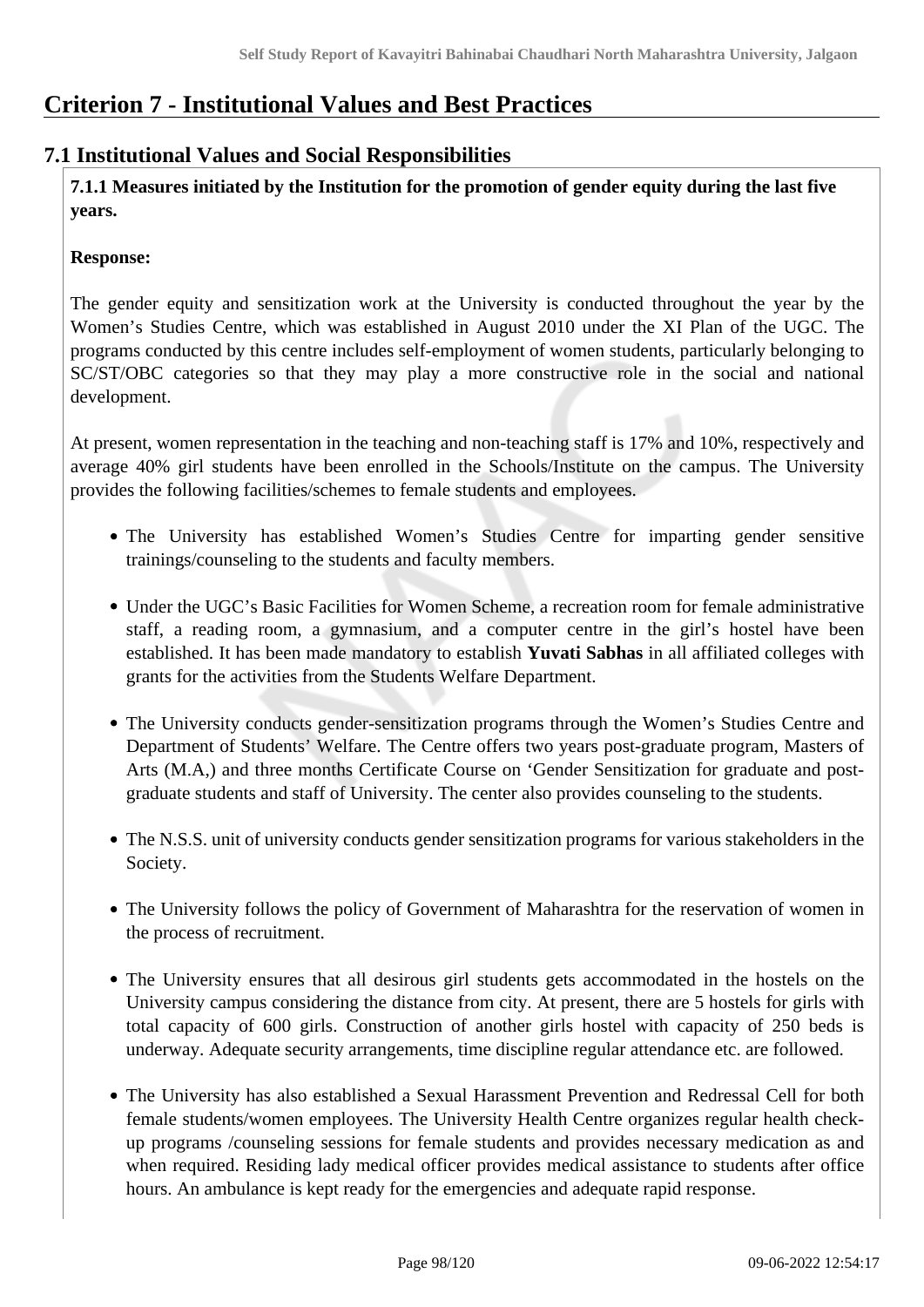- On University campus, each School /Institute conducts a special session for newly admitted students towards the code of conduct, gender equity, anti-ragging and they are sensitized towards these issues for their well-being on University campus. Special lectures focusing on various issues related to women such as health, sex education, social aspects and many other are conducted at ladies' hostels.
- The Ladies Common Rooms are available at every School / Institute on the campus. The responsibility of maintaining the cleanliness and good ambience at Common rooms is assigned to lady teacher at the respective School.
- Day Care Centre is established at University campus to take care the wards of female employees.

| <b>File Description</b>                                                                                                                                                                    | <b>Document</b>      |
|--------------------------------------------------------------------------------------------------------------------------------------------------------------------------------------------|----------------------|
| Specific facilities provided for women in terms of:<br>a. Safety and security b. Counselling c. Common<br>Rooms d. Day care center for young children e. Any<br>other relevant information | <b>View Document</b> |
| Annual gender sensitization action plan                                                                                                                                                    | <b>View Document</b> |

 **7.1.2 The Institution has facilities for alternate sources of energy and energy conservation measures** 

- **1.Solar energy**
- **2.Biogas plant**
- **3.Wheeling to the Grid**
- **4.Sensor-based energy conservation**
- **5.Use of LED bulbs/ power efficient equipment**

**Response:** B. 3 of the above

| <b>File Description</b>        | <b>Document</b>      |
|--------------------------------|----------------------|
| Geotagged Photographs          | <b>View Document</b> |
| Any other relevant information | <b>View Document</b> |

 **7.1.3 Describe the facilities in the Institution for the management of the following types of degradable and non-degradable waste (within 500 words)**

- **Solid waste management**
- **Liquid waste management**
- **Biomedical waste management**
- **E-waste management**
- **Waste recycling system**
- **Hazardous chemicals and radioactive waste management**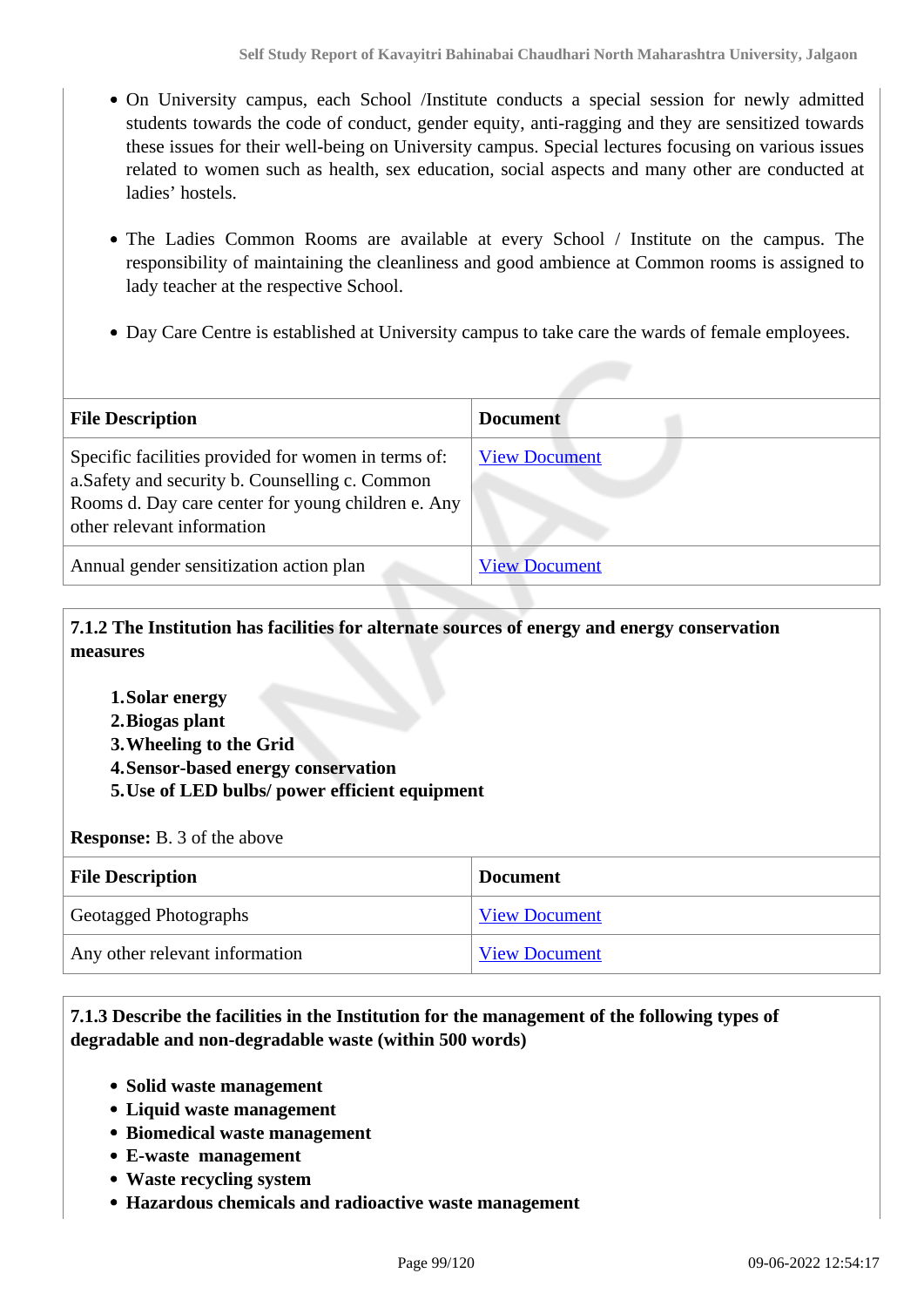#### **Response:**

The University has a sprawling lush green campus spread over 700 acres of land. The waste generated because of anthropogenic and routine office activities is handled suitably to avoid impact to the environment.

#### **Solid waste management:**

The solid waste generated at University includes mainly paper, plastic, glass, foods, etc. The waste generated at source is first segregated and lifted routinely in person with utility vehicle.

The glass and plastic bottles of chemicals, fused tube lights, batteries etc. are gathered separately and periodically sold to the scrap collecting agencies for recycling. 'Plastic free' awareness campaign requests stakeholders to curtail use of plastic in day-to-day affairs, in canteens, in meetings, symposia/conferences etc.

The organic waste mainly comprises food and agro-residues. The food waste at hostel mess is lifted by a local agency for processing or used as feed stock for biogas generation. The degradable wastes collected at various locations are subjected to peat composting and an automated Organic Waste Composting Machine installed in one of the Ladies Hostels.

Another bulk solid waste generated on campus comprises papers. The confidential papers after use are shredded and sold for recycling. The old answer books as per the preservation policy of University are sold to the vendors by inviting tenders for safe and secured recycling. In the year 2018-19, 71.20 tons of old answer sheets have been sold generating revenue of Rs. 12 lacs for the University.

#### **Liquid waste management:**

The liquid waste generated on the University campus comprises sewage and laboratory waste. The toilet blocks at all buildings are connected to self-sustained septic tanks built for processing of sewage.

#### **E-waste management:**

Large number of computers not in use due to upgradation in technology are periodically written-off and transferred to hostels on the University campus and primary/secondary schools in the jurisdiction. E-waste (damaged computers, CPUs, printers, toner cartridges, UPS, batteries, network cables, damaged instruments, etc.) is collected centrally given for recycling and processing for eco-friendly disposal to 'Green It Recycling Centre'.

#### **Biomedical waste management:**

The biomedical waste, principally generated at the health centre of the University, is either incinerated or disposed off as per the standard guidelines, or given to the agency appointed by local municipal corporation.

#### **Water recycling system:**

Total 4 wells on the campus are utilized to supply water for drinking, laboratory usages and gardening.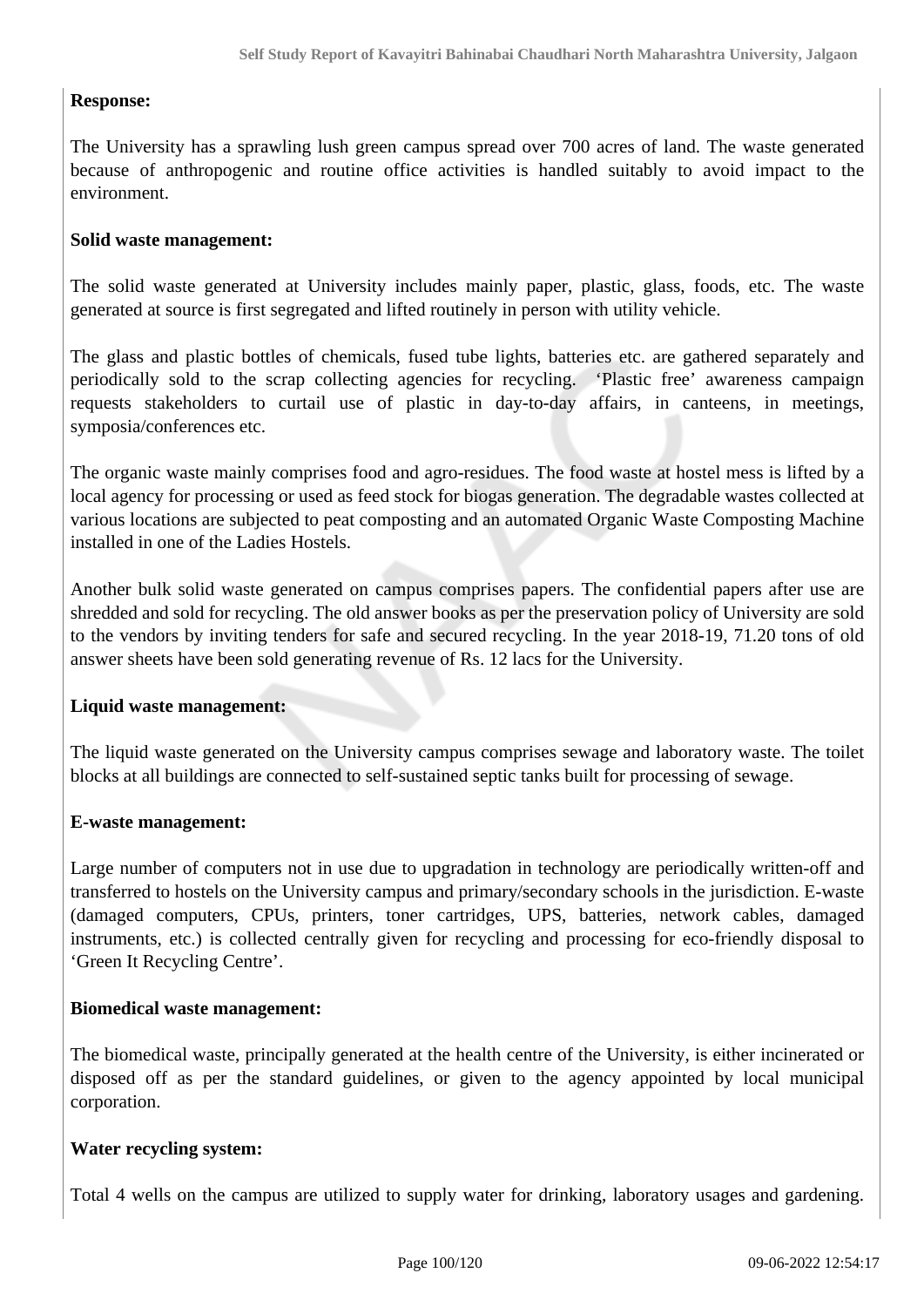Rainwater from the roof of the building is collected and siphoned for re-charging water reservoirs and bore wells on the campus. Around 69 Bunds (*Bhandharas*) are constructed on the campus through N.S.S. volunteers to develop watershed and 2 Check-Dams have been constructed through special budgetary allocation.

#### **Hazardous chemicals and radioactive waste management:**

University does not generate any radioactive waste on the campus. The hazardous chemical waste mainly from science and technology schools is disposed in the basin only after its neutralization. The laboratories handling microbial cultures are following the procedure of autoclaving the active or stock microbial cultures after use and then disposing in the composting pit.

| <b>File Description</b>                                                                | <b>Document</b>      |  |
|----------------------------------------------------------------------------------------|----------------------|--|
| Relevant documents like agreements/MoUs with<br>Government and other approved agencies | <b>View Document</b> |  |
| Geotagged photographs of the facilities                                                | <b>View Document</b> |  |

#### **7.1.4 Water conservation facilities available in the Institution:**

- **1.Rain water harvesting**
- **2.Borewell /Open well recharge**
- **3.Construction of tanks and bunds**
- **4.Waste water recycling**

**5.Maintenance of water bodies and distribution system in the campus**

#### **Response:** A. Any 4 or all of the above

| <b>File Description</b>                          | <b>Document</b>      |
|--------------------------------------------------|----------------------|
| Geotagged photographs / videos of the facilities | <b>View Document</b> |
| Any other relevant information                   | <b>View Document</b> |

#### **7.1.5 Green campus initiatives include:**

- **1.Restricted entry of automobiles**
- **2.Use of Bicycles/ Battery powered vehicles**
- **3.Pedestrian Friendly pathways**
- **4.Ban on use of Plastic**
- **5.landscaping with trees and plants**

**Response:** A. Any 4 or All of the above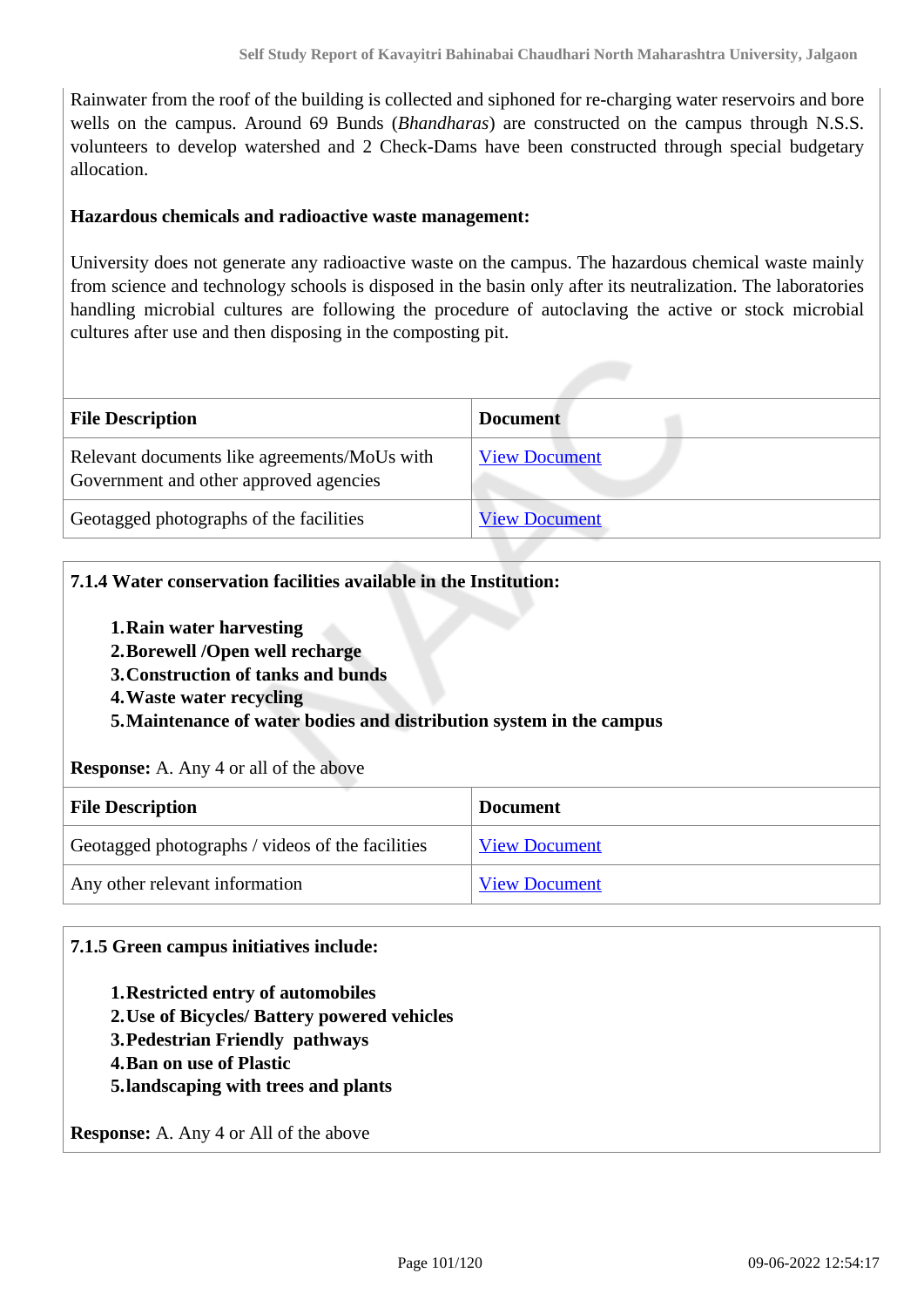| <b>File Description</b>                                               | <b>Document</b>      |
|-----------------------------------------------------------------------|----------------------|
| Various policy documents / decisions circulated for<br>implementation | View Document        |
| Geotagged photos / videos of the facilities                           | <b>View Document</b> |

 **7.1.6 Quality audits on environment and energy are regularly undertaken by the Institution and any awards received for such green campus initiatives:**

- **1.Green audit**
- **2.Energy audit**
- **3.Environment audit**
- **4.Clean and green campus recognitions / awards**
- **5.Beyond the campus environmental promotion activities**

**Response:** A. Any 4 or all of the above

| <b>File Description</b>                                                      | <b>Document</b>      |
|------------------------------------------------------------------------------|----------------------|
| Reports on environment and energy audits<br>submitted by the auditing agency | <b>View Document</b> |
| Certification by the auditing agency                                         | <b>View Document</b> |
| Any other relevant information                                               | <b>View Document</b> |

#### **7.1.7 The Institution has disabled-friendly, barrier free environment**

**1.Built environment with ramps/lifts for easy access to classrooms.**

- **2.Divyangjan friendly washrooms**
- **3.Signage including tactile path, lights, display boards and signposts**
- **4.Assistive technology and facilities for Divyangjan accessible website, screen-reading software, mechanized equipment**
- **5.Provision for enquiry and information : Human assistance, reader, scribe, soft copies of reading material, screen reading**

**Response:** A. Any 4 or all of the above

| <b>File Description</b>                                                     | <b>Document</b>      |
|-----------------------------------------------------------------------------|----------------------|
| Policy documents and information brochures on the<br>support to be provided | <b>View Document</b> |
| Geotagged photographs / videos of the facilities                            | <b>View Document</b> |
| Details of the Software procured for providing the<br>assistance            | <b>View Document</b> |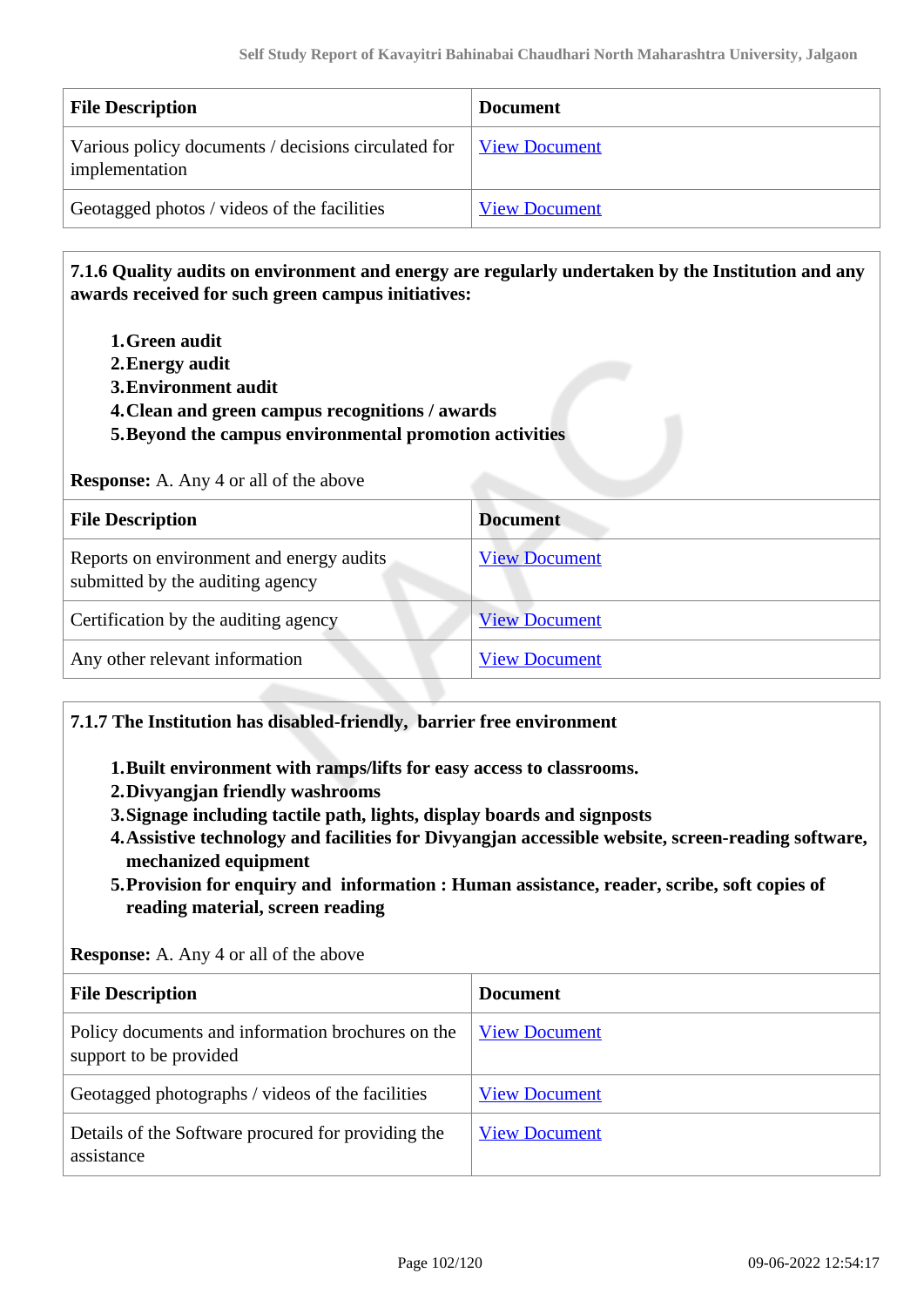**7.1.8 Describe the Institutional efforts/initiatives in providing an inclusive environment i.e., tolerance and harmony towards cultural, regional, linguistic, communal socioeconomic and other diversities (within 500 words).**

#### **Response:**

The University is located in the North Maharashtra region also called as 'Khandesh' which has given freedom fighters, social reformers, educationists, literary person and artists to the Nation. The milestone in the history of poetry of Khandesh is the poetry of Bahinabai Chaudhari. In the honor of this great poetess, the University has been renamed as Kavayitri Bahinabai Chaudhari North Maharashtra University.

The University has initiated the journey with a motto 'Antari Petavu Dyanjyot' (Enlighten the Torch of Wisdom in our Soul). Since inception, the University has given major emphasis on providing inclusive environments for all strata of the society.

The University has established the following Schools/Centers for ensuring social justice and empowering the underprivileged and vulnerable sections of the society:

- · RUSA resource centre for 'Inclusive Education'
- · School of Thoughts
- · Lab to Land Program
- · Eklavya Tribal Academy Centre, Nandurbar
- · Health Center

To cater to the academic and allied requirements of differently abled persons of all age groups, the University has established 'RUSA Resource Centre for Inclusive Education' with financial aid from RUSA (Rashtriya Ucchattar Siksha Abhiyaan), Maharashtra. The Center has developed state of art digital facility for the Divyang people to learn. Efforts are also being made to make them acquainted with the advance tools and techniques of learning. Beside these, the centre provides guidance and training to the teachers on 'how to teach Divyangjan'.

India is the land of the epoch-makings thinkers, freedom fighters, warriors, saints and social reformers. The study and research work of these intellectuals and their ideologies, the 'School of Thoughts' was established.

The University has become a medium to different stakeholders to get aligned with the mainstream of social development. The 'Khandesh' region is known for Banana and Cotton cultivation. In order to reach the farmers of the region and make them aware of the new advances in agricultural practices, a 'Lab to land' program was started at its satellite campus at 'Amalner'.

The Health Center of the University provides health care facilities to the families of the labors on campus, adjoining villages and police outpost at concessional rates. Yearly free medical check-up is done for university employees, students as well as students of Kendriya Vidyalaya on campus. On world TB day, awareness campaign was initiated by the centre in collaboration with USAID and Challenge TB – The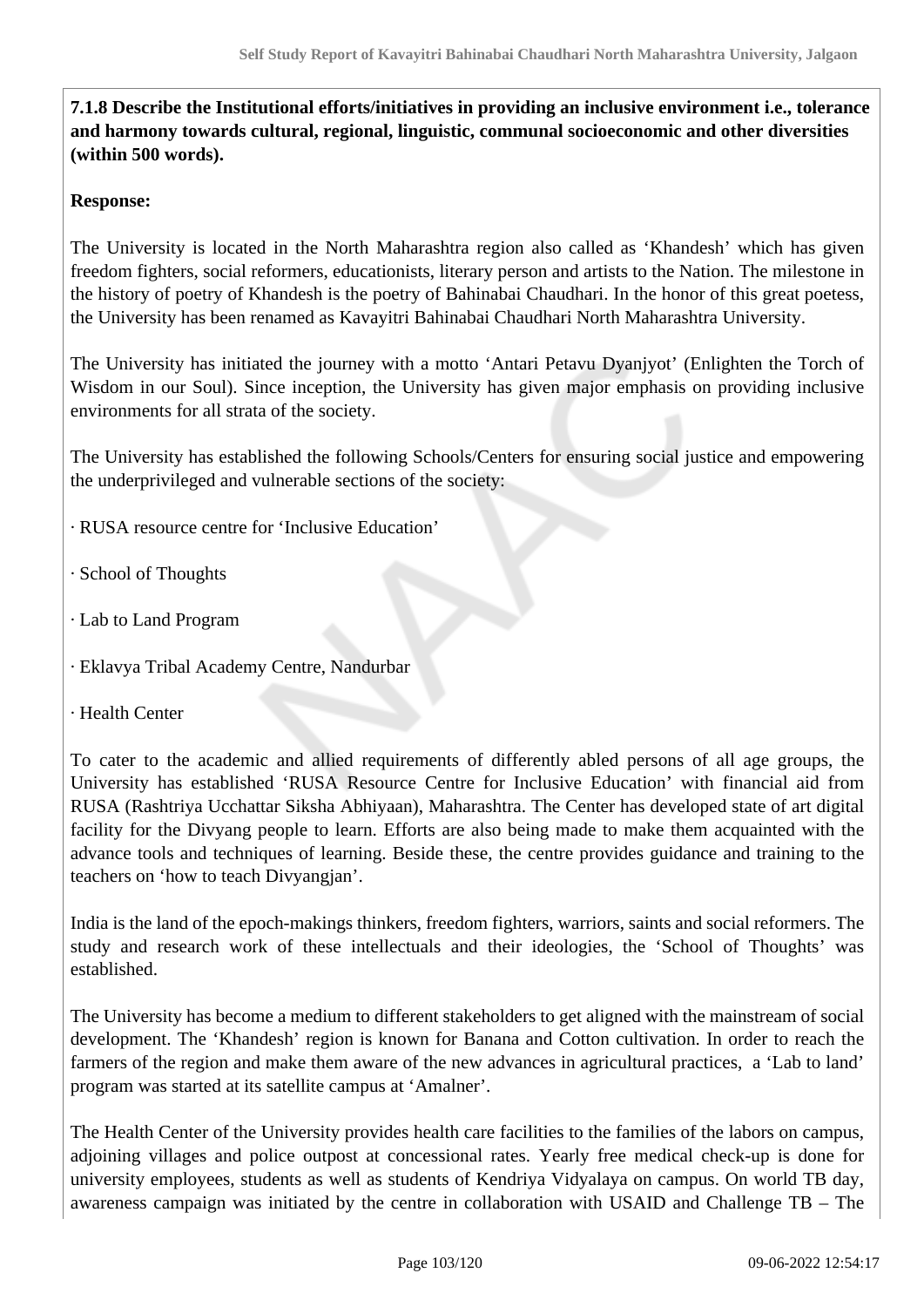## Union.

An exclusive education program under 'Right to Education' has been implemented by the University for the children of labors on Campus at Day Care Centre and Kendriya Vidyalaya. This activity reflects upon the sensitivity of university towards the children of labors working on campus. They are provided with an opportunity to learn but are also provided with the study material (books, bags, dress etc.).

The cleanliness drives are undertaken to signify their importance and our alignment with the national mission at Jalgaon city, University campus as well as villages near the University. The Vice-Chancellor, Pro-Vice Chancellor, teaching staff, non-teaching staff, and students contribute to the drive and generated impact on Society.

| <b>File Description</b>                                                                                                                | <b>Document</b>      |
|----------------------------------------------------------------------------------------------------------------------------------------|----------------------|
| Supporting documents on the information provided<br>(as reflected in the administrative and academic<br>activities of the Institution) | <b>View Document</b> |

### **7.1.9 Sensitization of students and employees of the Institution to the constitutional obligations: values, rights, duties and responsibilities of citizens (within 500 words).**

#### **Response:**

Constitution of India defines the rights for every citizen in India. The development of these rights and their inclusion in Indian constitution has been based on many historical moments. Maharashtra is one of states of our country, which has many historical events that inspires us in today's world to extend the rights given to each citizen. Area under our University has many events as well as legends, which continuously inspire us and give push to every action. With time the necessity to make aware the grass-root strata about their constitutional rights have become a need of hour. Our university has taken this as a part of major tasks. 'Antari Petvu Dnyanjyot' and 'Teach One Each One and Tree one' are our motto, which are indicative of the direction of university towards developing prosperous society of responsible citizens. Efforts have been made towards inculcating responsiveness towards our Nation, our Environment, our Society, Sharing the resources, etc.

#### **1) Constitution day of India:**

University is actively celebrating 'Constitution Day of India' on 26th November, where in programmes are organized on the theme 'know our constitution'. The special features of Indian constitution have been brought into notice of youngsters and citizens through arranging lectures of renowned personalities. With time everyone may get awareness about the fundamental rights, however, lack of practicing 'Fundamental Duties' has been identified as the area, where we have to do much. Lectures on 'fundamental duties of each Indian' have laid a major impact on students' community.

#### **2) Voter Awareness Forum:**

As a proud Indian citizen, one is expected to actively participate in various democratic processes.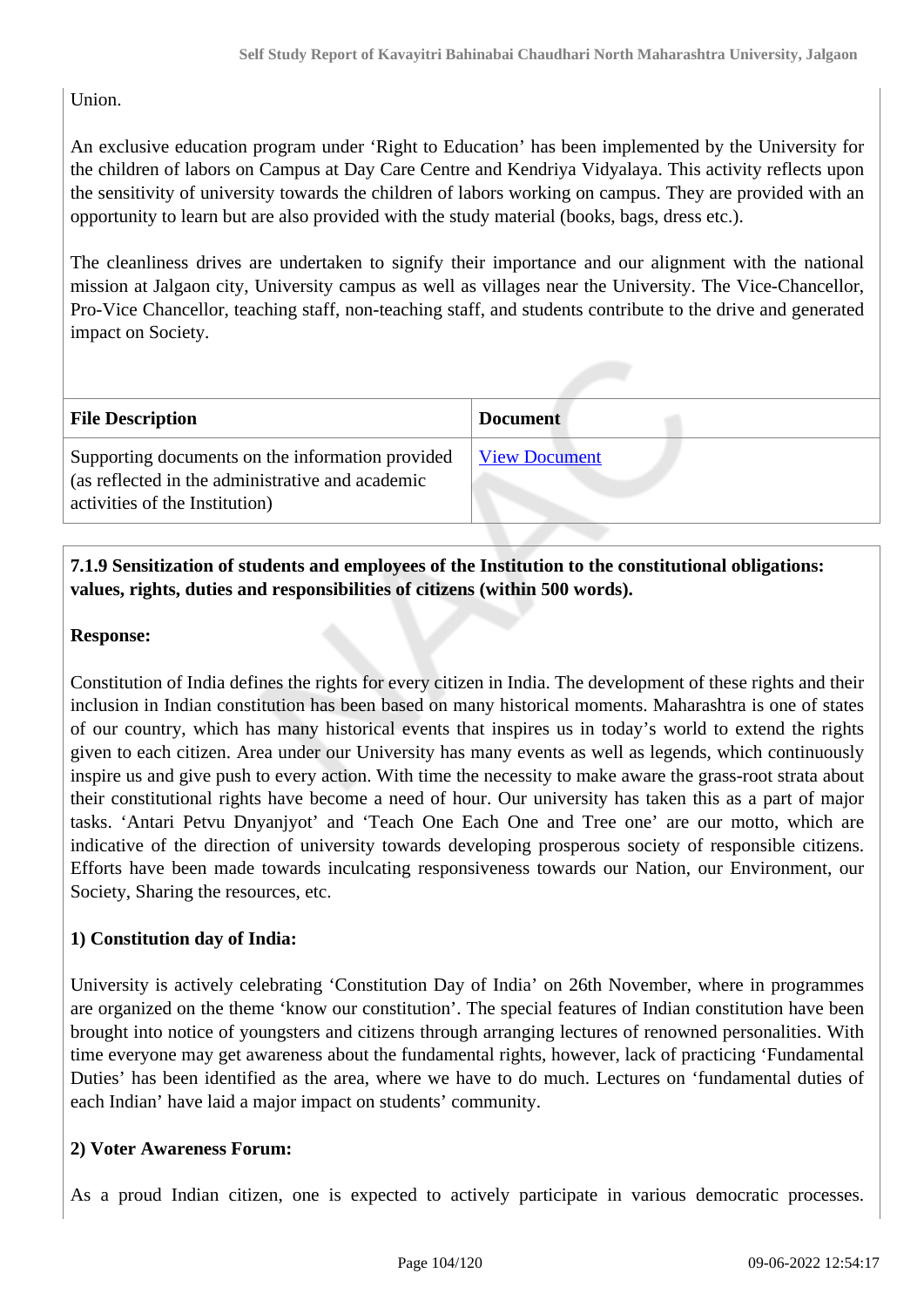Increasing awareness about voting and strengthening the democracy at various levels has been taken as a major task. Numerous activities and campaigns have been organized at University jurisdiction to see that each and every one participates in 'electoral process'. In the period under review, elections for State assembly and parliamentary constituency were held. Students were guided for enrolling their names in voters' list and made them aware about their right as a voter. Workshops have been conducted to give hands on practice for new digital voting machines like EVM and VVPAT. A formal 'Voter awareness forum' was founded on campus for students and staff. The participants have extended these views to their villagers and society. National conference on 'Election and Changing Streams in Local Self Government' was organized by School of Social Sciences, where in various issues of major concerns were discussed.

### **3) National problems:**

It has been seen that with time the problems before society and nation keep on changing. 'National security', 'Terrorism', 'Natural disasters', 'Women harassment', 'Corruption' and 'Deteriorating environment' are some of them. Academic Schools and NSS unit on campus are active towards these national and societal issues. Deliberate efforts have been made to understand severity of problem and suggesting solutions through own participation. Guest lectures and workshops on these issues organized by University for creating awareness among the students have helped them sensitize towards these issues through their involvement.

Additional Information:http://apps.nmu.ac.in/naac/Default.aspx?P=7/7.1/7.1.9

 **7.1.10 The Institution has a prescribed code of conduct for students, teachers, administrators and other staff and conducts periodic programmes in this regard.** 

- **1.The Code of Conduct is displayed on the website**
- **2.There is a committee to monitor adherence to the Code of Conduct**
- **3.Institution organizes professional ethics programmes for students, teachers, administrators and other staff**
- **4.Annual awareness programmes on Code of Conduct are organized**

| <b>Response:</b> B. 3 of the above |  |  |  |  |  |
|------------------------------------|--|--|--|--|--|
|------------------------------------|--|--|--|--|--|

| <b>File Description</b>                                                                                                                                                                       | <b>Document</b>      |
|-----------------------------------------------------------------------------------------------------------------------------------------------------------------------------------------------|----------------------|
| Details of the monitoring committee composition<br>and minutes of the committee meeting, number of<br>programmes organized, reports on the various<br>programs etc., in support of the claims | <b>View Document</b> |
| Code of ethics policy document                                                                                                                                                                | <b>View Document</b> |

### **7.1.11 Institution celebrates / organizes national and international commemorative days, events and festivals (within 500 words).**

**Response:**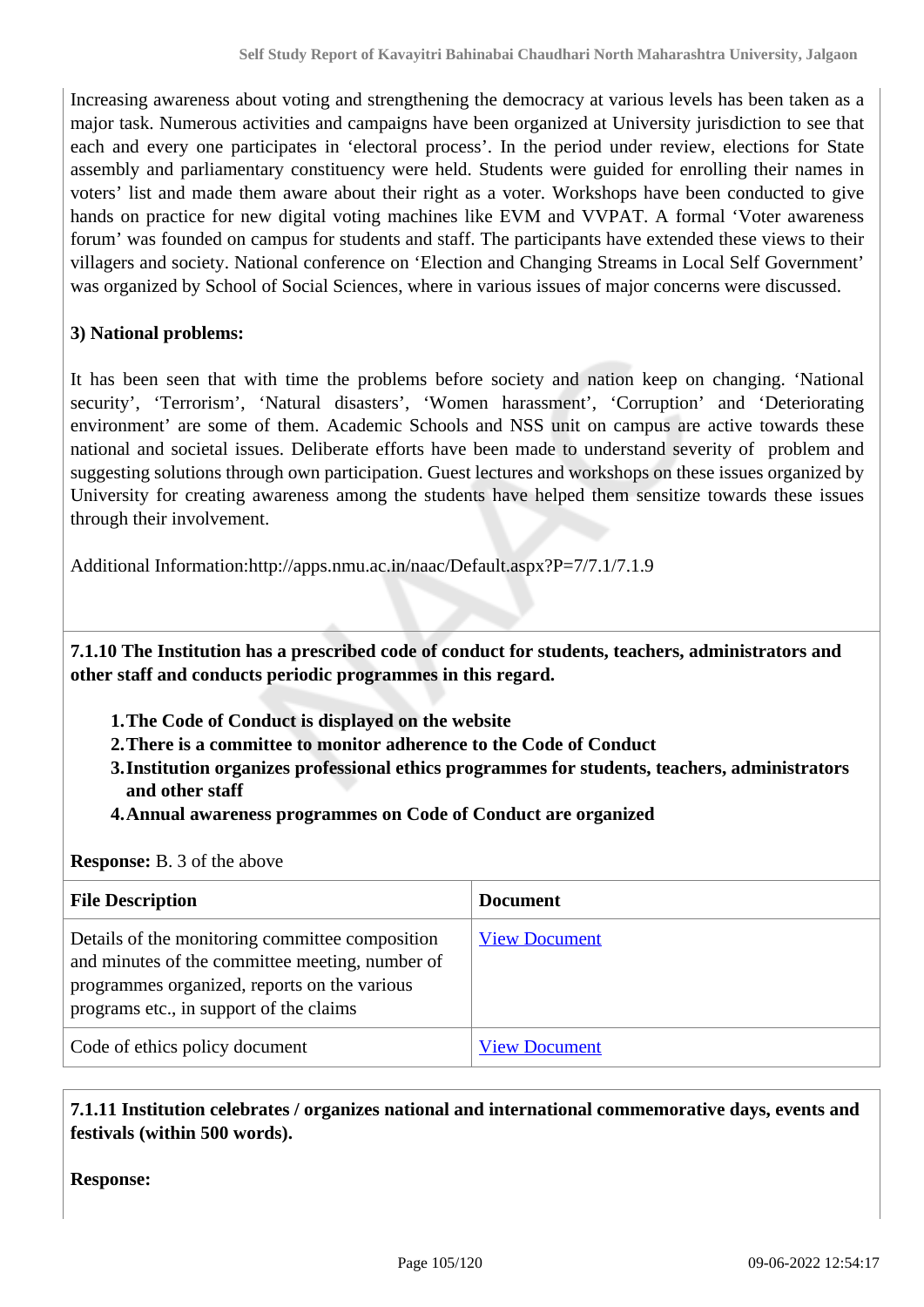University celebrates the days associated with 'legendary personalities' and Freedom fighters of our country. Similarly, in line with Global Developments, University do celebrate special 'World Days'. University has taken these celebrations as a mean to extend our obligations and responsibility to develop patriotic and responsible citizens for the country.

### **1) Celebrations on National festivals:**

Indian Independence Day (15th August), Republic Day (26th January), Constitution Day (26th November) and Maharashtra day (1st May) are celebrated with lot of enthusiasm. Diverse activities, Cultural programs with involvement of children of Kendriya Vidyalaya located on the campus, performances of stage talented students are the features of such celebrations. The 15th August is also the University's inception day. Various awards including 'Best teacher', 'Best Principal', 'Best College', and 'Best Class I/II/III/and IV Employee' form University campus as well as Colleges under jurisdiction are conferred on this day.

#### **2) Celebrations of birth and death anniversaries:**

Celebrations of anniversary of birth and death of freedom fighters, national leaders, social reformers, and literature legends are the ways not only to remember their contributions but also to inspire our new generations. Celebration of Birth Anniversaries of Mahatma Gandhi (2, October), Bal Gangadhar Tilak (1 August), Swami Vivekanand (12 January), Pandit Jawaharlal Nehru (14th November), Mrs. Indira Gandhi, Sardar Vallabhbhai Patel (31st October), first Chief Minister of Maharashtra Yashwantrao Chavan (12th March) and Mahatma Jyotiba Phule (11th April), 'Kavayitri Bahinabai Chaudhari' (5th August), Chattrapati Shivaji Maharaj (19th February), Dr. Babasaheb Ambedkar (14 April) , APJ Abdul Kalam (15-17 October) etc. to name a few re-energize the stakeholders. Arranging rallies, inspiring lectures, blood donation camp, shramadan camp, swatcchata abhiyan, tree plantation, cultural activities, street plays, various competitions for students have been the means to celebrate these days.

#### **3) Celebrations of National and international commemorative days:**

'Matrubhasha Diwas' (27th February) and 'National Hindi Day' (14th September) are the occasions dedicated to know and flourish our mother tongue and National language, respectively. Students participate in various competitions to express their feelings and thoughts.

Sadbhavana Din (20th August), Teacher's day (5th September), NSS day (24th September), Rashtriya Ekatmata Divas (19th November), Sanvidhan Diwas (26th November), International Day of Disabled Persons (3rd December), Yuvak Din (12th January), National Voter's Day (25th January), National Science Day (28th February), World T.B. Day and World Environment Day (5th June) are some of the special occasions students and staff on the University campus come under a common roof and exchanges ideas and views.

#### **4) Lecture series, the initiative of University:**

The University has received donations towards organization of different lecture series in the memory of renowned people in different fields like - (i) Dr. Babasaheb Ambedkar, (ii) Dr. Keshav Baliram Hedgewar and (iii) Sane Guruji etc. Under each series a renowned speaker is invited for guest lectures. Specialty of this lecture series is that every year it is organized at different affiliated colleges. Topics covered under these lectures are related all walks of human life.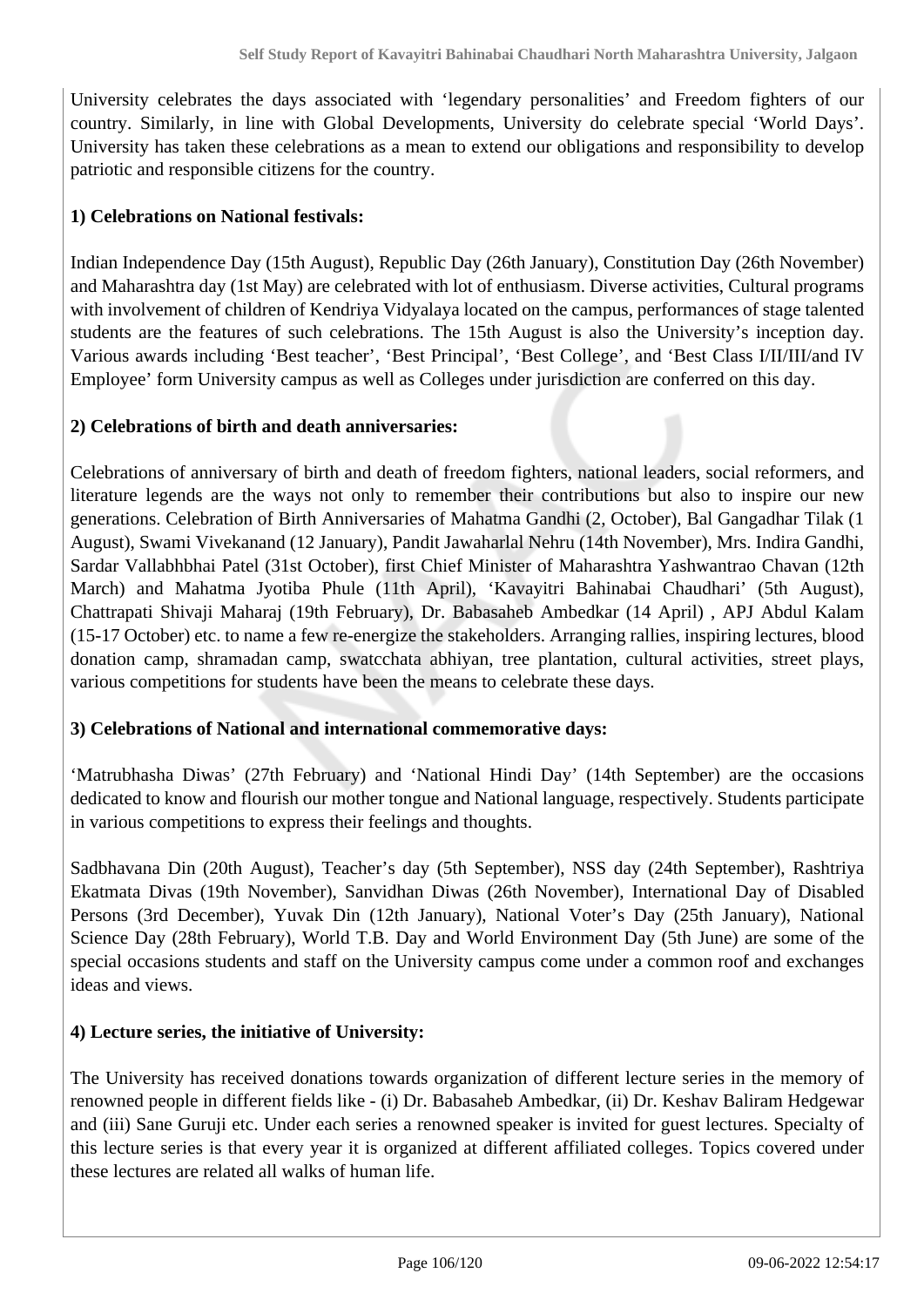| <b>File Description</b>                                                               | <b>Document</b>      |
|---------------------------------------------------------------------------------------|----------------------|
| Geotagged photographs of some of the events                                           | <b>View Document</b> |
| Any other relevant information                                                        | <b>View Document</b> |
| Annual report of the celebrations and<br>commemorative events for the last five years | <b>View Document</b> |

# **7.2 Best Practices**

 **7.2.1 Describe two best practices successfully implemented by the Institution as per NAAC format provided in the Manual.**

**Response:** 

# **Best Practice I**

**1. Title of the Practice: Blood Donation** 

### 2. **Objectives of the Practice:**

In our Country, there exists a considerable gap between availability and demand for blood. In most of situations, valuable human lives cannot be saved due to unavailability of blood or blood donors. The initiative of our University to incentivize blood donor students mainly focused on this urgent need of the society as well as to inculcate the values, which will make them responsible citizens. The major objectives of the practice are –

i) To inculcate the value of helping others through involving self in life saving contribution of blood donation.

ii) To develop a pool of youngsters which can be available at the time of medical emergency.

iii) To increase the awareness on blood donation by providing scientific knowledge as well as removing myths and wrong concepts about it.

### 3. **The Context:**

An average sized healthy human has about 5 liters of blood in the body. The external blood supply is urgently needed in major medical surgeries as well as accidents and other trauma conditions. 'There is no alternative to the natural blood' is the universal truth that we experience every day. Always, there is a deficit between blood collection and demand, irrespective of geography, prosperity and population size.

There are many challenges in increasing the blood donors:

- i) Lack of awareness about the need of blood donation and its importance.
- ii) Apathy exists among majority of population till the person meets a medical emergency.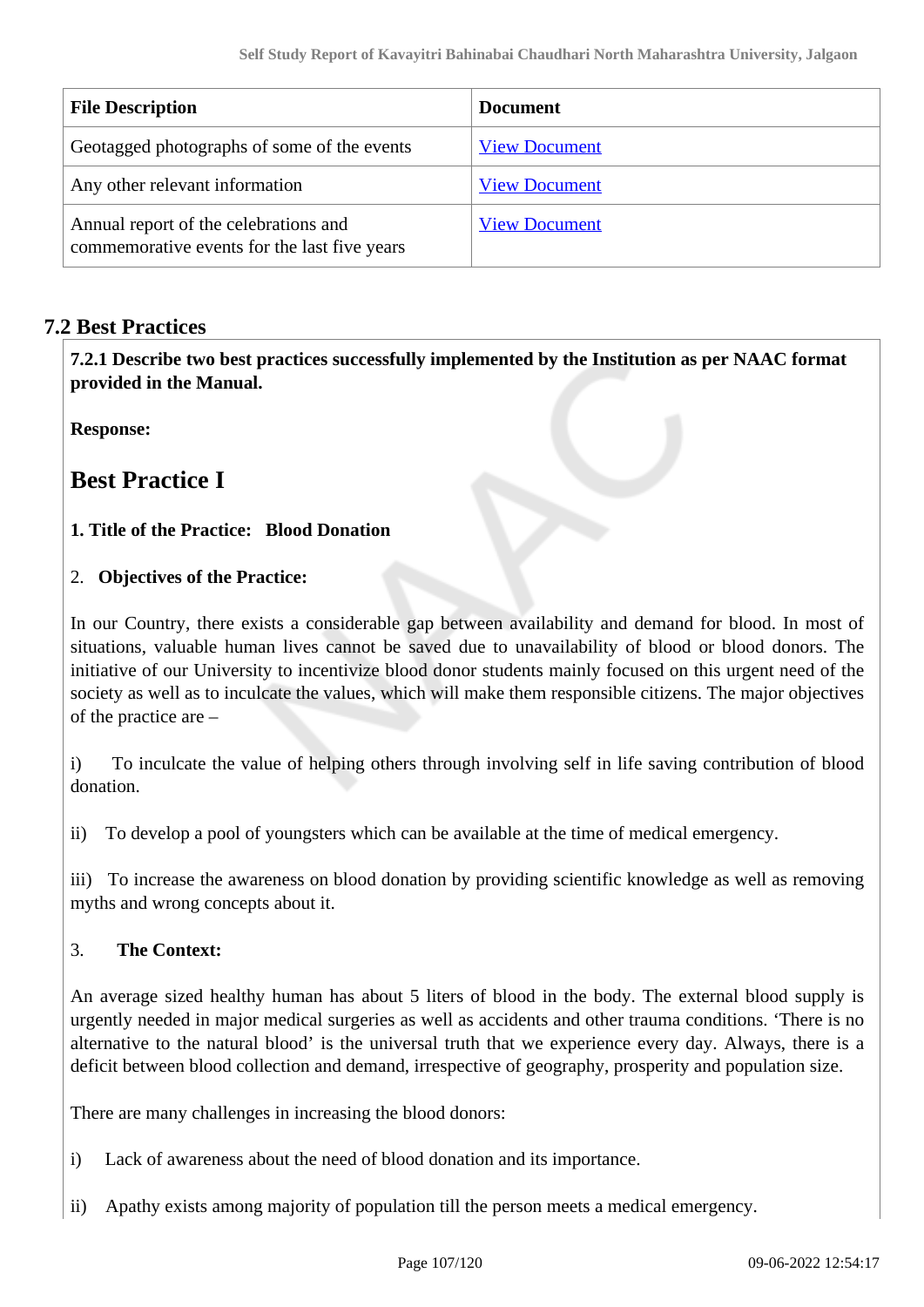- iii) Myths and wrong perceptions about the blood donations.
- iv) Fear about the post blood donation effects.
- v) 'Matching the blood properties' becomes an issue with rare blood groups.

To deal with the above listed challenges our University has initiated this practice, which is called as *"Blood donation"* as a positive step.

#### 4. **The Practice:**

 Blood donation has been considered as the most auspicious of donations, which not only inculcates the values towards caring others but also provides substantial support to human kind otherwise not possible with any wealthy contributions. Keeping in mind the central idea of inculcating service to nation, *"Blood donation*" activity was initiated in the year 2014 with a formal resolution passed by Management Council of the University. The activity was gracefully conducted with voluntary participation of student-teacher community. Blood donation at a govt. recognized blood bank is also considered for the award of additional marks. University incentivised the initiative by providing benefit of 02 additional marks for the purpose of passing, getting exemption or adding to the total marks secured by the candidates donating blood.

This activity has given motivation to various stake holders to organize 'blood donation' camps.

The accrued benefits of the activity include:

- i) It becomes an effective input source of blood for blood banks.
- ii) Students get more awareness and understand the significance of 'blood donation'
- iii) The group activity removes fear and motivates new students to become a proud blood donor.

iv) Student phase is the correct age to practice blood donation. It is more difficult to force/motivate elder ones into the act. The elder ones have many reasons to avoid blood donation.

The initiative of the University is thus unique and novel, where the environment inspires the students to become 'voluntary blood donors'. These students get personal satisfaction, self-esteem as well as pride by altruism. In addition to these they get reward of 02 marks.

The most intangible benefit of this practice is that as per the medical criteria for donating blood suggest that the donor should be a healthy person. Popularization of the practice indirectly takes the young community into a safer and healthy life style in their sensitive stage of life.

This novel practice has been institutionalized with the passing of a special ordinance by the University for the purpose. The 'Student's Welfare' section of University serves as nodal agency. It prepares a facultywise list of beneficiary students (donor who got reward of w additional marks) and gives to 'Examination section' for implementation.

#### 5. **Evidence of Success:**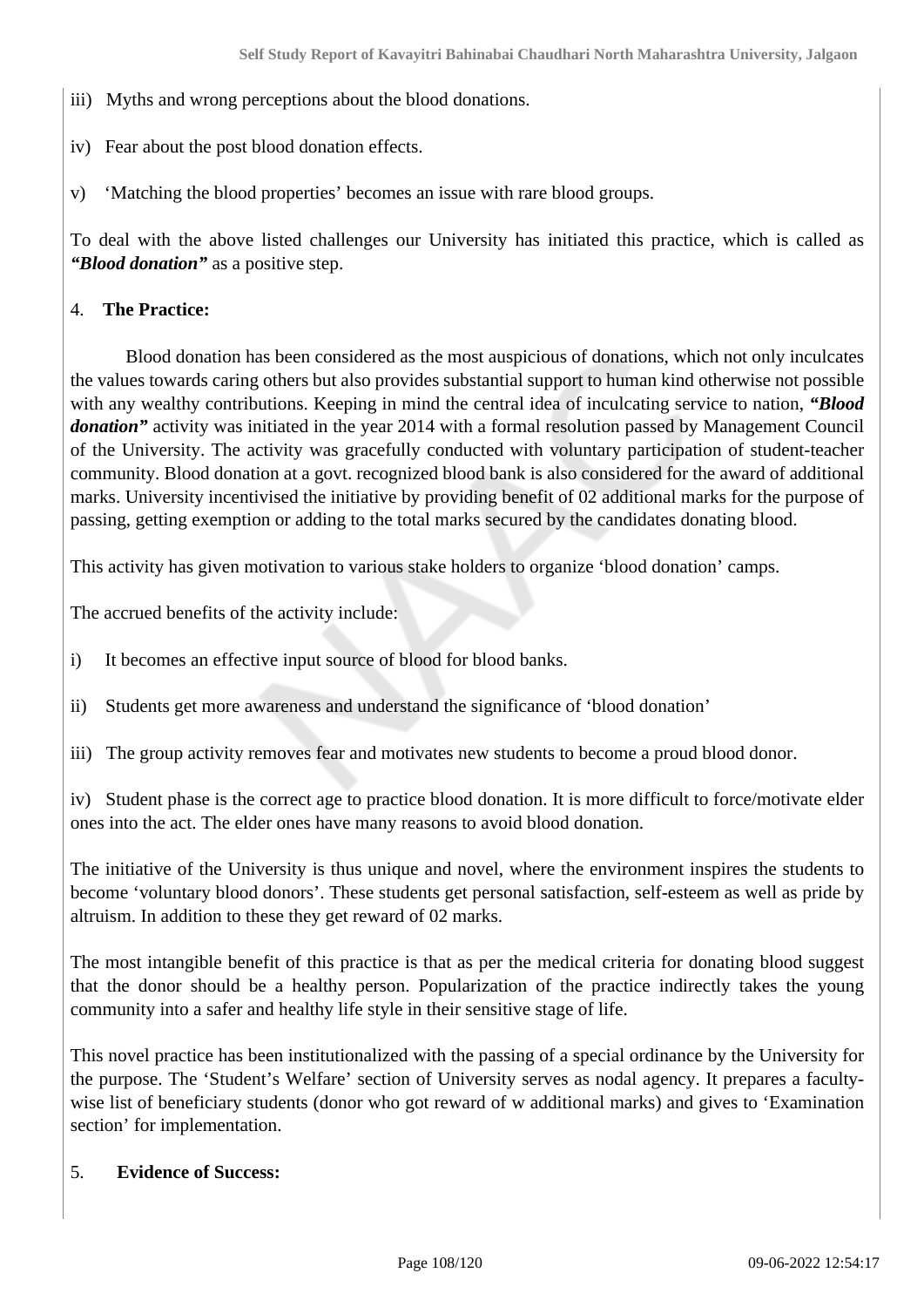'Sharing of life through blood donation' is mostly get motivated by altruism. The blood donation activity aimed at saving an anonymous person's life requires a 'will' that drives the donor to this act of generosity.

The university has promoted the Colleges and Campus Schools to organize 'blood donation camps'. On most of the occasions, these blood donation camps were connected with celebrations of birth/death anniversaries of our role models e.g. Chatrapati Shivaji Maharaj, Dr. Babasaheb Ambedkar, Swami Vivekanand, etc and with NSS camps. This has been found as the most effective way in motivating the students to go for 'blood donation' as this act gets connected to the 'philosophy' of a legend.

Good participation of students can be considered as the 'evidence of successes' of this practice. The activity not only gives 02 marks but also, most importantly; gives proud tag of 'blood donor', 'healthy person', 'patriotic individual' and 'person with sharing attitude', which makes takes them a responsible citizen.

#### **Faculty-wise beneficiaries of the practice:**

| Year               |       | Faculty-wise beneficiaries |      |                 |        |     |                  | Total |
|--------------------|-------|----------------------------|------|-----------------|--------|-----|------------------|-------|
|                    | Engg. | Arts, Edu &Comm.           |      | andScience      | Pharm. | Law | Mental and Moral |       |
|                    |       | Fine Arts                  | Mgmt |                 |        |     | Sciences         |       |
| 2019               | 18    | 04                         | 08   | 35              | 03     | 30  | 01               | 99    |
| 2018               | 44    | 36                         | 12   | 30              |        | 09  |                  | 131   |
| 2017               | 102   | 21                         | 05   | 32              |        | 05  | 33               | 202   |
| 2016               | 65    | 06                         | 30   | $\overline{31}$ | 21     | 10  | 04               | 187   |
| 2015               | 76    | 14                         | 47   | 65              | 03     | 21  | 07               | 233   |
| <b>Grand Total</b> |       |                            |      |                 |        |     |                  | 852   |

#### **6. Problems Encountered and Resources Required:**

i) The main hurdle in preparing a 'will' of a person to donate his/her blood has been the myths and fear about it. As every year we have to deal with new batch of students and it is experienced that the problems remains same every year. Arranging annual seminars, health talks, poster presentation, group activities, culture binding activities to sensitize students/staff about advantages and health benefits of blood donation and social responsibility.

ii) Preparing a pool of 'blood donors' through this initiative has not taken the expected shape and remained in preliminary phase. The blood donors listed in such a pool could be requested for blood donation as per the need, was the idea.

#### 7. **Notes:**

Organization of blood donation camps is a kind of routine activity observed in many institutes. We wish that such practice can be undertaken at all the institutes and Universities otherwise the expected outcome and benefits will not be seen. Creating 'blood donors' and 'rewarding blood donors' through such practice should not remain a localized activity. There is an urgent need to take this issue at a broader level.

# **Best Practice II**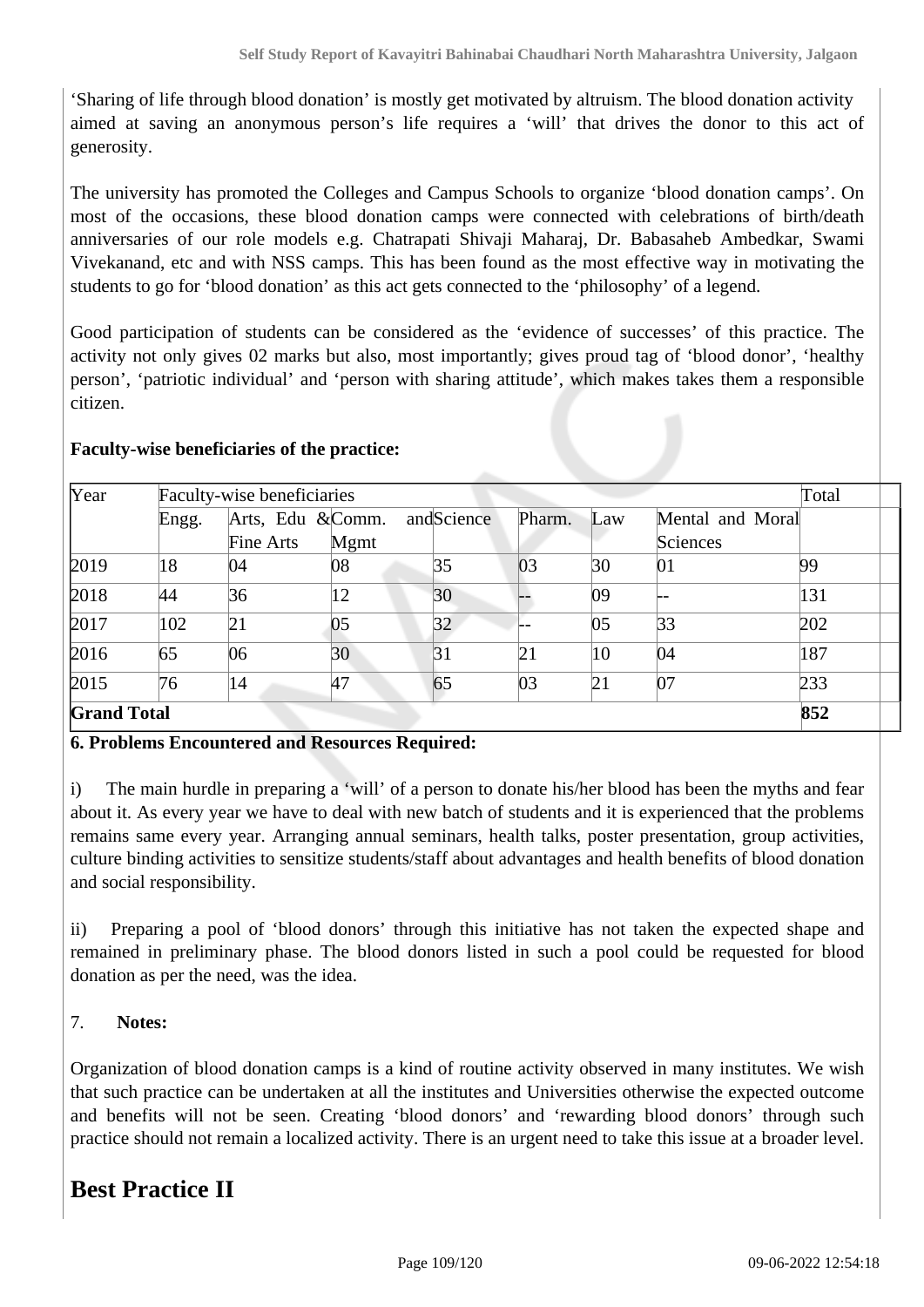# 1. **Title of the Practice: Lab to Land Programme**

### 2. **Objectives of the Practice :**

University is engaged in various research activities and taken lead in developing technologies related to agricultural needs of the region. However, the gap remains between the end users and researchers. In order to reach the end user and dissipate the knowledge gained out of research, a program called 'Lab to Land' has been started by the University. The broad objectives of the programme are :

- 1.To introduce the application of biofertilizer, biopesticide technology in rural parts of region under University jurisdiction.
- 2.Demonstration-cum-hands on training on technology of biofertilizers/biopesticides production to farmers.
- 3.To prepare literature in local language on the benefits of biofertilizers for the farmers.
- 4.To demonstrate the effectiveness of biofertilizer for enhanced and sustainable crop productivity.
- 5.To create self employment opportunities for weaker underprivileged SC and ST and marginal farmers.

#### 3. **The Context:**

The area under University jurisdiction is characterised by:

- i) Tribal domination with low income source,
- ii) cultivators from tribal village live below the poverty line.
- iii) no employment due to meager industrial growth.
- iv) migration to urban areas for livelihood.
- v) declining crop productivity due to poor or no application of science base agri-practices.

Moreover, the Khandesh region belongs to low rainfall area with records of famine and drought in several parts.

Demonstration of ways for sustainable agriculture and new means of earning at their native place have been the ultimate goals of the activity. Farmers, including women are given hands on training and demonstration of biofertilizer production in local language in 2-3 days free of cost workshops.

#### 4. **The Practice:**

With time the definitions of agriculture changed as well as the associated problems also. Deterioration of soil conditions due to massive use of chemical fertilizers has been one of the major problems, which leads to disturbed economics, especially for small land holders.

Three districts under our University face similar problems as any other rural parts of India. It was realized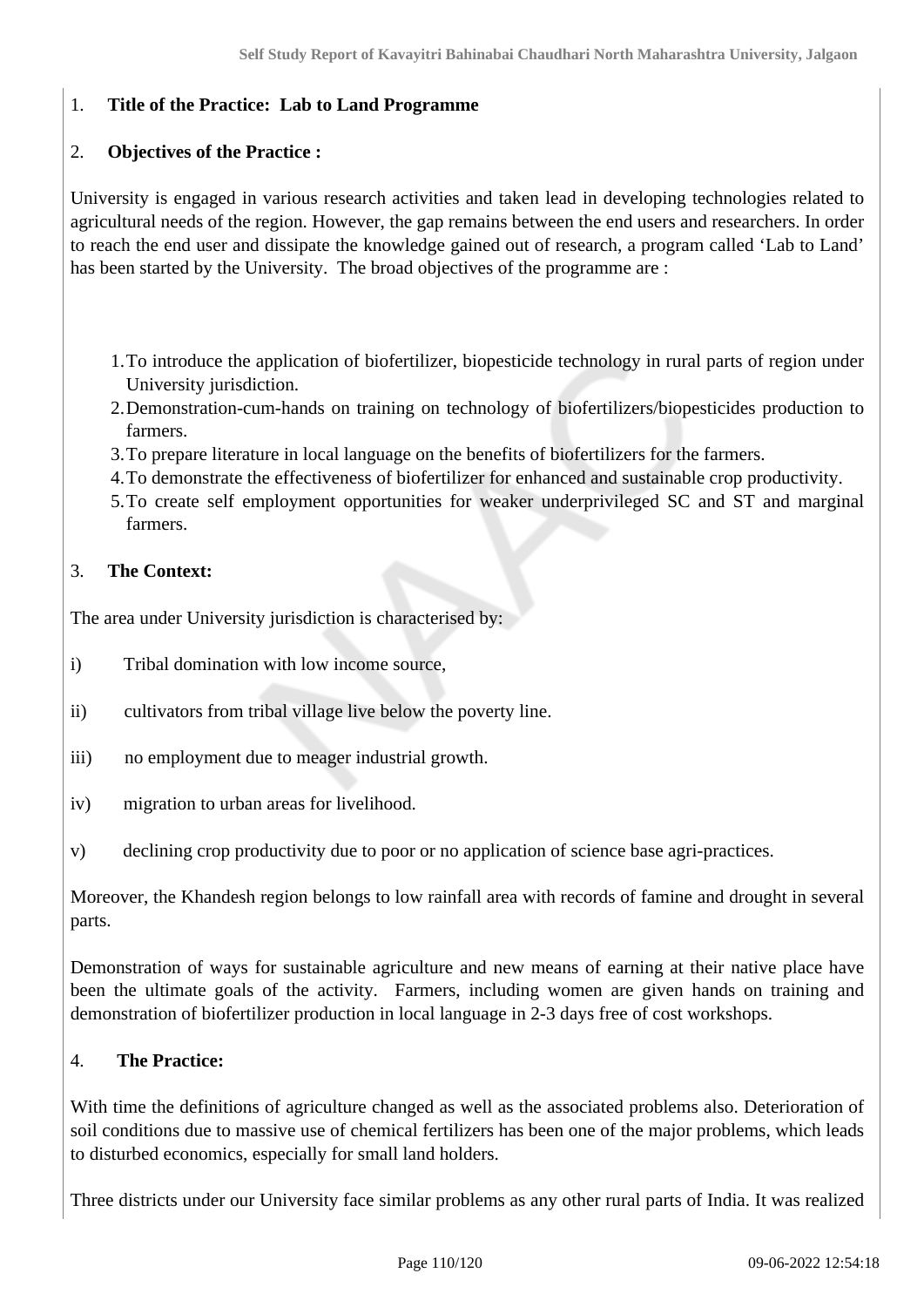that poverty, remote locations, language barriers and no reach of scientific practices are some of problems of the region. The 'lab to land' program gives a platform to bring the scientists and grass root villagers together. The University not only provides free lodging and boarding to the participating farmers women but also compensate in cash for the lost wages of the duration of workshops.

The program operates in following ways:

### **1) Workshops and training programs:**

The activity has mainly targeted to bring the villagers in the laboratory. They feel the presence of living microbes under microscope. Soil science and microbial practices are not only demonstrated to them but they are also allowed to handle / practice them. A dedicated facility with classroom, lab, residential blocks for farmers was established at Pratap Philosophy Centre, Amalner – a satellite campus of the University. The lab facilities include - Microscopes, Autoclave, Laminar Air Flow Benches, Shakers, Fermenter, Demonstration plot, etc. Theory and practical sessions are arranged with hands on practice on basic microbiological practices and applications.

### **2) Popular lectures at villages:**

Eminent speakers are taken to different villages to address the villagers on agronomic practices. In questionanswer sessions farmers pose their problems and receive solutions. For Scientists these are the occasions to learn the need of farmers that narrows the gap between 'line of research' and 'actual problems of end users'.

#### **3) Demonstration of biofertilizer/biopesticide technology and hands on training:**

At the centre, a live demonstration about the biofertilizer and biopesticide technology is made available to any visitor. The centre motivates the farmers to start preparing 'biofertilizers' of their own with low cost inputs. The effects of biofertilizers are shown in the demonstration plot in the premises of centre. In these workshops farmers learn what is wrong and correct in agriculture, this is beyond the bookish/printed information. The participants leave the centre with a satisfaction of seeing microbes, enriched knowledge of biofertilizers, and adverse effects of chemical fertilizers.

#### **4) Mobile Science Exhibition:**

The mobile van carrying exhibition of simple scientific experiments is deliberately taken to village site whenever camp, lecture or workshops are organized. This science exhibition has been the attraction for the children, who learns many concepts of basic sciences. Through this the 'lab to land' program reaches different strata in rural areas and helped in popularization of science.

The uniqueness of 'lab to land' activity is to extend the reach of formal University set-up to the end users in their familiar mode.

#### 5. **Evidence of Success:**

There has been an overall increase in the awareness among the villagers about the use of low cost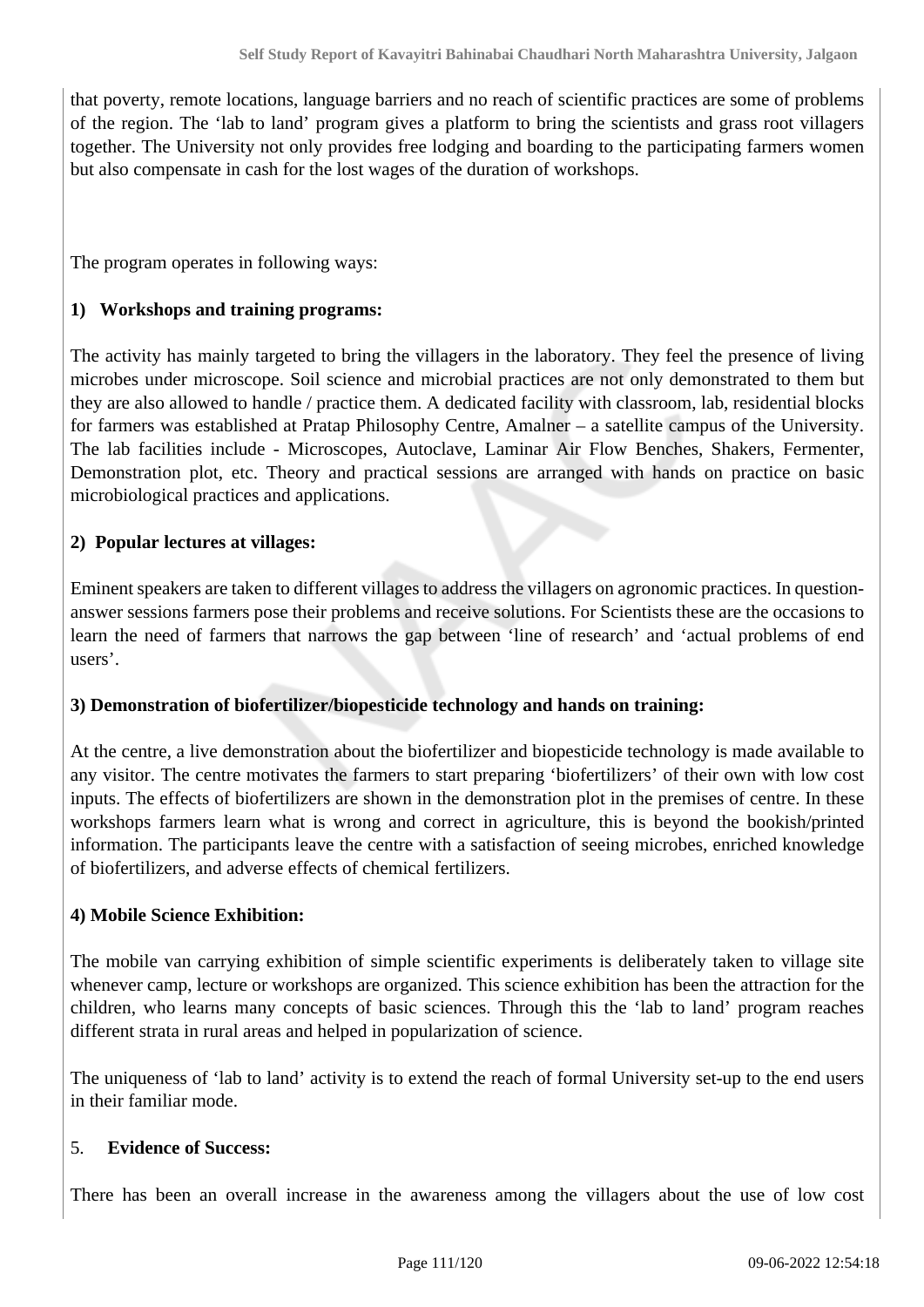biofertilizers/biopesticides for sustainable crop productivity.

Followings shall be considered as the indicator of overall impact and success of 'lab to land' program:

- i) The activity remains an attraction for the curious marginal farmers.
- ii) The enthusiasm/thrill among the farmers of getting hands on training on a simple technology.
- iii) Increase in the number of visitors to the 'lab to land' facility located at Amalner centre.
- iv) Receiving request from villagers to organize popular lectures and demonstration at their native place.
- v) Availability of literature on the 'lab to land' activity in local language, Marathi.
- vi) A few farmers started cultivating and propagating microbial biofertilizers at their farm.

vii) Science popularization among the curious students of farmers through the 'lab to land' centre and Mobile Science Exhibition Van.

vii) The centre of 'lab to land' has become a place for conducting some mini-field trials of various research activities, especially, School of Life Sciences of our University.

Based on extension activities like this one, the University has received financial assistance for an ambitious programme – Cillege (City like village) based Area Development Project (CADP) from RGSTC, Govt. of Maharashtra. The programme envisages socio-economic development of villages with meaningful scientific input and appropriate technologies.

# **6. Problems Encountered and Resources Required:**

- i) The reluctance on the part of farmers to adopt new technologies.
- ii) Lack of interest in the society, among farmers and mass leaders.
- 7. **Notes:**

It is taken for granted that doing something for farmers and in agriculture shall be the prime objective of only agriculture Universities and Agriculture Departments. 'Lab to land' practice of our University has shown that the formal non-agricultural Universities also have a role to play in this regards. Each research in Life Sciences related to agriculture based on the native problems needs a field and set-up to conduct field trials. The centre established under this practice and its working has set an example to solve such difficulties of faculty and researchers. The main philosophy behind this practice was not to compete or develop parallel system to any activity of Agriculture departments or University, rather it was to add the efforts taken by these organizations. The future plan of this activity is to make this self financing as there can be ways to generate revenue through sale of biofertilizers with rational margin and soil testing consultancies.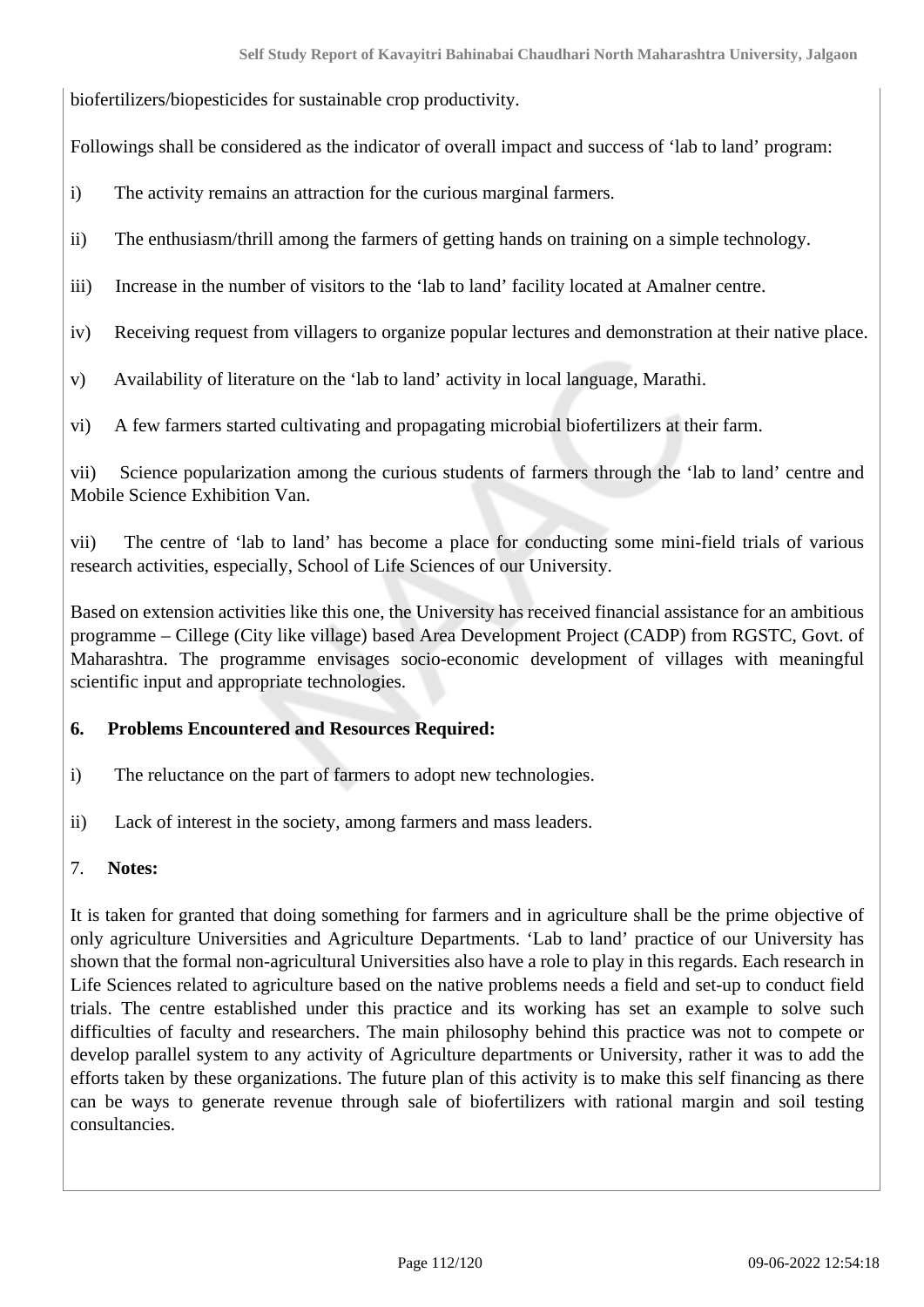| <b>File Description</b>                      | <b>Document</b>      |
|----------------------------------------------|----------------------|
| Best practices in the Institutional web site | <b>View Document</b> |
| Any other relevant information               | <b>View Document</b> |

# **7.3 Institutional Distinctiveness**

 **7.3.1 Portray the performance of the Institution in one area distinctive to its priority and thrust within 1000 words**

**Response:** 

# **School Concept : An Innovative Approach**

# **1) Genesis of the concept:**

Kavayitri Bahinabai Chaudhari North Maharashtra University, Jalgaon (formerly known as North Maharashtra University, Jalgaon) was carved out from the existing Savitribai Phule Pune University, Pune (the then University of Pune, Pune) in the year 1990 to fullfil the long standing demand of people of the region and to promote higher education in the underprivileged northern region of State of Maharashtra. Initially, Government of Maharashtra had sanctioned only 05 departments, each with 07 faculty members as per UGC staffing pattern thereby limiting options of higher education to the aspiring students of this region. Introduction of school (rather than department) concept was a novel idea which converted this challenging situation into an opportunity. Programme with common interfaces were clubbed and offered from one school (for example, Biochemistry, Microbiology and later, Biotechnology were clubbed and offered from the School of Life Sciences). This arrangement not only ensured sharing of resources and expertise but also allowed the University to offer many more options/choices of programmes to the students even with the limited Government support (faculty).

# **2) Structure of Schools and Departments on the campus:**

As of today, the University has 13 Schools and one Institute (School of Chemical Technology upgraded to Institute) on the campus offering 54 academic programmes. For smooth administrative operations, every school has a Director and programme-wise departments and HoDs. However, for finance, examination and administration purpose, the school remains a single academic unit. The directorship of the School is given on rotation as per the seniority.

The academic Schools on the campus with programmes offered in brackets includes: i) School of Chemical Sciences (6), ii) School of Life Sciences (03), iii) School of Physical Sciences (03), iv) School of Environmental and Earth Sciences (04), v) School Mathematical Sciences (03), vi) School of Computer Sciences (03), vii) School of Management Studies (02), viii) School of Languages Studies and Research Centre (03), ix) School of Social Sciences (07), x) School of Education (01), xi) School of Arts and Humanity(05), xii) School of thoughts and xiii) University Institute of Chemical Technology (10).

# **3)** B**enefits of the concept at students of KBCNMU:**

# *i) Students:*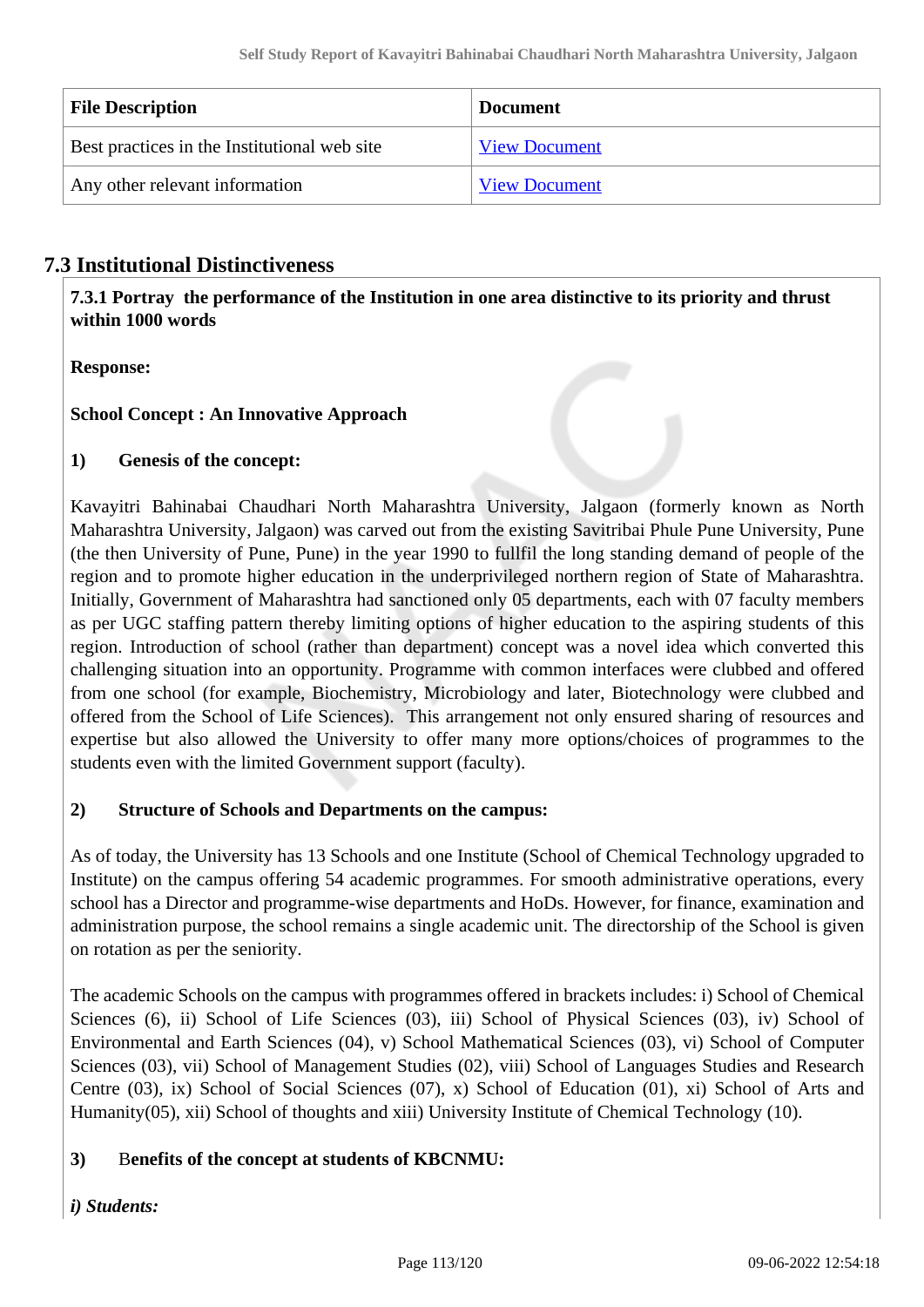With the time we are witnessing the need of auxiliary knowledge to the core subject of learning. The School concept has given an opportunity to the students to learn these from other academic programs run in a School under the choice based credit system of the University. Each School has single 'student club' and numerous co-curricular activities are organized under that. In practice, this has helped in exchange of curricular as well as co-curricular ideas among the students. Students follow departments only during active theory and practical sessions, other time they remain together. These activities impart stage courage, leadership qualities and expression abilities, which otherwise are not a part of their curriculum. Importantly they learn how to respect other disciplines and benefit from them.

# *ii) Optimal sharing of available infrastructure and human resources:*

This concept not only ensured optimal use of meagre resource, but also allowed the University to offer many more options it has at its disposal. Development and up gradation in the instrumental facility is a continuous process. Having a sophisticated advanced instrumental facility has become the reality at our University mainly due to the School concept. All such facilities are shared among the researchers and faculty members under one roof of 'School'.

 Each School has only one **'administrative office'** which ensured rational use of human resources (than having it for each department). Schools are able to delegate academic and co-curricular responsibilities to an individual faculty, which adds to the overall diverse activities e.g. student counselling, admissions, examinations, co-curricular activities, sports, etc.

 Teaching interdisciplinary subjects has become the strength of our University owing to the School concept. For example, the 'School of Life Sciences' has faculty with specialization in Botany, Zoology, Biochemistry, Microbiology and Biotechnology. Their expertise is commonly shared in teaching in all departments in the school, This is in contrast where individual department rarely have faculty with diverse expertise of related subjects.

#### *iii) Increased interactions among the teachers:*

Generally, in the State Universities, teachers from related disciplines hardly have any interactions because of organizational set-up. There was a strong belief in working alone. The School concept has provided the conditions for more interactions among the teachers on campus. Each teacher has his own expertise area. The School concept has helped in erasing the boundaries between disciplines as well as individuality of teachers. There is a cohesive interactions and relation developed among teachers, which can be revealed from many University activities such as 'Avishkar', 'Yuvarang', 'Kridamahostav', international/national level conferences, joint projects etc.

# *iv) Grants received:*

Receiving financial support is one of the many intangible benefits of the 'School Concept', e.g. every school being the single academic unit, it became eligible for recognition under UGC-SAP and DIST-FIST as per the faculty requirement norms. As a result, as many as 05 schools and 01 institution on the campus have got these recognitions as early as in 2003-04 (at a young institutional age of 13 years only). These grants helped the schools to augment the academic, and research infrastructure and human resource (BSR Fellowship) which in turn, helped the faculty and Ph.D. students to pursue quality research.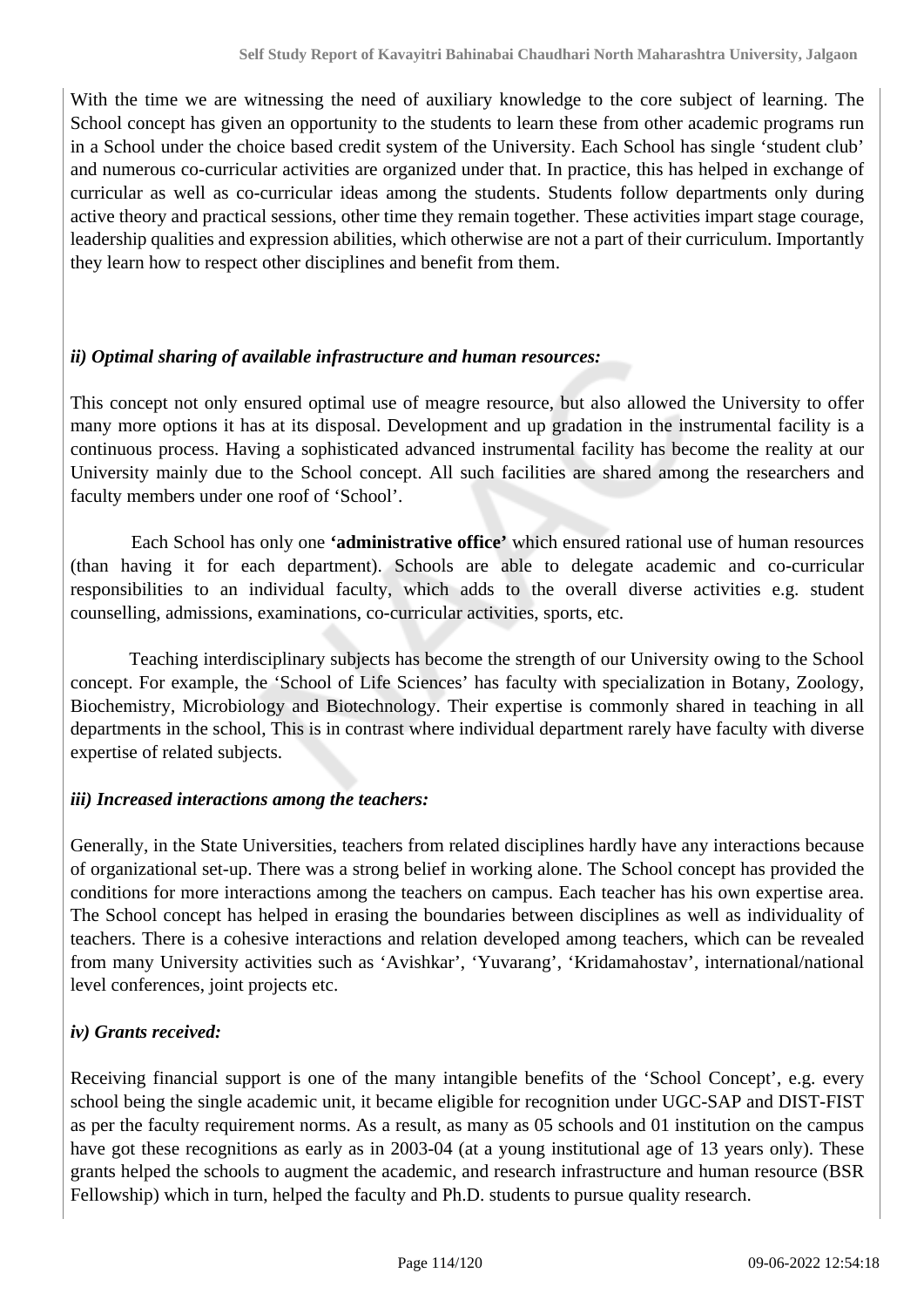### *v) Strengthening the research activities:*

Another intangible benefit of this concept has been sharing of expertise and quality interdisciplinary research. The School concept has enabled us to enrich each School with necessary diverse facilities required for research, e.g. School of Chemical Sciences has all analytical instruments, which are required for research in diverse fields of Chemistry e.g. Polymer, Analytical, Organic, Physical and Agro-Pesticide chemistry. The concept has helped to give completeness to the research, which has reflected upon the research publications, patents, consultancy etc.

### **Epilogue:**

'Working together with diversity' became practical and realistic approach of School concept especially in a 'State University'. Thirteen schools running 54 academic programs with limited number of teaching staff shall be considered as a noticeable outcome of the approach. Looking at the success of this model, couple of other Universities in the state have also emulated this concept.

| <b>File Description</b>                      | <b>Document</b>      |
|----------------------------------------------|----------------------|
| Any other relevant information               | <b>View Document</b> |
| Appropriate web in the Institutional website | <b>View Document</b> |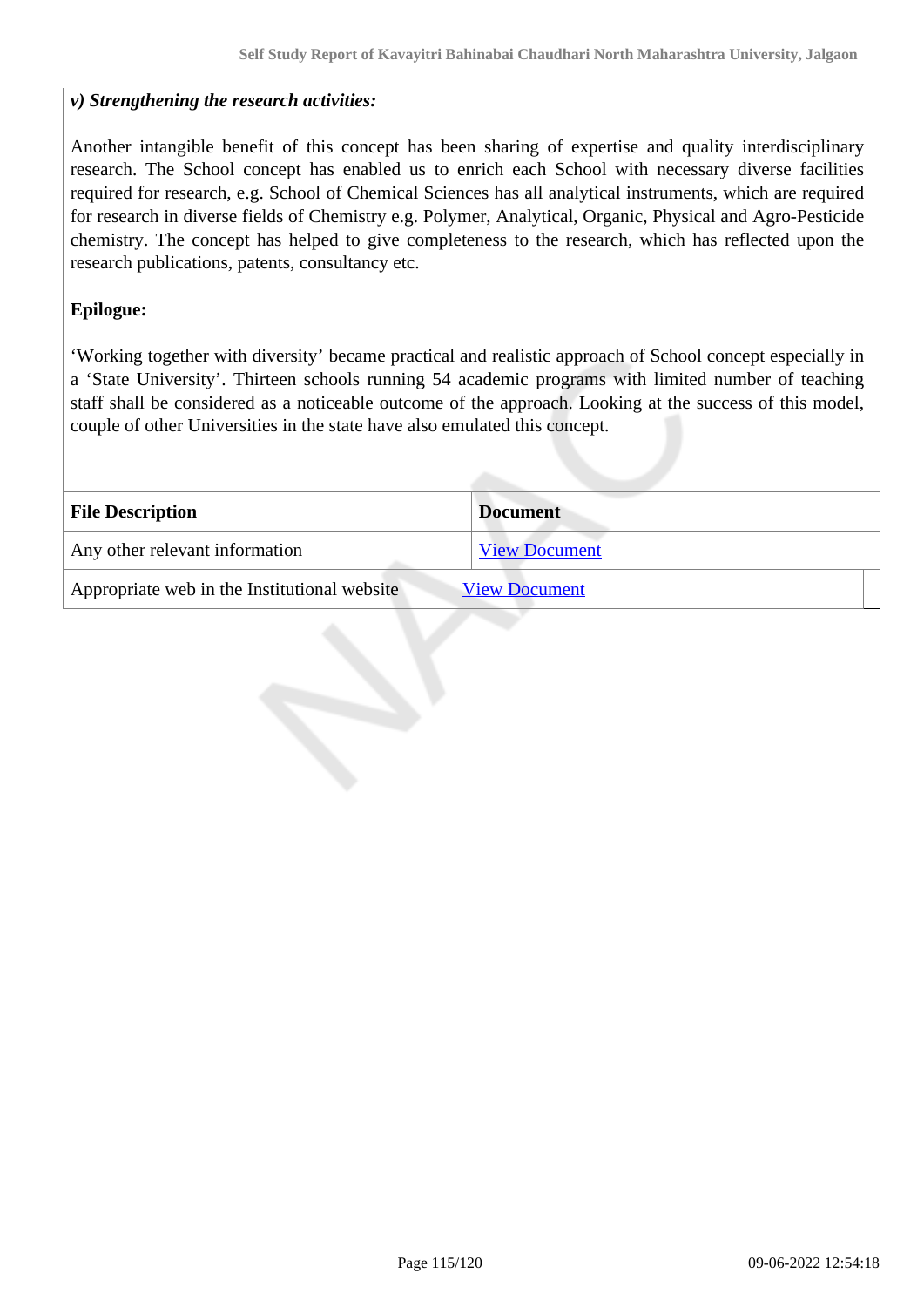# **5. CONCLUSION**

# **Additional Information :**

- The university has implemented 'School Concept' at a young institutional age facilitating optimal utilization of its meagre human and material resources.Programs with common interfaces were clubbed and offered for one school (e.g. Biochemistry, Microbiology and, later Biotechnology were clubbed and offered from the School of Life Sciences).This arrangement not only ensures sharing the resources and expertise but also allowed the university to offer many more options/choices of programs to the students even with the limited government support. This strategy fetched further dividends on the schools on campus soon became eligible for applying to Central Government schemes for funding like – SAP – UGC and FIST-DST at a relatively young institutional age. As many as 06 schools (of the twelve offering academic programs obtained grants for research infrastructure, facilities and human resource (BSR fellowships under these schemes).Promotion of interdisciplinary research was another intangible benefit accrued of this model. Subsequent adoption of this concept by a couple of other state universities reflected its usefulness in the given circumstances.
- It is one of the few state Universities which incentivized 'Blood Donation' by students.The procedure and flowchart have been institutionalized and separate ordinance was promulgated for this purpose. It is hoped that with due awareness, this activity will become popular in course of time.
- The university is successfully operating a unique community outreach program- 'Lab to Land' for marginal farmers/unemployed youths/village women who are given training and hands on working experience on the preparation of bio-based agree inputs in small batches. The fully funded residential workshops are organized at Pratap Regional Philosophy Center, Amalner where a dedicated facility has been established for this purpose. Those attending are even compensated for the lost wages for the duration of workshops.

# **Concluding Remarks :**

Established in a rural and tribal backdrop, this young university has made a mark in teaching, learning, research and extension activities not in the state but nationally as well. It has shown remarkable dynamism in its approach to remain aligned with the fast-changing scenario in the higher education system. In spite of limitations of resources and government support, sincere students, committed faculty, visionary leadership, state of the art physical infrastructure, research facilities and support mechanisms and a conducive environment cumulatively have resulted in significant and measurable academic output. Establishment of Incubation Centre, Research Motivation Schemes, Teaching Associateship Programme (TAP) for catalysing and promoting research, innovation and entrepreneurship on campus, Question Bank based Question Paper Setting, Open Day, implementation of revised CBCS with emphasis on skill enhancing courses, etc. are some of the bold and positive steps of the University in the period under review.

Implementation of revised CBCS which has been aligned with the guidelines of UGC, New Delhi, Maharashtra Public Universities Act, 2016 and National Skills Qualification Framework for UG as well as PG programs. Well defined learning, program objectives, program specific outcome, graduate aptitude attainment levels and identification and inclusion of skill enhancing courses in each program shall help students to acquire necessary skills with positive impact on their employability potential. Establishment of Conducted College, Tribal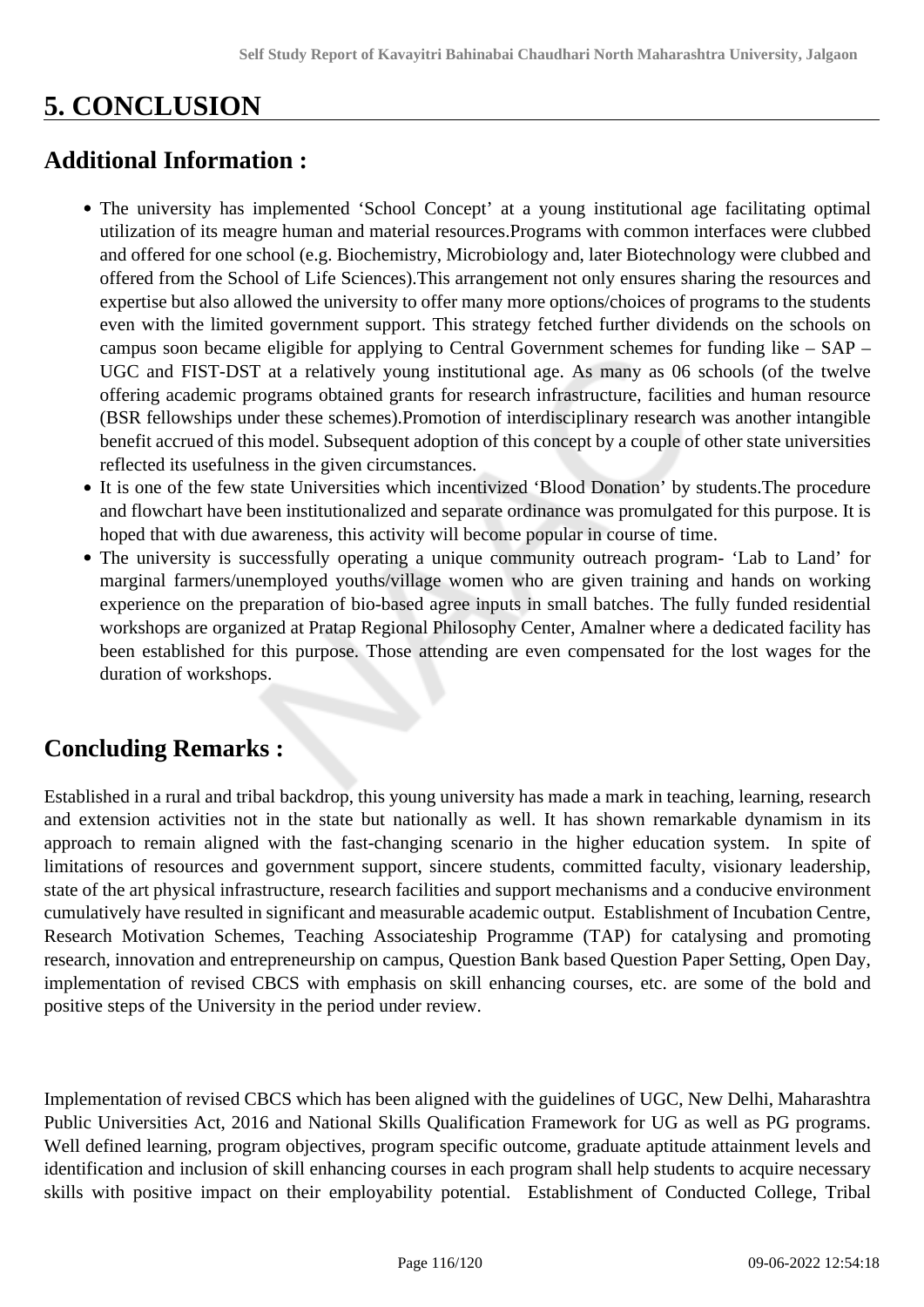Academy and implementation of RGS&TC, Mumbai funded Cillage Area Development Project in tribal dominated district under its jurisdiction reflect the desire of the university for inclusive education and reaching to the unreached. The recently established Incubation Centre, KCIIL has incubated 05 start-ups and another 10+ in pipeline will surely catalyse the growth of innovation driven entrepreneurial eco-system in the region.

Thus, the young University is steadily, silently and resiliently making its contribution in the socio-economic development of the society in this under privileged part of the state.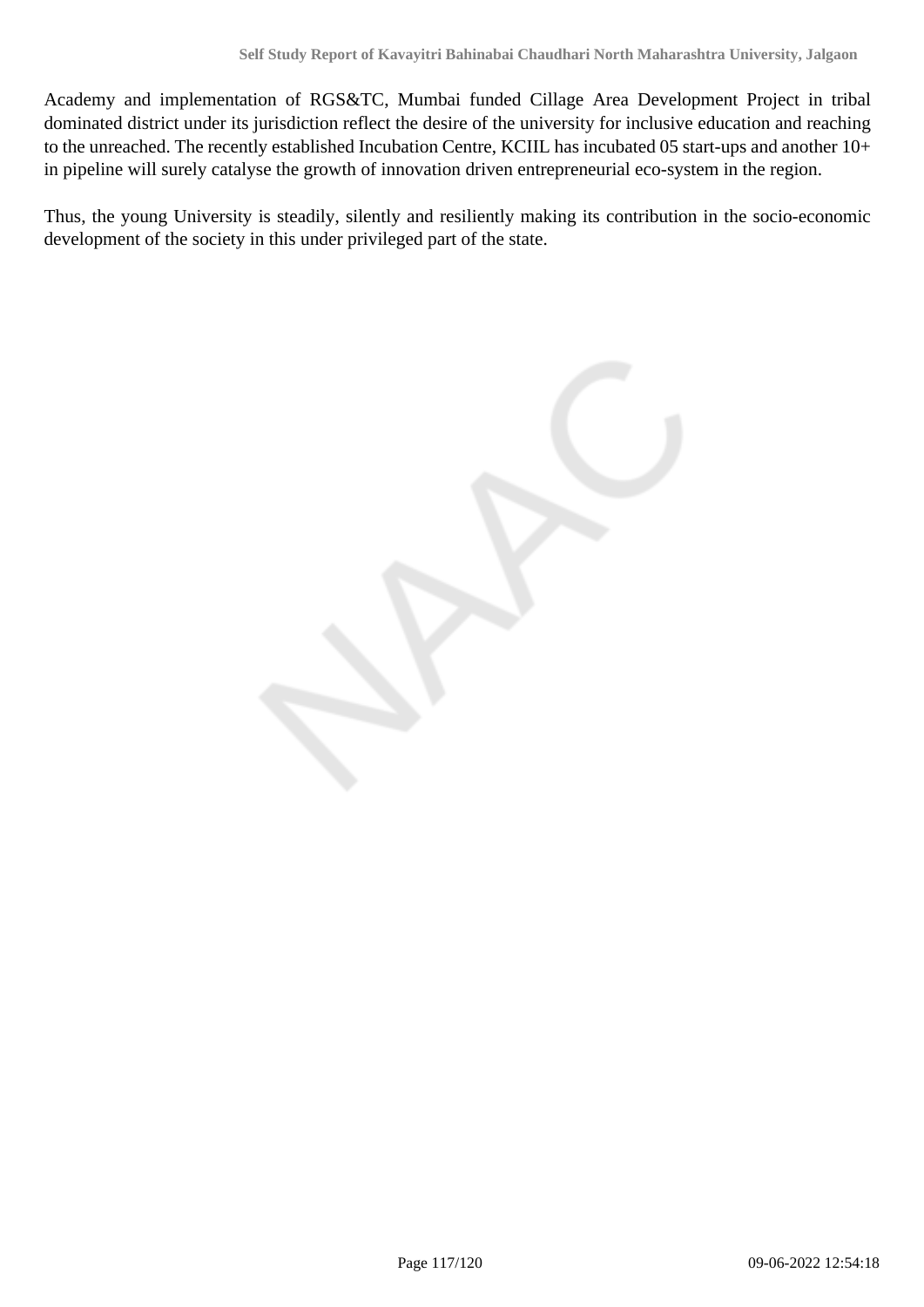# **6.ANNEXURE**

# **1.Metrics Level Deviations**

|       |             |                            |                                       |                                      |                                                          | Metric ID Sub Questions and Answers before and after DVV Verification |                                                                                                   |
|-------|-------------|----------------------------|---------------------------------------|--------------------------------------|----------------------------------------------------------|-----------------------------------------------------------------------|---------------------------------------------------------------------------------------------------|
| 1.1.2 |             |                            |                                       |                                      |                                                          |                                                                       | Percentage of Programmes where syllabus revision was carried out during the last five years.      |
|       |             |                            |                                       |                                      |                                                          |                                                                       |                                                                                                   |
|       |             |                            |                                       |                                      |                                                          |                                                                       | 1.1.2.1. How many Programmes were revised out of total number of Programmes offered               |
|       |             | during the last five years |                                       |                                      |                                                          |                                                                       |                                                                                                   |
|       |             |                            |                                       | Answer before DVV Verification: 46   |                                                          |                                                                       |                                                                                                   |
|       |             |                            |                                       | Answer after DVV Verification: 39    |                                                          |                                                                       |                                                                                                   |
|       |             |                            |                                       | Answer before DVV Verification : 52  |                                                          |                                                                       | 1.1.2.2. Number of all Programmes offered by the institution during the last five years.          |
| 1.2.1 |             |                            |                                       |                                      |                                                          |                                                                       | Percentage of new courses introduced of the total number of courses across all programs           |
|       |             |                            | offered during the last five years.   |                                      |                                                          |                                                                       |                                                                                                   |
|       |             |                            |                                       |                                      |                                                          |                                                                       |                                                                                                   |
|       |             |                            |                                       |                                      |                                                          |                                                                       | 1.2.1.1. How many new courses were introduced within the last five years.                         |
|       |             |                            |                                       | Answer before DVV Verification: 300  |                                                          |                                                                       |                                                                                                   |
|       |             |                            |                                       | Answer after DVV Verification: 283   |                                                          |                                                                       |                                                                                                   |
|       |             |                            |                                       |                                      |                                                          |                                                                       | 1.2.1.2. Number of courses offered by the institution across all programmes during the last       |
|       | five years. |                            |                                       |                                      |                                                          |                                                                       |                                                                                                   |
|       |             |                            |                                       | Answer before DVV Verification: 1919 |                                                          |                                                                       |                                                                                                   |
| 3.1.6 |             |                            |                                       |                                      |                                                          |                                                                       | Percentage of departments with UGC-SAP, CAS, DST-FIST, DBT, ICSSR and other                       |
|       |             |                            |                                       |                                      |                                                          |                                                                       | recognitions by national and international agencies (Data for the latest completed academic       |
|       | year)       |                            |                                       |                                      |                                                          |                                                                       |                                                                                                   |
|       |             |                            |                                       |                                      |                                                          |                                                                       |                                                                                                   |
|       |             |                            |                                       |                                      |                                                          | other similar recognitions by national and international agencies.    | 3.1.6.1. The Number of departments with UGC-SAP, CAS, DST-FIST, DBT, ICSSR and                    |
|       |             |                            |                                       | Answer before DVV Verification: 06   |                                                          |                                                                       |                                                                                                   |
|       |             |                            |                                       | Answer after DVV Verification: 04    |                                                          |                                                                       |                                                                                                   |
|       |             |                            |                                       |                                      |                                                          |                                                                       |                                                                                                   |
|       |             |                            |                                       |                                      | Remark : Value as per clarification data provided by HEI |                                                                       |                                                                                                   |
|       |             |                            |                                       |                                      |                                                          |                                                                       |                                                                                                   |
| 3.6.4 |             |                            |                                       |                                      |                                                          |                                                                       | Average percentage of students participating in extension activities listed at 3.6.3 above during |
|       |             | the last five years        |                                       |                                      |                                                          |                                                                       |                                                                                                   |
|       |             |                            |                                       |                                      |                                                          |                                                                       |                                                                                                   |
|       |             |                            |                                       |                                      |                                                          |                                                                       | 3.6.4.1. Total number of students participating in extension activities listed at 3.6.3 above     |
|       |             |                            | year-wise during the last five years. |                                      |                                                          |                                                                       |                                                                                                   |
|       |             |                            |                                       | Answer before DVV Verification:      |                                                          |                                                                       |                                                                                                   |
|       |             | 2020-21                    | 2019-20                               | 2018-19                              | 2017-18                                                  | 2016-17                                                               |                                                                                                   |
|       |             |                            |                                       |                                      |                                                          |                                                                       |                                                                                                   |
|       |             | 16208                      | 3127                                  | 1803                                 | 527                                                      | 1015                                                                  |                                                                                                   |
|       |             |                            |                                       |                                      |                                                          |                                                                       |                                                                                                   |
|       |             |                            | Answer After DVV Verification :       |                                      |                                                          |                                                                       |                                                                                                   |
|       |             | 2020-21                    | 2019-20                               | 2018-19                              | 2017-18                                                  | 2016-17                                                               |                                                                                                   |
|       |             |                            |                                       |                                      |                                                          |                                                                       |                                                                                                   |
|       |             | 2785                       | 2538                                  | 1803                                 | 729                                                      | 813                                                                   |                                                                                                   |
|       |             |                            |                                       |                                      |                                                          |                                                                       |                                                                                                   |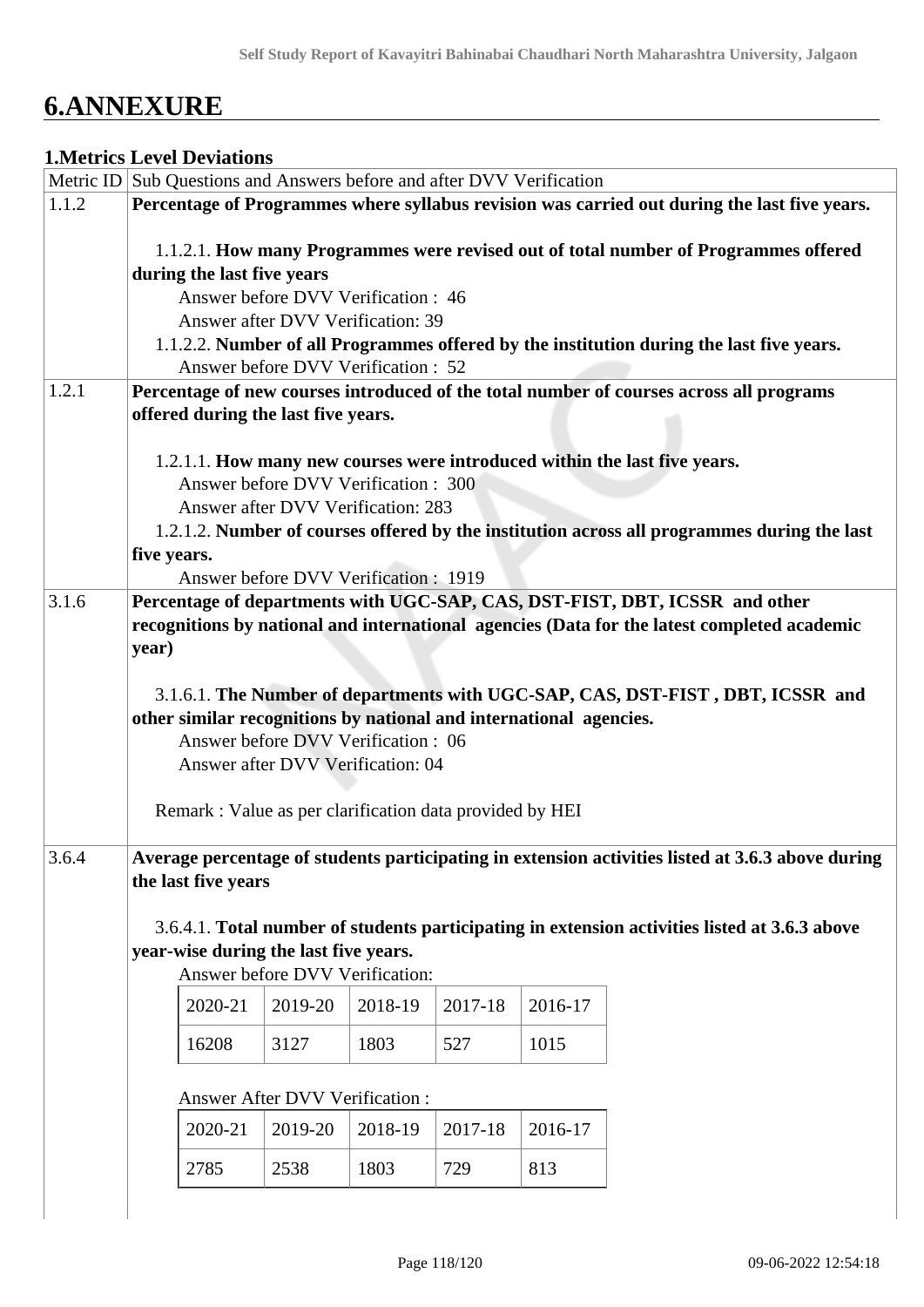|       |                                                                                                                                                   |                                 |         |         |         | Remark : Number of students attending extension activities cannot be more than total strength of<br>students in annual year. (one student attending multiple activities to be counted as one) |
|-------|---------------------------------------------------------------------------------------------------------------------------------------------------|---------------------------------|---------|---------|---------|-----------------------------------------------------------------------------------------------------------------------------------------------------------------------------------------------|
| 4.2.3 | journals during the last five years (INR in Lakhs)<br>during last five years (INR in Lakhs)                                                       | Answer before DVV Verification: |         |         |         | Average annual expenditure for purchase of books/e-books and subscription to journals/e-<br>4.2.3.1. Annual expenditure for the purchase of books and journals including e-journals year-wise |
|       | 2020-21                                                                                                                                           | 2019-20                         | 2018-19 | 2017-18 | 2016-17 |                                                                                                                                                                                               |
|       | 44                                                                                                                                                | 71.84                           | 94.91   | 53.74   | 135.08  |                                                                                                                                                                                               |
|       |                                                                                                                                                   | Answer After DVV Verification:  |         |         |         |                                                                                                                                                                                               |
|       | 2020-21                                                                                                                                           | 2019-20                         | 2018-19 | 2017-18 | 2016-17 |                                                                                                                                                                                               |
|       | 44                                                                                                                                                | 71.84                           | 94.91   | 53.74   | 135.08  |                                                                                                                                                                                               |
| 5.1.2 | examinations as offered by the Institution during the last five years.<br>counselling offered by the institution year wise during last five years | Answer before DVV Verification: |         |         |         | Average percentage of students benefited by career counseling and guidance for competitive<br>5.1.2.1. Number of students benefitted by guidance for competitive examinations and career      |
|       | 2020-21                                                                                                                                           | 2019-20                         | 2018-19 | 2017-18 | 2016-17 |                                                                                                                                                                                               |
|       | 3936                                                                                                                                              | 2439                            | 1532    | 867     | 505     |                                                                                                                                                                                               |
|       |                                                                                                                                                   | Answer After DVV Verification : |         |         |         |                                                                                                                                                                                               |
|       | 2020-21                                                                                                                                           | 2019-20                         | 2018-19 | 2017-18 | 2016-17 |                                                                                                                                                                                               |
|       | 3936                                                                                                                                              | 1615                            | 2021    | 1004    | 704     |                                                                                                                                                                                               |
|       |                                                                                                                                                   |                                 |         |         |         |                                                                                                                                                                                               |

# **2.Extended Profile Deviations**

| <b>Extended Questions</b>                                |         |         |         |         |  |  |  |  |
|----------------------------------------------------------|---------|---------|---------|---------|--|--|--|--|
| Number of programs offered year-wise for last five years |         |         |         |         |  |  |  |  |
| Answer before DVV Verification:                          |         |         |         |         |  |  |  |  |
|                                                          |         |         |         |         |  |  |  |  |
| 2020-21                                                  | 2019-20 | 2018-19 | 2017-18 | 2016-17 |  |  |  |  |
| 48                                                       | 48      | 51      | 52      | 53      |  |  |  |  |
|                                                          |         |         |         |         |  |  |  |  |
| <b>Answer After DVV Verification:</b>                    |         |         |         |         |  |  |  |  |
| 2020-21                                                  | 2019-20 | 2018-19 | 2017-18 | 2016-17 |  |  |  |  |
| 49                                                       | 49      | 52      | 53      | 54      |  |  |  |  |